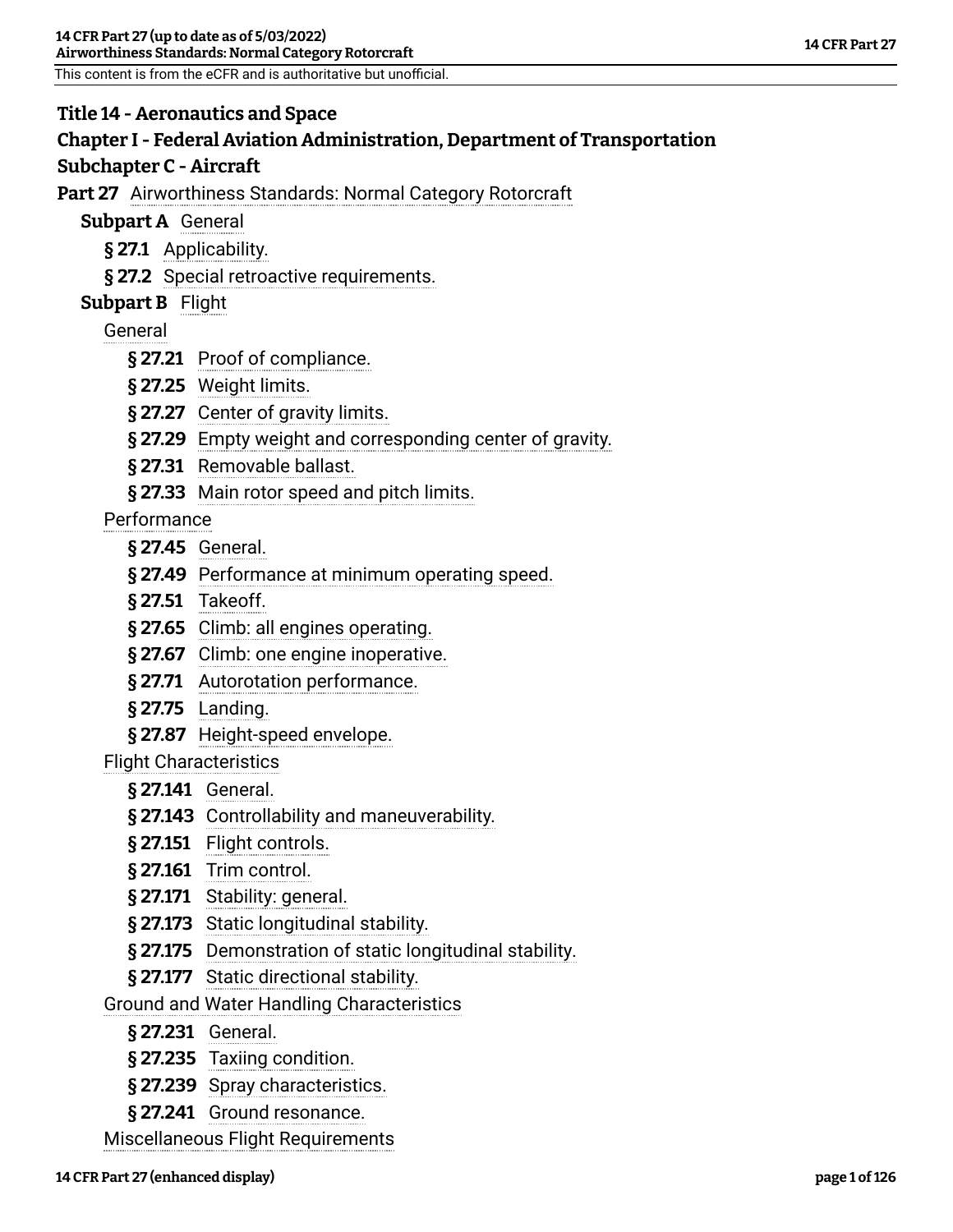**§ 27.251** [Vibration.](#page-20-7)

### **Subpart C** [Strength Requirements](#page-21-0)

[General](#page-21-1)

- **§ 27.301** [Loads.](#page-21-2)
- **§ 27.303** [Factor of safety.](#page-21-3)
- **§ 27.305** [Strength and deformation.](#page-21-4)
- **§ 27.307** [Proof of structure.](#page-21-5)
- **§ 27.309** [Design limitations.](#page-22-0)

# [Flight Loads](#page-22-1)

- **§ 27.321** [General.](#page-22-2)
- **§ 27.337** [Limit maneuvering load factor.](#page-22-3)
- **§ 27.339** [Resultant limit maneuvering loads.](#page-22-4)
- **§ 27.341** [Gust loads.](#page-23-0)
- **§ 27.351** [Yawing conditions.](#page-23-1)
- **§ 27.361** [Engine torque.](#page-24-0)

[Control Surface and System Loads](#page-24-1)

- **§ 27.391** [General.](#page-24-2)
- **§ 27.395** [Control system.](#page-24-3)
- **§ 27.397** [Limit pilot forces and torques.](#page-25-0)
- **§ 27.399** [Dual control system.](#page-25-1)
- **§ 27.411** [Ground clearance: tail rotor guard.](#page-25-2)
- **§ 27.427** [Unsymmetrical loads.](#page-25-3)

### [Ground Loads](#page-26-0)

# **§ 27.471** [General.](#page-26-1)

- **§ 27.473** [Ground loading conditions and assumptions.](#page-26-2)
- **§ 27.475** [Tires and shock absorbers.](#page-26-3)
- **§ 27.477** [Landing gear arrangement.](#page-26-4)
- **§ 27.479** [Level landing conditions.](#page-26-5)
- **§ 27.481** [Tail-down landing conditions.](#page-27-0)
- **§ 27.483** [One-wheel landing conditions.](#page-27-1)
- **§ 27.485** [Lateral drift landing conditions.](#page-27-2)
- **§ 27.493** [Braked roll conditions.](#page-27-3)
- **§ 27.497** [Ground loading conditions: landing gear with tail wheels.](#page-28-0)
- **§ 27.501** [Ground loading conditions: landing gear with skids.](#page-29-0)
- **§ 27.505** [Ski landing conditions.](#page-31-0)

### [Water Loads](#page-31-1)

- **§ 27.521** [Float landing conditions.](#page-31-2)
- [Main Component Requirements](#page-32-0)
	- **§ 27.547** [Main rotor structure.](#page-32-1)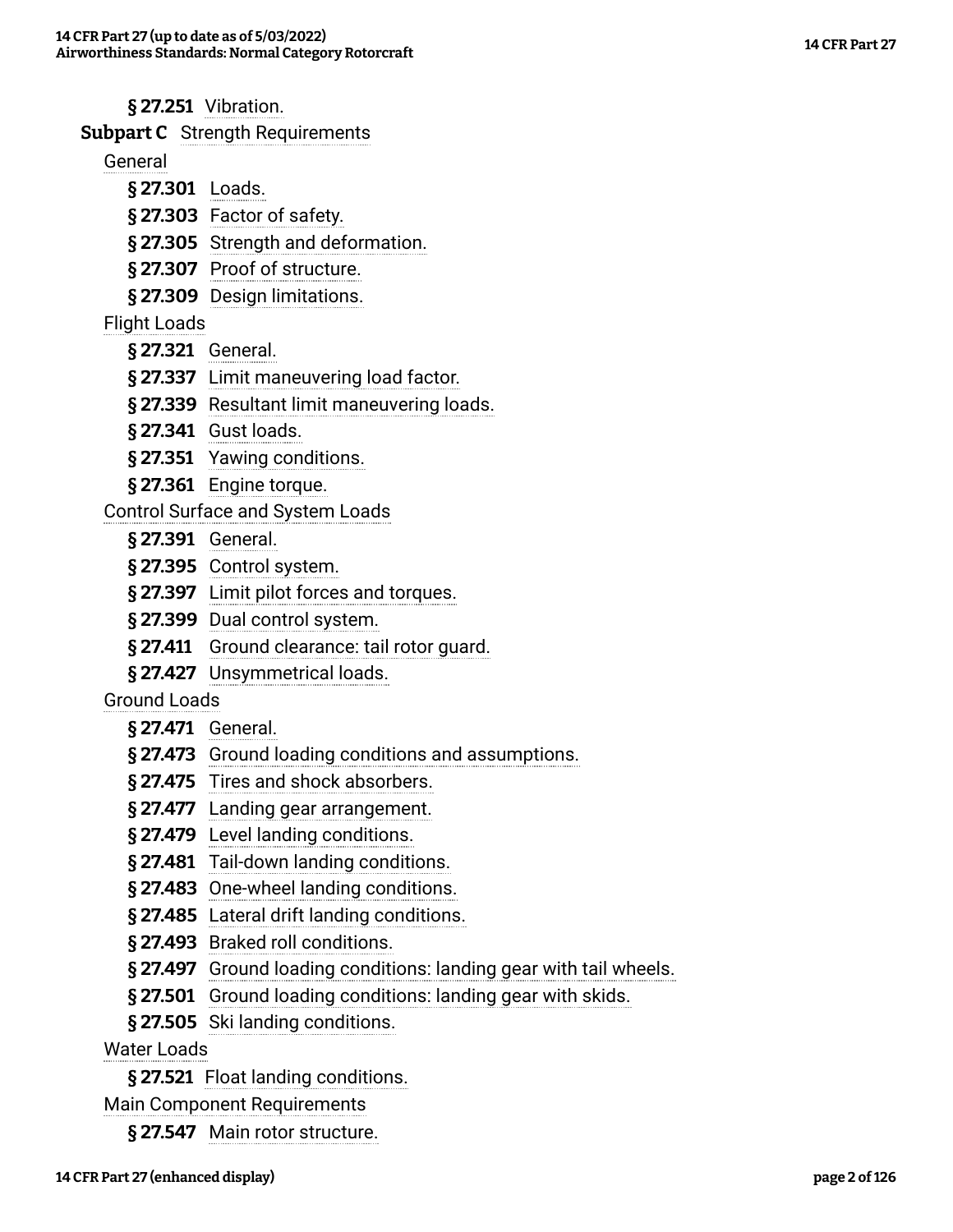**§ 27.549** [Fuselage, landing gear, and rotor pylon structures.](#page-32-2)

[Emergency Landing Conditions](#page-33-0)

- **§ 27.561** [General.](#page-33-1)
- **§ 27.562** [Emergency landing dynamic conditions.](#page-34-0)
- **§ 27.563** [Structural ditching provisions.](#page-35-0)

### [Fatigue Evaluation](#page-36-0)

- **§ 27.571** [Fatigue evaluation of flight structure.](#page-36-1)
- **§ 27.573** [Damage Tolerance and Fatigue Evaluation of Composite Rotorcraft Structures.](#page-37-0)
- **Subpart D** [Design and Construction](#page-39-0)

# [General](#page-39-1)

- **§ 27.601** [Design.](#page-39-2)
- **§ 27.602** [Critical parts.](#page-39-3)
- **§ 27.603** [Materials.](#page-39-4)
- **§ 27.605** [Fabrication methods.](#page-39-5)
- **§ 27.607** [Fasteners.](#page-40-0)
- **§ 27.609** [Protection of structure.](#page-40-1)
- **§ 27.610** [Lightning and static electricity protection.](#page-40-2)
- **§ 27.611** [Inspection provisions.](#page-40-3)
- **§ 27.613** [Material strength properties and design values.](#page-41-0)
- **§ 27.619** [Special factors.](#page-41-1)
- **§ 27.621** [Casting factors.](#page-42-0)
- **§ 27.623** [Bearing factors.](#page-43-0)
- **§ 27.625** [Fitting factors.](#page-43-1)
- **§ 27.629** [Flutter.](#page-43-2)

### [Rotors](#page-44-0)

- **§ 27.653** [Pressure venting and drainage of rotor blades.](#page-44-1)
- **§ 27.659** [Mass balance.](#page-44-2)
- **§ 27.661** [Rotor blade clearance.](#page-44-3)
- **§ 27.663** [Ground resonance prevention means.](#page-44-4)

### [Control Systems](#page-44-5)

- **§ 27.671** [General.](#page-44-6)
- **§ 27.672** [Stability augmentation, automatic, and power-operated systems.](#page-44-7)
- **§ 27.673** [Primary flight control.](#page-45-0)
- **§ 27.674** [Interconnected controls.](#page-45-1)
- **§ 27.675** [Stops.](#page-45-2)
- **§ 27.679** [Control system locks.](#page-46-0)
- **§ 27.681** [Limit load static tests.](#page-46-1)
- **§ 27.683** [Operation tests.](#page-46-2)
- **§ 27.685** [Control system details.](#page-46-3)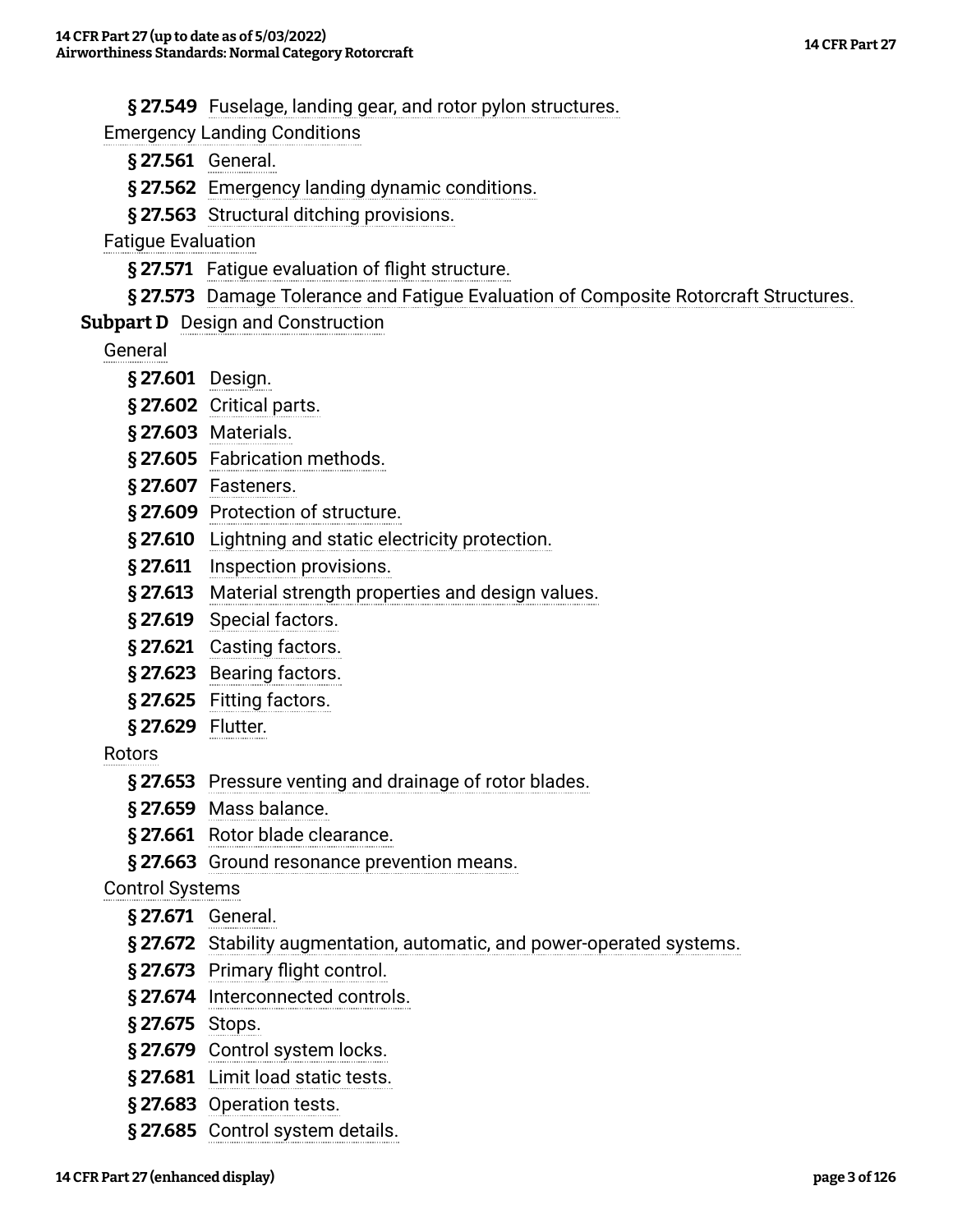- **§ 27.687** [Spring devices.](#page-47-0)
- **§ 27.691** [Autorotation control mechanism.](#page-47-1)
- **§ 27.695** [Power boost and power-operated control system.](#page-47-2)

#### [Landing Gear](#page-48-0)

- **§ 27.723** [Shock absorption tests.](#page-48-1)
- **§ 27.725** [Limit drop test.](#page-48-2)
- **§ 27.727** [Reserve energy absorption drop test.](#page-49-0)
- **§ 27.729** [Retracting mechanism.](#page-49-1)
- **§ 27.731** [Wheels.](#page-50-0)
- **§ 27.733** [Tires.](#page-50-1)
- **§ 27.735** [Brakes.](#page-50-2)
- **§ 27.737** [Skis.](#page-51-0)
- [Floats and Hulls](#page-51-1)
	- **§ 27.751** [Main float buoyancy.](#page-51-2)
	- **§ 27.753** [Main float design.](#page-51-3)
	- **§ 27.755** [Hulls.](#page-51-4)

[Personnel and Cargo Accommodations](#page-51-5)

- **§ 27.771** [Pilot compartment.](#page-51-6)
- **§ 27.773** [Pilot compartment view.](#page-52-0)
- **§ 27.775** [Windshields and windows.](#page-52-1)
- **§ 27.777** [Cockpit controls.](#page-52-2)
- **§ 27.779** [Motion and effect of cockpit controls.](#page-52-3)
- **§ 27.783** [Doors.](#page-53-0)
- **§ 27.785** [Seats, berths, litters, safety belts, and harnesses.](#page-53-1)
- **§ 27.787** [Cargo and baggage compartments.](#page-54-0)
- **§ 27.801** [Ditching.](#page-55-0)
- **§ 27.805** [Flight crew emergency exits.](#page-55-1)
- **§ 27.807** [Emergency exits.](#page-55-2)
- **§ 27.831** [Ventilation.](#page-56-0)
- **§ 27.833** [Heaters.](#page-56-1)

### [Fire Protection](#page-56-2)

- **§ 27.853** [Compartment interiors.](#page-56-3)
- **§ 27.855** [Cargo and baggage compartments.](#page-57-0)
- **§ 27.859** [Heating systems.](#page-57-1)
- **§ 27.861** [Fire protection of structure, controls, and other parts.](#page-59-0)
- **§ 27.863** [Flammable fluid fire protection.](#page-59-1)

[External Loads](#page-59-2)

**§ 27.865** [External loads.](#page-59-3)

**[Miscellaneous](#page-61-0)**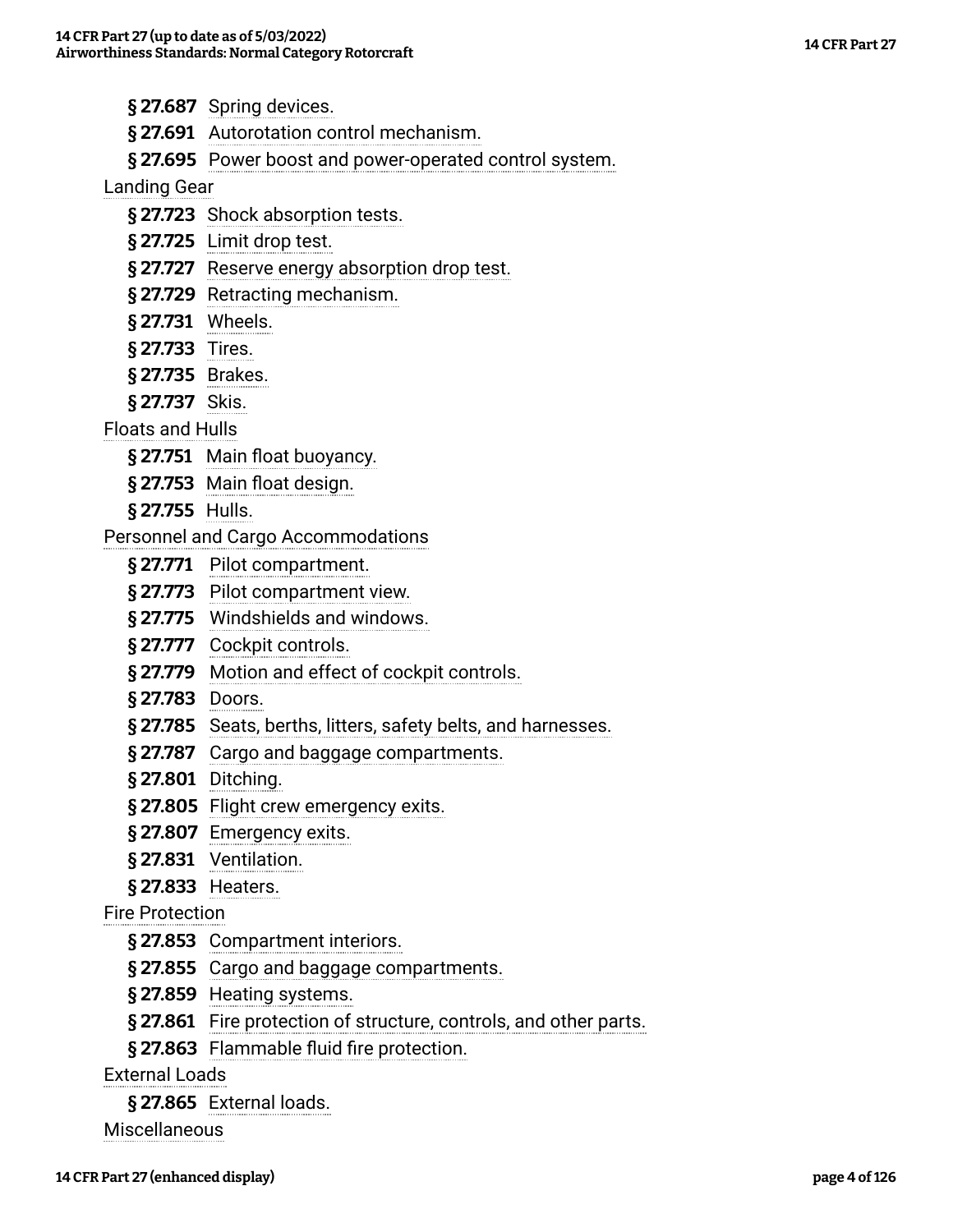- **§ 27.871** [Leveling marks.](#page-61-1)
- **§ 27.873** [Ballast provisions.](#page-61-2)
- **Subpart E** [Powerplant](#page-61-3)

[General](#page-61-4)

- **§ 27.901** [Installation.](#page-61-5)
- **§ 27.903** [Engines.](#page-62-0)
- **§ 27.907** [Engine vibration.](#page-63-0)
- [Rotor Drive System](#page-63-1)
	- **§ 27.917** [Design.](#page-63-2)
	- **§ 27.921** [Rotor brake.](#page-63-3)
	- **§ 27.923** [Rotor drive system and control mechanism tests.](#page-63-4)
	- **§ 27.927** [Additional tests.](#page-65-0)
	- **§ 27.931** [Shafting critical speed.](#page-66-0)
	- **§ 27.935** [Shafting joints.](#page-66-1)
	- **§ 27.939** [Turbine engine operating characteristics.](#page-66-2)

[Fuel System](#page-66-3)

- **§ 27.951** [General.](#page-66-4)
- **§ 27.952** [Fuel system crash resistance.](#page-67-0)
- **§ 27.953** [Fuel system independence.](#page-69-0)
- **§ 27.954** [Fuel system lightning protection.](#page-69-1)
- **§ 27.955** [Fuel flow.](#page-69-2)
- **§ 27.959** [Unusable fuel supply.](#page-70-0)
- **§ 27.961** [Fuel system hot weather operation.](#page-70-1)
- **§ 27.963** [Fuel tanks: general.](#page-70-2)
- **§ 27.965** [Fuel tank tests.](#page-71-0)
- **§ 27.967** [Fuel tank installation.](#page-72-0)
- **§ 27.969** [Fuel tank expansion space.](#page-73-0)
- **§ 27.971** [Fuel tank sump.](#page-73-1)
- **§ 27.973** [Fuel tank filler connection.](#page-73-2)
- **§ 27.975** [Fuel tank vents.](#page-73-3)
- **§ 27.977** [Fuel tank outlet.](#page-74-0)
- [Fuel System Components](#page-74-1)
	- **§ 27.991** [Fuel pumps.](#page-74-2)
	- **§ 27.993** [Fuel system lines and fittings.](#page-74-3)
	- **§ 27.995** [Fuel valves.](#page-74-4)
	- **§ 27.997** [Fuel strainer or filter.](#page-75-0)
	- **§ 27.999** [Fuel system drains.](#page-75-1)
- [Oil System](#page-75-2)
	- **§ 27.1011** [Engines: General.](#page-75-3)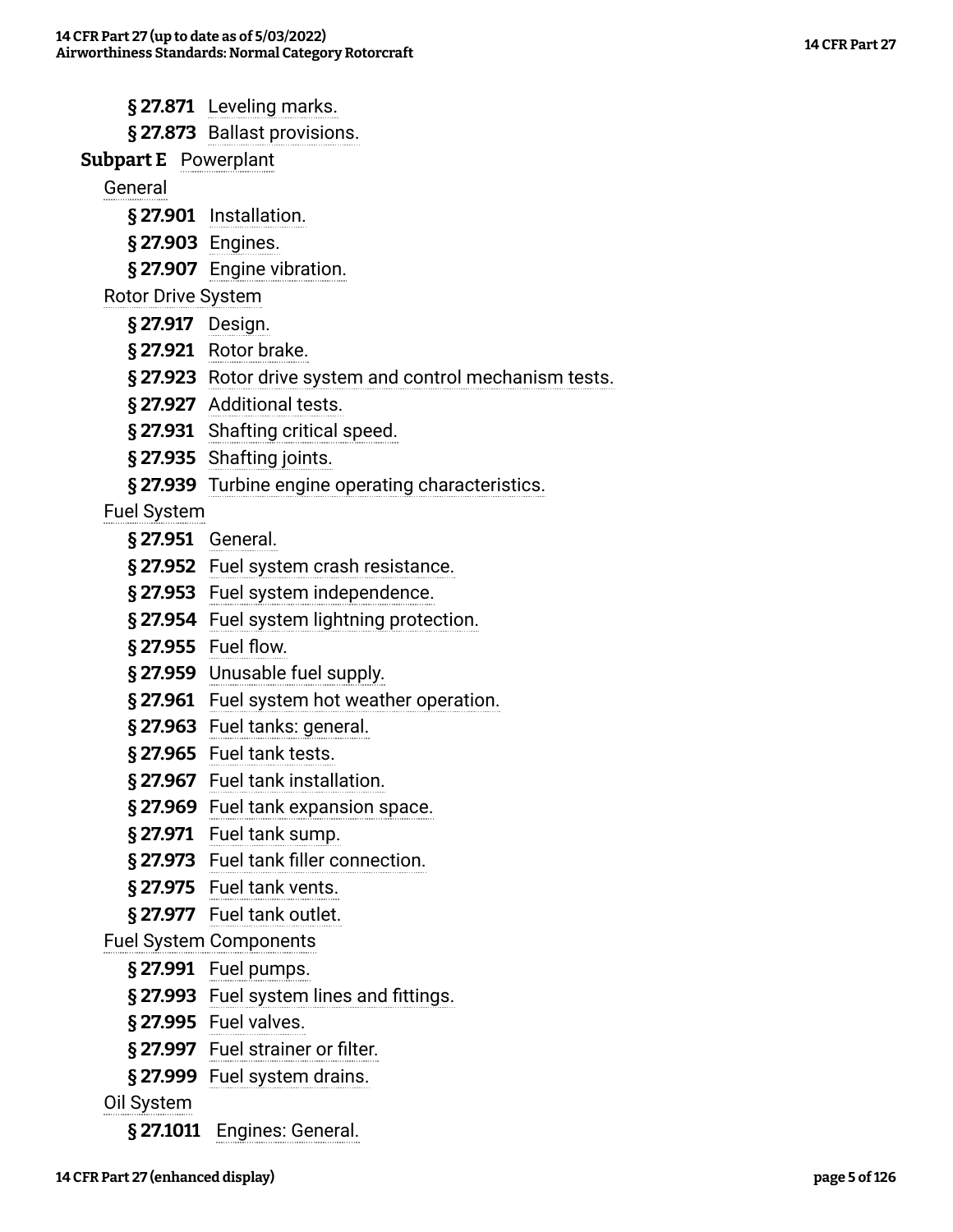- **§ 27.1013** [Oil tanks.](#page-76-0) **§ 27.1015** [Oil tank tests.](#page-76-1)
- **§ 27.1017** [Oil lines and fittings.](#page-76-2)
- **§ 27.1019** [Oil strainer or filter.](#page-76-3)
- **§ 27.1021** [Oil system drains.](#page-77-0)
- **§ 27.1027** [Transmissions and gearboxes: General.](#page-77-1)

[Cooling](#page-77-2)

- **§ 27.1041** [General.](#page-77-3)
- **§ 27.1043** [Cooling tests.](#page-78-0)
- **§ 27.1045** [Cooling test procedures.](#page-78-1)

# [Induction System](#page-79-0)

- **§ 27.1091** [Air induction.](#page-79-1)
- **§ 27.1093** [Induction system icing protection.](#page-79-2)

# [Exhaust System](#page-80-0)

- **§ 27.1121** [General.](#page-80-1)
- **§ 27.1123** [Exhaust piping.](#page-81-0)

[Powerplant Controls and Accessories](#page-81-1)

- **§ 27.1141** [Powerplant controls: general.](#page-81-2)
- **§ 27.1143** [Engine controls.](#page-81-3)
- **§ 27.1145** [Ignition switches.](#page-82-0)
- **§ 27.1147** [Mixture controls.](#page-82-1)
- **§ 27.1151** [Rotor brake controls.](#page-82-2)
- **§ 27.1163** [Powerplant accessories.](#page-82-3)

# [Powerplant Fire Protection](#page-83-0)

- **§ 27.1183** [Lines, fittings, and components.](#page-83-1)
- **§ 27.1185** [Flammable fluids.](#page-83-2)
- **§ 27.1187** [Ventilation and drainage.](#page-83-3)
- **§ 27.1189** [Shutoff means.](#page-83-4)
- **§ 27.1191** [Firewalls.](#page-84-0)
- **§ 27.1193** [Cowling and engine compartment covering.](#page-84-1)
- **§ 27.1194** [Other surfaces.](#page-85-0)
- **§ 27.1195** [Fire detector systems.](#page-85-1)

# **Subpart F** [Equipment](#page-85-2)

### [General](#page-85-3)

- **§ 27.1301** [Function and installation.](#page-85-4)
- **§ 27.1303** [Flight and navigation instruments.](#page-85-5)
- **§ 27.1305** [Powerplant instruments.](#page-85-6)
- **§ 27.1307** [Miscellaneous equipment.](#page-87-0)
- **§ 27.1309** [Equipment, systems, and installations.](#page-87-1)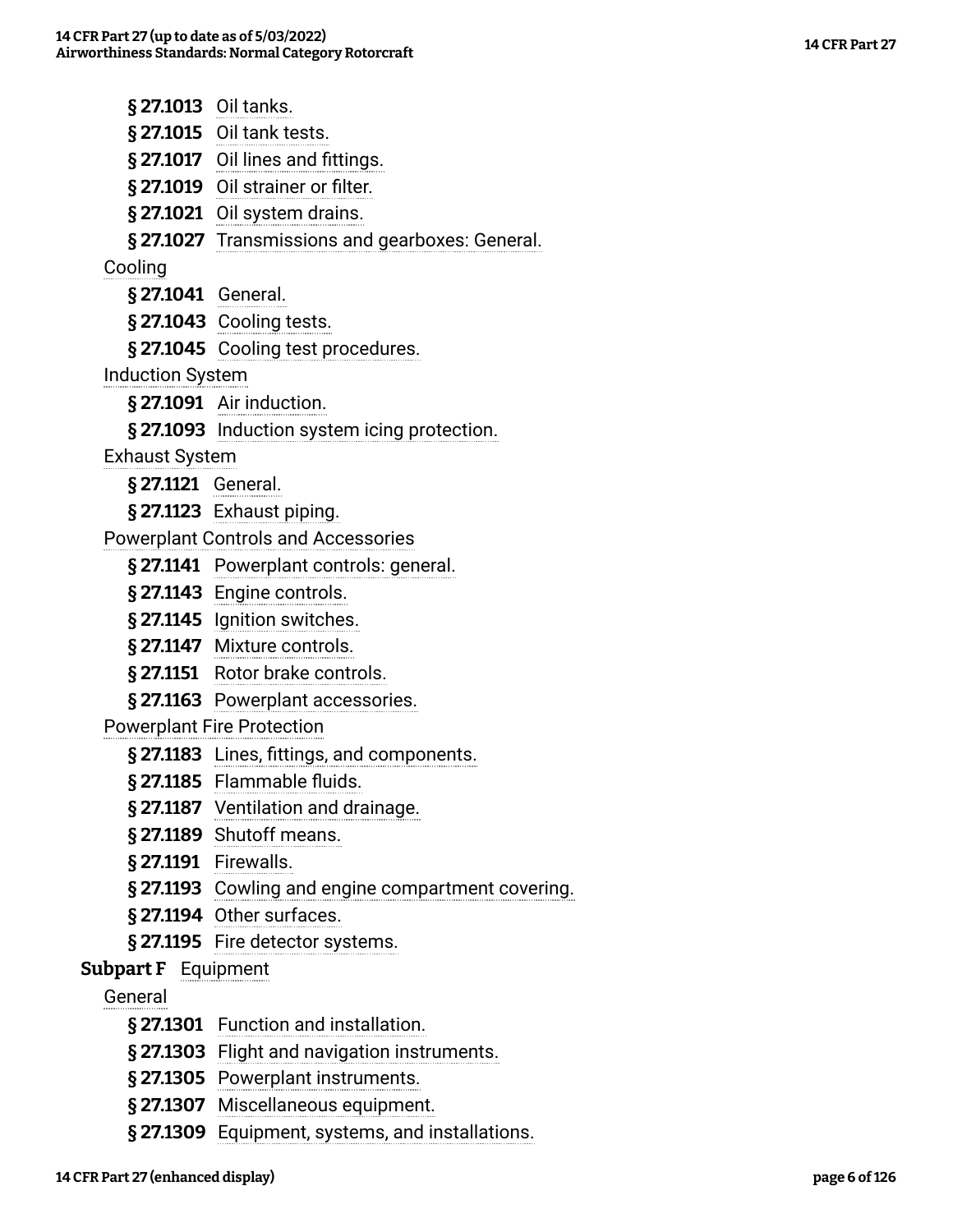- **§ 27.1316** [Electrical and electronic system lightning protection.](#page-87-2)
- **§ 27.1317** [High-intensity Radiated Fields \(HIRF\) Protection.](#page-88-0)

[Instruments: Installation](#page-88-1)

- **§ 27.1321** [Arrangement and visibility.](#page-88-2)
- **§ 27.1322** [Warning, caution, and advisory lights.](#page-89-0)
- **§ 27.1323** [Airspeed indicating system.](#page-89-1)
- **§ 27.1325** [Static pressure systems.](#page-89-2)
- **§ 27.1327** [Magnetic direction indicator.](#page-90-0)
- **§ 27.1329** [Automatic pilot system.](#page-90-1)
- **§ 27.1335** [Flight director systems.](#page-91-0)
- **§ 27.1337** [Powerplant instruments.](#page-91-1)

[Electrical Systems and Equipment](#page-92-0)

- **§ 27.1351** [General.](#page-92-1)
- **§ 27.1353** [Storage battery design and installation.](#page-93-0)
- **§ 27.1357** [Circuit protective devices.](#page-94-0)
- **§ 27.1361** [Master switch.](#page-94-1)
- **§ 27.1365** [Electric cables.](#page-94-2)
- **§ 27.1367** [Switches.](#page-95-0)
- [Lights](#page-95-1)
	- **§ 27.1381** [Instrument lights.](#page-95-2)
	- **§ 27.1383** [Landing lights.](#page-95-3)
	- **§ 27.1385** [Position light system installation.](#page-95-4)
	- **§ 27.1387** [Position light system dihedral angles.](#page-96-0)
	- **§ 27.1389** [Position light distribution and intensities.](#page-96-1)
	- **§ 27.1391** [Minimum intensities in the horizontal plane of forward and rear position lights.](#page-97-0)
	- **§ 27.1393** [Minimum intensities in any vertical plane of forward and rear position lights.](#page-97-1)
	- **§ 27.1395** [Maximum intensities in overlapping beams of forward and rear position lights.](#page-97-2)
	- **§ 27.1397** [Color specifications.](#page-98-0)
	- **§ 27.1399** [Riding light.](#page-98-1)
	- **§ 27.1401** [Anticollision light system.](#page-98-2)

# [Safety Equipment](#page-99-0)

- **§ 27.1411** [General.](#page-99-1)
- **§ 27.1413** [Safety belts.](#page-100-0)
- **§ 27.1415** [Ditching equipment.](#page-100-1)
- **§ 27.1419** [Ice protection.](#page-100-2)
- **§ 27.1435** [Hydraulic systems.](#page-101-0)
- **§ 27.1457** [Cockpit voice recorders.](#page-101-1)
- **§ 27.1459** [Flight data recorders.](#page-103-0)
- **§ 27.1461** [Equipment containing high energy rotors.](#page-104-0)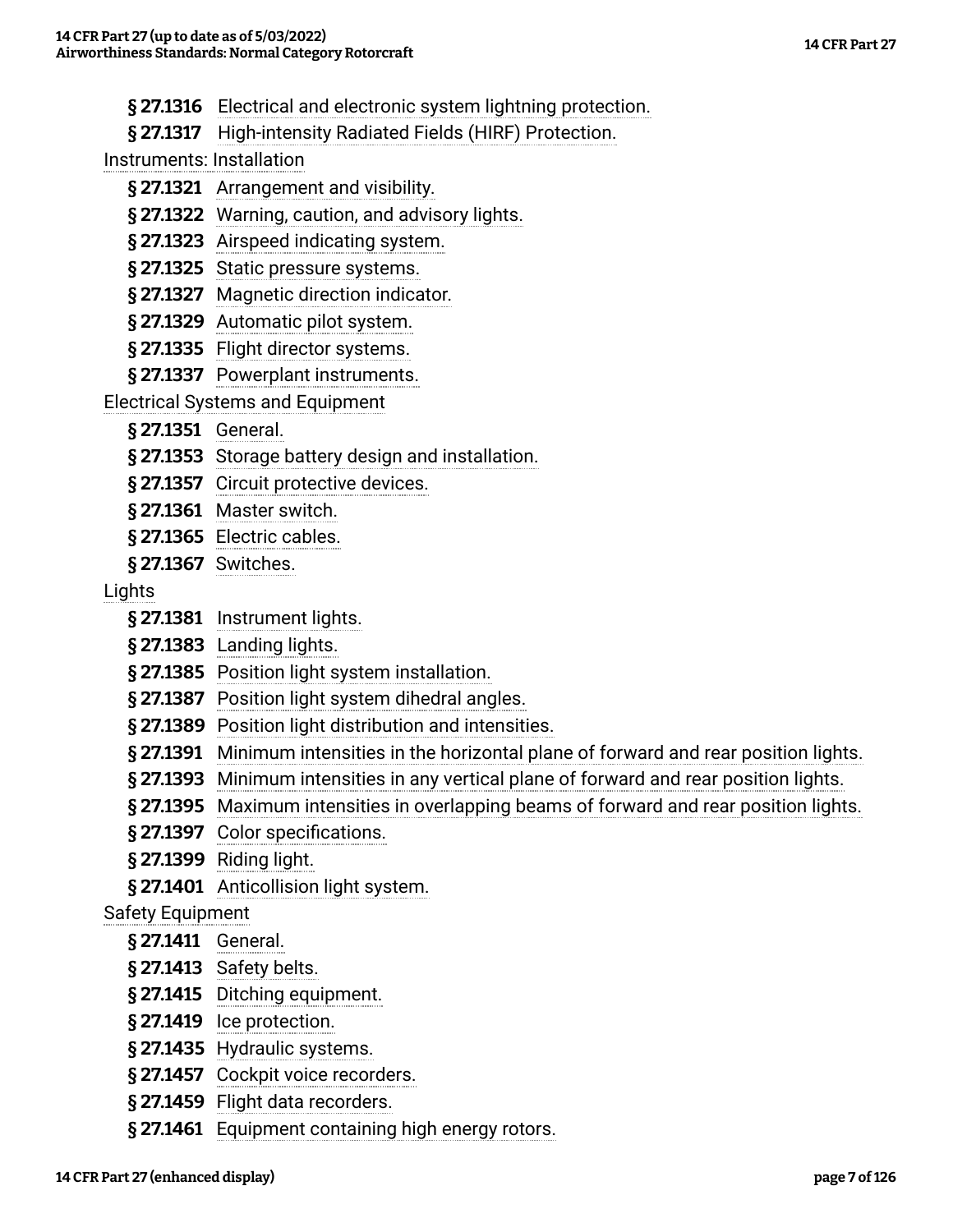### **Subpart G** [Operating Limitations and Information](#page-104-1)

**§ 27.1501** [General.](#page-104-2)

[Operating Limitations](#page-104-3)

- **§ 27.1503** [Airspeed limitations: general.](#page-104-4)
- **§ 27.1505** [Never-exceed speed.](#page-104-5)
- **§ 27.1509** [Rotor speed.](#page-105-0)
- **§ 27.1519** [Weight and center of gravity.](#page-105-1)
- **§ 27.1521** [Powerplant limitations.](#page-106-0)
- **§ 27.1523** [Minimum flight crew.](#page-108-0)
- **§ 27.1525** [Kinds of operations.](#page-108-1)
- **§ 27.1527** [Maximum operating altitude.](#page-108-2)
- **§ 27.1529** [Instructions for Continued Airworthiness.](#page-108-3)

# [Markings and Placards](#page-109-0)

- **§ 27.1541** [General.](#page-109-1)
- **§ 27.1543** [Instrument markings: general.](#page-109-2)
- **§ 27.1545** [Airspeed indicator.](#page-109-3)
- **§ 27.1547** [Magnetic direction indicator.](#page-109-4)
- **§ 27.1549** [Powerplant instruments.](#page-110-0)
- **§ 27.1551** [Oil quantity indicator.](#page-110-1)
- **§ 27.1553** [Fuel quantity indicator.](#page-110-2)
- **§ 27.1555** [Control markings.](#page-110-3)
- **§ 27.1557** [Miscellaneous markings and placards.](#page-111-0)
- **§ 27.1559** [Limitations placard.](#page-111-1)
- **§ 27.1561** [Safety equipment.](#page-112-0)
- **§ 27.1565** [Tail rotor.](#page-112-1)

# [Rotorcraft Flight Manual and Approved Manual Material](#page-112-2)

- **§ 27.1581** [General.](#page-112-3)
- **§ 27.1583** [Operating limitations.](#page-112-4)
- **§ 27.1585** [Operating procedures.](#page-113-0)
- **§ 27.1587** [Performance information.](#page-113-1)
- **§ 27.1589** [Loading information.](#page-114-0)

# **Appendix A to Part 27**

[Instructions for Continued Airworthiness](#page-114-1)

# **Appendix B to Part 27**

[Airworthiness Criteria for Helicopter Instrument Flight](#page-116-0)

# **Appendix C to Part 27**

[Criteria for Category A](#page-120-0)

# <span id="page-7-0"></span>**Appendix D to Part 27**

[HIRF Environments and Equipment HIRF Test Levels](#page-122-0)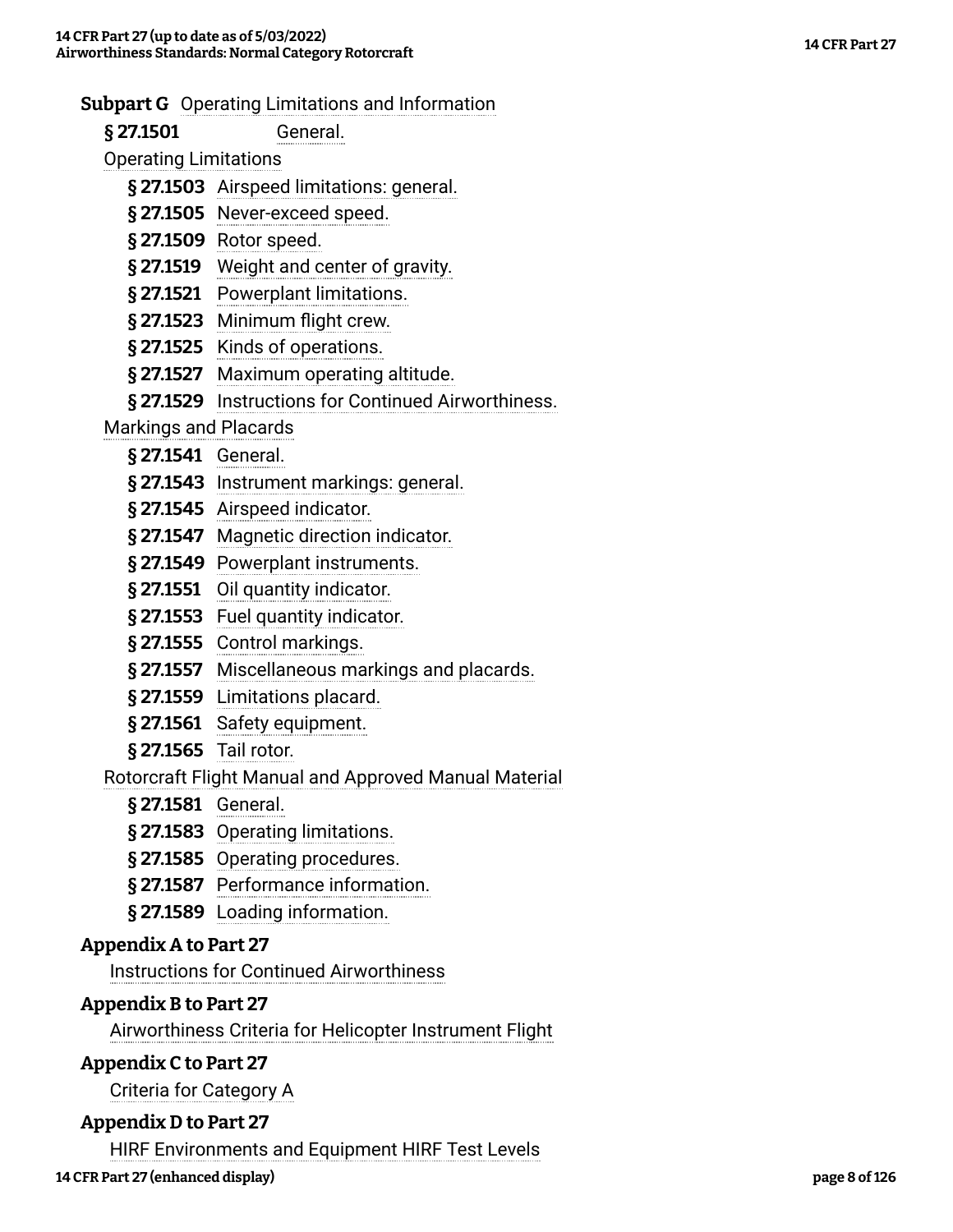# **PART 27 - AIRWORTHINESS STANDARDS: NORMAL CATEGORY ROTORCRAFT**

**Authority:** [49 U.S.C. 106\(f\),](https://www.govinfo.gov/link/uscode/49/106) [106\(g\)](https://www.govinfo.gov/link/uscode/49/106), [40113](https://www.govinfo.gov/link/uscode/49/40113), [44701-44702,](https://www.govinfo.gov/link/uscode/49/44701) [44704.](https://www.govinfo.gov/link/uscode/49/44704)

<span id="page-8-0"></span>**Source:** Docket No. 5074, [29 FR 15695,](https://www.federalregister.gov/citation/29-FR-15695) Nov. 24, 1964, unless otherwise noted.

### **Subpart A - General**

# <span id="page-8-1"></span>**§ 27.1 Applicability.**

- (a) This part prescribes airworthiness standards for the issue of type certificates, and changes to those certificates, for normal category rotorcraft with maximum weights of 7,000 pounds or less and nine or less passenger seats.
- (b) Each person who applies under Part 21 for such a certificate or change must show compliance with the applicable requirements of this part.
- (c) Multiengine rotorcraft may be type certified as Category A provided the requirements referenced in [appendix C of this part](#page-120-0) are met.

### <span id="page-8-3"></span><span id="page-8-2"></span>**§ 27.2 Special retroactive requirements.**

- (a) For each rotorcraft manufactured after September 16, 1992, each applicant must show that each occupant's seat is equipped with a safety belt and shoulder harness that meets the requirements of [paragraphs \(a\),](#page-8-3) [\(b\)](#page-8-4), and [\(c\)](https://www.ecfr.gov/current/title-14/section-27.2/?#p-27.2(c)) of this section.
	- $(1)$  Each occupant's seat must have a combined safety belt and shoulder harness with a single-point release. Each pilot's combined safety belt and shoulder harness must allow each pilot, when seated with safety belt and shoulder harness fastened, to perform all functions necessary for flight operations. There must be a means to secure belts and harnesses, when not in use, to prevent interference with the operation of the rotorcraft and with rapid egress in an emergency.
	- $(2)$  Each occupant must be protected from serious head injury by a safety belt plus a shoulder harness that will prevent the head from contacting any injurious object.
	- (3) The safety belt and shoulder harness must meet the static and dynamic strength requirements, if applicable, specified by the rotorcraft type certification basis.
	- $(4)$  For purposes of this section, the date of manufacture is either -
		- (i) The date the inspection acceptance records, or equivalent, reflect that the rotorcraft is complete and meets the FAA-Approved Type Design Data; or
		- (ii) The date the foreign civil airworthiness authority certifies that the rotorcraft is complete and issues an original standard airworthiness certificate, or equivalent, in that country.
- <span id="page-8-4"></span>(b) For rotorcraft with a certification basis established prior to October 18, 1999 -
	- $(1)$  The maximum passenger seat capacity may be increased to eight or nine provided the applicant shows compliance with all the airworthiness requirements of this part in effect on October 18, 1999.
	- $(2)$  The maximum weight may be increased to greater than 6,000 pounds provided -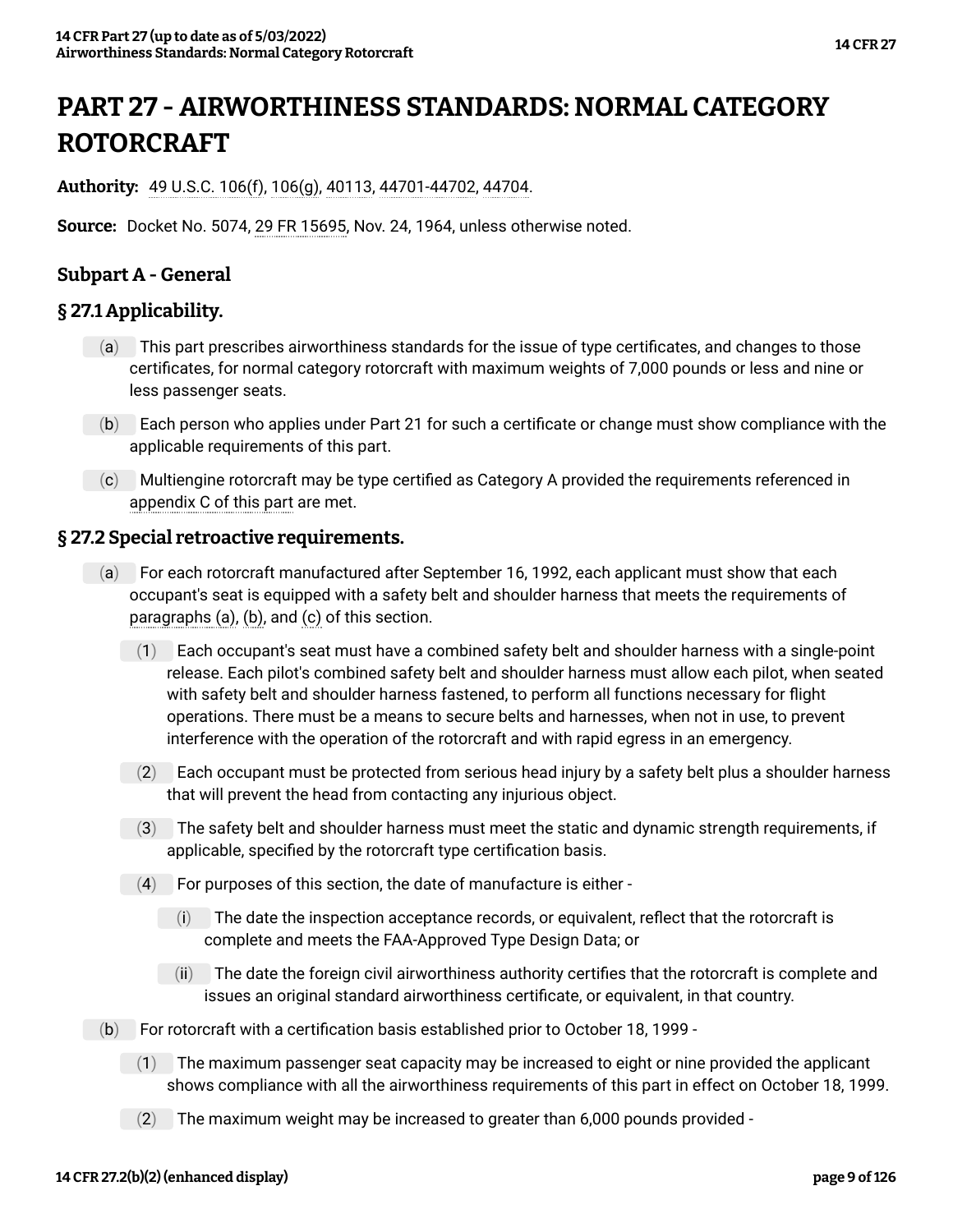- (i) The number of passenger seats is not increased above the maximum number certificated on October 18, 1999, or
- (ii) The applicant shows compliance with all of the airworthiness requirements of this part in effect on October 18, 1999.

# <span id="page-9-1"></span><span id="page-9-0"></span>**Subpart B - Flight**

### **GENERAL**

# <span id="page-9-2"></span>**§ 27.21 Proof of compliance.**

Each requirement of this subpart must be met at each appropriate combination of weight and center of gravity within the range of loading conditions for which certification is requested. This must be shown -

- (a) By tests upon a rotorcraft of the type for which certification is requested, or by calculations based on, and equal in accuracy to, the results of testing; and
- (b) By systematic investigation of each required combination of weight and center of gravity if compliance cannot be reasonably inferred from combinations investigated.

# <span id="page-9-4"></span><span id="page-9-3"></span>**§ 27.25 Weight limits.**

- (a) *Maximum weight.* The maximum weight (the highest weight at which compliance with each applicable requirement of this part is shown) must be established so that it is -
	- (1) Not more than
		- (i) The highest weight selected by the applicant;
		- (ii) The design maximum weight (the highest weight at which compliance with each applicable structural loading condition of this part is shown);
		- (iii) The highest weight at which compliance with each applicable flight requirement of this part is shown; or
		- $(iv)$  The highest weight in which the provisions of [§§ 27.87](#page-61-2) or [27.143\(c\)\(1\),](#page-17-0) or combinations thereof, are demonstrated if the weights and operating conditions (altitude and temperature) prescribed by those requirements cannot be met; and
	- (2) Not less than the sum of
		- (i) The empty weight determined under [§ 27.29;](#page-10-1) and
		- (ii) The weight of usable fuel appropriate to the intended operation with full payload;
		- (iii) The weight of full oil capacity; and
		- (iv) For each seat, an occupant weight of 170 pounds or any lower weight for which certification is requested.
- (b) *Minimum weight.* The minimum weight (the lowest weight at which compliance with each applicable requirement of this part is shown) must be established so that it is -
	- $(1)$  Not more than the sum of -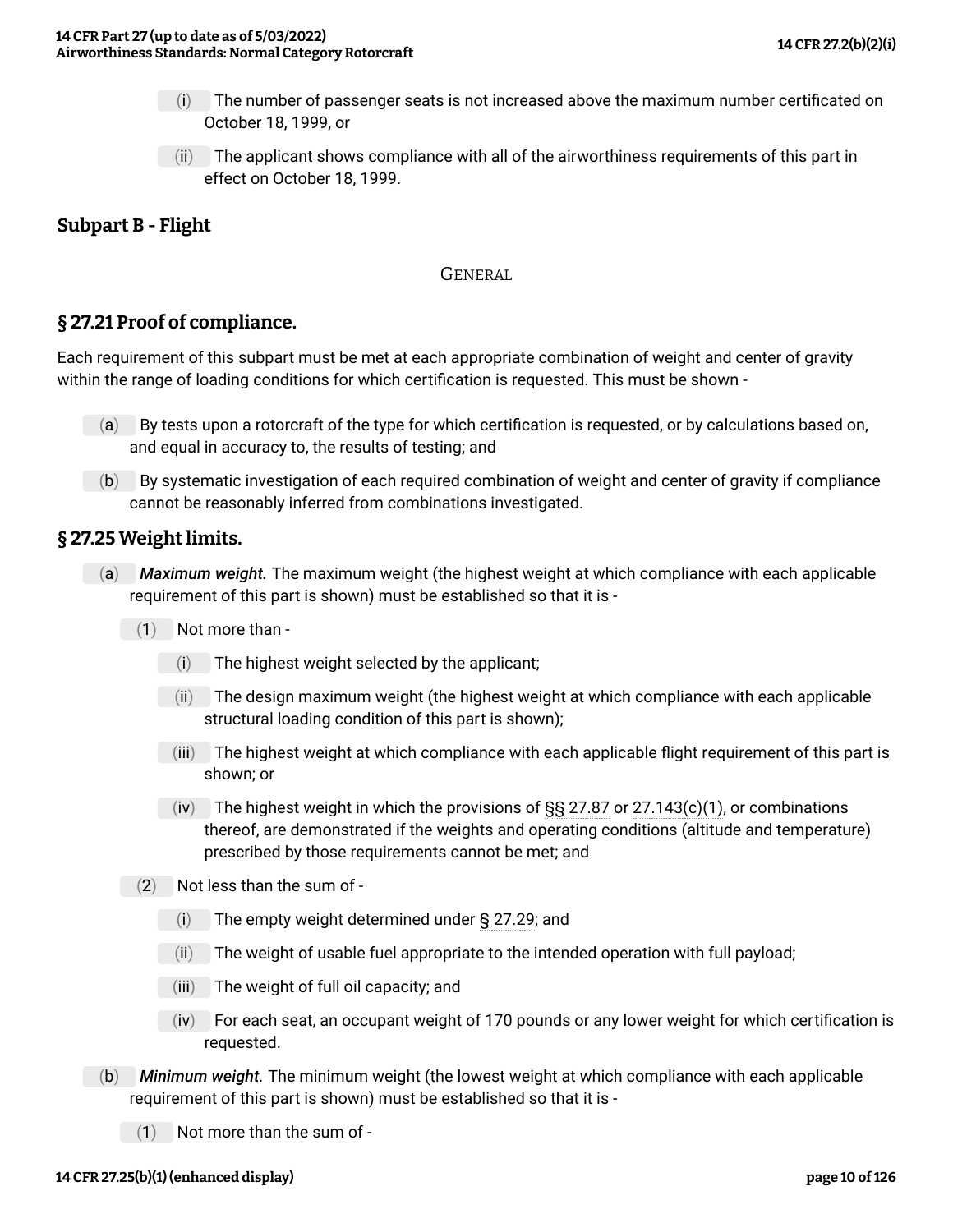- (i) The empty weight determined under [§ 27.29;](#page-10-1) and
- (ii) The weight of the minimum crew necessary to operate the rotorcraft, assuming for each crewmember a weight no more than 170 pounds, or any lower weight selected by the applicant or included in the loading instructions; and
- (2) Not less than
	- (i) The lowest weight selected by the applicant;
	- (ii) The design minimum weight (the lowest weight at which compliance with each applicable structural loading condition of this part is shown); or
	- (iii) The lowest weight at which compliance with each applicable flight requirement of this part is shown.
- (c) *Total weight with jettisonable external load.* A total weight for the rotorcraft with a jettisonable external load attached that is greater than the maximum weight established under [paragraph \(a\)](#page-9-4) of this section may be established for any rotorcraft-load combination if -
	- $(1)$  The rotorcraft-load combination does not include human external cargo,
	- (2) Structural component approval for external load operations under either [§ 27.865](#page-59-3) or under equivalent operational standards is obtained,
	- (3) The portion of the total weight that is greater than the maximum weight established under [paragraph \(a\)](#page-9-4) of this section is made up only of the weight of all or part of the jettisonable external load,
	- $(4)$  Structural components of the rotorcraft are shown to comply with the applicable structural requirements of this part under the increased loads and stresses caused by the weight increase over that established under [paragraph \(a\)](#page-9-4) of this section, and
	- $(5)$  Operation of the rotorcraft at a total weight greater than the maximum certificated weight established under [paragraph \(a\)](#page-9-4) of this section is limited by appropriate operating limitations under [§ 27.865\(a\)](#page-60-0) and [\(d\) of this part.](#page-61-6)

### <span id="page-10-0"></span>**§ 27.27 Center of gravity limits.**

The extreme forward and aft centers of gravity and, where critical, the extreme lateral centers of gravity must be established for each weight established under [§ 27.25.](#page-20-7) Such an extreme may not lie beyond -

- (a) The extremes selected by the applicant;
- $(b)$  The extremes within which the structure is proven; or
- (c) The extremes within which compliance with the applicable flight requirements is shown.

### <span id="page-10-1"></span>**§ 27.29 Empty weight and corresponding center of gravity.**

(a) The empty weight and corresponding center of gravity must be determined by weighing the rotorcraft without the crew and payload, but with -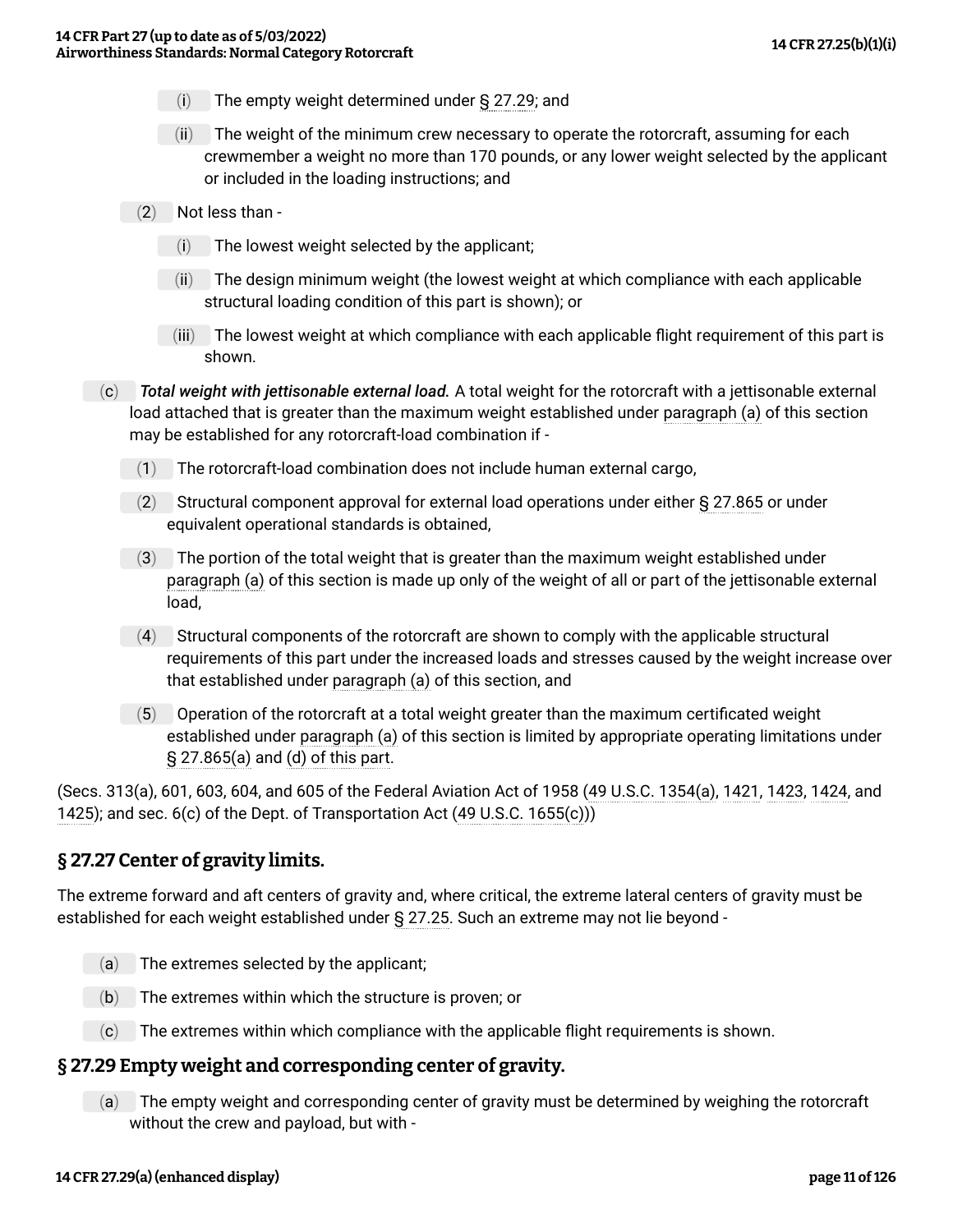- (1) Fixed ballast;
- (2) Unusable fuel; and
- (3) Full operating fluids, including
	- (i) Oil;
	- (ii) Hydraulic fluid; and
	- (iii) Other fluids required for normal operation of roto-craft systems, except water intended for injection in the engines.
- (b) The condition of the rotorcraft at the time of determining empty weight must be one that is well defined and can be easily repeated, particularly with respect to the weights of fuel, oil, coolant, and installed equipment.

### <span id="page-11-0"></span>**§ 27.31 Removable ballast.**

<span id="page-11-1"></span>Removable ballast may be used in showing compliance with the flight requirements of this subpart.

### **§ 27.33 Main rotor speed and pitch limits.**

- (a) *Main rotor speed limits.* A range of main rotor speeds must be established that
	- (1) With power on, provides adequate margin to accommodate the variations in rotor speed occurring in any appropriate maneuver, and is consistent with the kind of governor or synchronizer used; and
	- (2) With power off, allows each appropriate autorotative maneuver to be performed throughout the ranges of airspeed and weight for which certification is requested.
- (b) *Normal main rotor high pitch limits (power on).* For rotocraft, except helicopters required to have a main rotor low speed warning under [paragraph \(e\)](#page-12-2) of this section. It must be shown, with power on and without exceeding approved engine maximum limitations, that main rotor speeds substantially less than the minimum approved main rotor speed will not occur under any sustained flight condition. This must be met by -
	- $(1)$  Appropriate setting of the main rotor high pitch stop;
	- (2) Inherent rotorcraft characteristics that make unsafe low main rotor speeds unlikely; or
	- (3) Adequate means to warn the pilot of unsafe main rotor speeds.
- <span id="page-11-2"></span>(c) *Normal main rotor low pitch limits (power off).* It must be shown, with power off, that -
	- $(1)$  The normal main rotor low pitch limit provides sufficient rotor speed, in any autorotative condition, under the most critical combinations of weight and airspeed; and
	- $(2)$  It is possible to prevent overspeeding of the rotor without exceptional piloting skill.
- (d) *Emergency high pitch.* If the main rotor high pitch stop is set to meet [paragraph \(b\)\(1\)](#page-11-2) of this section, and if that stop cannot be exceeded inadvertently, additional pitch may be made available for emergency use.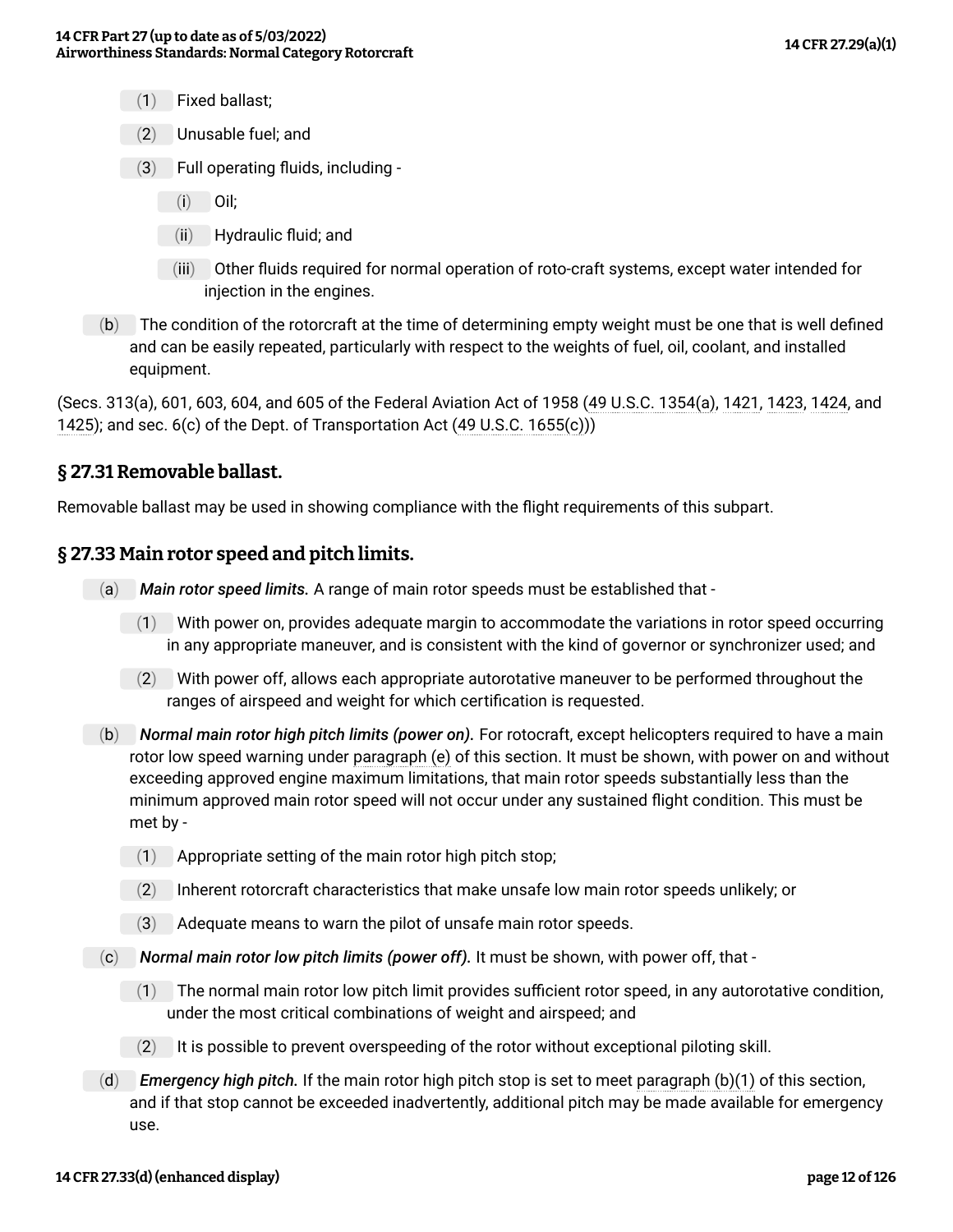- <span id="page-12-2"></span>(e) *Main rotor low speed warning for helicopters.* For each single engine helicopter, and each multiengine helicopter that does not have an approved device that automatically increases power on the operating engines when one engine fails, there must be a main rotor low speed warning which meets the following requirements:
	- $(1)$  The warning must be furnished to the pilot in all flight conditions, including power-on and power-off flight, when the speed of a main rotor approaches a value that can jeopardize safe flight.
	- $(2)$  The warning may be furnished either through the inherent aerodynamic qualities of the helicopter or by a device.
	- (3) The warning must be clear and distinct under all conditons, and must be clearly distinguishable from all other warnings. A visual device that requires the attention of the crew within the cockpit is not acceptable by itself.
	- $(4)$  If a warning device is used, the device must automatically deactivate and reset when the low-speed condition is corrected. If the device has an audible warning, it must also be equipped with a means for the pilot to manually silence the audible warning before the low-speed condition is corrected.

#### **PERFORMANCE**

### <span id="page-12-1"></span><span id="page-12-0"></span>**§ 27.45 General.**

- (a) Unless otherwise prescribed, the performance requirements of this subpart must be met for still air and a standard atmosphere.
- (b) The performance must correspond to the engine power available under the particular ambient atmospheric conditions, the particular flight condition, and the relative humidity specified in [paragraphs](#page-12-3) [\(d\)](#page-12-3) or [\(e\)](#page-12-4) of this section, as appropriate.
- $\epsilon$  (c) The available power must correspond to engine power, not exceeding the approved power, less -
	- (1) Installation losses; and
	- (2) The power absorbed by the accessories and services appropriate to the particular ambient atmopheric conditions and the particular flight condition.
- <span id="page-12-3"></span>(d) For reciprocating engine-powered rotorcraft, the performance, as affected by engine power, must be based on a relative humidity of 80 percent in a standard atmosphere.
- <span id="page-12-4"></span>(e) For turbine engine-powered rotorcraft, the performance, as affected by engine power, must be based on a relative humidity of -
	- $(1)$  80 percent, at and below standard temperature; and
	- $(2)$  34 percent, at and above standard temperature plus 50 degrees F. Between these two temperatures, the relative humidity must vary linearly.
- (f) For turbine-engine-powered rotorcraft, a means must be provided to permit the pilot to determine prior to takeoff that each engine is capable of developing the power necessary to achieve the applicable rotorcraft performance prescribed in this subpart.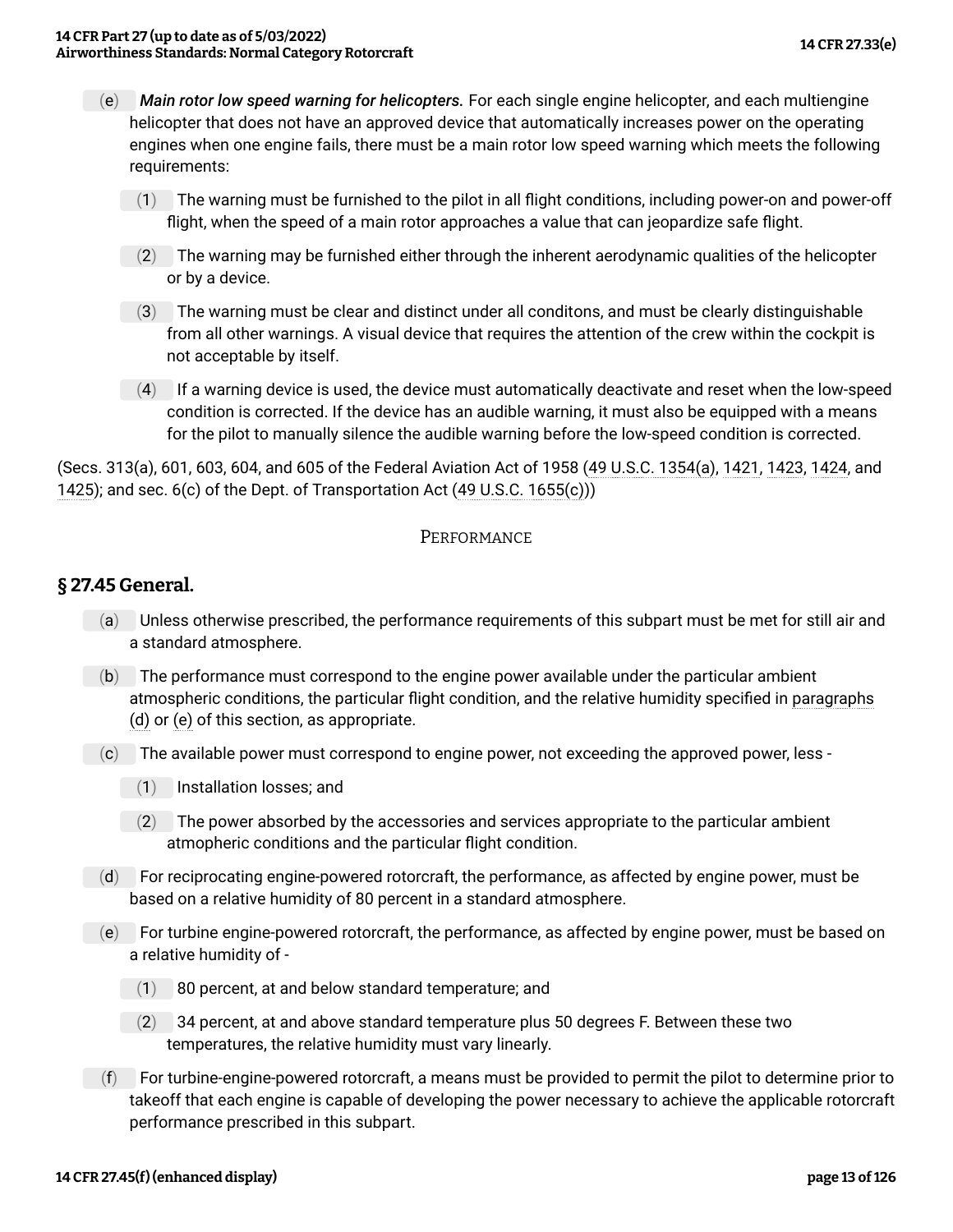# <span id="page-13-3"></span><span id="page-13-0"></span>**§ 27.49 Performance at minimum operating speed.**

- (a) For helicopters
	- $(1)$  The hovering ceiling must be determined over the ranges of weight, altitude, and temperature for which certification is requested, with -
		- (i) Takeoff power;
		- (ii) The landing gear extended; and
		- (iii) The helicopter in-ground effect at a height consistent with normal takeoff procedures; and
	- $(2)$  The hovering ceiling determined under [paragraph \(a\)\(1\)](#page-13-3) of this section must be at least -
		- (i) For reciprocating engine powered helicopters, 4,000 feet at maximum weight with a standard atmosphere;
		- (ii) For turbine engine powered helicopters, 2,500 feet pressure altitude at maximum weight at a temperature of standard plus 22 °C (standard plus 40 °F).
	- (3) The out-of-ground effect hovering performance must be determined over the ranges of weight, altitude, and temperature for which certification is requested, using takeoff power.
- (b) For rotorcraft other than helicopters, the steady rate of climb at the minimum operating speed must be determined over the ranges of weight, altitude, and temperature for which certification is requested, with -
	- (1) Takeoff power; and
	- (2) The landing gear extended.

# <span id="page-13-1"></span>**§ 27.51 Takeoff.**

-

The takeoff, with takeoff power and r.p.m. at the most critical center of gravity, and with weight from the maximum weight at sea level to the weight for which takeoff certification is requested for each altitude covered by this section

(a) May not require exceptional piloting skill or exceptionally favorable conditions throughout the ranges of altitude from standard sea level conditions to the maximum altitude for which takeoff and landing certification is requested, and

(b) Must be made in such a manner that a landing can be made safely at any point along the flight path if an engine fails. This must be demonstrated up to the maximum altitude for which takeoff and landing certification is requested or 7,000 feet density altitude, whichever is less.

### <span id="page-13-4"></span><span id="page-13-2"></span>**§ 27.65 Climb: all engines operating.**

- (a) For rotorcraft other than helicopters
	- (1) The steady rate of climb, at  $V_Y$  must be determined -
		- (i) With maximum continuous power on each engine;
		- (ii) With the landing gear retracted; and

#### **14 CFR 27.65(a)(1)(ii) (enhanced display) page 14 of 126**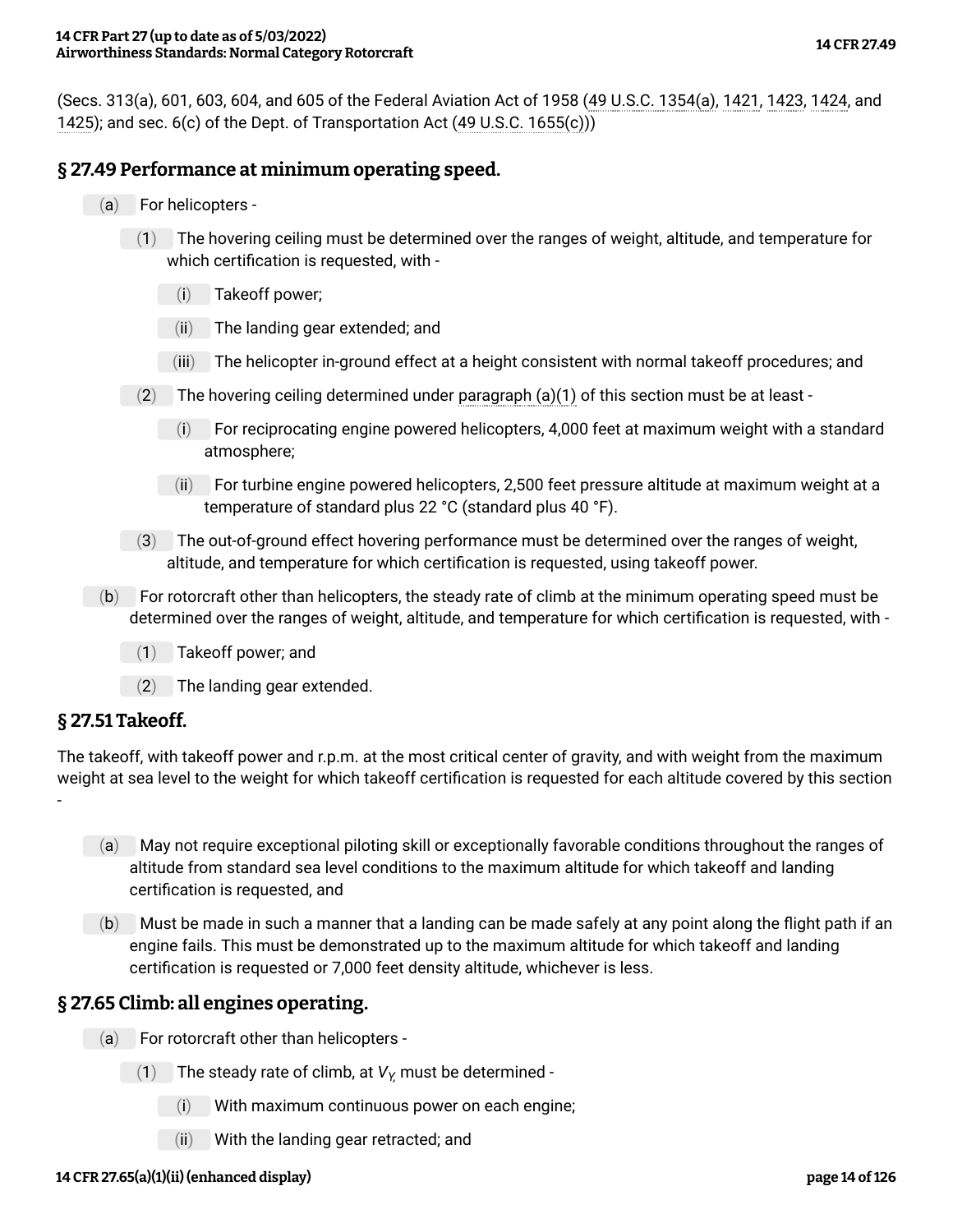- (iii) For the weights, altitudes, and temperatures for which certification is requested; and
- $(2)$  The climb gradient, at the rate of climb determined in accordance with [paragraph \(a\)\(1\)](#page-13-4) of this section, must be either -
	- (i) At least 1:10 if the horizontal distance required to take off and climb over a 50-foot obstacle is determined for each weight, altitude, and temperature within the range for which certification is requested; or
	- (ii) At least 1:6 under standard sea level conditions.
- (b) Each helicopter must meet the following requirements:
	- (1) V*<sup>Y</sup>* must be determined
		- (i) For standard sea level conditions;
		- (ii) At maximum weight; and
		- (iii) With maximum continuous power on each engine.
	- (2) The steady rate of climb must be determined -
		- (i) At the climb speed selected by the applicant at or below  $V_{NE}$ ;
		- (ii) Within the range from sea level up to the maximum altitude for which certification is requested;
		- (iii) For the weights and temperatures that correspond to the altitude range set forth in [paragraph](#page-14-2) [\(b\)\(2\)\(ii\)](#page-14-2) of this section and for which certification is requested; and
		- (iv) With maximum continuous power on each engine.

### <span id="page-14-2"></span><span id="page-14-0"></span>**§ 27.67 Climb: one engine inoperative.**

For multiengine helicopters, the steady rate of climb (or descent), at *V<sup>y</sup>* (or at the speed for minimum rate of descent), must be determined with -

- (a) Maximum weight;
- (b) The critical engine inoperative and the remaining engines at either
	- $(1)$  Maximum continuous power and, for helicopters for which certification for the use of 30-minute OEI power is requested, at 30-minute OEI power; or
	- (2) Continuous OEI power for helicopters for which certification for the use of continuous OEI power is requested.

<span id="page-14-1"></span>(Secs. 313(a), 601, 603, 604, and 605 of the Federal Aviation Act of 1958 [\(49 U.S.C. 1354\(a\),](https://www.govinfo.gov/link/uscode/49/1354) [1421](https://www.govinfo.gov/link/uscode/49/1421), [1423](https://www.govinfo.gov/link/uscode/49/1423), [1424,](https://www.govinfo.gov/link/uscode/49/1424) and [1425](https://www.govinfo.gov/link/uscode/49/1425)); and sec. 6(c) of the Dept. of Transportation Act [\(49 U.S.C. 1655\(c\)\)](https://www.govinfo.gov/link/uscode/49/1655))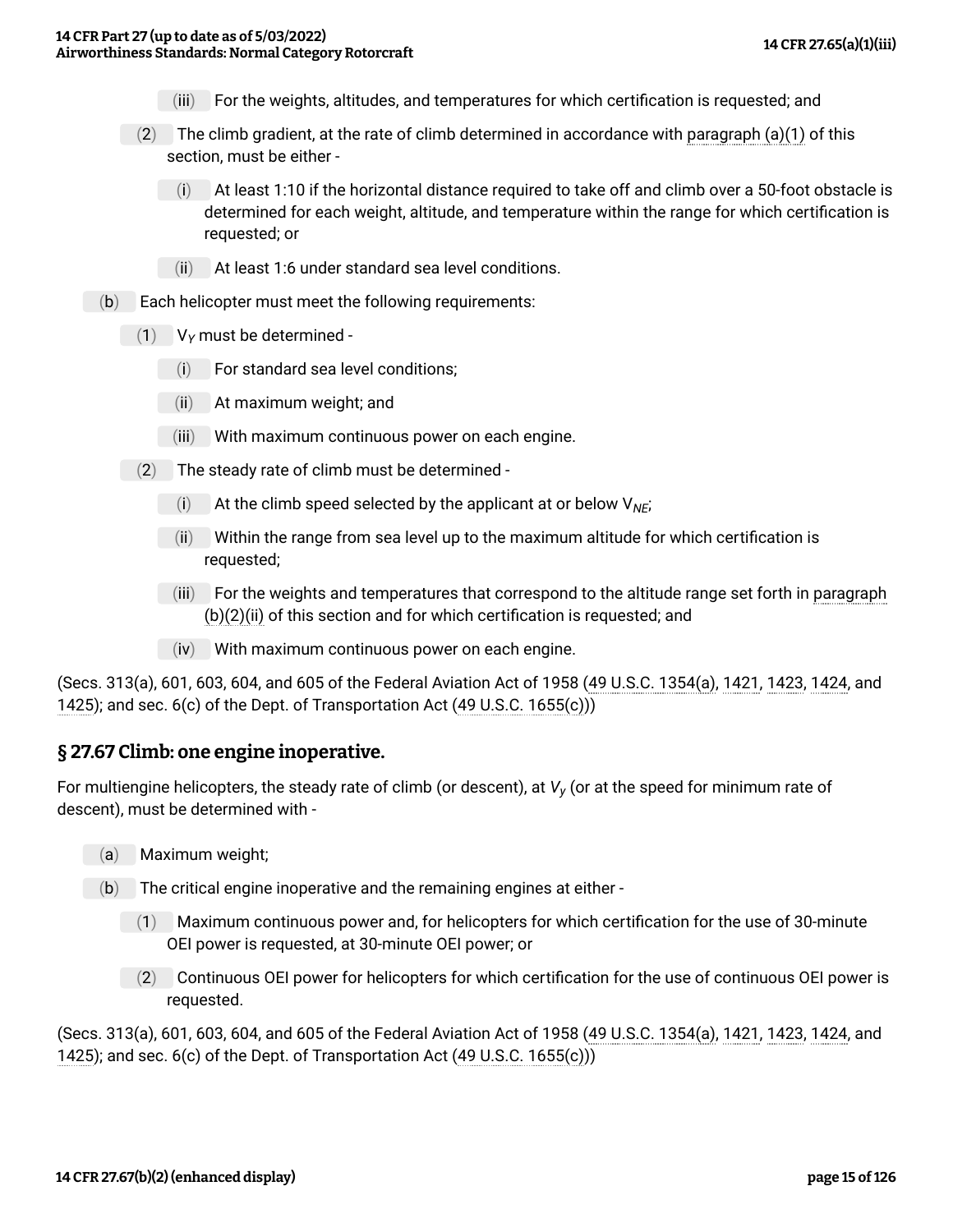### **§ 27.71 Autorotation performance.**

For single-engine helicopters and multiengine helicopters that do not meet the Category A engine isolation requirements of [Part 29 of this chapter](https://www.ecfr.gov/current/title-14/part-29/), the minimum rate of descent airspeed and the best angle-of-glide airspeed must be determined in autorotation at -

- (a) Maximum weight; and
- (b) Rotor speed(s) selected by the applicant.

### <span id="page-15-0"></span>**§ 27.75 Landing.**

- (a) The rotorcraft must be able to be landed with no excessive vertical acceleration, no tendency to bounce, nose over, ground loop, porpoise, or water loop, and without exceptional piloting skill or exceptionally favorable conditions, with -
	- $(1)$  Approach or autorotation speeds appropriate to the type of rotorcraft and selected by the applicant;
	- (2) The approach and landing made with
		- (i) Power off, for single engine rotorcraft and entered from steady state autorotation; or
		- (ii) One-engine inoperative (OEI) for multiengine rotorcraft, with each operating engine within approved operating limitations, and entered from an established OEI approach.
- (b) Multiengine rotorcraft must be able to be landed safely after complete power failure under normal operating conditions.

#### <span id="page-15-1"></span>**§ 27.87 Height-speed envelope.**

- <span id="page-15-3"></span>(a) If there is any combination of height and forward speed (including hover) under which a safe landing cannot be made under the applicable power failure condition in [paragraph \(b\)](#page-15-2) of this section, a limiting height-speed envelope must be established (including all pertinent information) for that condition, throughout the ranges of -
	- $(1)$  Altitude, from standard sea level conditions to the maximum altitude capability of the rotorcraft, or 7000 feet density altitude, whichever is less; and
	- (2) Weight, from the maximum weight at sea level to the weight selected by the applicant for each altitude covered by [paragraph \(a\)\(1\)](#page-15-3) of this section. For helicopters, the weight at altitudes above sea level may not be less than the maximum weight or the highest weight allowing hovering out-ofground effect, whichever is lower.
- <span id="page-15-2"></span> $(b)$  The applicable power failure conditions are -
	- (1) For single-engine helicopters, full autorotation;
	- (2) For multiengine helicopters, OEI (where engine isolation features ensure continued operation of the remaining engines), and the remaining engine(s) within approved limits and at the minimum installed specification power available for the most critical combination of approved ambient temperature and pressure altitude resulting in 7000 feet density altitude or the maximum altitude capability of the helicopter, whichever is less, and
	- $(3)$  For other rotorcraft, conditions appropriate to the type.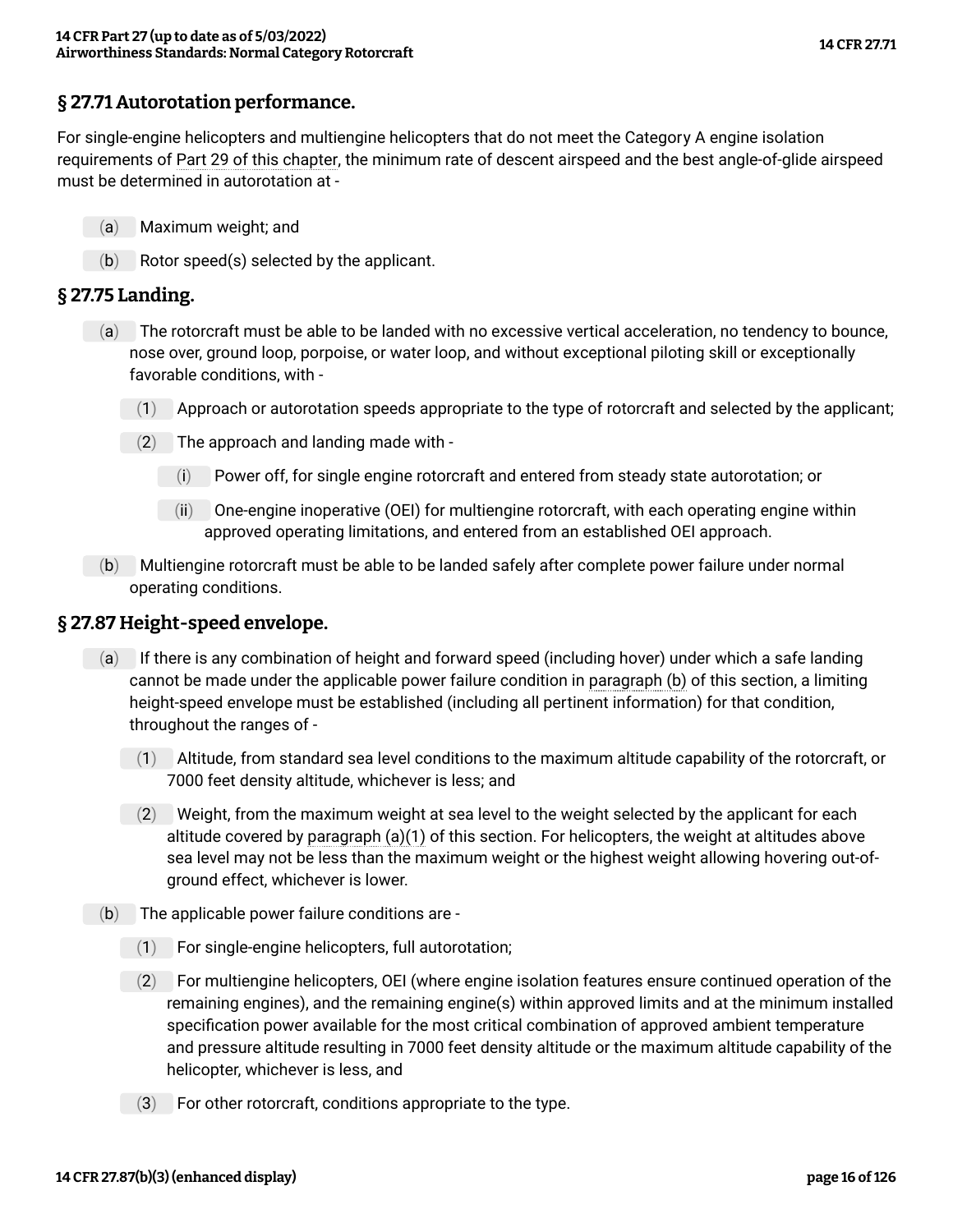<span id="page-16-0"></span>(Secs. 313(a), 601, 603, 604, Federal Aviation Act of 1958 [\(49 U.S.C. 1354\(a\)](https://www.govinfo.gov/link/uscode/49/1354), [1421](https://www.govinfo.gov/link/uscode/49/1421), [1423,](https://www.govinfo.gov/link/uscode/49/1423) [1424\)](https://www.govinfo.gov/link/uscode/49/1424), sec. 6(c), Dept. of Transportation Act ([49 U.S.C. 1655\(c\)\)](https://www.govinfo.gov/link/uscode/49/1655))

### FLIGHT CHARACTERISTICS

# <span id="page-16-1"></span>**§ 27.141 General.**

The rotorcraft must -

- (a) Except as specifically required in the applicable section, meet the flight characteristics requirements of this subpart -
	- $(1)$  At the altitudes and temperatures expected in operation;
	- (2) Under any critical loading condition within the range of weights and centers of gravity for which certification is requested;
	- $(3)$  For power-on operations, under any condition of speed, power, and rotor r.p.m. for which certification is requested; and
	- $(4)$  For power-off operations, under any condition of speed and rotor r.p.m. for which certification is requested that is attainable with the controls rigged in accordance with the approved rigging instructions and tolerances;
- (b) Be able to maintain any required flight condition and make a smooth transition from any flight condition to any other flight condition without exceptional piloting skill, alertness, or strength, and without danger of exceeding the limit load factor under any operating condition probable for the type, including -
	- (1) Sudden failure of one engine, for multiengine rotorcraft meeting Transport Category A engine isolation requirements of [Part 29 of this chapter](https://www.ecfr.gov/current/title-14/part-29/);
	- (2) Sudden, complete power failure for other rotorcraft; and
	- $(3)$  Sudden, complete control system failures specified in [§ 27.695 of this part;](https://www.ecfr.gov/current/title-14/part-27/section-27.695/) and
- (c) Have any additional characteristic required for night or instrument operation, if certification for those kinds of operation is requested. Requirements for helicopter instrument flight are contained in [appendix B](#page-116-0) [of this part](#page-116-0).

### <span id="page-16-2"></span>**§ 27.143 Controllability and maneuverability.**

- (a) The rotorcraft must be safely controllable and maneuverable
	- (1) During steady flight; and
	- $(2)$  During any maneuver appropriate to the type, including -
		- (i) Takeoff;
		- (ii) Climb;
		- (iii) Level flight;
		- (iv) Turning flight;
		- (v) Autorotation;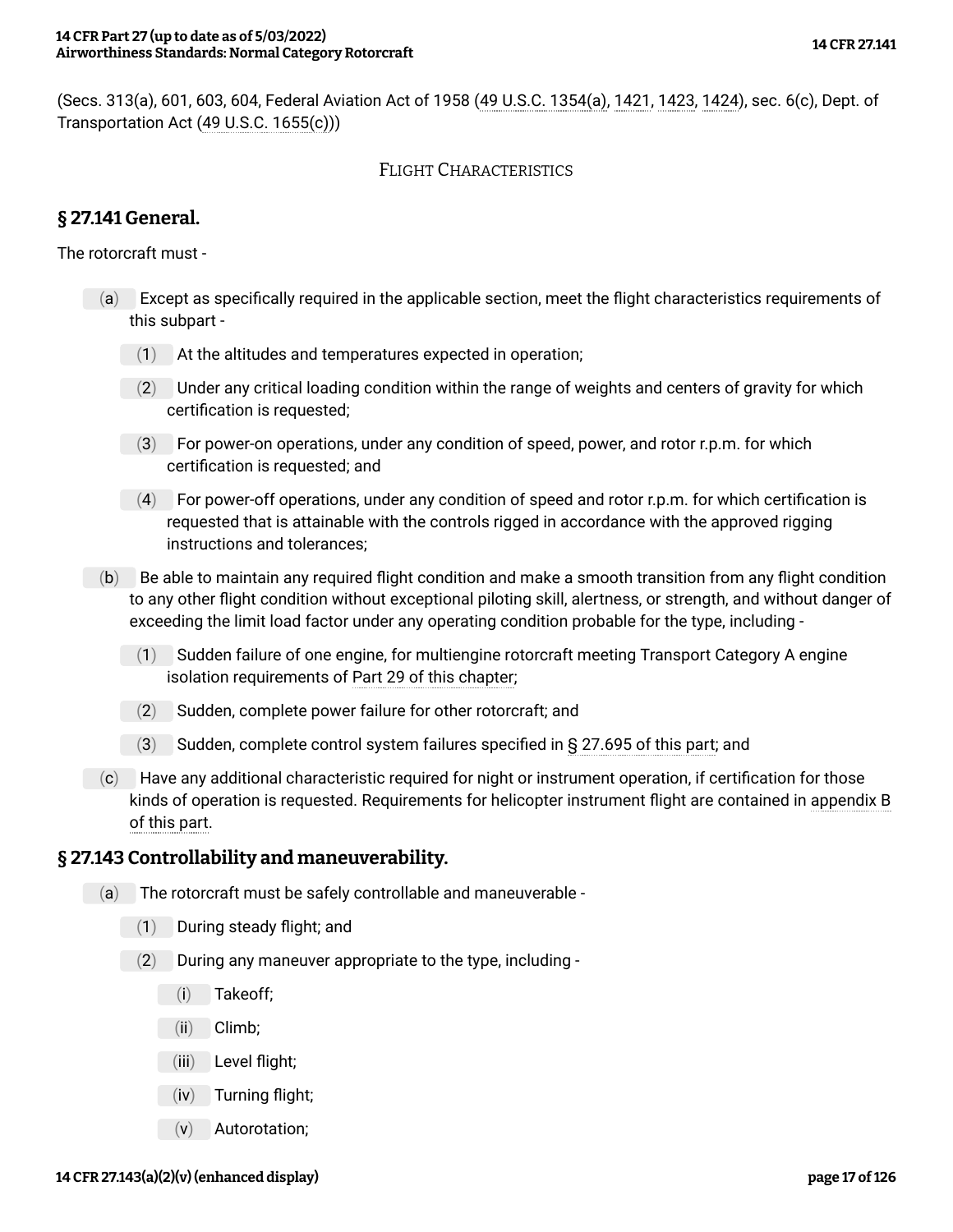- (vi) Landing (power on and power off); and
- (vii) Recovery to power-on flight from a balked autorotative approach.
- $(b)$  The margin of cyclic control must allow satisfactory roll and pitch control at  $V_{NE}$  with -
	- (1) Critical weight;
	- (2) Critical center of gravity;
	- (3) Critical rotor r.p.m.; and
	- $(4)$  Power off (except for helicopters demonstrating compliance with [paragraph \(f\)](#page-18-5) of this section) and power on.
- <span id="page-17-0"></span>(c) Wind velocities from zero to at least 17 knots, from all azimuths, must be established in which the rotorcraft can be operated without loss of control on or near the ground in any maneuver appropriate to the type (such as crosswind takeoffs, sideward flight, and rearward flight) -
	- (1) With altitude, from standard sea level conditions to the maximum takeoff and landing altitude capability of the rotorcraft or 7000 feet density altitude, whichever is less; with -
		- (i) Critical Weight;
		- (ii) Critical center of gravity;
		- (iii) Critical rotor r.p.m.;
	- (2) For takeoff and landing altitudes above 7000 feet density altitude with
		- (i) Weight selected by the applicant;
		- (ii) Critical center of gravity; and
		- (iii) Critical rotor r.p.m.
- (d) Wind velocities from zero to at least 17 knots, from all azimuths, must be established in which the rotorcraft can be operated without loss of control out-of-ground-effect, with -
	- (1) Weight selected by the applicant;
	- (2) Critical center of gravity;
	- (3) Rotor r.p.m. selected by the applicant; and
	- (4) Altitude, from standard sea level conditions to the maximum takeoff and landing altitude capability of the rotorcraft.
- (e) The rotorcraft, after
	- (1) failure of one engine in the case of multiengine rotorcraft that meet Transport Category A engine isolation requirements, or
	- (2) complete engine failure in the case of other rotorcraft, must be controllable over the range of speeds and altitudes for which certification is requested when such power failure occurs with maximum continuous power and critical weight. No corrective action time delay for any condition following power failure may be less than -
		- (i) For the cruise condition, one second, or normal pilot reaction time (whichever is greater); and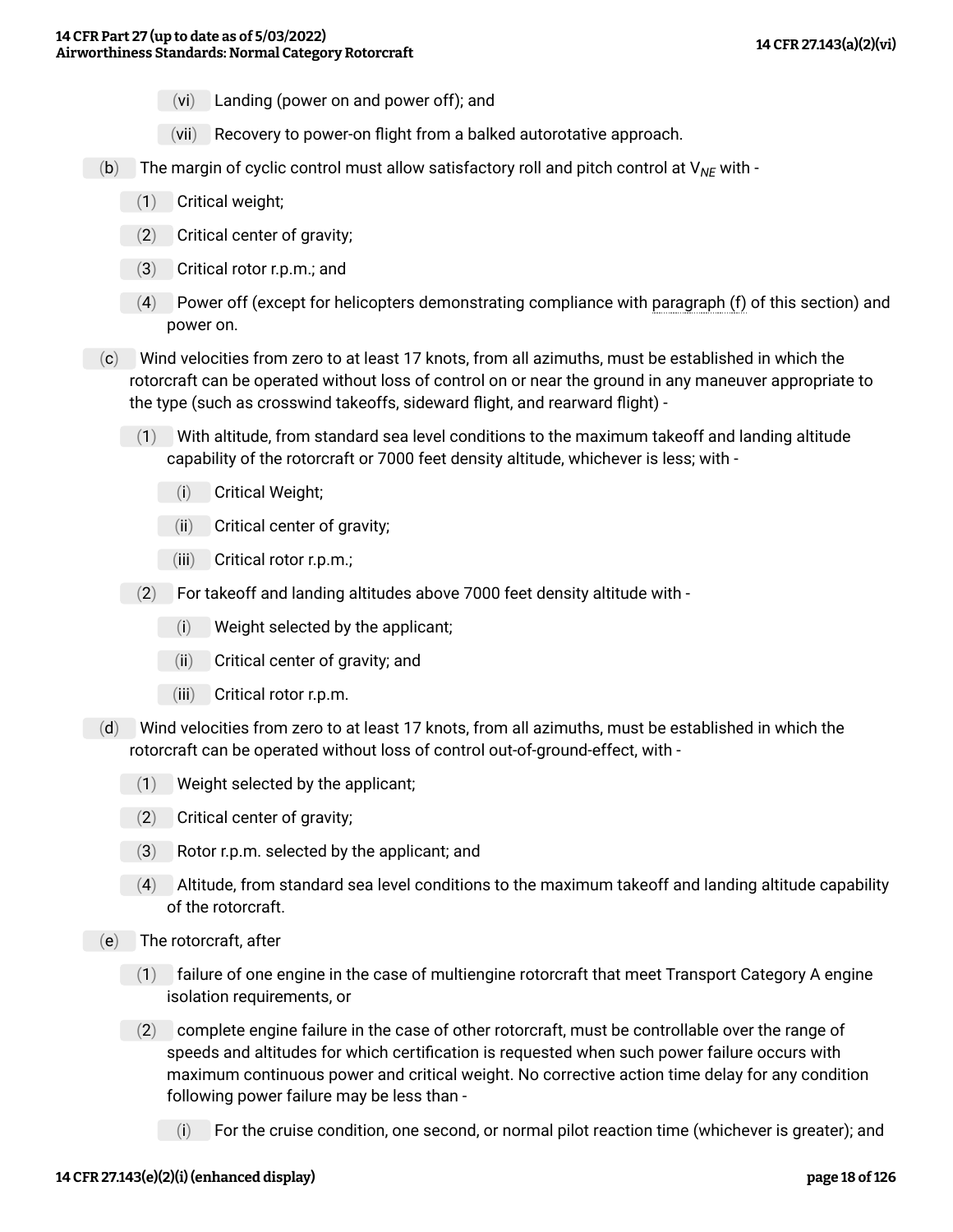- (ii) For any other condition, normal pilot reaction time.
- <span id="page-18-5"></span>(f) For helicopters for which a  $V_{NE}$  (power-off) is established under [§ 27.1505\(c\),](#page-105-2) compliance must be demonstrated with the following requirements with critical weight, critical center of gravity, and critical rotor r.p.m.:
	- (1) The helicopter must be safely slowed to  $V_{NE}$  (power-off), without exceptional pilot skill, after the last operating engine is made inoperative at power-on V<sub>NE</sub>.
	- $(2)$  At a speed of 1.1 V<sub>NE</sub> (power-off), the margin of cyclic control must allow satisfactory roll and pitch control with power off.

### <span id="page-18-0"></span>**§ 27.151 Flight controls.**

- (a) Longitudinal, lateral, directional, and collective controls may not exhibit excessive breakout force, friction, or preload.
- (b) Control system forces and free play may not inhibit a smooth, direct rotorcraft response to control system input.

### <span id="page-18-1"></span>**§ 27.161 Trim control.**

The trim control -

- (a) Must trim any steady longitudinal, lateral, and collective control forces to zero in level flight at any appropriate speed; and
- (b) May not introduce any undesirable discontinuities in control force gradients.

### <span id="page-18-2"></span>**§ 27.171 Stability: general.**

The rotorcraft must be able to be flown, without undue pilot fatigue or strain, in any normal maneuver for a period of time as long as that expected in normal operation. At least three landings and takeoffs must be made during this demonstration.

### <span id="page-18-3"></span>**§ 27.173 Static longitudinal stability.**

- (a) The longitudinal control must be designed so that a rearward movement of the control is necessary to obtain an airspeed less than the trim speed, and a forward movement of the control is necessary to obtain an airspeed more than the trim speed.
- <span id="page-18-4"></span>(b) Throughout the full range of altitude for which certification is requested, with the throttle and collective pitch held constant during the maneuvers specified in [§ 27.175\(a\)](#page-19-0) through [\(d\)](#page-19-1), the slope of the control position versus airspeed curve must be positive. However, in limited flight conditions or modes of operation determined by the Administrator to be acceptable, the slope of the control position versus airspeed curve may be neutral or negative if the rotorcraft possesses flight characteristics that allow the pilot to maintain airspeed within ±5 knots of the desired trim airspeed without exceptional piloting skill or alertness.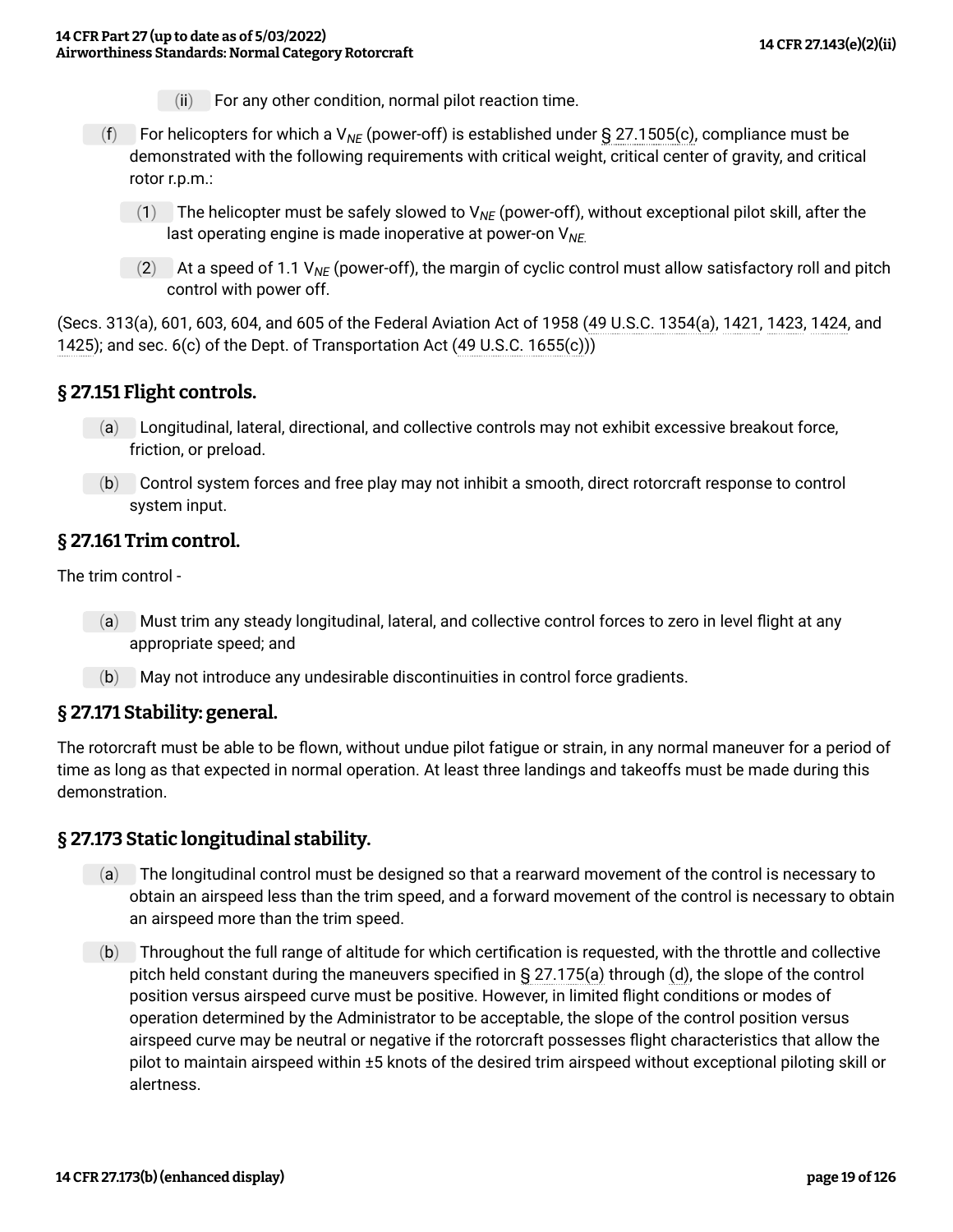# <span id="page-19-0"></span>**§ 27.175 Demonstration of static longitudinal stability.**

- (a) *Climb.* Static longitudinal stability must be shown in the climb condition at speeds from Vy − 10 kt to Vy + 10 kt with -
	- (1) Critical weight;
		- (2) Critical center of gravity;
	- (3) Maximum continuous power;
	- (4) The landing gear retracted; and
	- (5) The rotorcraft trimmed at *VY.*
- <span id="page-19-2"></span>*i* (b) *Cruise*. Static longitudinal stability must be shown in the cruise condition at speeds from 0.8 V<sub>NE</sub> − 10 kt to 0.8 V<sub>NE</sub> + 10 kt or, if V<sub>H</sub> is less than 0.8 V<sub>NE</sub>, from V<sub>H</sub> −10 kt to V<sub>H</sub> + 10 kt, with -
	- (1) Critical weight;
	- (2) Critical center of gravity;
	- (3) Power for level flight at 0.8  $V_{NE}$  or  $V_{H}$ , whichever is less;
	- (4) The landing gear retracted; and
	- (5) The rotorcraft trimmed at 0.8  $V_{NE}$  or  $V_{H}$ , whichever is less.
- <span id="page-19-3"></span>riangleright (c) *V*<sub>NE.</sub> Static longitudinal stability must be shown at speeds from V<sub>NE</sub> − 20 kt to V<sub>NE</sub> with -
	- (1) Critical weight;
	- (2) Critical center of gravity;
	- (3) Power required for level flight at V<sub>NE</sub> −10 kt or maximum continuous power, whichever is less;
	- (4) The landing gear retracted; and
	- $(5)$  The rotorcraft trimmed at V<sub>NE</sub> − 10 kt.
- <span id="page-19-1"></span>(d) *Autorotation.* Static longitudinal stability must be shown in autorotation at -
	- (1) Airspeeds from the minimum rate of descent airspeed−10 kt to the minimum rate of descent airspeed + 10 kt, with -
		- (i) Critical weight;
		- (ii) Critical center of gravity;
		- (iii) The landing gear extended; and
		- $(iv)$  The rotorcraft trimmed at the minimum rate of descent airspeed.
	- (2) Airspeeds from best angle-of-glide airspeed−10 kt to the best angle-of-glide airspeed + 10 kt, with
		- (i) Critical weight;
		- (ii) Critical center of gravity;
		- (iii) The landing gear retracted; and
		- (iv) The rotorcraft trimmed at the best angle-of-glide airspeed.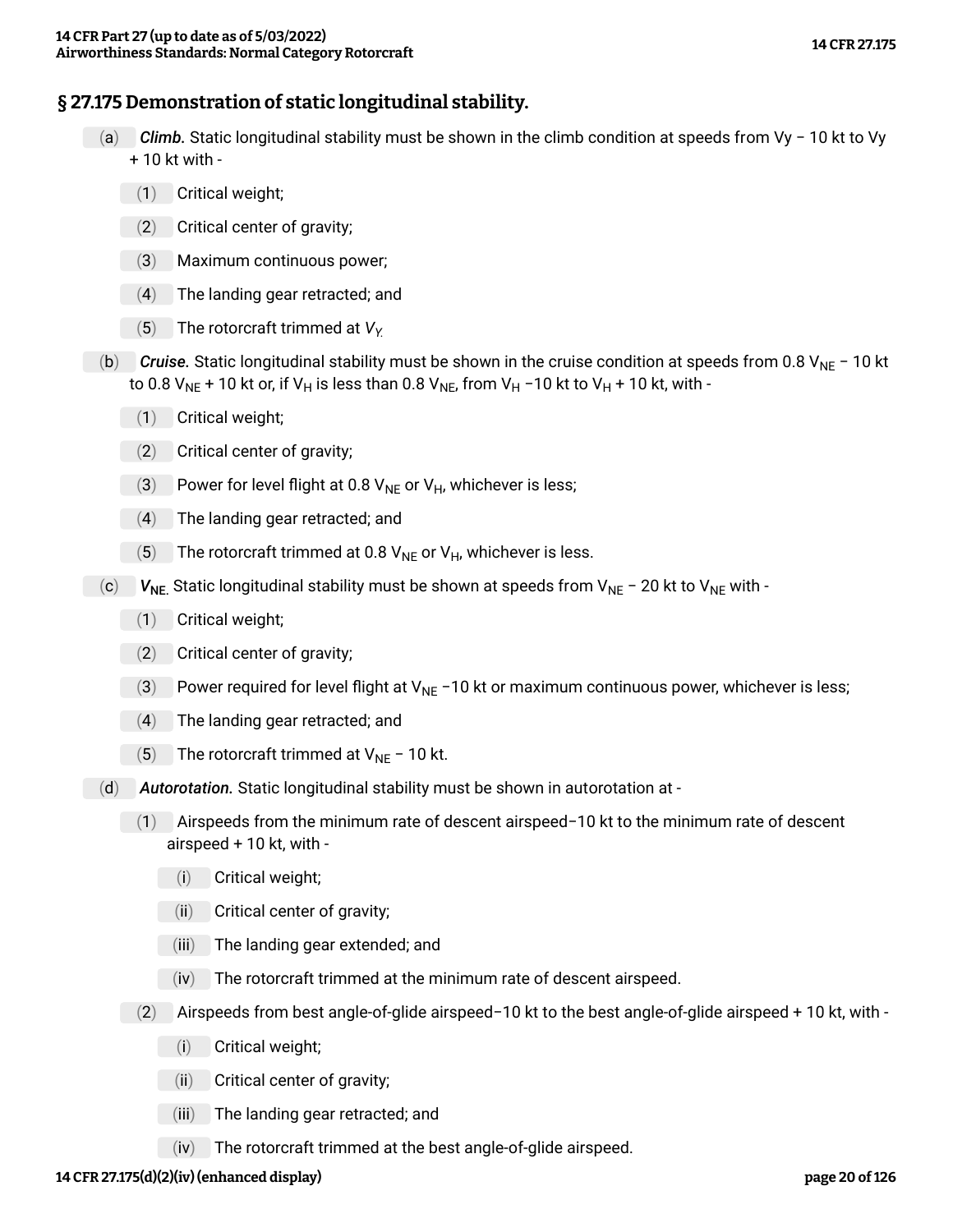### <span id="page-20-8"></span><span id="page-20-0"></span>**§ 27.177 Static directional stability.**

- (a) The directional controls must operate in such a manner that the sense and direction of motion of the rotorcraft following control displacement are in the direction of the pedal motion with the throttle and collective controls held constant at the trim conditions specified in [§ 27.175\(a\),](#page-19-0) [\(b\),](#page-19-2) and [\(c\).](#page-19-3) Sideslip angles must increase with steadily increasing directional control deflection for sideslip angles up to the lesser of -
	- $(1)$   $\pm$ 25 degrees from trim at a speed of 15 knots less than the speed for minimum rate of descent varying linearly to  $\pm 10$  degrees from trim at  $V_{NE}$ ;
	- $(2)$  The steady state sideslip angles established by [§ 27.351;](#page-23-1)
	- (3) A sideslip angle selected by the applicant, which corresponds to a sideforce of at least 0.1g; or
	- (4) The sideslip angle attained by maximum directional control input.
- (b) Sufficient cues must accompany the sideslip to alert the pilot when the aircraft is approaching the sideslip limits.
- (c) During the maneuver specified in [paragraph \(a\)](#page-20-8) of this section, the sideslip angle versus directional control position curve may have a negative slope within a small range of angles around trim, provided the desired heading can be maintained without exceptional piloting skill or alertness.

GROUND AND WATER HANDLING CHARACTERISTICS

### <span id="page-20-2"></span><span id="page-20-1"></span>**§ 27.231 General.**

The rotorcraft must have satisfactory ground and water handling characteristics, including freedom from uncontrollable tendencies in any condition expected in operation.

### <span id="page-20-3"></span>**§ 27.235 Taxiing condition.**

The rotorcraft must be designed to withstand the loads that would occur when the rotorcraft is taxied over the roughest ground that may reasonably be expected in normal operation.

### <span id="page-20-4"></span>**§ 27.239 Spray characteristics.**

If certification for water operation is requested, no spray characteristics during taxiing, takeoff, or landing may obscure the vision of the pilot or damage the rotors, propellers, or other parts of the rotorcraft.

### <span id="page-20-5"></span>**§ 27.241 Ground resonance.**

<span id="page-20-7"></span><span id="page-20-6"></span>The rotorcraft may have no dangerous tendency to oscillate on the ground with the rotor turning.

MISCELLANEOUS FLIGHT REQUIREMENTS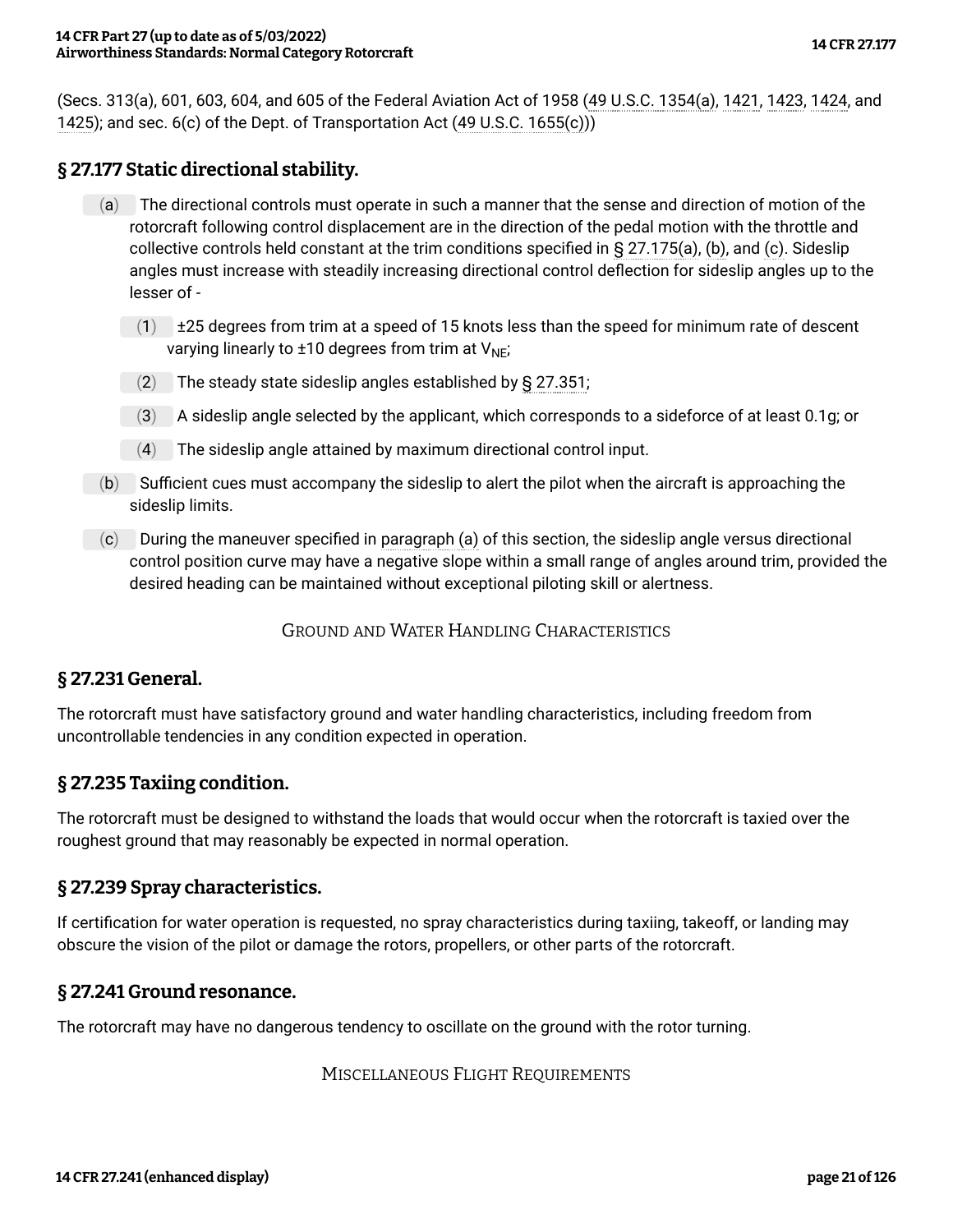# **§ 27.251 Vibration.**

Each part of the rotorcraft must be free from excessive vibration under each appropriate speed and power condition.

### <span id="page-21-1"></span><span id="page-21-0"></span>**Subpart C - Strength Requirements**

#### GENERAL

### <span id="page-21-2"></span>**§ 27.301 Loads.**

- (a) Strength requirements are specified in terms of limit loads (the maximum loads to be expected in service) and ultimate loads (limit loads multiplied by prescribed factors of safety). Unless otherwise provided, prescribed loads are limit loads.
- (b) Unless otherwise provided, the specified air, ground, and water loads must be placed in equilibrium with inertia forces, considering each item of mass in the rotorcraft. These loads must be distributed to closely approximate or conservatively represent actual conditions.
- (c) If deflections under load would significantly change the distribution of external or internal loads, this redistribution must be taken into account.

#### <span id="page-21-3"></span>**§ 27.303 Factor of safety.**

Unless otherwise provided, a factor of safety of 1.5 must be used. This factor applies to external and inertia loads unless its application to the resulting internal stresses is more conservative.

### <span id="page-21-4"></span>**§ 27.305 Strength and deformation.**

- (a) The structure must be able to support limit loads without detrimental or permanent deformation. At any load up to limit loads, the deformation may not interfere with safe operation.
- (b) The structure must be able to support ultimate loads without failure. This must be shown by
	- $(1)$  Applying ultimate loads to the structure in a static test for at least three seconds; or
	- (2) Dynamic tests simulating actual load application.

#### <span id="page-21-5"></span>**§ 27.307 Proof of structure.**

- (a) Compliance with the strength and deformation requirements of this subpart must be shown for each critical loading condition accounting for the environment to which the structure will be exposed in operation. Structural analysis (static or fatigue) may be used only if the structure conforms to those structures for which experience has shown this method to be reliable. In other cases, substantiating load tests must be made.
- (b) Proof of compliance with the strength requirements of this subpart must include
	- (1) Dynamic and endurance tests of rotors, rotor drives, and rotor controls;
	- (2) Limit load tests of the control system, including control surfaces;
	- (3) Operation tests of the control system;
	- (4) Flight stress measurement tests;

#### **14 CFR 27.307(b)(4) (enhanced display) page 22 of 126**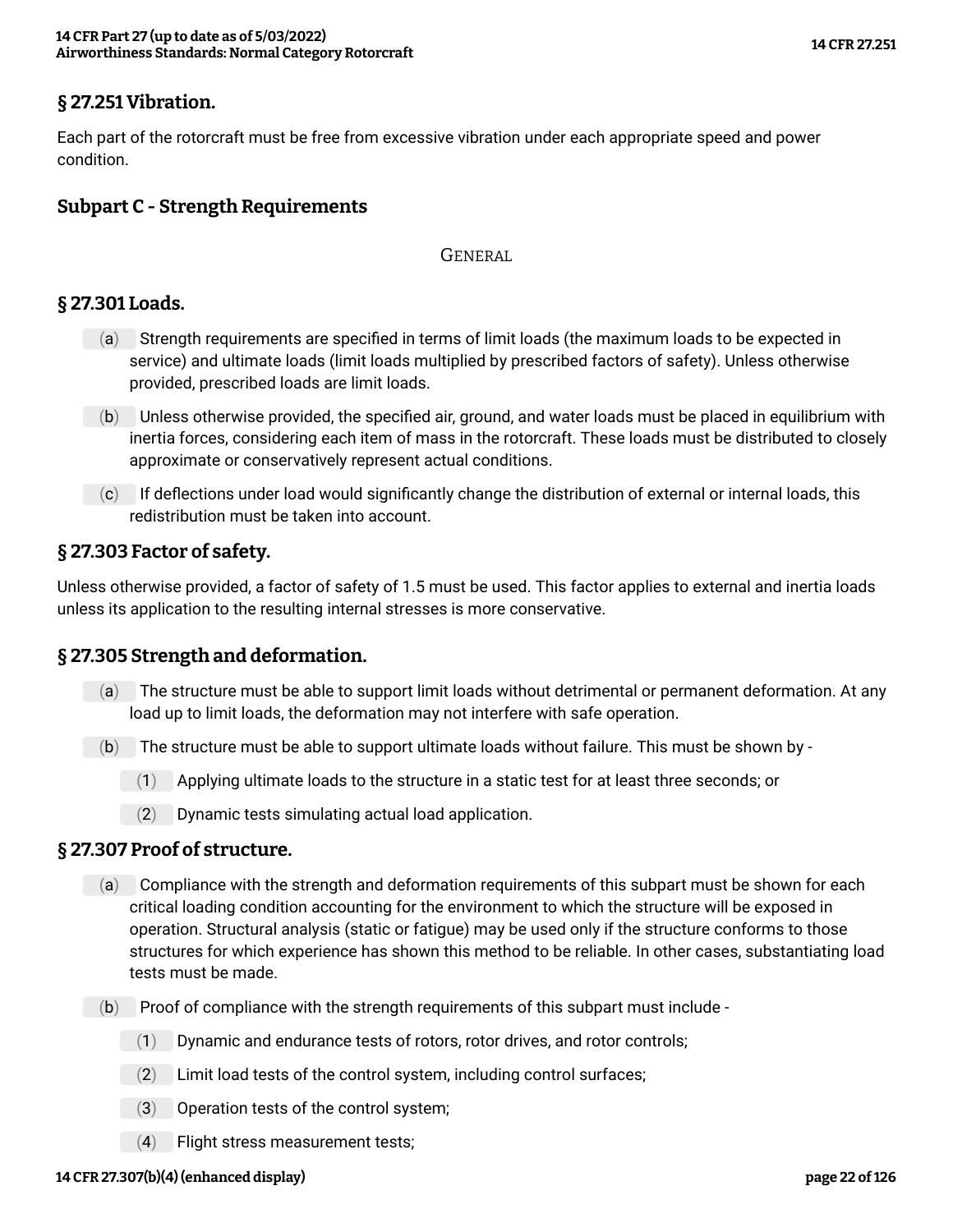- (5) Landing gear drop tests; and
- (6) Any additional test required for new or unusual design features.

<span id="page-22-0"></span>(Secs. 604, 605, 72 Stat. 778, [49 U.S.C. 1424,](https://www.govinfo.gov/link/uscode/49/1424) [1425\)](https://www.govinfo.gov/link/uscode/49/1425)

# **§ 27.309 Design limitations.**

The following values and limitations must be established to show compliance with the structural requirements of this subpart:

- (a) The design maximum weight.
- <span id="page-22-5"></span>(b) The main rotor r.p.m. ranges power on and power off.
- <span id="page-22-6"></span>(c) The maximum forward speeds for each main rotor r.p.m. within the ranges determined under [paragraph](#page-22-5) [\(b\)](#page-22-5) of this section.
- <span id="page-22-7"></span>(d) The maximum rearward and sideward flight speeds.
- (e) The center of gravity limits corresponding to the limitations determined under [paragraphs \(b\)](#page-22-5), [\(c\),](#page-22-6) and [\(d\)](#page-22-7) of this section.
- (f) The rotational speed ratios between each powerplant and each connected rotating component.
- <span id="page-22-1"></span> $(g)$  The positive and negative limit maneuvering load factors.

### FLIGHT LOADS

### <span id="page-22-2"></span>**§ 27.321 General.**

- (a) The flight load factor must be assumed to act normal to the longitudinal axis of the rotorcraft, and to be equal in magnitude and opposite in direction to the rotorcraft inertia load factor at the center of gravity.
- (b) Compliance with the flight load requirements of this subpart must be shown
	- (1) At each weight from the design minimum weight to the design maximum weight; and
	- (2) With any practical distribution of disposable load within the operating limitations in the Rotorcraft Flight Manual.

### <span id="page-22-3"></span>**§ 27.337 Limit maneuvering load factor.**

The rotorcraft must be designed for -

- (a) A limit maneuvering load factor ranging from a positive limit of 3.5 to a negative limit of −1.0; or
- <span id="page-22-4"></span>(b) Any positive limit maneuvering load factor not less than 2.0 and any negative limit maneuvering load factor of not less than −0.5 for which -
	- $(1)$  The probability of being exceeded is shown by analysis and flight tests to be extremely remote; and
	- (2) The selected values are appropriate to each weight condition between the design maximum and design minimum weights.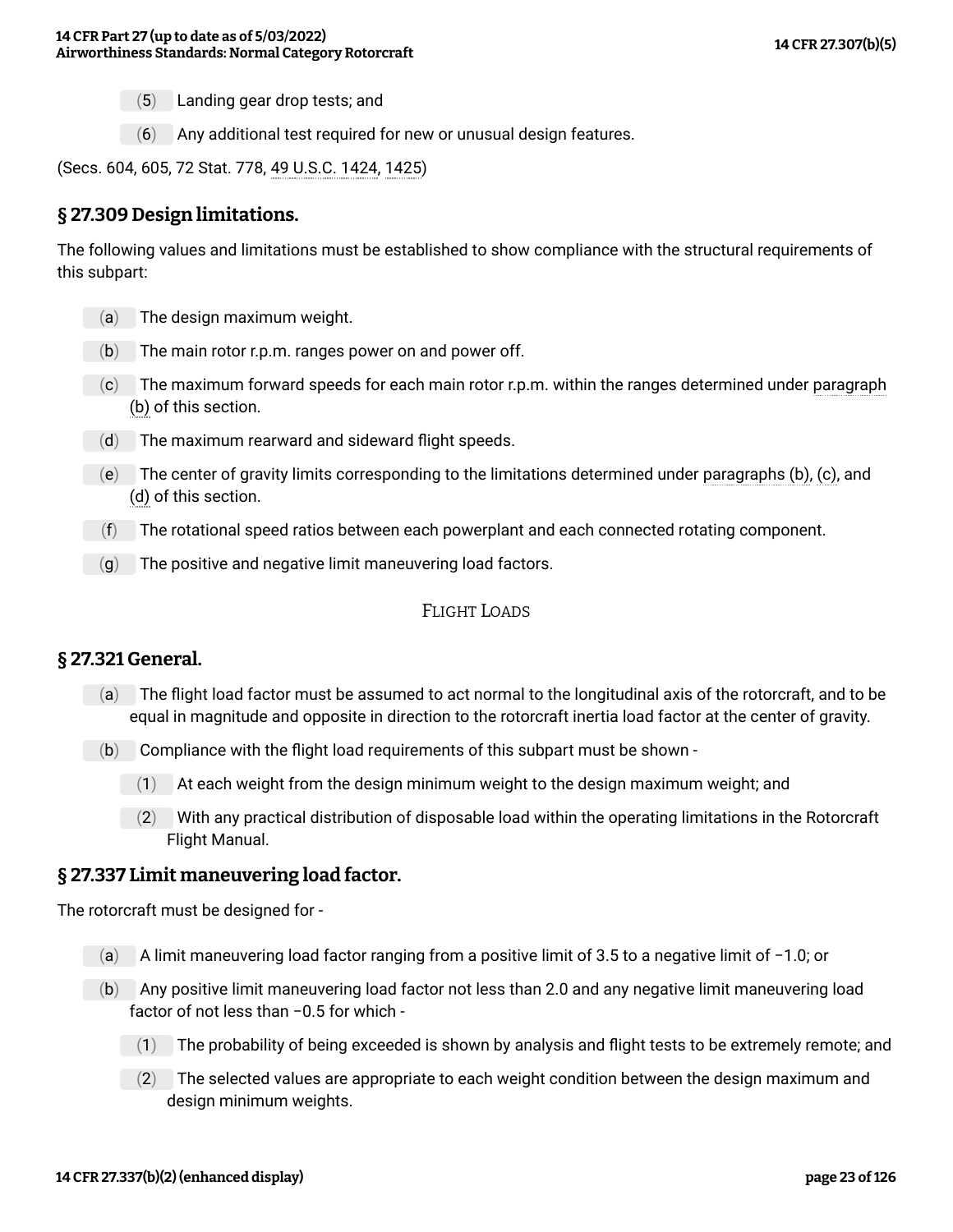# **§ 27.339 Resultant limit maneuvering loads.**

The loads resulting from the application of limit maneuvering load factors are assumed to act at the center of each rotor hub and at each auxiliary lifting surface, and to act in directions, and with distributions of load among the rotors and auxiliary lifting surfaces, so as to represent each critical maneuvering condition, including power-on and power-off flight with the maximum design rotor tip speed ratio. The rotor tip speed ratio is the ratio of the rotorcraft flight velocity component in the plane of the rotor disc to the rotational tip speed of the rotor blades, and is expressed as follows:

$$
u = \frac{V \cos a}{\Omega R}
$$

where -

*V =* The airspeed along flight path (f.p.s.);

*a =* The angle between the projection, in the plane of symmetry, of the axis of no feathering and a line perpendicular to the flight path (radians, positive when axis is pointing aft);

*omega =* The angular velocity of rotor (radians per second); and

*R =* The rotor radius (ft).

### <span id="page-23-0"></span>**§ 27.341 Gust loads.**

The rotorcraft must be designed to withstand, at each critical airspeed including hovering, the loads resulting from a vertical gust of 30 feet per second.

### <span id="page-23-4"></span><span id="page-23-1"></span>**§ 27.351 Yawing conditions.**

- (a) Each rotorcraft must be designed for the loads resulting from the maneuvers specified in [paragraphs \(b\)](#page-23-2) and [\(c\)](#page-23-3) of this section with -
	- $(1)$  Unbalanced aerodynamic moments about the center of gravity which the aircraft reacts to in a rational or conservative manner considering the principal masses furnishing the reacting inertia forces; and
	- (2) Maximum main rotor speed.
- <span id="page-23-2"></span>(b) To produce the load required in [paragraph \(a\)](#page-23-4) of this section, in unaccelerated flight with zero yaw, at forward speeds from zero up to 0.6  $V_{\text{NE}}$  -
	- (1) Displace the cockpit directional control suddenly to the maximum deflection limited by the control stops or by the maximum pilot force specified in [§ 27.397\(a\);](#page-25-4)
	- $(2)$  Attain a resulting sideslip angle or 90 $^{\circ}$ , whichever is less; and
	- $(3)$  Return the directional control suddenly to neutral.
- <span id="page-23-5"></span><span id="page-23-3"></span>(c) To produce the load required in [paragraph \(a\)](#page-23-4) of this section, in unaccelerated flight with zero yaw, at forward speeds from 0.6  $V_{NE}$  up to  $V_{NE}$  or  $V_{H}$ , whichever is less -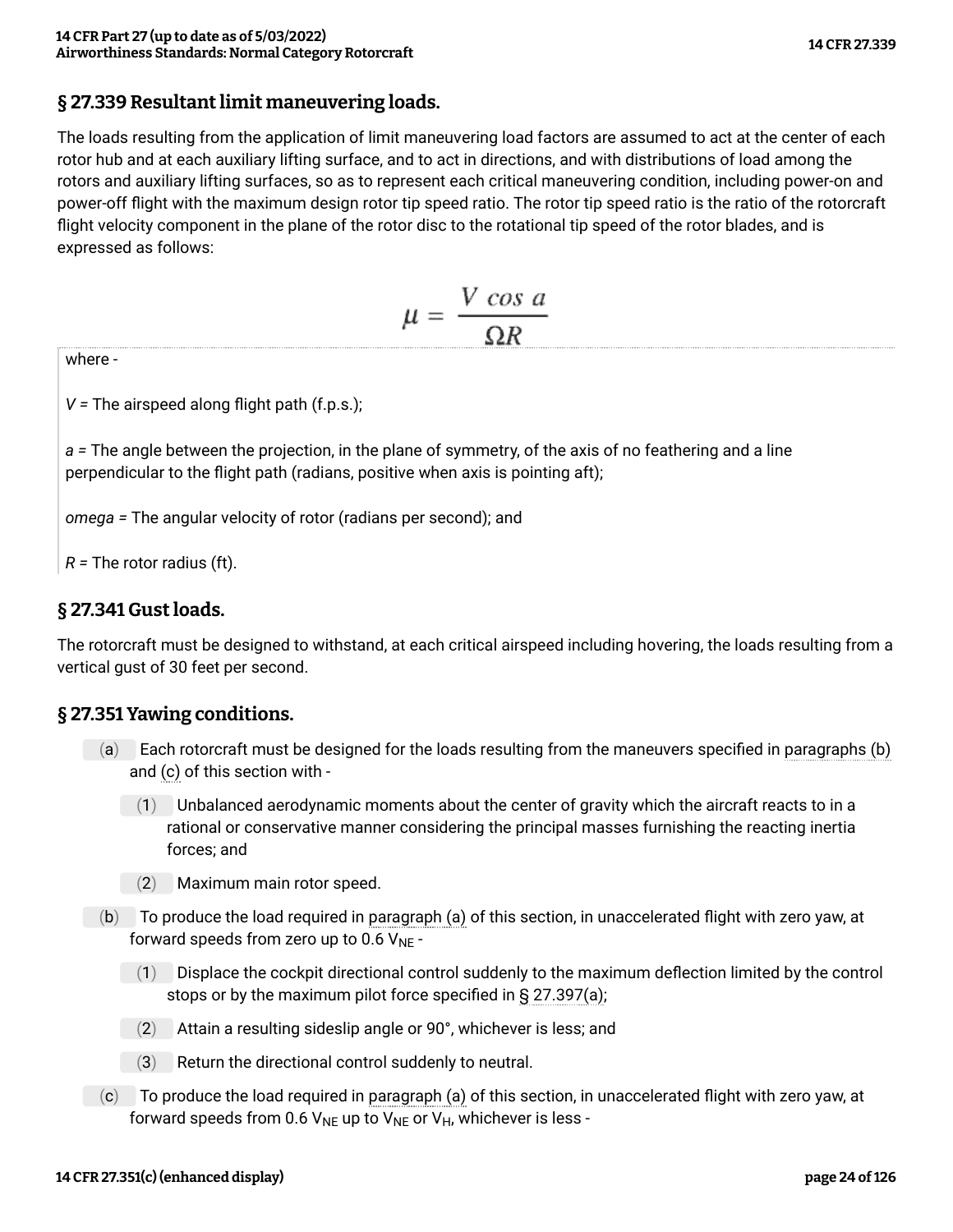- (1) Displace the cockpit directional control suddenly to the maximum deflection limited by the control stops or by the maximum pilot force specified in [§ 27.397\(a\);](#page-25-4)
- (2) Attain a resulting sideslip angle or 15°, whichever is less, at the lesser speed of  $V_{\text{NF}}$  or  $V_{\text{H}}$ ;
- $(3)$  Vary the sideslip angles of [paragraphs \(b\)\(2\)](#page-23-5) and [\(c\)\(2\)](#page-24-4) of this section directly with speed; and
- $(4)$  Return the directional control suddenly to neutral.

#### <span id="page-24-4"></span><span id="page-24-0"></span>**§ 27.361 Engine torque.**

- $(a)$  For turbine engines, the limit torque may not be less than the highest of -
	- $(1)$  The mean torque for maximum continuous power multiplied by 1.25;
	- $(2)$  The torque required by [§ 27.923](#page-63-4);
	- (3) The torque required by [§ 27.927](#page-65-0); or
	- $(4)$  The torque imposed by sudden engine stoppage due to malfunction or structural failure (such as compressor jamming).
- (b) For reciprocating engines, the limit torque may not be less than the mean torque for maximum continuous power multiplied by -
	- $(1)$  1.33, for engines with five or more cylinders; and
	- (2) Two, three, and four, for engines with four, three, and two cylinders, respectively.

CONTROL SURFACE AND SYSTEM LOADS

### <span id="page-24-2"></span><span id="page-24-1"></span>**§ 27.391 General.**

Each auxiliary rotor, each fixed or movable stabilizing or control surface, and each system operating any flight control must meet the requirements of [§§ 27.395,](#page-24-3) [27.397](#page-25-0), [27.399](#page-25-1), [27.411](#page-25-2), and [27.427](#page-25-3).

### <span id="page-24-3"></span>**§ 27.395 Control system.**

- (a) The part of each control system from the pilot's controls to the control stops must be designed to withstand pilot forces of not less than -
	- (1) The forces specified in [§ 27.397](#page-25-0); or
	- $(2)$  If the system prevents the pilot from applying the limit pilot forces to the system, the maximum forces that the system allows the pilot to apply, but not less than 0.60 times the forces specified in [§](#page-25-0) [27.397](#page-25-0).
- (b) Each primary control system, including its supporting structure, must be designed as follows:
	- $(1)$  The system must withstand loads resulting from the limit pilot forces prescribed in [§ 27.397](#page-25-0).
	- (2) Notwithstanding [paragraph \(b\)\(3\)](#page-25-5) of this section, when power-operated actuator controls or power boost controls are used, the system must also withstand the loads resulting from the force output of each normally energized power device, including any single power boost or actuator system failure.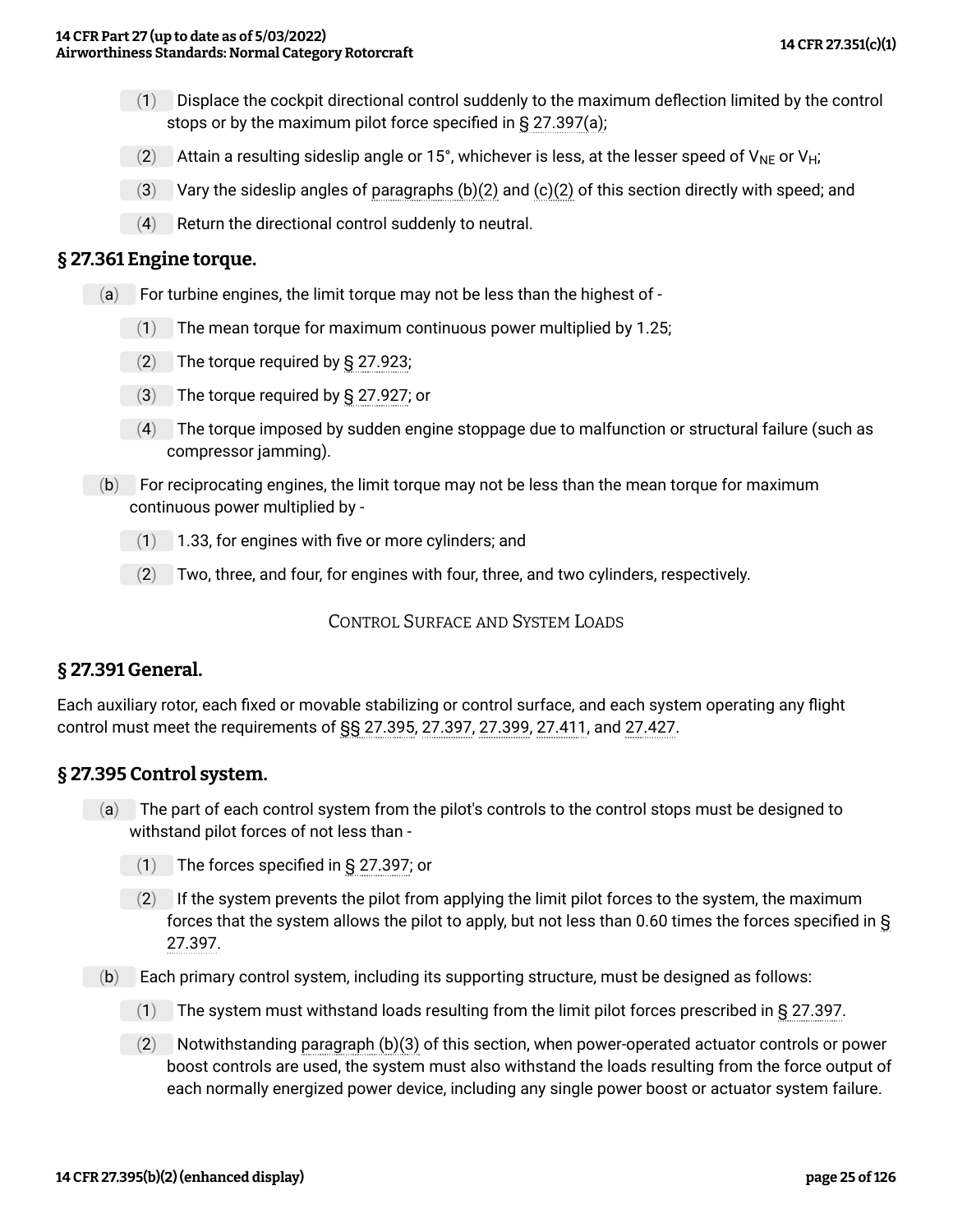- <span id="page-25-5"></span>(3) If the system design or the normal operating loads are such that a part of the system cannot react to the limit pilot forces prescribed in [§ 27.397,](#page-25-0) that part of the system must be designed to withstand the maximum loads that can be obtained in normal operation. The minimum design loads must, in any case, provide a rugged system for service use, including consideration of fatigue, jamming, ground gusts, control inertia, and friction loads. In the absence of rational analysis, the design loads resulting from 0.60 of the specified limit pilot forces are acceptable minimum design loads.
- $(4)$  If operational loads may be exceeded through jamming, ground gusts, control inertia, or friction, the system must withstand the limit pilot forces specified in [§ 27.397](#page-25-0), without yielding.

# <span id="page-25-4"></span><span id="page-25-0"></span>**§ 27.397 Limit pilot forces and torques.**

- (a) Except as provided in [paragraph \(b\)](#page-25-6) of this section, the limit pilot forces are as follows:
	- (1) For foot controls, 130 pounds.
	- (2) For stick controls, 100 pounds fore and aft, and 67 pounds laterally.
- <span id="page-25-6"></span>(b) For flap, tab, stabilizer, rotor brake, and landing gear operating controls, the follows apply (R = radius in inches):
	- $(1)$  Crank, wheel, and lever controls,  $[1 + R]/3 \times 50$  pounds, but not less than 50 pounds nor more than 100 pounds for hand operated controls or 130 pounds for foot operated controls, applied at any angle within 20 degrees of the plane of motion of the control.
	- (2) Twist controls, 80R inch-pounds.

### <span id="page-25-1"></span>**§ 27.399 Dual control system.**

Each dual primary flight control system must be designed to withstand the loads that result when pilot forces of 0.75 times those obtained under [§ 27.395](#page-24-3) are applied -

- (a) In opposition; and
- (b) In the same direction.

### <span id="page-25-7"></span><span id="page-25-2"></span>**§ 27.411 Ground clearance: tail rotor guard.**

- (a) It must be impossible for the tail rotor to contact the landing surface during a normal landing.
- (b) If a tail rotor guard is required to show compliance with [paragraph \(a\)](#page-25-7) of this section
	- $(1)$  Suitable design loads must be established for the guard; and
	- (2) The guard and its supporting structure must be designed to withstand those loads.

### <span id="page-25-8"></span><span id="page-25-3"></span>**§ 27.427 Unsymmetrical loads.**

- (a) Horizontal tail surfaces and their supporting structure must be designed for unsymmetrical loads arising from yawing and rotor wake effects in combination with the prescribed flight conditions.
- (b) To meet the design criteria of [paragraph \(a\)](#page-25-8) of this section, in the absence of more rational data, both of the following must be met:
	- $(1)$  One hundred percent of the maximum loading from the symmetrical flight conditions acts on the surface on one side of the plane of symmetry, and no loading acts on the other side.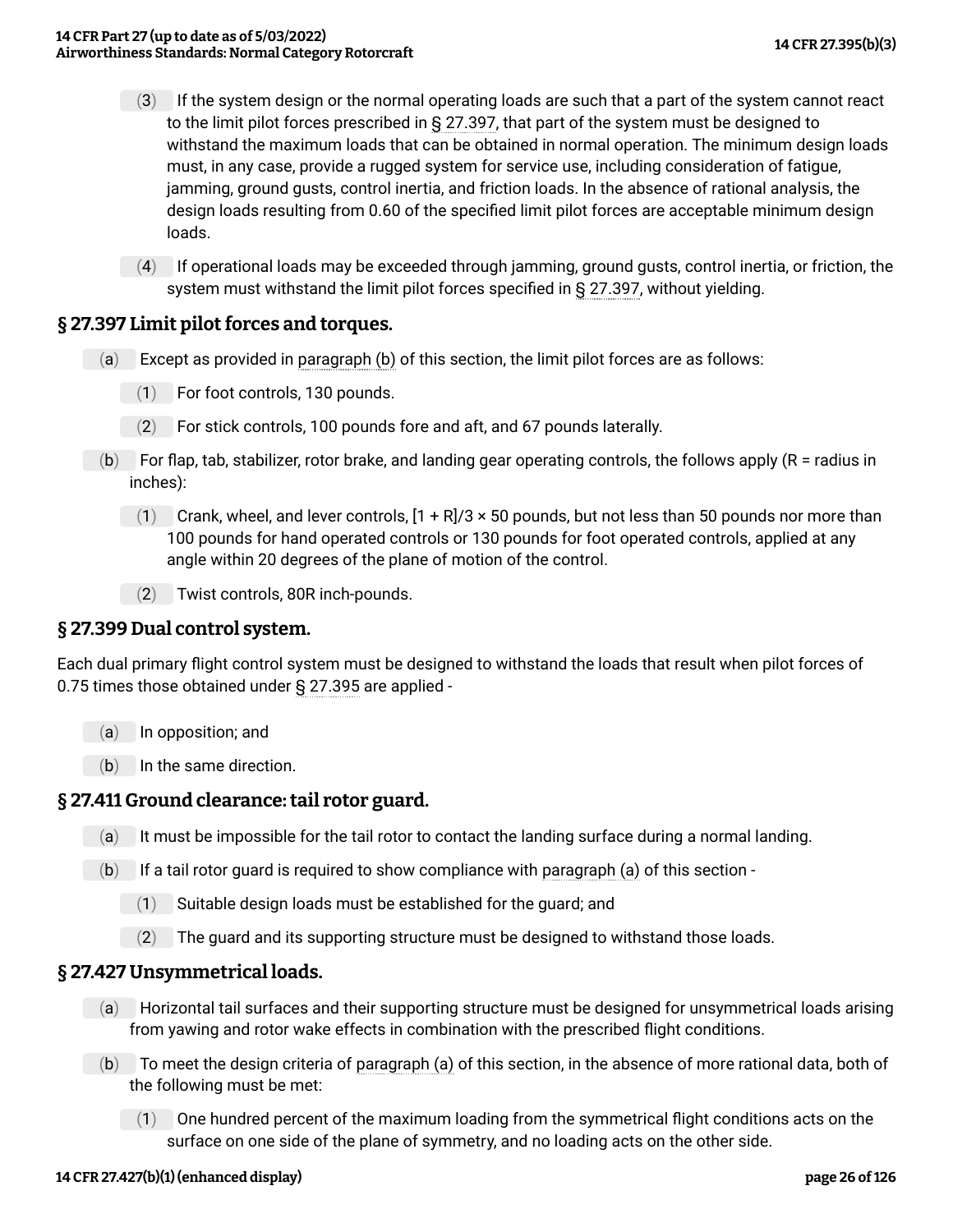- (2) Fifty percent of the maximum loading from the symmetrical flight conditions acts on the surface on each side of the plane of symmetry but in opposite directions.
- (c) For empennage arrangements where the horizontal tail surfaces are supported by the vertical tail surfaces, the vertical tail surfaces and supporting structure must be designed for the combined vertical and horizontal surface loads resulting from each prescribed flight condition, considered separately. The flight conditions must be selected so the maximum design loads are obtained on each surface. In the absence of more rational data, the unsymmetrical horizontal tail surface loading distributions described in this section must be assumed.

### GROUND LOADS

# <span id="page-26-1"></span><span id="page-26-0"></span>**§ 27.471 General.**

- (a) *Loads and equilibrium.* For limit ground loads
	- $(1)$  The limit ground loads obtained in the landing conditions in this part must be considered to be external loads that would occur in the rotorcraft structure if it were acting as a rigid body; and
	- (2) In each specified landing condition, the external loads must be placed in equilibrium with linear and angular inertia loads in a rational or conservative manner.
- (b) *Critical centers of gravity.* The critical centers of gravity within the range for which certification is requested must be selected so that the maximum design loads are obtained in each landing gear element.

### <span id="page-26-2"></span>**§ 27.473 Ground loading conditions and assumptions.**

- (a) For specified landing conditions, a design maximum weight must be used that is not less than the maximum weight. A rotor lift may be assumed to act through the center of gravity throughout the landing impact. This lift may not exceed two-thirds of the design maximum weight.
- (b) Unless otherwise prescribed, for each specified landing condition, the rotorcraft must be designed for a limit load factor of not less than the limit inertia load factor substantiated under [§ 27.725.](#page-48-2)

### <span id="page-26-8"></span><span id="page-26-3"></span>**§ 27.475 Tires and shock absorbers.**

Unless otherwise prescribed, for each specified landing condition, the tires must be assumed to be in their static position and the shock absorbers to be in their most critical position.

### <span id="page-26-4"></span>**§ 27.477 Landing gear arrangement.**

Sections 27.235, 27.479 through 27.485, and 27.493 apply to landing gear with two wheels aft, and one or more wheels forward, of the center of gravity.

# <span id="page-26-5"></span>**§ 27.479 Level landing conditions.**

- <span id="page-26-6"></span>(a) *Attitudes.* Under each of the loading conditions prescribed in [paragraph \(b\)](#page-27-4) of this section, the rotorcraft is assumed to be in each of the following level landing attitudes:
	- $(1)$  An attitude in which all wheels contact the ground simultaneously.
	- (2) An attitude in which the aft wheels contact the ground with the forward wheels just clear of the ground.

#### <span id="page-26-7"></span>**14 CFR 27.479(a)(2) (enhanced display) page 27 of 126**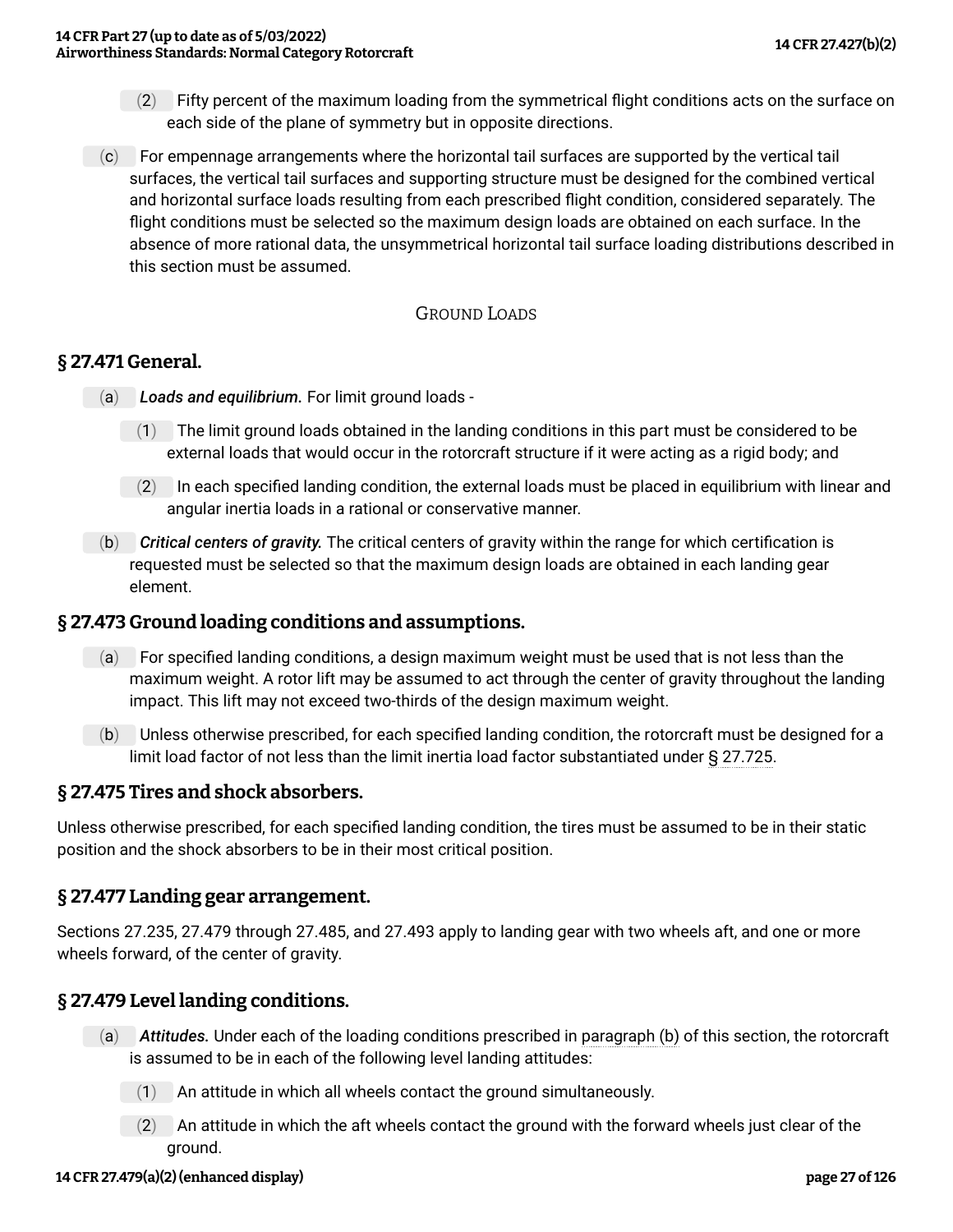- <span id="page-27-6"></span><span id="page-27-5"></span><span id="page-27-4"></span>(b) *Loading conditions.* The rotorcraft must be designed for the following landing loading conditions:
	- (1) Vertical loads applied under [§ 27.471](#page-26-1).
	- (2) The loads resulting from a combination of the loads applied under [paragraph \(b\)\(1\)](#page-27-5) of this section with drag loads at each wheel of not less than 25 percent of the vertical load at that wheel.
	- (3) If there are two wheels forward, a distribution of the loads applied to those wheels under [paragraphs \(b\)\(1\)](#page-27-5) and [\(2\)](#page-27-6) of this section in a ratio of 40:60.
- (c) *Pitching moments.* Pitching moments are assumed to be resisted by
	- $(1)$  In the case of the attitude in [paragraph \(a\)\(1\)](#page-26-6) of this section, the forward landing gear; and
	- $(2)$  In the case of the attitude in [paragraph \(a\)\(2\)](#page-26-7) of this section, the angular inertia forces.

### <span id="page-27-0"></span>**§ 27.481 Tail-down landing conditions.**

- (a) The rotorcraft is assumed to be in the maximum nose-up attitude allowing ground clearance by each part of the rotorcraft.
- (b) In this attitude, ground loads are assumed to act perpendicular to the ground.

### <span id="page-27-1"></span>**§ 27.483 One-wheel landing conditions.**

For the one-wheel landing condition, the rotorcraft is assumed to be in the level attitude and to contact the ground on one aft wheel. In this attitude -

- (a) The vertical load must be the same as that obtained on that side under  $\S 27.479(b)(1)$ ; and
- (b) The unbalanced external loads must be reacted by rotorcraft inertia.

### <span id="page-27-8"></span><span id="page-27-7"></span><span id="page-27-2"></span>**§ 27.485 Lateral drift landing conditions.**

- (a) The rotorcraft is assumed to be in the level landing attitude, with
	- (1) Side loads combined with one-half of the maximum ground reactions obtained in the level landing conditions of [§ 27.479 \(b\)\(1\)](#page-27-5); and
	- $(2)$  The loads obtained under paragraph  $(a)(1)$  of this section applied -
		- (i) At the ground contact point; or
		- (ii) For full-swiveling gear, at the center of the axle.
- <span id="page-27-9"></span><span id="page-27-3"></span>(b) The rotorcraft must be designed to withstand, at ground contact -
	- $(1)$  When only the aft wheels contact the ground, side loads of 0.8 times the vertical reaction acting inward on one side, and 0.6 times the vertical reaction acting outward on the other side, all combined with the vertical loads specified in [paragraph \(a\)](#page-27-8) of this section; and
	- (2) When all wheels contact the ground simultaneously
		- $(i)$  For the aft wheels, the side loads specified in paragraph  $(b)(1)$  of this section; and
		- (ii) For the forward wheels, a side load of 0.8 times the vertical reaction combined with the vertical load specified in [paragraph \(a\)](#page-27-8) of this section.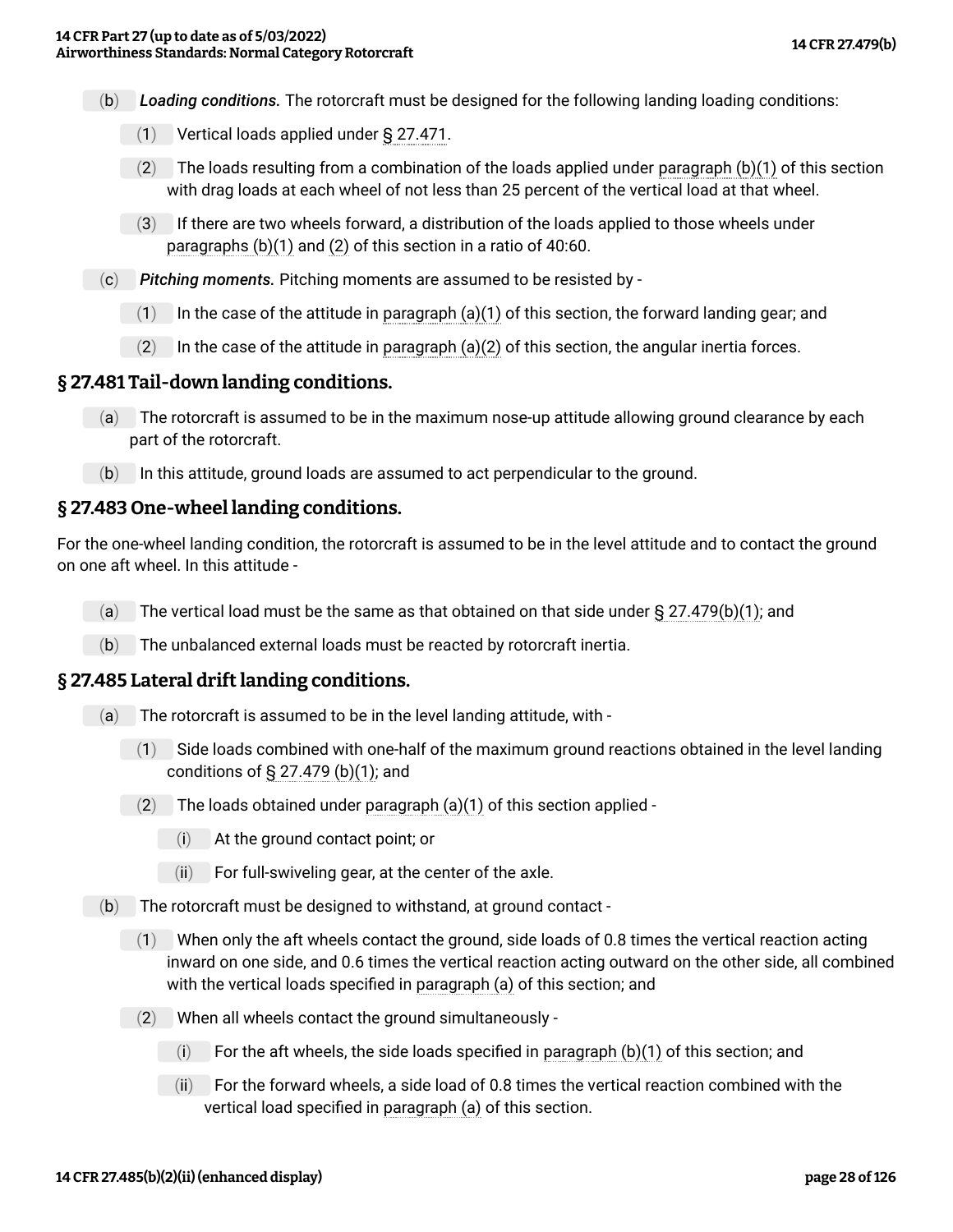# **§ 27.493 Braked roll conditions.**

Under braked roll conditions with the shock absorbers in their static positions -

- (a) The limit vertical load must be based on a load factor of at least -
	- $(1)$  1.33, for the attitude specified in [§ 27.479\(a\)\(1\);](#page-26-6) and
	- $(2)$  1.0 for the attitude specified in [§ 27.479\(a\)\(2\);](#page-26-7) and
- (b) The structure must be designed to withstand at the ground contact point of each wheel with brakes, a drag load at least the lesser of -
	- $(1)$  The vertical load multiplied by a coefficient of friction of 0.8; and
	- $(2)$  The maximum value based on limiting brake torque.

### <span id="page-28-0"></span>**§ 27.497 Ground loading conditions: landing gear with tail wheels.**

- (a) *General.* Rotorcraft with landing gear with two wheels forward, and one wheel aft, of the center of gravity must be designed for loading conditions as prescribed in this section.
- <span id="page-28-3"></span><span id="page-28-2"></span><span id="page-28-1"></span>(b) *Level landing attitude with only the forward wheels contacting the ground.* In this attitude -
	- $(1)$  The vertical loads must be applied under  $\S$ § 27.471 through [27.475;](#page-26-3)
	- $(2)$  The vertical load at each axle must be combined with a drag load at that axle of not less than 25 percent of that vertical load; and
	- (3) Unbalanced pitching moments are assumed to be resisted by angular inertia forces.
- <span id="page-28-5"></span><span id="page-28-4"></span>(c) *Level landing attitude with all wheels contacting the ground simultaneously.* In this attitude, the rotorcraft must be designed for landing loading conditions as prescribed in [paragraph \(b\)](#page-28-1) of this section.
- (d) *Maximum nose-up attitude with only the rear wheel contacting the ground.* The attitude for this condition must be the maximum nose-up attitude expected in normal operation, including autorotative landings. In this attitude -
	- (1) The appropriate ground loads specified in paragraphs  $(b)(1)$  and [\(2\)](#page-28-3) of this section must be determined and applied, using a rational method to account for the moment arm between the rear wheel ground reaction and the rotorcraft center of gravity; or
	- (2) The probability of landing with initial contact on the rear wheel must be shown to be extremely remote.
- (e) *Level landing attitude with only one forward wheel contacting the ground.* In this attitude, the rotorcraft must be designed for ground loads as specified in [paragraphs \(b\)\(1\)](#page-28-2) and [\(3\)](#page-28-4) of this section.
- <span id="page-28-6"></span>(f) *Side loads in the level landing attitude.* In the attitudes specified in [paragraphs \(b\)](#page-28-1) and [\(c\)](#page-28-5) of this section, the following apply:
	- $(1)$  The side loads must be combined at each wheel with one-half of the maximum vertical ground reactions obtained for that wheel under [paragraphs \(b\)](#page-28-1) and [\(c\)](#page-28-5) of this section. In this condition, the side loads must be -
		- (i) For the forward wheels, 0.8 times the vertical reaction (on one side) acting inward, and 0.6 times the vertical reaction (on the other side) acting outward; and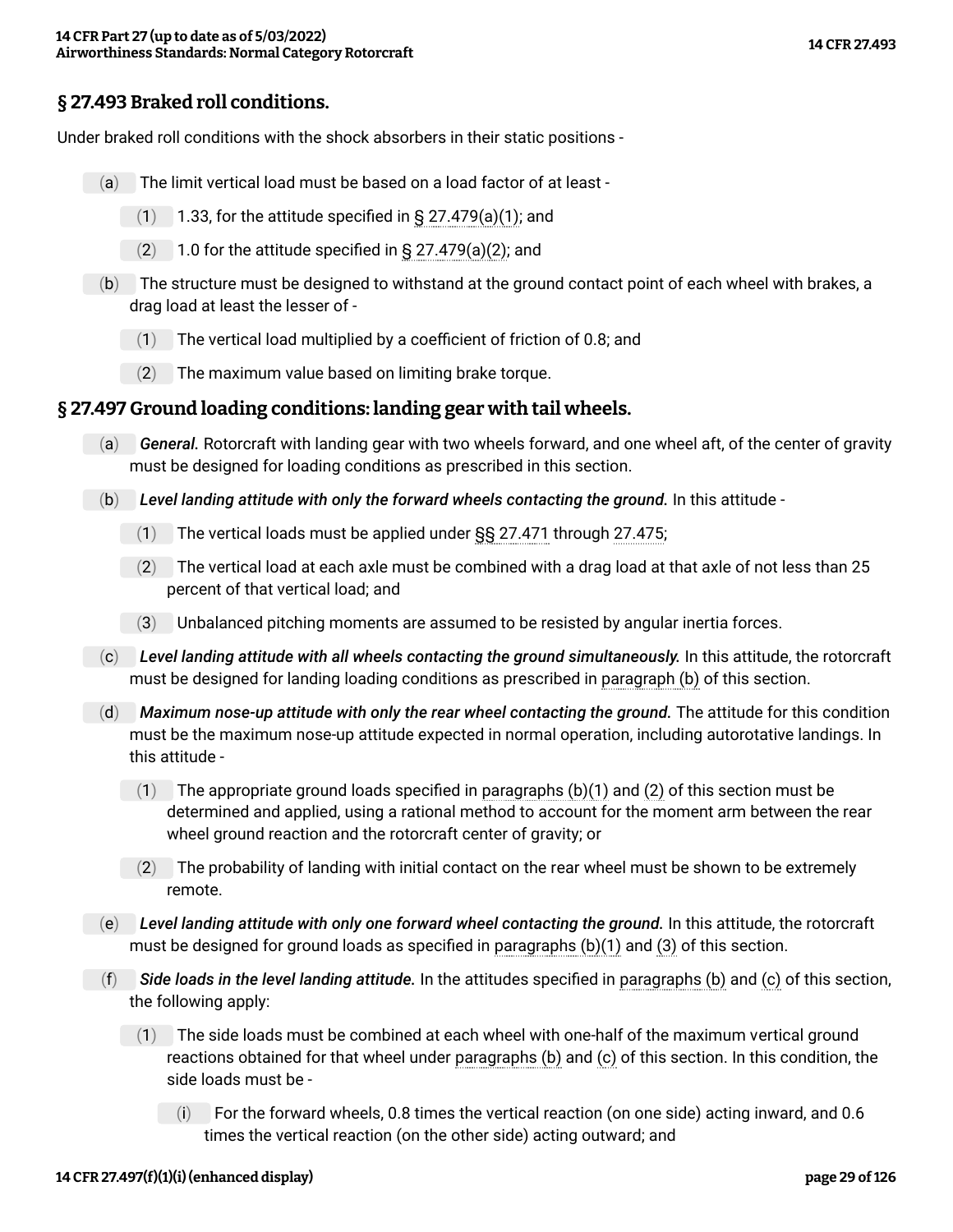- $(i)$  For the rear wheel, 0.8 times the vertical reaction.
- $(2)$  The loads specified in [paragraph \(f\)\(1\)](#page-28-6) of this section must be applied -
	- (i) At the ground contact point with the wheel in the trailing position (for non-full swiveling landing gear or for full swiveling landing gear with a lock, steering device, or shimmy damper to keep the wheel in the trailing position); or
	- (ii) At the center of the axle (for full swiveling landing gear without a lock, steering device, or shimmy damper).
- (g) *Braked roll conditions in the level landing attitude.* In the attitudes specified in [paragraphs \(b\)](#page-28-1) and [\(c\)](#page-28-5) of this section, and with the shock absorbers in their static positions, the rotorcraft must be designed for braked roll loads as follows:
	- $(1)$  The limit vertical load must be based on a limit vertical load factor of not less than -
		- $(i)$  1.0, for the attitude specified in [paragraph \(b\)](#page-28-1) of this section; and
		- $(iii)$  1.33, for the attitude specified in [paragraph \(c\)](#page-28-5) of this section.
	- $(2)$  For each wheel with brakes, a drag load must be applied, at the ground contact point, of not less than the lesser of -
		- (i) 0.8 times the vertical load; and
		- (ii) The maximum based on limiting brake torque.
- <span id="page-29-1"></span>(h) *Rear wheel turning loads in the static ground attitude.* In the static ground attitude, and with the shock absorbers and tires in their static positions, the rotorcraft must be designed for rear wheel turning loads as follows:
	- $(1)$  A vertical ground reaction equal to the static load on the rear wheel must be combined with an equal sideload.
	- $(2)$  The load specified in [paragraph \(h\)\(1\)](#page-29-1) of this section must be applied to the rear landing gear -
		- (i) Through the axle, if there is a swivel (the rear wheel being assumed to be swiveled 90 degrees to the longitudinal axis of the rotorcraft); or
		- (ii) At the ground contact point, if there is a lock, steering device or shimmy damper (the rear wheel being assumed to be in the trailing position).
- (i) *Taxiing condition.* The rotorcraft and its landing gear must be designed for loads that would occur when the rotorcraft is taxied over the roughest ground that may reasonably be expected in normal operation.

### <span id="page-29-2"></span><span id="page-29-0"></span>**§ 27.501 Ground loading conditions: landing gear with skids.**

- (a) *General.* Rotorcraft with landing gear with skids must be designed for the loading conditions specified in this section. In showing compliance with this section, the following apply:
	- $(1)$  The design maximum weight, center of gravity, and load factor must be determined under  $\S$ § [27.471](#page-26-1) through [27.475](#page-26-3).
	- (2) Structural yielding of elastic spring members under limit loads is acceptable.
	- (3) Design ultimate loads for elastic spring members need not exceed those obtained in a drop test of the gear with -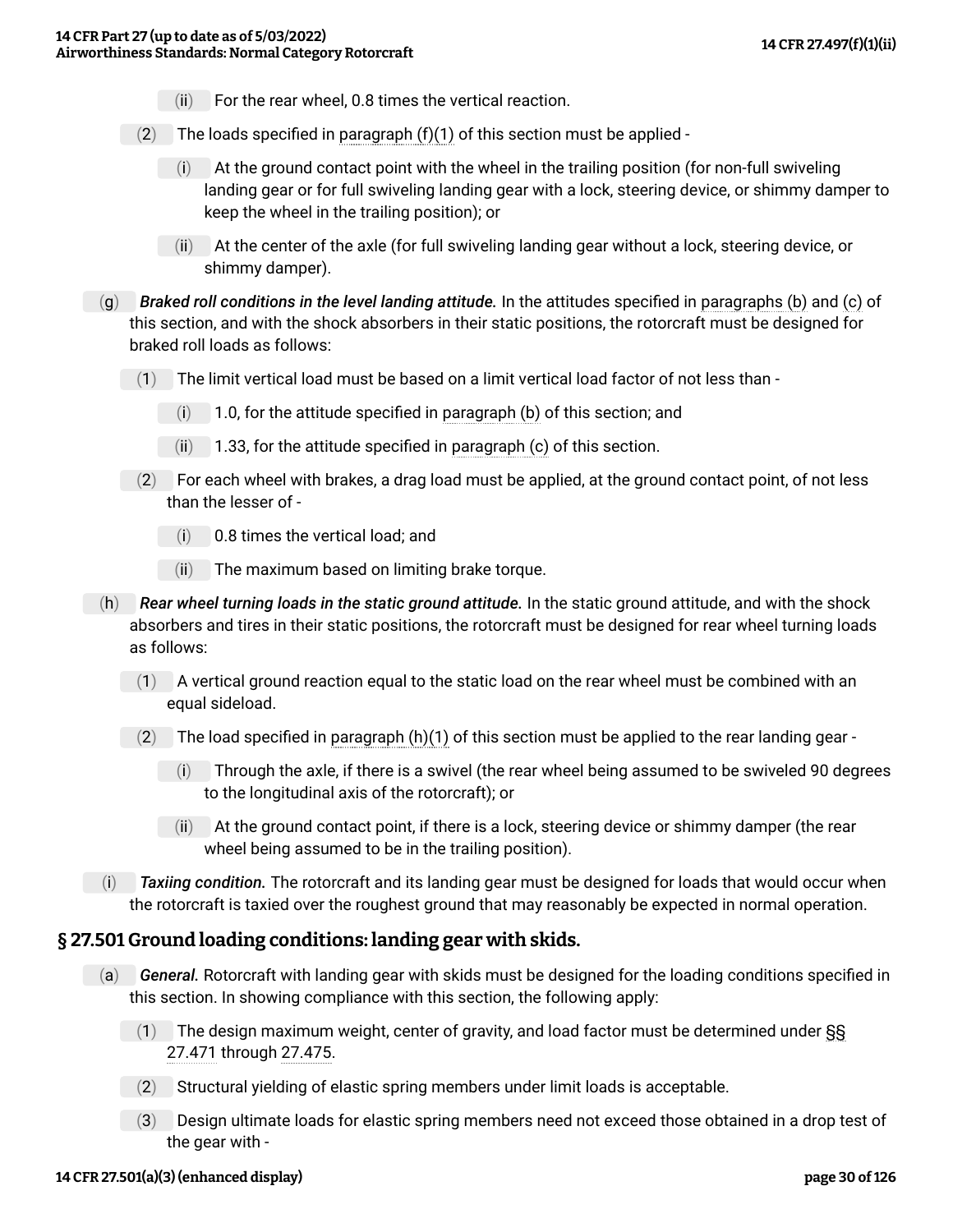- (i) A drop height of 1.5 times that specified in  $\S$  27.725; and
- (ii) An assumed rotor lift of not more than 1.5 times that used in the limit drop tests prescribed in [§ 27.725.](#page-48-2)
- $(4)$  Compliance with [paragraphs \(b\)](#page-30-0) through [\(e\)](#page-30-1) of this section must be shown with -
	- (i) The gear in its most critically deflected position for the landing condition being considered; and
	- (ii) The ground reactions rationally distributed along the bottom of the skid tube.
- <span id="page-30-0"></span>(b) *Vertical reactions in the level landing attitude.* In the level attitude, and with the rotorcraft contacting the ground along the bottom of both skids, the vertical reactions must be applied as prescribed in [paragraph](#page-29-2) [\(a\)](#page-29-2) of this section.
- <span id="page-30-2"></span>(c) *Drag reactions in the level landing attitude.* In the level attitude, and with the rotorcraft contacting the ground along the bottom of both skids, the following apply:
	- $(1)$  The vertical reactions must be combined with horizontal drag reactions of 50 percent of the vertical reaction applied at the ground.
	- (2) The resultant ground loads must equal the vertical load specified in [paragraph \(b\)](#page-30-0) of this section.
- (d) *Sideloads in the level landing attitude.* In the level attitude,and with the rotorcraft contacting the ground along the bottom of both skids, the following apply:
	- (1) The vertical ground reaction must be
		- (i) Equal to the vertical loads obtained in the condition specified in [paragraph \(b\)](#page-30-0) of this section; and
		- (ii) Divided equally among the skids.
	- (2) The vertical ground reactions must be combined with a horizontal sideload of 25 percent of their value.
	- (3) The total sideload must be applied equally between the skids and along the length of the skids.
	- $(4)$  The unbalanced moments are assumed to be resisted by angular inertia.
	- $(5)$  The skid gear must be investigated for -
		- (i) Inward acting sideloads; and
		- (ii) Outward acting sideloads.
- <span id="page-30-1"></span>(e) *One-skid landing loads in the level attitude.* In the level attitude, and with the rotorcraft contacting the ground along the bottom of one skid only, the following apply:
	- $(1)$  The vertical load on the ground contact side must be the same as that obtained on that side in the condition specified in [paragraph \(b\)](#page-30-0) of this section.
	- (2) The unbalanced moments are assumed to be resisted by angular inertia.
- (f) *Special conditions.* In addition to the conditions specified in [paragraphs \(b\)](#page-30-0) and [\(c\)](#page-30-2) of this section, the rotorcraft must be designed for the following ground reactions: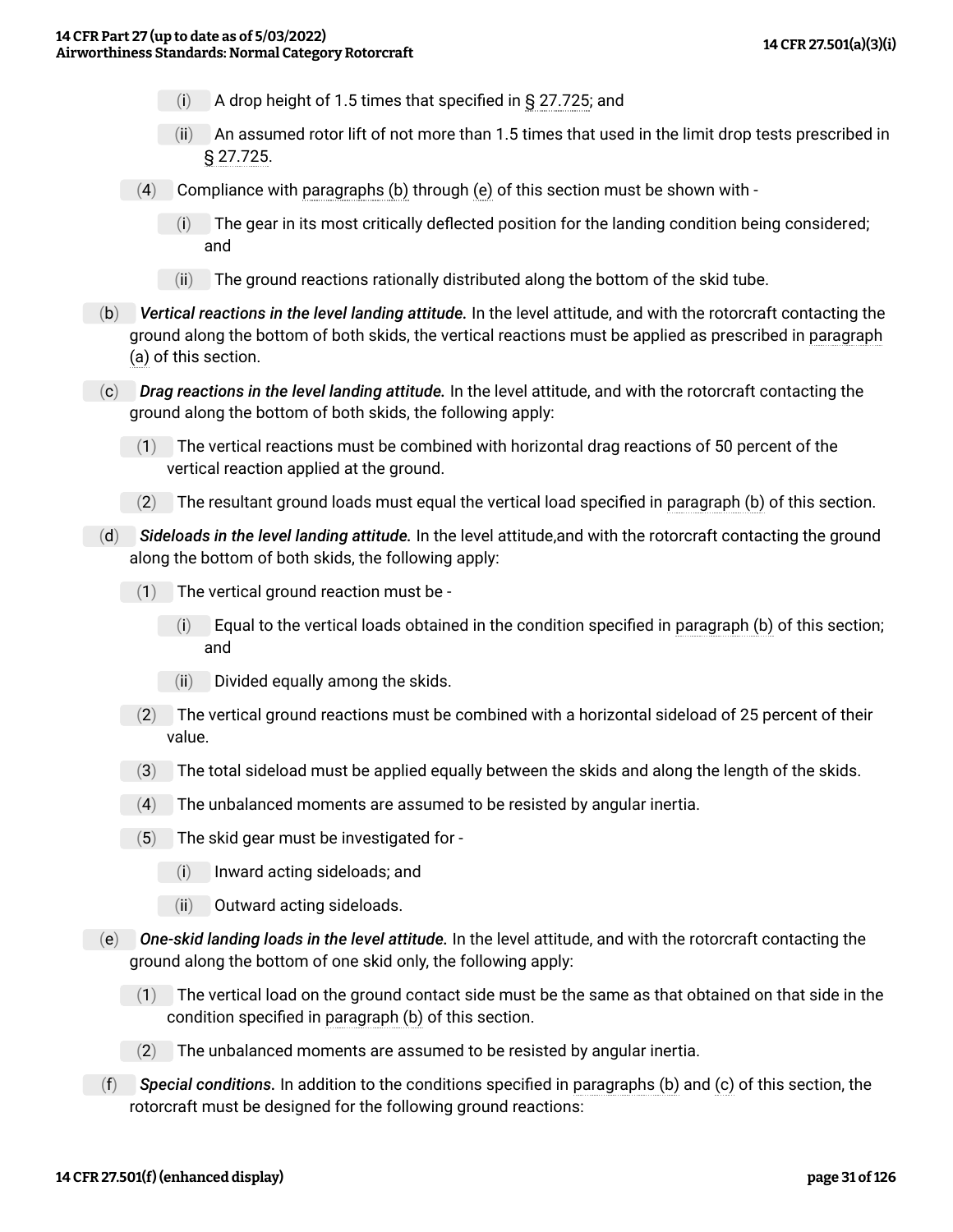- (1) A ground reaction load acting up and aft at an angle of 45 degrees to the longitudinal axis of the rotorcraft. This load must be -
	- (i) Equal to 1.33 times the maximum weight;
	- (ii) Distributed symmetrically among the skids;
	- (iii) Concentrated at the forward end of the straight part of the skid tube; and
	- (iv) Applied only to the forward end of the skid tube and its attachment to the rotorcraft.
- (2) With the rotorcraft in the level landing attitude, a vertical ground reaction load equal to one-half of the vertical load determined under [paragraph \(b\)](#page-30-0) of this section. This load must be -
	- (i) Applied only to the skid tube and its attachment to the rotorcraft; and
	- (ii) Distributed equally over 33.3 percent of the length between the skid tube attachments and centrally located midway between the skid tube attachments.

### <span id="page-31-0"></span>**§ 27.505 Ski landing conditions.**

If certification for ski operation is requested, the rotorcraft, with skis, must be designed to withstand the following loading conditions (where *P* is the maximum static weight on each ski with the rotorcraft at design maximum weight, and *n* is the limit load factor determined under [§ 27.473\(b\)](#page-26-8).

- (a) Up-load conditions in which
	- (1) A vertical load of *Pn* and a horizontal load of *Pn/*4 are simultaneously applied at the pedestal bearings; and
	- $(2)$  A vertical load of 1.33 *P* is applied at the pedestal bearings.
- (b) A side-load condition in which a side load of 0.35 *Pn* is applied at the pedestal bearings in a horizontal plane perpendicular to the centerline of the rotorcraft.
- <span id="page-31-1"></span>(c) A torque-load condition in which a torque load of 1.33 *P* (in foot pounds) is applied to the ski about the vertical axis through the centerline of the pedestal bearings.

### WATER LOADS

### <span id="page-31-2"></span>**§ 27.521 Float landing conditions.**

If certification for float operation is requested, the rotorcraft, with floats, must be designed to withstand the following loading conditions (where the limit load factor is determined under [§ 27.473\(b\)](#page-26-8) or assumed to be equal to that determined for wheel landing gear):

- <span id="page-31-3"></span>(a) Up-load conditions in which -
	- $(1)$  A load is applied so that, with the rotorcraft in the static level attitude, the resultant water reaction passes vertically through the center of gravity; and
	- $(2)$  The vertical load prescribed in [paragraph \(a\)\(1\)](#page-31-3) of this section is applied simultaneously with an aft component of 0.25 times the vertical component.
- (b) A side-load condition in which -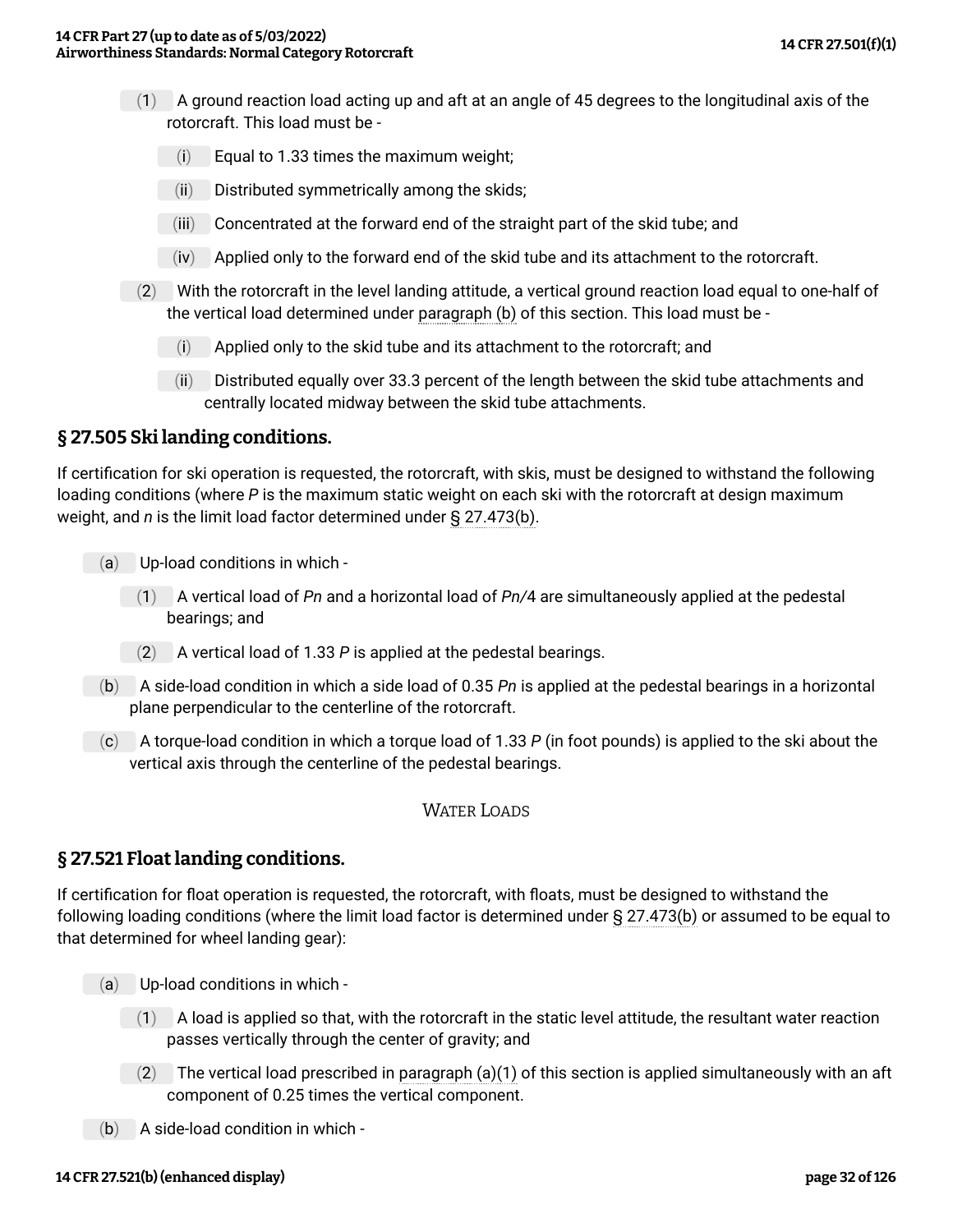- <span id="page-32-3"></span> $(1)$  A vertical load of 0.75 times the total vertical load specified in [paragraph \(a\)\(1\)](#page-31-3) of this section is divided equally among the floats; and
- (2) For each float, the load share determined under [paragraph \(b\)\(1\)](#page-32-3) of this section, combined with a total side load of 0.25 times the total vertical load specified in [paragraph \(b\)\(1\)](#page-32-3) of this section, is applied to that float only.

### MAIN COMPONENT REQUIREMENTS

### <span id="page-32-1"></span><span id="page-32-0"></span>**§ 27.547 Main rotor structure.**

- (a) Each main rotor assembly (including rotor hubs and blades) must be designed as prescribed in this section.
- (b) [Reserved]
- (c) The main rotor structure must be designed to withstand the following loads prescribed in [§§ 27.337](#page-22-3) through [27.341](#page-23-0):
	- (1) Critical flight loads.
	- (2) Limit loads occurring under normal conditions of autorotation. For this condition, the rotor r.p.m. must be selected to include the effects of altitude.
- (d) The main rotor structure must be designed to withstand loads simulating
	- $(1)$  For the rotor blades, hubs, and flapping hinges, the impact force of each blade against its stop during ground operation; and
	- $(2)$  Any other critical condition expected in normal operation.
- <span id="page-32-5"></span><span id="page-32-4"></span>(e) The main rotor structure must be designed to withstand the limit torque at any rotational speed, including zero. In addition:
	- $(1)$  The limit torque need not be greater than the torque defined by a torque limiting device (where provided), and may not be less than the greater of -
		- (i) The maximum torque likely to be transmitted to the rotor structure in either direction; and
		- $(i)$  The limit engine torque specified in [§ 27.361](#page-24-0).
	- (2) The limit torque must be distributed to the rotor blades in a rational manner.

<span id="page-32-2"></span>(Secs. 604, 605, 72 Stat. 778, [49 U.S.C. 1424,](https://www.govinfo.gov/link/uscode/49/1424) [1425\)](https://www.govinfo.gov/link/uscode/49/1425)

### **§ 27.549 Fuselage, landing gear, and rotor pylon structures.**

- (a) Each fuselage, landing gear, and rotor pylon structure must be designed as prescribed in this section. Resultant rotor forces may be represented as a single force applied at the rotor hub attachment point.
- $(b)$  Each structure must be designed to withstand -
	- (1) The critical loads prescribed in [§§ 27.337](#page-22-3) through [27.341](#page-23-0);
	- $(2)$  The applicable ground loads prescribed in [§§ 27.235,](#page-20-3) [27.471](#page-26-1) through [27.485](#page-27-2), [27.493](#page-27-3), [27.497,](#page-28-0) [27.501](#page-29-0), [27.505](#page-31-0), and [27.521](#page-31-2); and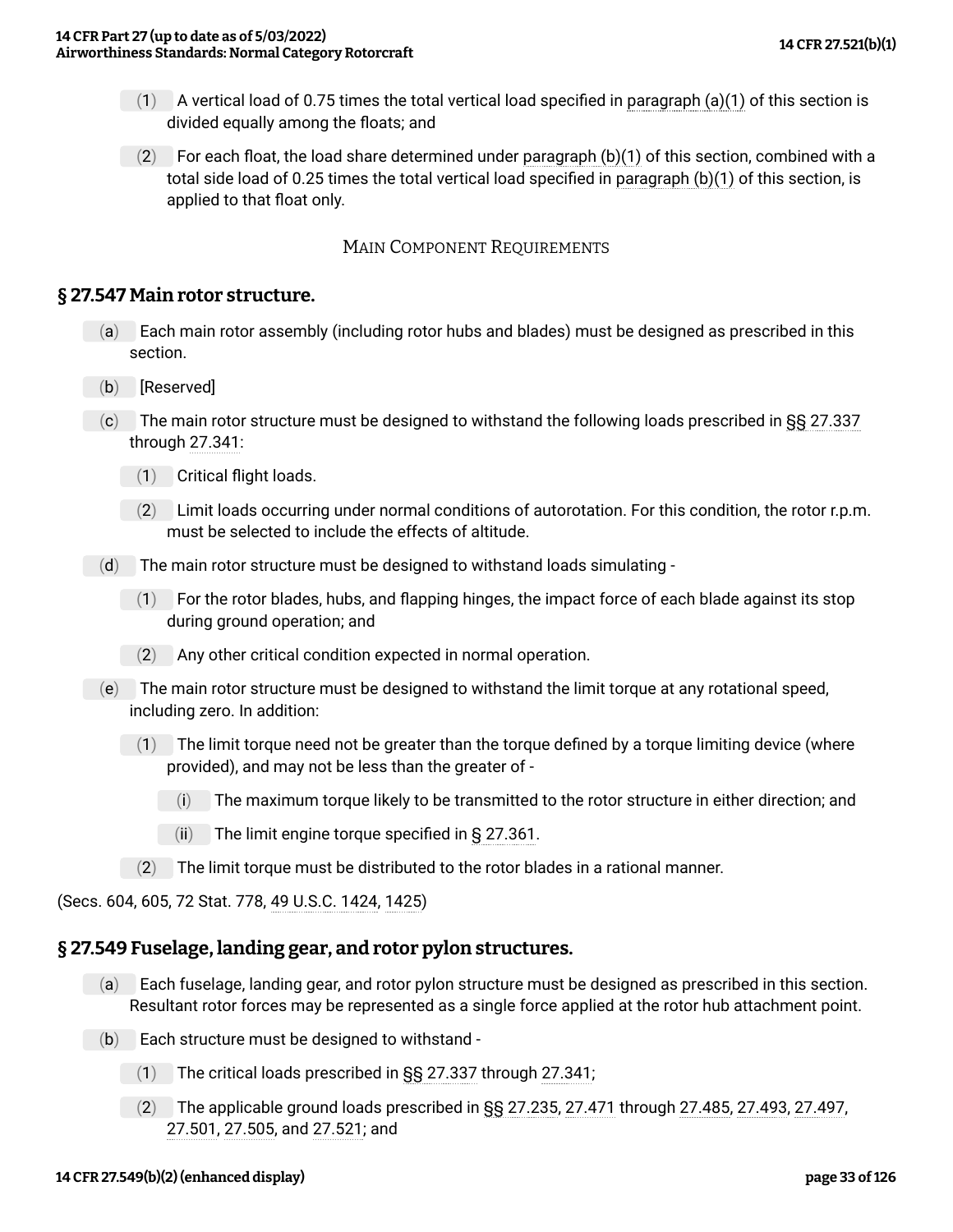- $(3)$  The loads prescribed in [§ 27.547 \(d\)\(2\)](#page-32-4) and [\(e\).](#page-32-5)
- (c) Auxiliary rotor thrust, and the balancing air and inertia loads occurring under accelerated flight conditions, must be considered.
- (d) Each engine mount and adjacent fuselage structure must be designed to withstand the loads occurring under accelerated flight and landing conditions, including engine torque.

<span id="page-33-0"></span>(Secs. 604, 605, 72 Stat. 778, [49 U.S.C. 1424,](https://www.govinfo.gov/link/uscode/49/1424) [1425\)](https://www.govinfo.gov/link/uscode/49/1425)

#### EMERGENCY LANDING CONDITIONS

### <span id="page-33-1"></span>**§ 27.561 General.**

- (a) The rotorcraft, although it may be damaged in emergency landing conditions on land or water, must be designed as prescribed in this section to protect the occupants under those conditions.
- (b) The structure must be designed to give each occupant every reasonable chance of escaping serious injury in a crash landing when -
	- $(1)$  Proper use is made of seats, belts, and other safety design provisions;
		- (2) The wheels are retracted (where applicable); and
	- (3) Each occupant and each item of mass inside the cabin that could injure an occupant is restrained when subjected to the following ultimate inertial load factors relative to the surrounding structure:
		- (i) Upward 4g.
		- (ii) Forward 16g.
		- (iii) Sideward 8g.
		- $(iv)$  Downward 20g, after intended displacement of the seat device.
		- $(v)$  Rearward 1.5g.
- (c) The supporting structure must be designed to restrain, under any ultimate inertial load up to those specified in this paragraph, any item of mass above and/or behind the crew and passenger compartment that could injure an occupant if it came loose in an emergency landing. Items of mass to be considered include, but are not limited to, rotors, transmissions, and engines. The items of mass must be restrained for the following ultimate inertial load factors:
	- (1) Upward 1.5g.
		- (2) Forward 12g.
		- $(3)$  Sideward 6g.
	- $(4)$  Downward 12g.
	- $(5)$  Rearward 1.5g

(d) Any fuselage structure in the area of internal fuel tanks below the passenger floor level must be designed to resist the following ultimate inertial factors and loads and to protect the fuel tanks from rupture when those loads are applied to that area:

(i) Upward - 1.5g.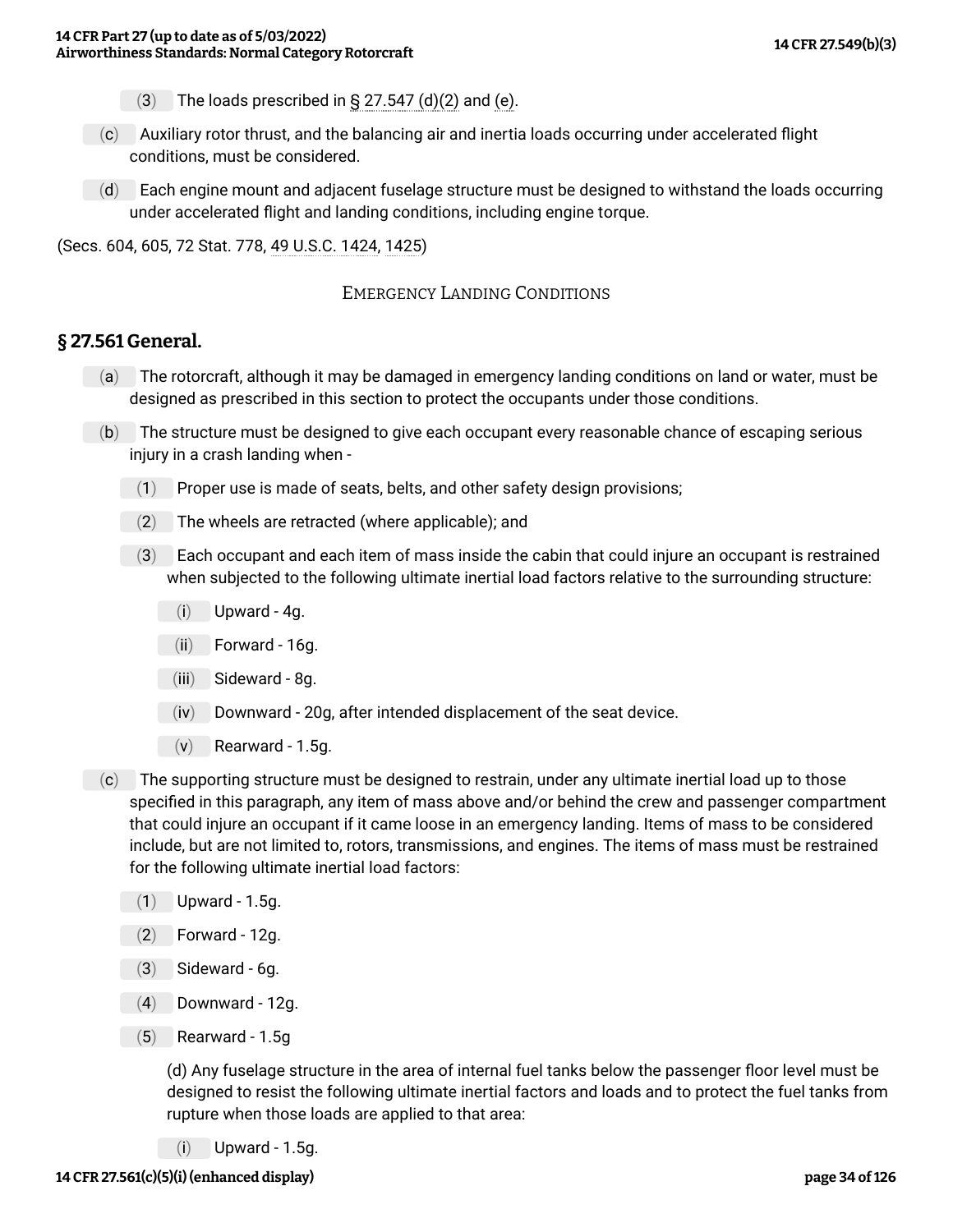- (ii) Forward 4.0g.
- (iii) Sideward 2.0g.
- (iv) Downward 4.0g.

# <span id="page-34-0"></span>**§ 27.562 Emergency landing dynamic conditions.**

- (a) The rotorcraft, although it may be damaged in an emergency crash landing, must be designed to reasonably protect each occupant when -
	- $(1)$  The occupant properly uses the seats, safety belts, and shoulder harnesses provided in the design; and
	- (2) The occupant is exposed to the loads resulting from the conditions prescribed in this section.
- (b) Each seat type design or other seating device approved for crew or passenger occupancy during takeoff and landing must successfully complete dynamic tests or be demonstrated by rational analysis based on dynamic tests of a similar type seat in accordance with the following criteria. The tests must be conducted with an occupant, simulated by a 170-pound anthropomorphic test dummy (ATD), as defined by [49 CFR 572, subpart B](https://www.ecfr.gov/current/title-49/part-572/subpart-B/), or its equivalent, sitting in the normal upright position.
	- $(1)$  A change in downward velocity of not less than 30 feet per second when the seat or other seating device is oriented in its nominal position with respect to the rotorcraft's reference system, the rotorcraft's longitudinal axis is canted upward 60° with respect to the impact velocity vector, and the rotorcraft's lateral axis is perpendicular to a vertical plane containing the impact velocity vector and the rotorcraft's longitudinal axis. Peak floor deceleration must occur in not more than 0.031 seconds after impact and must reach a minimum of 30g's.
	- (2) A change in forward velocity of not less than 42 feet per second when the seat or other seating device is oriented in its nominal position with respect to the rotorcraft's reference system, the rotorcraft's longitudinal axis is yawed 10° either right or left of the impact velocity vector (whichever would cause the greatest load on the shoulder harness), the rotorcraft's lateral axis is contained in a horizontal plane containing the impact velocity vector, and the rotorcraft's vertical axis is perpendicular to a horizontal plane containing the impact velocity vector. Peak floor deceleration must occur in not more than 0.071 seconds after impact and must reach a minimum of 18.4g's.
	- (3) Where floor rails or floor or sidewall attachment devices are used to attach the seating devices to the airframe structure for the conditions of this section, the rails or devices must be misaligned with respect to each other by at least 10° vertically (i.e., pitch out of parallel) and by at least a 10° lateral roll, with the directions optional, to account for possible floor warp.
- $(c)$  Compliance with the following must be shown:
	- (1) The seating device system must remain intact although it may experience separation intended as part of its design.
	- $(2)$  The attachment between the seating device and the airframe structure must remain intact, although the structure may have exceeded its limit load.
	- (3) The ATD's shoulder harness strap or straps must remain on or in the immediate vicinity of the ATD's shoulder during the impact.
	- (4) The safety belt must remain on the ATD's pelvis during the impact.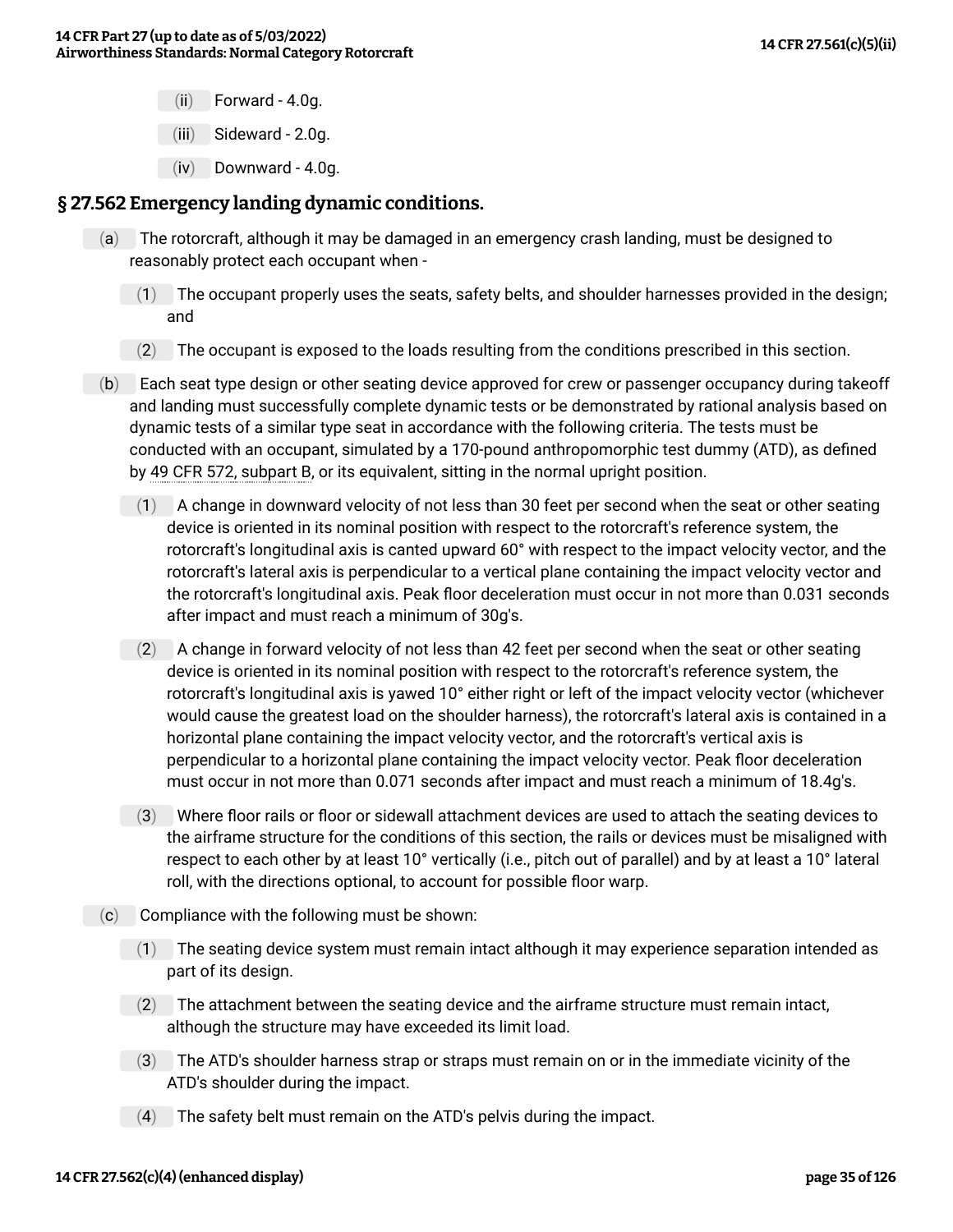(5) The ATD's head either does not contact any portion of the crew or passenger compartment, or if contact is made, the head impact does not exceed a head injury criteria (HIC) of 1,000 as determined by this equation.

$$
HIC = (t_2 - t_1) \left[ \frac{1}{(t_2 - t_1)} \int_{t_1}^{t_2} a(t) dt \right]^{2.5}
$$

Where: a(t) is the resultant acceleration at the center of gravity of the head form expressed as a multiple of g (the acceleration of gravity) and  $t_2 - t_1$  is the time duration, in seconds, of major head impact, not to exceed 0.05 seconds.

- (6) Loads in individual upper torso harness straps must not exceed 1,750 pounds. If dual straps are used for retaining the upper torso, the total harness strap loads must not exceed 2,000 pounds.
- (7) The maximum compressive load measured between the pelvis and the lumbar column of the ATD must not exceed 1,500 pounds.
- (d) An alternate approach that achieves an equivalent or greater level of occupant protection, as required by this section, must be substantiated on a rational basis.

# <span id="page-35-0"></span>**§ 27.563 Structural ditching provisions.**

<span id="page-35-1"></span>If certification with ditching provisions is requested, structural strength for ditching must meet the requirements of this section and [§ 27.801\(e\)](#page-55-3).

- (a) *Forward speed landing conditions.* The rotorcraft must initially contact the most critical wave for reasonably probable water conditions at forward velocities from zero up to 30 knots in likely pitch, roll, and yaw attitudes. The rotorcraft limit vertical descent velocity may not be less than 5 feet per second relative to the mean water surface. Rotor lift may be used to act through the center of gravity throughout the landing impact. This lift may not exceed two-thirds of the design maximum weight. A maximum forward velocity of less than 30 knots may be used in design if it can be demonstrated that the forward velocity selected would not be exceeded in a normal one-engine-out touchdown.
- (b) *Auxiliary or emergency float conditions*
	- (1) *Floats fixed or deployed before initial water contact.* In addition to the landing loads in [paragraph \(a\)](#page-35-1) of this section, each auxiliary or emergency float, of its support and attaching structure in the airframe or fuselage, must be designed for the load developed by a fully immersed float unless it can be shown that full immersion is unlikely. If full immersion is unlikely, the highest likely float buoyancy load must be applied. The highest likely buoyancy load must include consideration of a partially immersed float creating restoring moments to compensate the upsetting moments caused by side wind, unsymmetrical rotorcraft loading, water wave action, rotorcraft inertia, and probable structural damage and leakage considered under [§ 27.801\(d\).](#page-55-4) Maximum roll and pitch angles determined from compliance with [§ 27.801\(d\)](#page-55-4) may be used, if significant, to determine the extent of immersion of each float. If the floats are deployed in flight, appropriate air loads derived from the flight limitations with the floats deployed shall be used in substantiation of the floats and their attachment to the rotorcraft. For this purpose, the design airspeed for limit load is the float deployed airspeed operating limit multiplied by 1.11.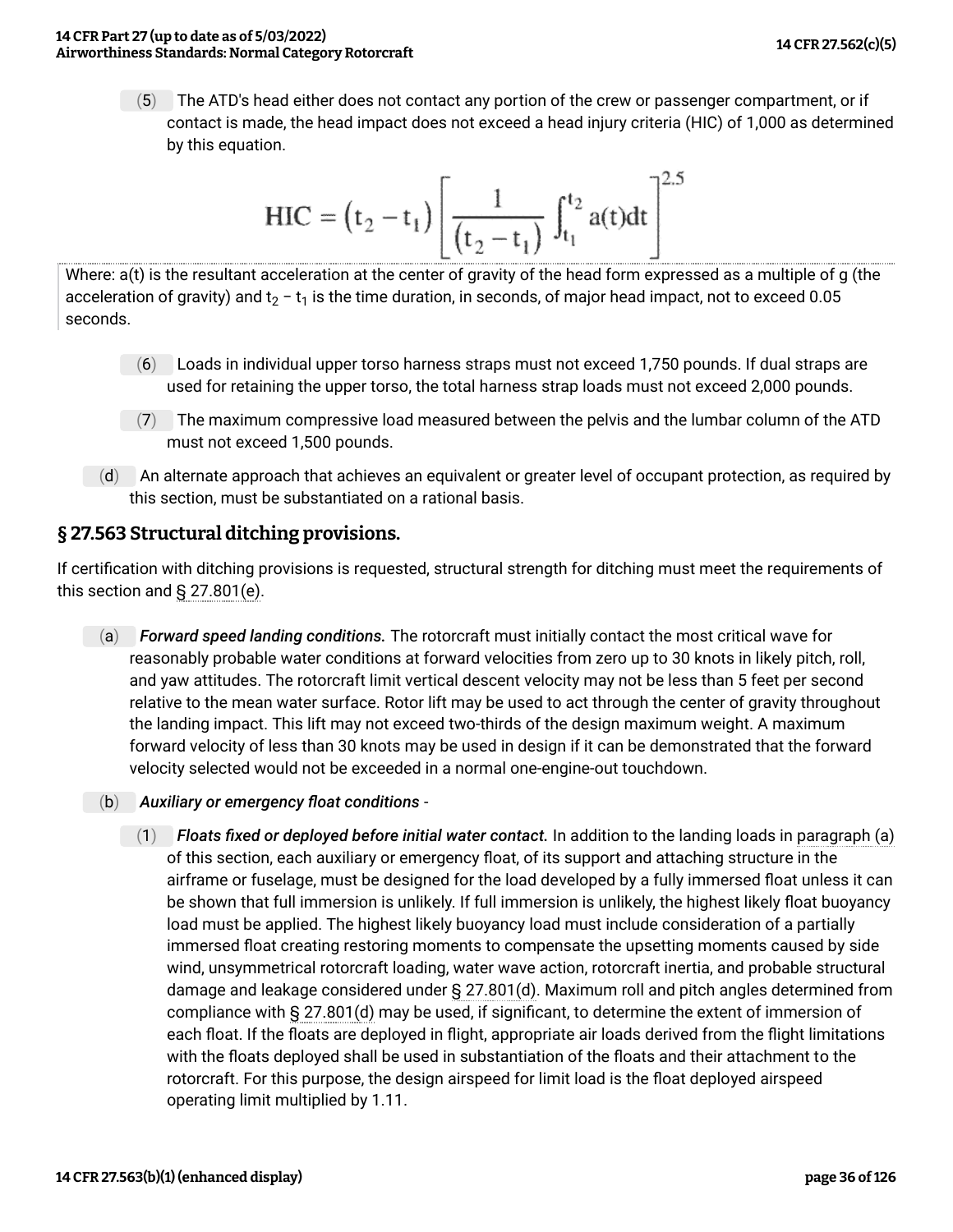(2) *Floats deployed after initial water contact.* Each float must be designed for full or partial immersion perscribed in [paragraph \(b\)\(1\)](#page-35-0) of this section. In addition, each float must be designed for combined vertical and drag loads using a relative limit speed of 20 knots between the rotorcraft and the water. The vertical load may not be less than the highest likely buoyancy load determined under [paragraph](#page-35-0) [\(b\)\(1\)](#page-35-0) of this section.

# FATIGUE EVALUATION

# <span id="page-36-6"></span>**§ 27.571 Fatigue evaluation of flight structure.**

- <span id="page-36-3"></span>(a) *General.* Each portion of the flight structure (the flight structure includes rotors, rotor drive systems between the engines and the rotor hubs, controls, fuselage, landing gear, and their related primary attachments), the failure of which could be catastrophic, must be identified and must be evaluated under [paragraph \(b\)](#page-36-0), [\(c\),](#page-36-1) [\(d\)](#page-36-2), or [\(e\)](#page-37-0) of this section. The following apply to each fatigue evaluation:
	- (1) The procedure for the evaluation must be approved.
	- (2) The locations of probable failure must be determined.
	- (3) Inflight measurement must be included in determining the following:
		- (i) Loads or stresses in all critical conditions throughout the range of limitations in [§ 27.309,](#page-22-0) except that maneuvering load factors need not exceed the maximum values expected in operation.
		- (ii) The effect of altitude upon these loads or stresses.
	- $(4)$  The loading spectra must be as severe as those expected in operation including, but not limited to, external cargo operations, if applicable, and ground-air-ground cycles. The loading spectra must be based on loads or stresses determined under [paragraph \(a\)\(3\)](#page-36-3) of this section.
- <span id="page-36-0"></span>(b) *Fatigue tolerance evaluation.* It must be shown that the fatigue tolerance of the structure ensures that the probability of catastrophic fatigue failure is extremely remote without establishing replacement times, inspection intervals or other procedures under section A27.4 of appendix A.
- <span id="page-36-1"></span>(c) *Replacement time evaluation.* it must be shown that the probability of catastrophic fatigue failure is extremely remote within a replacement time furnished under section A27.4 of appendix A.
- <span id="page-36-5"></span><span id="page-36-4"></span><span id="page-36-2"></span>(d) *Fail-safe evaluation.* The following apply to fail-safe evaluation:
	- $(1)$  It must be shown that all partial failures will become readily detectable under inspection procedures furnished under section A27.4 of appendix A.
	- $(2)$  The interval between the time when any partial failure becomes readily detectable under [paragraph](#page-36-4) [\(d\)\(1\)](#page-36-4) of this section, and the time when any such failure is expected to reduce the remaining strength of the structure to limit or maximum attainable loads (whichever is less), must be determined.
	- $(3)$  It must be shown that the interval determined under paragraph  $(d)(2)$  of this section is long enough, in relation to the inspection intervals and related procedures furnished under section A27.4 of appendix A, to provide a probability of detection great enough to ensure that the probability of catastrophic failure is extremely remote.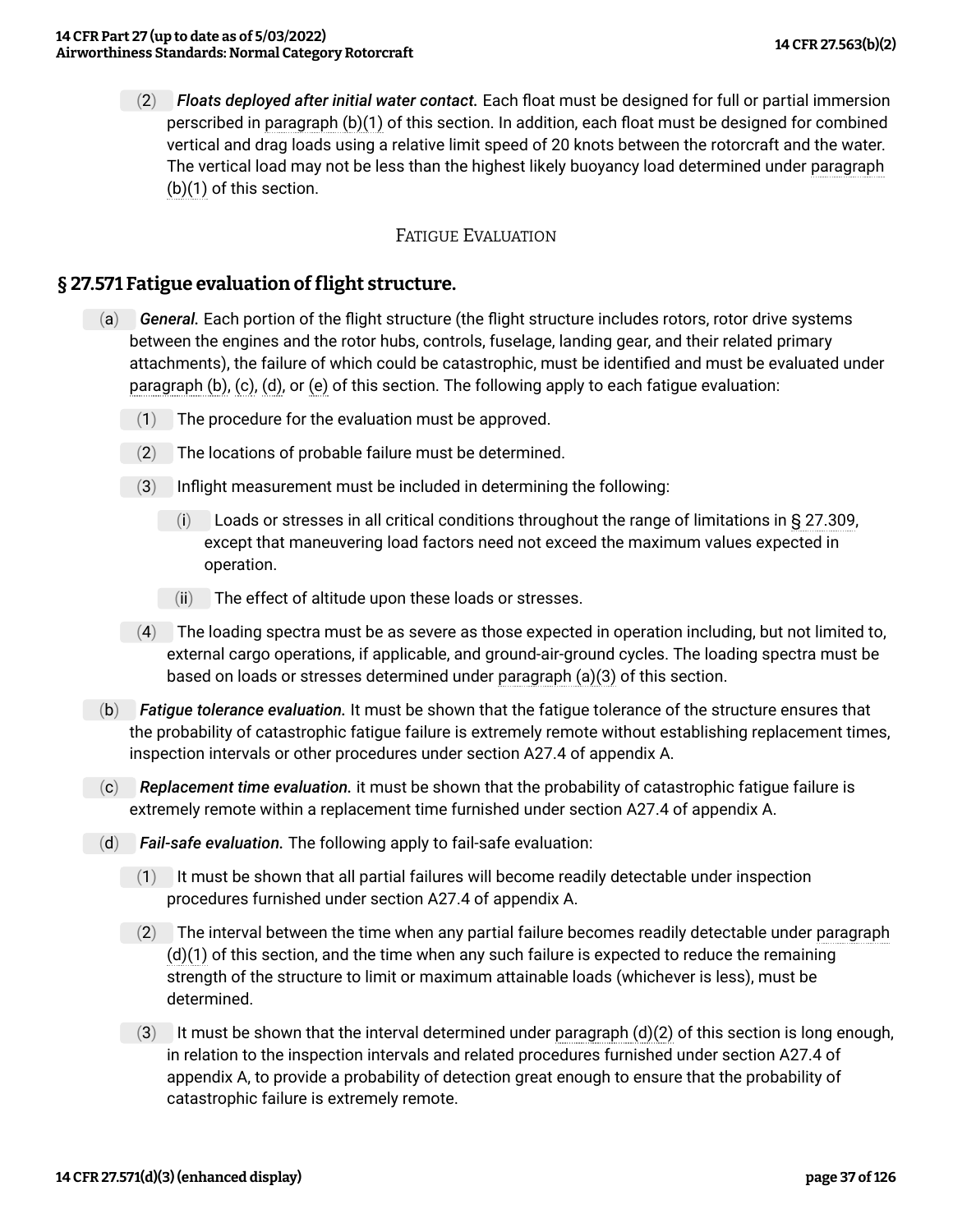<span id="page-37-0"></span>(e) *Combination of replacement time and failsafe evaluations.* A component may be evaluated under a combination of [paragraphs \(c\)](#page-36-1) and [\(d\)](#page-36-2) of this section. For such component it must be shown that the probability of catastrophic failure is extremely remote with an approved combination of replacement time, inspection intervals, and related procedures furnished under section A27.4 of appendix A.

(Secs. 313(a), 601, 603, 604, and 605, 72 Stat. 752, 775, and 778, ([49 U.S.C. 1354\(a\)](https://www.govinfo.gov/link/uscode/49/1354), [1421](https://www.govinfo.gov/link/uscode/49/1421), [1423,](https://www.govinfo.gov/link/uscode/49/1423) [1424,](https://www.govinfo.gov/link/uscode/49/1424) and [1425](https://www.govinfo.gov/link/uscode/49/1425); sec. 6(c), [49 U.S.C. 1655\(c\)](https://www.govinfo.gov/link/uscode/49/1655)))

# **§ 27.573 Damage Tolerance and Fatigue Evaluation of Composite Rotorcraft Structures.**

- (a) Each applicant must evaluate the composite rotorcraft structure under the damage tolerance standards of [paragraph \(d\)](#page-37-1) of this section unless the applicant establishes that a damage tolerance evaluation is impractical within the limits of geometry, inspectability, and good design practice. If an applicant establishes that it is impractical within the limits of geometry, inspectability, and good design practice, the applicant must do a fatigue evaluation in accordance with [paragraph \(e\)](#page-38-0) of this section.
- (b) The methodology used to establish compliance with this section must be submitted to and approved by the Administrator.
- (c) Definitions:
	- (1) *Catastrophic failure* is an event that could prevent continued safe flight and landing.
	- (2) *Principal Structural Elements (PSEs)* are structural elements that contribute significantly to the carrying of flight or ground loads, the failure of which could result in catastrophic failure of the rotorcraft.
	- (3) *Threat Assessment* is an assessment that specifies the locations, types, and sizes of damage, considering fatigue, environmental effects, intrinsic and discrete flaws, and impact or other accidental damage (including the discrete source of the accidental damage) that may occur during manufacture or operation.
- <span id="page-37-2"></span><span id="page-37-1"></span>(d) Damage Tolerance Evaluation:
	- $(1)$  Each applicant must show that catastrophic failure due to static and fatigue loads, considering the intrinsic or discrete manufacturing defects or accidental damage, is avoided throughout the operational life or prescribed inspection intervals of the rotorcraft by performing damage tolerance evaluations of the strength of composite PSEs and other parts, detail design points, and fabrication techniques. Each applicant must account for the effects of material and process variability along with environmental conditions in the strength and fatigue evaluations. Each applicant must evaluate parts that include PSEs of the airframe, main and tail rotor drive systems, main and tail rotor blades and hubs, rotor controls, fixed and movable control surfaces, engine and transmission mountings, landing gear, other parts, detail design points, and fabrication techniques deemed critical by the FAA. Each damage tolerance evaluation must include:
		- (i) The identification of all PSEs;
		- (ii) In-flight and ground measurements for determining the loads or stresses for all PSEs for all critical conditions throughout the range of limits in [§ 27.309](#page-22-0) (including altitude effects), except that maneuvering load factors need not exceed the maximum values expected in service;
		- (iii) The loading spectra as severe as those expected in service based on loads or stresses determined under [paragraph \(d\)\(1\)\(ii\)](#page-37-2) of this section, including external load operations, if applicable, and other operations including high-torque events;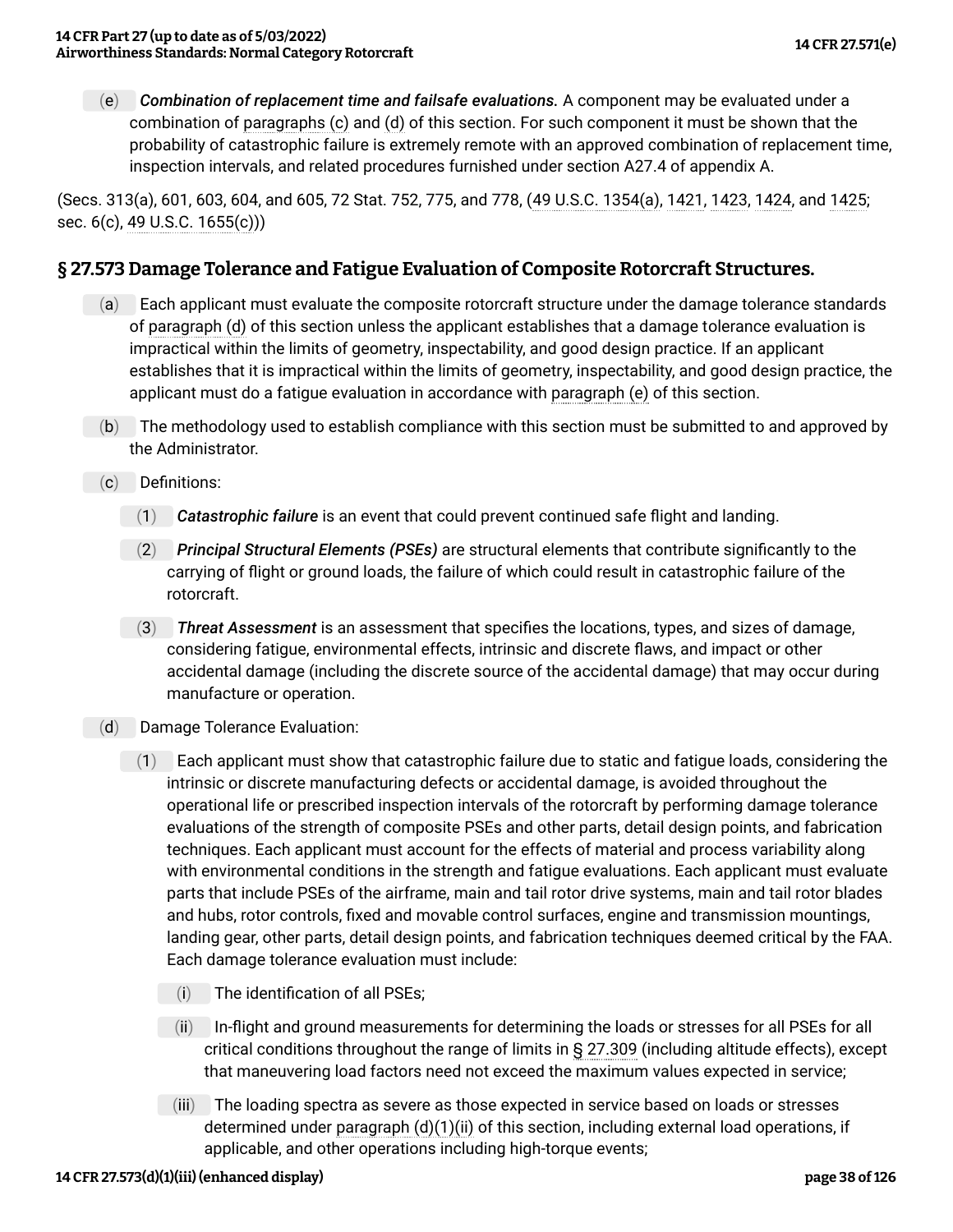- <span id="page-38-2"></span>(iv) A threat assessment for all PSEs that specifies the locations, types, and sizes of damage, considering fatigue, environmental effects, intrinsic and discrete flaws, and impact or other accidental damage (including the discrete source of the accidental damage) that may occur during manufacture or operation; and
- (v) An assessment of the residual strength and fatigue characteristics of all PSEs that supports the replacement times and inspection intervals established under [paragraph \(d\)\(2\)](#page-38-1) of this section.
- <span id="page-38-1"></span>(2) Each applicant must establish replacement times, inspections, or other procedures for all PSEs to require the repair or replacement of damaged parts before a catastrophic failure. These replacement times, inspections, or other procedures must be included in the Airworthiness Limitations Section of the Instructions for Continued Airworthiness required by [§ 27.1529](#page-108-0).
	- (i) Replacement times for PSEs must be determined by tests, or by analysis supported by tests, and must show that the structure is able to withstand the repeated loads of variable magnitude expected in-service. In establishing these replacement times, the following items must be considered:
		- $(A)$  Damage identified in the threat assessment required by paragraph  $(d)(1)(iv)$  of this section;
		- (B) Maximum acceptable manufacturing defects and in-service damage (*i.e.*, those that do not lower the residual strength below ultimate design loads and those that can be repaired to restore ultimate strength); and
		- $(C)$  Ultimate load strength capability after applying repeated loads.
	- (ii) Inspection intervals for PSEs must be established to reveal any damage identified in the threat assessment required by [paragraph \(d\)\(1\)\(iv\)](#page-38-2) of this section that may occur from fatigue or other in-service causes before such damage has grown to the extent that the component cannot sustain the required residual strength capability. In establishing these inspection intervals, the following items must be considered:
		- (A) The growth rate, including no-growth, of the damage under the repeated loads expected in-service determined by tests or analysis supported by tests;
		- (B) The required residual strength for the assumed damage established after considering the damage type, inspection interval, detectability of damage, and the techniques adopted for damage detection. The minimum required residual strength is limit load; and
		- (C) Whether the inspection will detect the damage growth before the minimum residual strength is reached and restored to ultimate load capability, or whether the component will require replacement.
- (3) Each applicant must consider the effects of damage on stiffness, dynamic behavior, loads, and functional performance on all PSEs when substantiating the maximum assumed damage size and inspection interval.
- <span id="page-38-0"></span>(e) Fatigue Evaluation: If an applicant establishes that the damage tolerance evaluation described in [paragraph \(d\)](#page-37-1) of this section is impractical within the limits of geometry, inspectability, or good design practice, the applicant must do a fatigue evaluation of the particular composite rotorcraft structure and:
	- (1) Identify all PSEs considered in the fatigue evaluation;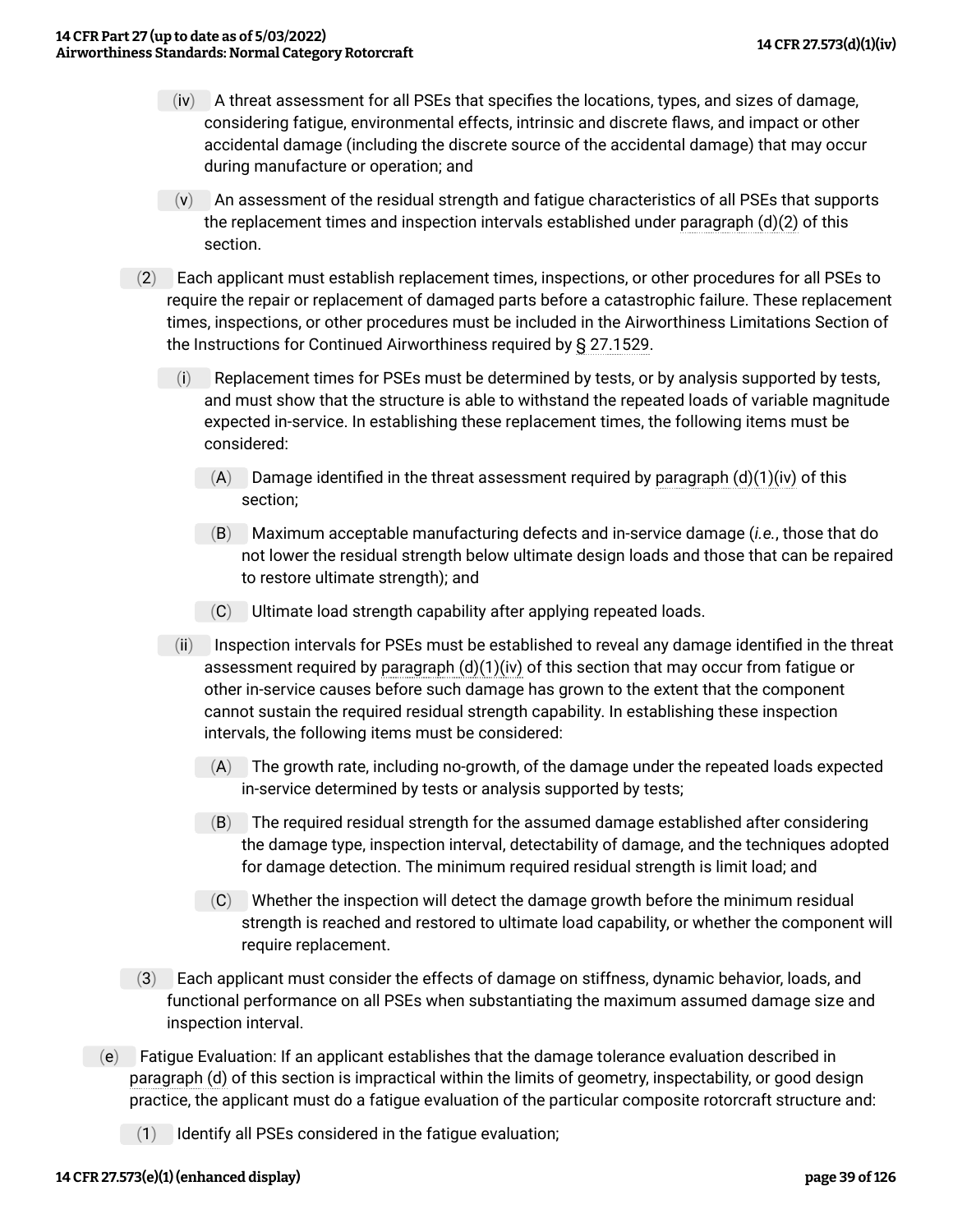- (2) Identify the types of damage for all PSEs considered in the fatigue evaluation;
- (3) Establish supplemental procedures to minimize the risk of catastrophic failure associated with the damages identified in [paragraph \(d\)](#page-37-1) of this section; and
- $(4)$  Include these supplemental procedures in the Airworthiness Limitations section of the Instructions for Continued Airworthiness required by [§ 27.1529](#page-108-0).

# **Subpart D - Design and Construction**

### **GENERAL**

# **§ 27.601 Design.**

- (a) The rotorcraft may have no design features or details that experience has shown to be hazardous or unreliable.
- (b) The suitability of each questionable design detail and part must be established by tests.

### **§ 27.602 Critical parts.**

- (a) *Critical part.* A critical part is a part, the failure of which could have a catastrophic effect upon the rotocraft, and for which critical characteristics have been identified which must be controlled to ensure the required level of integrity.
- (b) If the type design includes crtical parts, a critical parts list shall be established. Procedures shall be established to define the critical design characteristics, identify processes that affect those characteristics, and identify the design change and process change controls necessary for showing compliance with the quality assurance requirements of [part 21 of this chapter.](https://www.ecfr.gov/current/title-14/part-21/)

# **§ 27.603 Materials.**

The suitability and durability of materials used for parts, the failure of which could adversely affect safety, must -

- (a) Be established on the basis of experience or tests;
- (b) Meet approved specifications that ensure their having the strength and other properties assumed in the design data; and
- (c) Take into account the effects of environmental conditions, such as temperature and humidity, expected in service.

(Secs. 313(a), 601, 603, 604, Federal Aviation Act of 1958 [\(49 U.S.C. 1354\(a\)](https://www.govinfo.gov/link/uscode/49/1354), [1421](https://www.govinfo.gov/link/uscode/49/1421), [1423,](https://www.govinfo.gov/link/uscode/49/1423) [1424\)](https://www.govinfo.gov/link/uscode/49/1424); and sec. 6(c) of the Dept. of Transportation Act [\(49 U.S.C. 1655\(c\)\)](https://www.govinfo.gov/link/uscode/49/1655))

# **§ 27.605 Fabrication methods.**

- (a) The methods of fabrication used must produce consistently sound structures. If a fabrication process (such as gluing, spot welding, or heat-treating) requires close control to reach this objective, the process must be performed according to an approved process specification.
- (b) Each new aircraft fabrication method must be substantiated by a test program.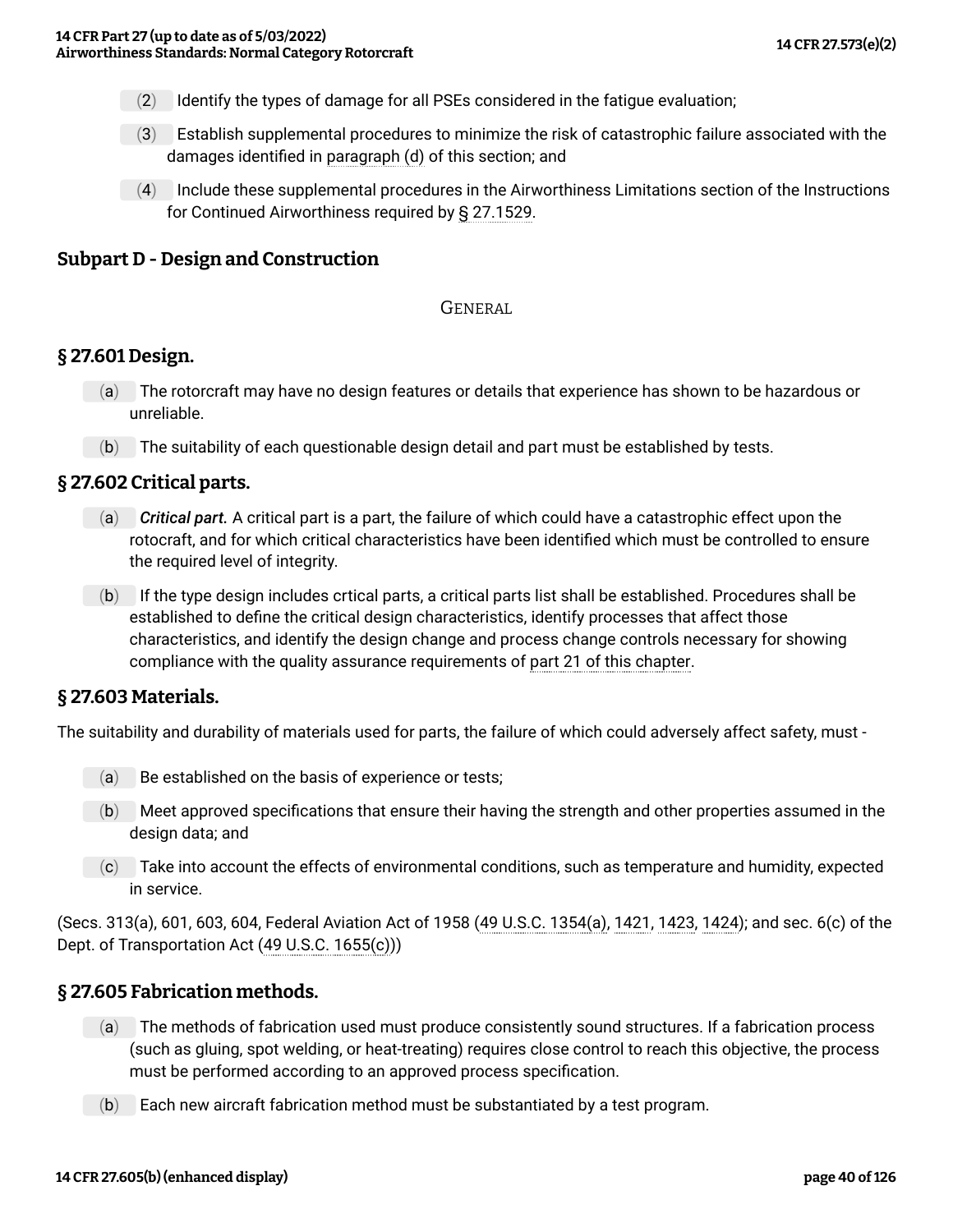(Secs. 313(a), 601, 603, 604, and 605 of the Federal Aviation Act of 1958 [\(49 U.S.C. 1354\(a\),](https://www.govinfo.gov/link/uscode/49/1354) [1421](https://www.govinfo.gov/link/uscode/49/1421), [1423](https://www.govinfo.gov/link/uscode/49/1423), [1424](https://www.govinfo.gov/link/uscode/49/1424) and [1425](https://www.govinfo.gov/link/uscode/49/1425)); sec. 6(c) of the Dept. of Transportation Act [\(49 U.S.C. 1655\(c\)\)](https://www.govinfo.gov/link/uscode/49/1655))

## **§ 27.607 Fasteners.**

- (a) Each removable bolt, screw, nut, pin, or other fastener whose loss could jeopardize the safe operation of the rotorcraft must incorporate two separate locking devices. The fastener and its locking devices may not be adversely affected by the environmental conditions associated with the particular installation.
- (b) No self-locking nut may be used on any bolt subject to rotation in operation unless a nonfriction locking device is used in addition to the self-locking device.

### **§ 27.609 Protection of structure.**

Each part of the structure must -

- (a) Be suitably protected against deterioration or loss of strength in service due to any cause, including
	- (1) Weathering;
		- (2) Corrosion; and
	- (3) Abrasion; and
- (b) Have provisions for ventilation and drainage where necessary to prevent the accumulation of corrosive, flammable, or noxious fluids.

### <span id="page-40-0"></span>**§ 27.610 Lightning and static electricity protection.**

- (a) The rotorcraft must be protected against catastrophic effects from lightning.
- $(b)$  For metallic components, compliance with [paragraph \(a\)](#page-40-0) of this section may be shown by -
	- (1) Electrically bonding the components properly to the airframe; or
	- (2) Designing the components so that a strike will not endanger the rotorcraft.
- $\langle c \rangle$  For nonmetallic components, compliance with [paragraph \(a\)](#page-40-0) of this section may be shown by -
	- (1) Designing the components to minimize the effect of a strike; or
	- (2) Incorporating acceptable means of diverting the resulting electrical current so as not to endanger the rotorcraft.
- (d) The electrical bonding and protection against lightning and static electricity must
	- $(1)$  Minimize the accumulation of electrostatic charge;
	- (2) Minimize the risk of electric shock to crew, passengers, and service and maintenance personnel using normal precautions;
	- (3) Provide an electrical return path, under both normal and fault conditions, on rotorcraft having grounded electrical systems; and
	- $(4)$  Reduce to an acceptable level the effects of static electricity on the functioning of essential electrical and electronic equipment.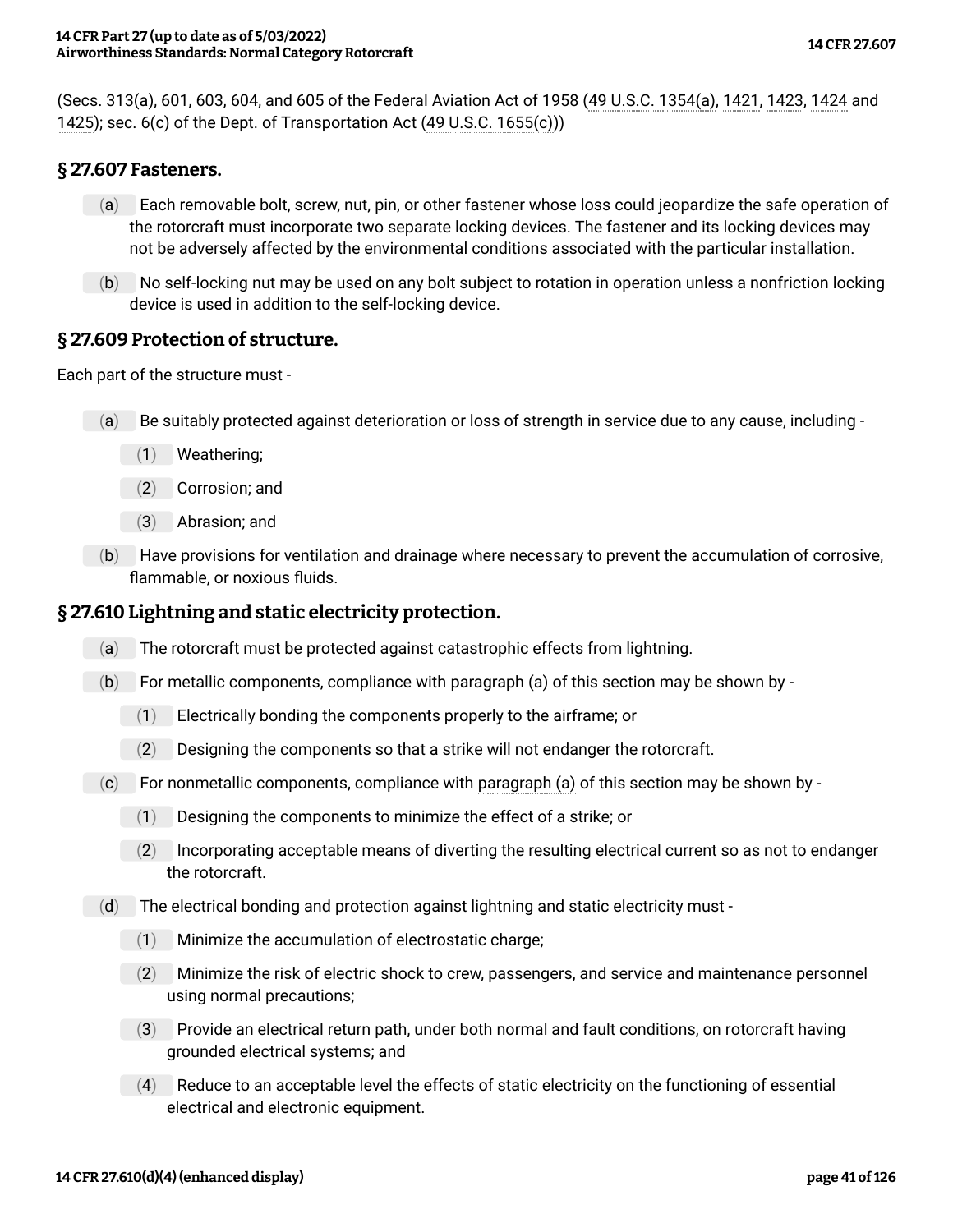# **§ 27.611 Inspection provisions.**

There must be means to allow the close examination of each part that requires -

- (a) Recurring inspection;
- (b) Adjustment for proper alignment and functioning; or
- (c) Lubrication.

### **§ 27.613 Material strength properties and design values.**

- (a) Material strength properties must be based on enough tests of material meeting specifications to establish design values on a statistical basis.
- (b) Design values must be chosen to minimize the probability of structural failure due to material variability. Except as provided in [paragraphs \(d\)](#page-41-0) and [\(e\)](#page-41-1) of this section, compliance with this paragraph must be shown by selecting design values that assure material strength with the following probability -
	- $(1)$  Where applied loads are eventually distributed through a single member within an assembly, the failure of which would result in loss of structural integrity of the component, 99 percent probability with 95 percent confidence; and
	- $(2)$  For redundant structure, those in which the failure of individual elements would result in applied loads being safely distributed to other load-carrying members, 90 percent probability with 95 percent confidence.
- (c) The strength, detail design, and fabrication of the structure must minimize the probability of disastrous fatigue failure, particularly at points of stress concentration.
- <span id="page-41-0"></span>(d) Design values may be those contained in the following publications (available from the Naval Publications and Forms Center, 5801 Tabor Avenue, Philadelphia, Pennsylvania 19120) or other values approved by the Administrator:
	- (1) MIL-HDBK-5, "Metallic Materials and Elements for Flight Vehicle Structure".
	- (2) MIL-HDBK-17, "Plastics for Flight Vehicles".
	- (3) ANC-18, "Design of Wood Aircraft Structures".
	- (4) MIL-HDBK-23, "Composite Construction for Flight Vehicles".
- <span id="page-41-1"></span>(e) Other design values may be used if a selection of the material is made in which a specimen of each individual item is tested before use and it is determined that the actual strength properties of that particular item will equal or exceed those used in design.

(Secs. 313(a), 601, 603, 604, Federal Aviation Act of 1958 [\(49 U.S.C. 1354\(a\)](https://www.govinfo.gov/link/uscode/49/1354), [1421](https://www.govinfo.gov/link/uscode/49/1421), [1423,](https://www.govinfo.gov/link/uscode/49/1423) [1424\)](https://www.govinfo.gov/link/uscode/49/1424), sec. 6(c), Dept. of Transportation Act ([49 U.S.C. 1655\(c\)\)](https://www.govinfo.gov/link/uscode/49/1655))

# <span id="page-41-2"></span>**§ 27.619 Special factors.**

- (a) The special factors prescribed in [§§ 27.621](#page-42-0) through [27.625](#page-43-0) apply to each part of the structure whose strength is -
	- (1) Uncertain;
	- (2) Likely to deteriorate in service before normal replacement; or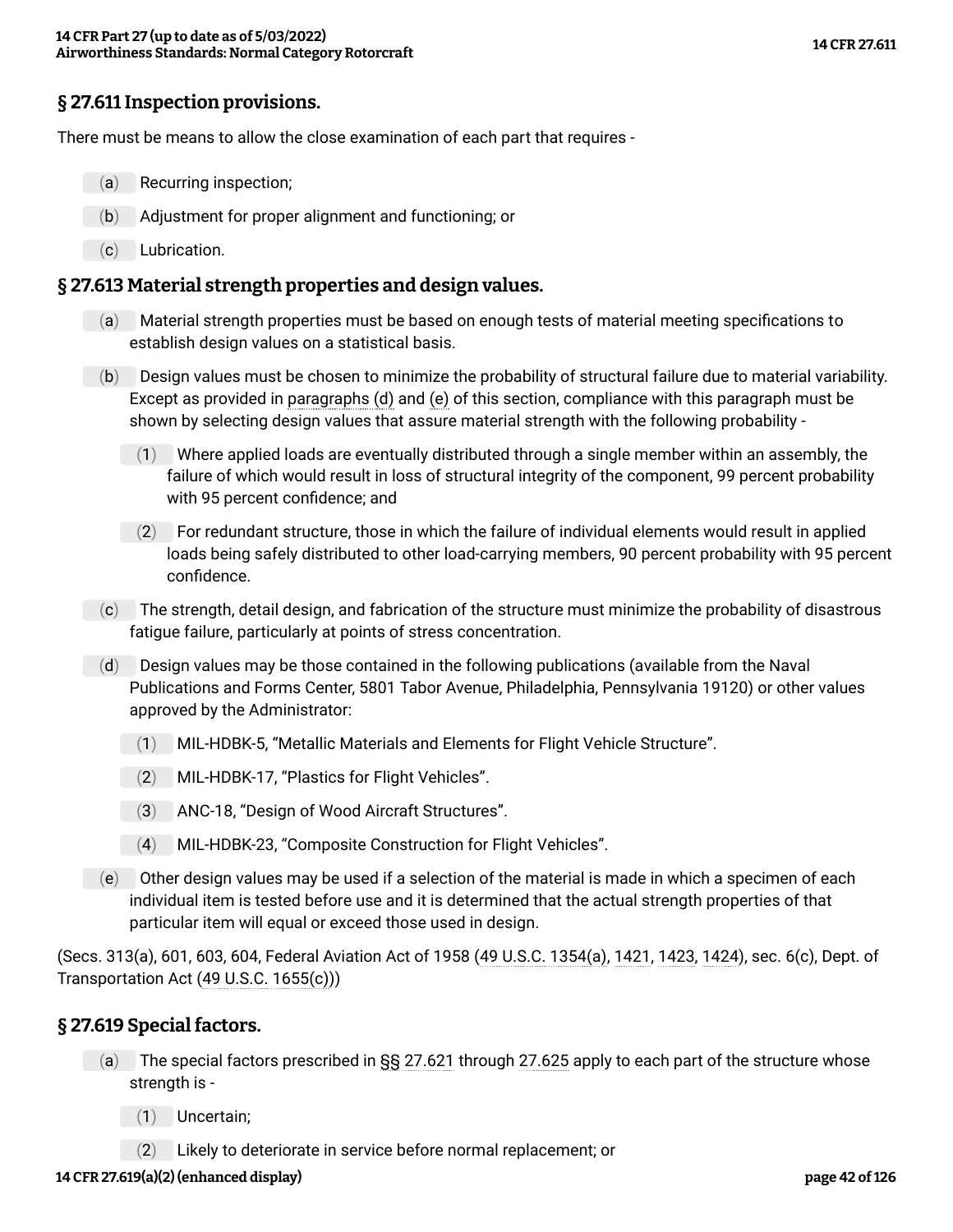- (3) Subject to appreciable variability due to
	- (i) Uncertainties in manufacturing processes; or
	- (ii) Uncertainties in inspection methods.
- (b) For each part to which [§§ 27.621](#page-42-0) through [27.625](#page-43-0) apply, the factor of safety prescribed in [§ 27.303](#page-21-0) must be multiplied by a special factor equal to -
	- (1) The applicable special factors prescribed in [§§ 27.621](#page-42-0) through [27.625](#page-43-0); or
	- (2) Any other factor great enough to ensure that the probability of the part being understrength because of the uncertainties specified in [paragraph \(a\)](#page-41-2) of this section is extremely remote.

### <span id="page-42-0"></span>**§ 27.621 Casting factors.**

- (a) *General.* The factors, tests, and inspections specified in [paragraphs \(b\)](#page-42-1) and [\(c\)](#page-42-2) of this section must be applied in addition to those necessary to establish foundry quality control. The inspections must meet approved specifications. [Paragraphs \(c\)](#page-42-2) and [\(d\)](#page-42-3) of this section apply to structural castings except castings that are pressure tested as parts of hydraulic or other fluid systems and do not support structural loads.
- <span id="page-42-1"></span>(b) *Bearing stresses and surfaces.* The casting factors specified in [paragraphs \(c\)](#page-42-2) and [\(d\)](#page-42-3) of this section -
	- (1) Need not exceed 1.25 with respect to bearing stresses regardless of the method of inspection used; and
	- $(2)$  Need not be used with respect to the bearing surfaces of a part whose bearing factor is larger than the applicable casting factor.
- <span id="page-42-2"></span>(c) *Critical castings.* For each casting whose failure would preclude continued safe flight and landing of the rotorcraft or result in serious injury to any occupant, the following apply:
	- (1) Each critical casting must
		- (i) Have a casting factor of not less than 1.25; and
		- (ii) Receive 100 percent inspection by visual, radiographic, and magnetic particle (for ferromagnetic materials) or penetrant (for nonferromagnetic materials) inspection methods or approved equivalent inspection methods.
	- (2) For each critical casting with a casting factor less than 1.50, three sample castings must be static tested and shown to meet -
		- (i) The strength requirements of [§ 27.305](#page-21-1) at an ultimate load corresponding to a casting factor of 1.25; and
		- (ii) The deformation requirements of  $\S 27.305$  at a load of 1.15 times the limit load.
- <span id="page-42-5"></span><span id="page-42-4"></span><span id="page-42-3"></span>(d) *Noncritical castings.* For each casting other than those specified in [paragraph \(c\)](#page-42-2) of this section, the following apply:
	- $(1)$  Except as provided in paragraphs  $(d)(2)$  and  $(3)$  of this section, the casting factors and corresponding inspections must meet the following table:

| <b>Casting factor</b> | Inspection |  |
|-----------------------|------------|--|
|                       |            |  |

2.0 or greater | 100 percent visual.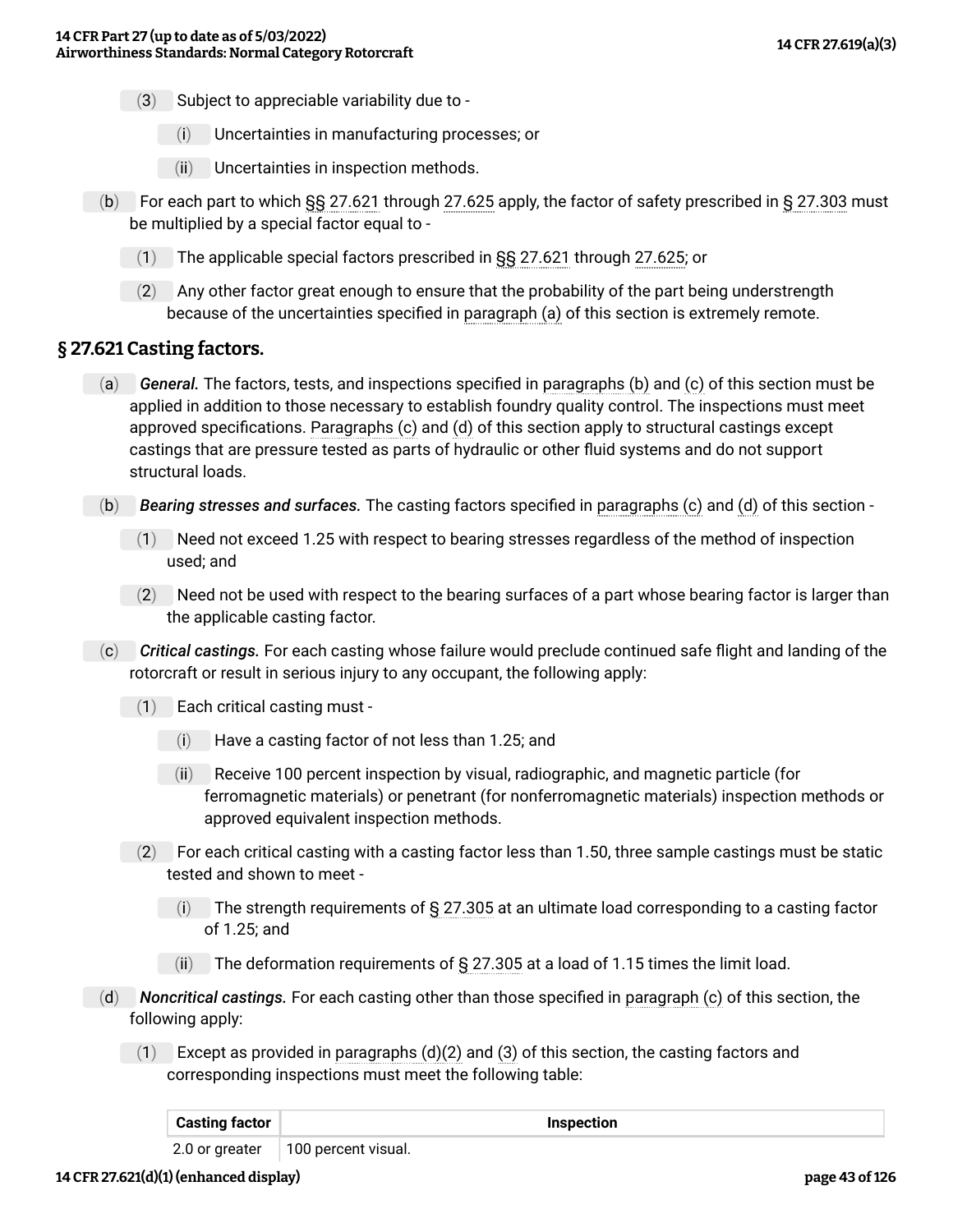| <b>Casting factor</b>                 | <b>Inspection</b>                                                                                                                                                              |
|---------------------------------------|--------------------------------------------------------------------------------------------------------------------------------------------------------------------------------|
| Less than 2.0,<br>greater than<br>1.5 | 100 percent visual, and magnetic particle (ferromagnetic materials), penetrant<br>(nonferromagnetic materials), or approved equivalent inspection methods.                     |
| 1.25 through<br>1.50                  | 100 percent visual, and magnetic particle (ferromagnetic materials). penetrant<br>(nonferromagnetic materials), and radiographic or approved equivalent inspection<br>methods. |

- <span id="page-43-1"></span> $(2)$  The percentage of castings inspected by nonvisual methods may be reduced below that specified in [paragraph \(d\)\(1\)](#page-42-4) of this section when an approved quality control procedure is established.
- <span id="page-43-2"></span>(3) For castings procured to a specification that guarantees the mechanical properties of the material in the casting and provides for demonstration of these properties by test of coupons cut from the castings on a sampling basis -
	- (i) A casting factor of 1.0 may be used; and
	- (ii) The castings must be inspected as provided in paragraph  $(d)(1)$  of this section for casting factors of "1.25 through 1.50" and tested under [paragraph \(c\)\(2\)](#page-42-5) of this section.

### **§ 27.623 Bearing factors.**

- (a) Except as provided in [paragraph \(b\)](#page-43-3) of this section, each part that has clearance (free fit), and that is subject to pounding or vibration, must have a bearing factor large enough to provide for the effects of normal relative motion.
- (b) No bearing factor need be used on a part for which any larger special factor is prescribed.

### <span id="page-43-3"></span><span id="page-43-0"></span>**§ 27.625 Fitting factors.**

For each fitting (part or terminal used to join one structural member to another) the following apply:

- (a) For each fitting whose strength is not proven by limit and ultimate load tests in which actual stress conditions are simulated in the fitting and surrounding structures, a fitting factor of at least 1.15 must be applied to each part of -
	- (1) The fitting;
	- (2) The means of attachment; and
	- (3) The bearing on the joined members.
- (b) No fitting factor need be used
	- $(1)$  For joints made under approved practices and based on comprehensive test data (such as continuous joints in metal plating, welded joints, and scarf joints in wood); and
	- (2) With respect to any bearing surface for which a larger special factor is used.
- (c) For each integral fitting, the part must be treated as a fitting up to the point at which the section properties become typical of the member.
- <span id="page-43-4"></span>(d) Each seat, berth, litter, safety belt, and harness attachment to the structure must be shown by analysis, tests, or both, to be able to withstand the inertia forces prescribed in [§ 27.561\(b\)\(3\)](#page-33-0) multiplied by a fitting factor of 1.33.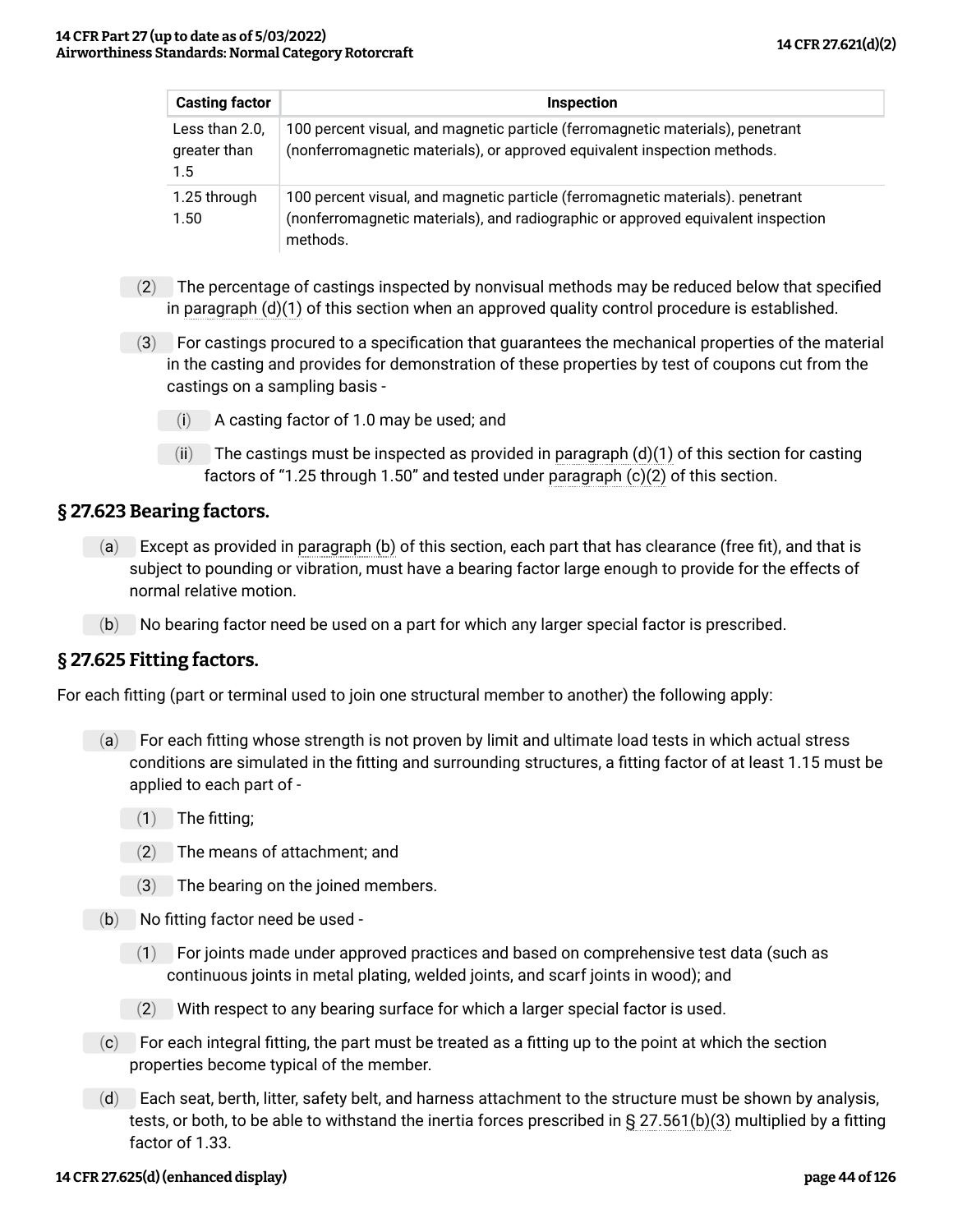# **§ 27.629 Flutter.**

Each aerodynamic surface of the rotorcraft must be free from flutter under each appropriate speed and power condition.

#### **ROTORS**

### <span id="page-44-0"></span>**§ 27.653 Pressure venting and drainage of rotor blades.**

- <span id="page-44-1"></span>(a) For each rotor blade -
	- $(1)$  There must be means for venting the internal pressure of the blade;
		- (2) Drainage holes must be provided for the blade; and
	- (3) The blade must be designed to prevent water from becoming trapped in it.
- $(b)$  [Paragraphs \(a\)\(1\)](#page-44-0) and [\(2\)](#page-44-1) of this section does not apply to sealed rotor blades capable of withstanding the maximum pressure differentials expected in service.

#### **§ 27.659 Mass balance.**

- (a) The rotors and blades must be mass balanced as necessary to
	- (1) Prevent excessive vibration; and
	- (2) Prevent flutter at any speed up to the maximum forward speed.
- (b) The structural integrity of the mass balance installation must be substantiated.

#### **§ 27.661 Rotor blade clearance.**

There must be enough clearance between the rotor blades and other parts of the structure to prevent the blades from striking any part of the structure during any operating condition.

#### **§ 27.663 Ground resonance prevention means.**

- (a) The reliability of the means for preventing ground resonance must be shown either by analysis and tests, or reliable service experience, or by showing through analysis or tests that malfunction or failure of a single means will not cause ground resonance.
- (b) The probable range of variations, during service, of the damping action of the ground resonance prevention means must be established and must be investigated during the test required by [§ 27.241](#page-20-0).

#### CONTROL SYSTEMS

### **§ 27.671 General.**

- (a) Each control and control system must operate with the ease, smoothness, and positiveness appropriate to its function.
- (b) Each element of each flight control system must be designed, or distinctively and permanently marked, to minimize the probability of any incorrect assembly that could result in the malfunction of the system.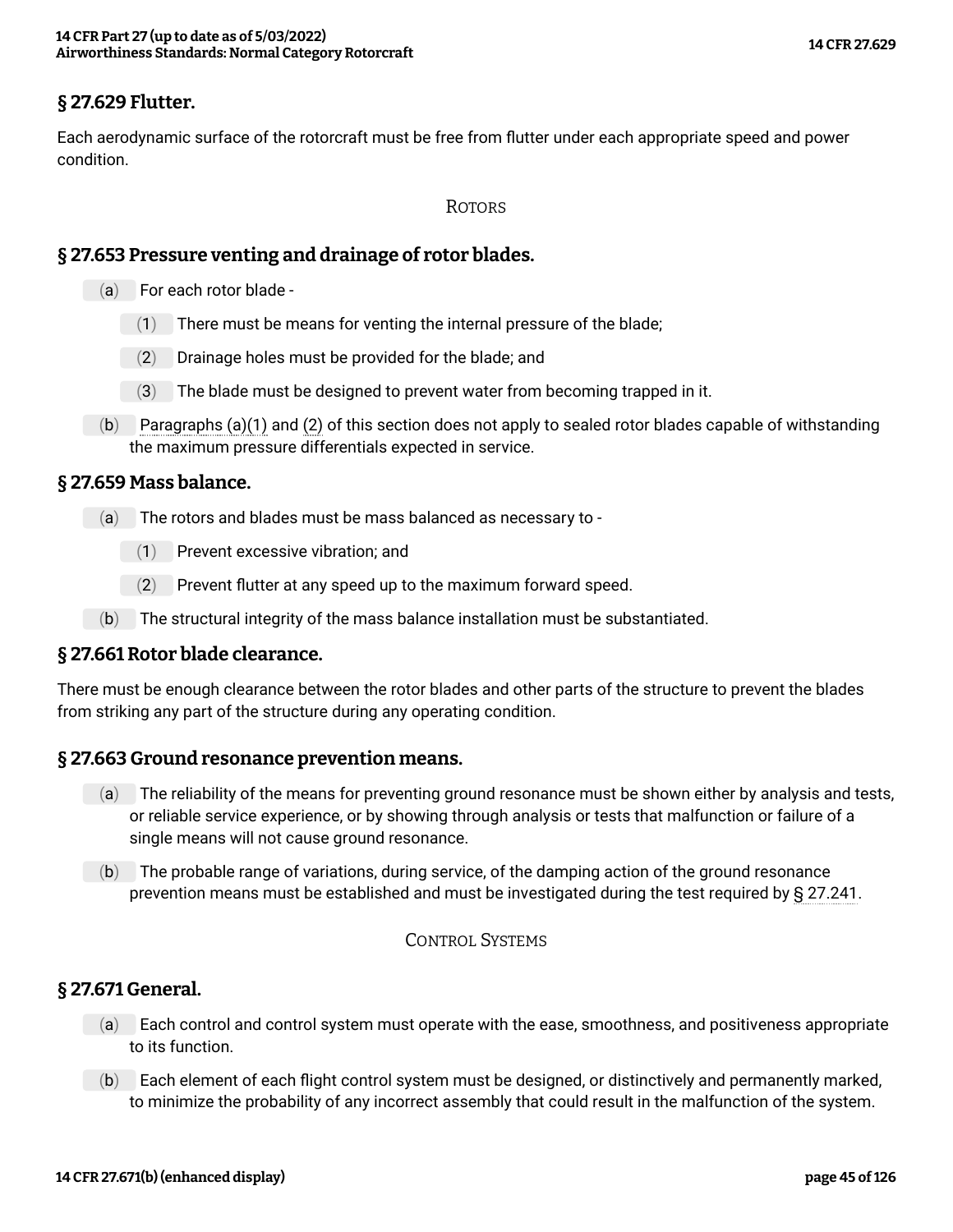# **§ 27.672 Stability augmentation, automatic, and power-operated systems.**

If the functioning of stability augmentation or other automatic or power-operated systems is necessary to show compliance with the flight characteristics requirements of this part, such systems must comply with [§ 27.671 of](https://www.ecfr.gov/current/title-14/part-27/section-27.671/) [this part](https://www.ecfr.gov/current/title-14/part-27/section-27.671/) and the following:

- (a) A warning which is clearly distinguishable to the pilot under expected flight conditions without requiring the pilot's attention must be provided for any failure in the stability augmentation system or in any other automatic or power-operated system which could result in an unsafe condition if the pilot is unaware of the failure. Warning systems must not activate the control systems.
- (b) The design of the stability augmentation system or of any other automatic or power-operated system must allow initial counteraction of failures without requiring exceptional pilot skill or strength by overriding the failure by movement of the flight controls in the normal sense and deactivating the failed system.
- $\epsilon$   $(c)$  It must be shown that after any single failure of the stability augmentation system or any other automatic or power-operated system -
	- $(1)$  The rotorcraft is safely controllable when the failure or malfunction occurs at any speed or altitude within the approved operating limitations;
	- (2) The controllability and maneuverability requirements of this part are met within a practical operational flight envelope (for example, speed, altitude, normal acceleration, and rotorcraft configurations) which is described in the Rotorcraft Flight Manual; and
	- (3) The trim and stability characteristics are not impaired below a level needed to permit continued safe flight and landing.

# **§ 27.673 Primary flight control.**

Primary flight controls are those used by the pilot for immediate control of pitch, roll, yaw, and vertical motion of the rotorcraft.

# **§ 27.674 Interconnected controls.**

Each primary flight control system must provide for safe flight and landing and operate independently after a malfunction, failure, or jam of any auxiliary interconnected control.

### **§ 27.675 Stops.**

- (a) Each control system must have stops that positively limit the range of motion of the pilot's controls.
- (b) Each stop must be located in the system so that the range of travel of its control is not appreciably affected by -
	- (1) Wear;
	- (2) Slackness; or
	- (3) Takeup adjustments.
- (c) Each stop must be able to withstand the loads corresponding to the design conditions for the system.
- (d) For each main rotor blade -

#### **14 CFR 27.675(d) (enhanced display) page 46 of 126**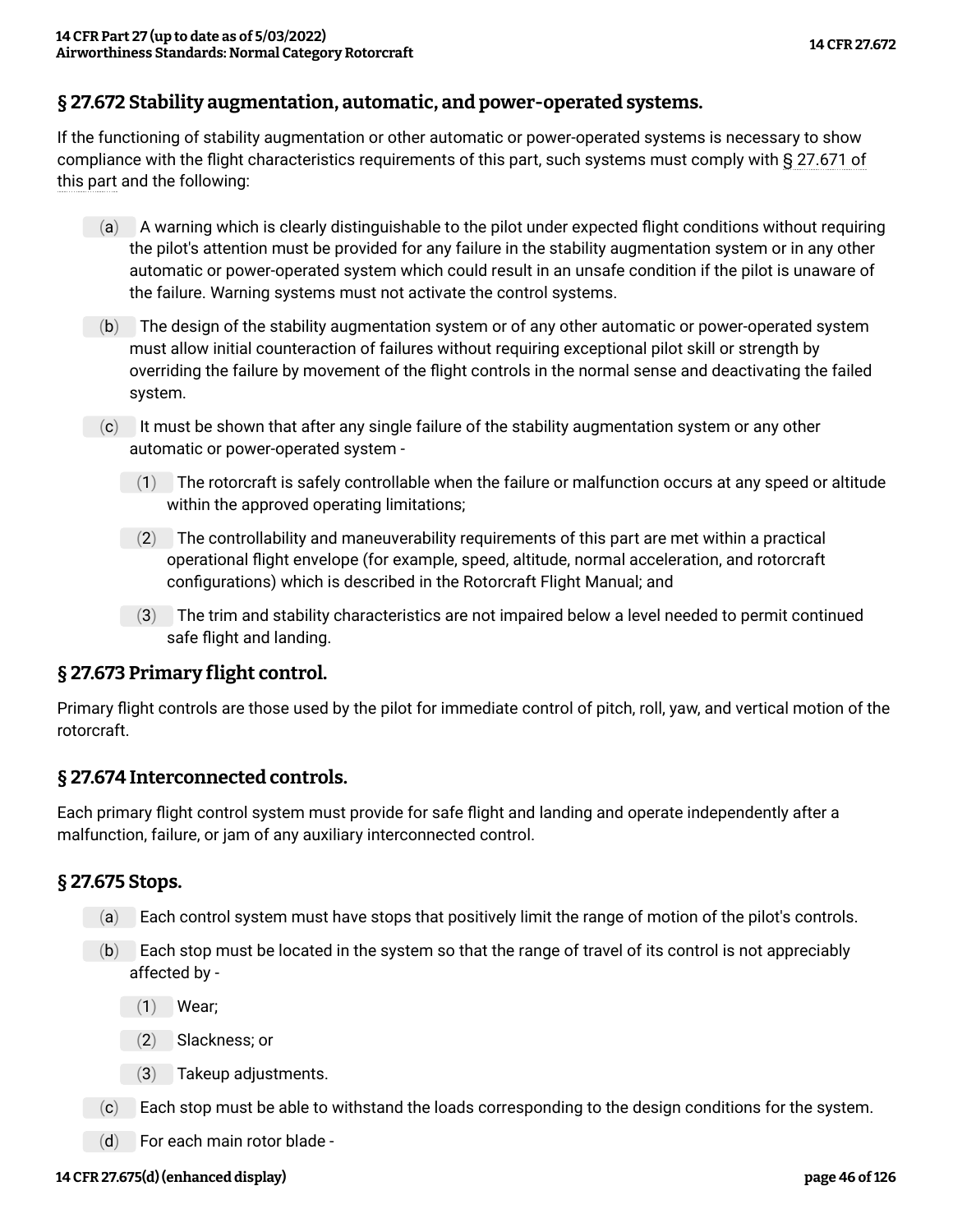- (1) Stops that are appropriate to the blade design must be provided to limit travel of the blade about its hinge points; and
- $(2)$  There must be means to keep the blade from hitting the droop stops during any operation other than starting and stopping the rotor.

(Secs. 313(a), 601, 603, 604, Federal Aviation Act of 1958 [\(49 U.S.C. 1354\(a\)](https://www.govinfo.gov/link/uscode/49/1354), [1421](https://www.govinfo.gov/link/uscode/49/1421), [1423,](https://www.govinfo.gov/link/uscode/49/1423) [1424\)](https://www.govinfo.gov/link/uscode/49/1424), sec. 6(c), Dept. of Transportation Act ([49 U.S.C. 1655\(c\)\)](https://www.govinfo.gov/link/uscode/49/1655))

# **§ 27.679 Control system locks.**

If there is a device to lock the control system with the rotorcraft on the ground or water, there must be means to -

- (a) Give unmistakable warning to the pilot when the lock is engaged; and
- (b) Prevent the lock from engaging in flight.

### **§ 27.681 Limit load static tests.**

- (a) Compliance with the limit load requirements of this part must be shown by tests in which
	- $(1)$  The direction of the test loads produces the most severe loading in the control system; and
	- (2) Each fitting, pulley, and bracket used in attaching the system to the main structure is included.
- (b) Compliance must be shown (by analyses or individual load tests) with the special factor requirements for control system joints subject to angular motion.

## **§ 27.683 Operation tests.**

It must be shown by operation tests that, when the controls are operated from the pilot compartment with the control system loaded to correspond with loads specified for the system, the system is free from -

- (a) Jamming;
- (b) Excessive friction; and
- (c) Excessive deflection.

### **§ 27.685 Control system details.**

- (a) Each detail of each control system must be designed to prevent jamming, chafing, and interference from cargo, passengers, loose objects or the freezing of moisture.
- (b) There must be means in the cockpit to prevent the entry of foreign objects into places where they would jam the system.
- (c) There must be means to prevent the slapping of cables or tubes against other parts.
- (d) Cable systems must be designed as follows:
	- (1) Cables, cable fittings, turnbuckles, splices, and pulleys must be of an acceptable kind.
	- (2) The design of the cable systems must prevent any hazardous change in cable tension throughout the range of travel under any operating conditions and temperature variations.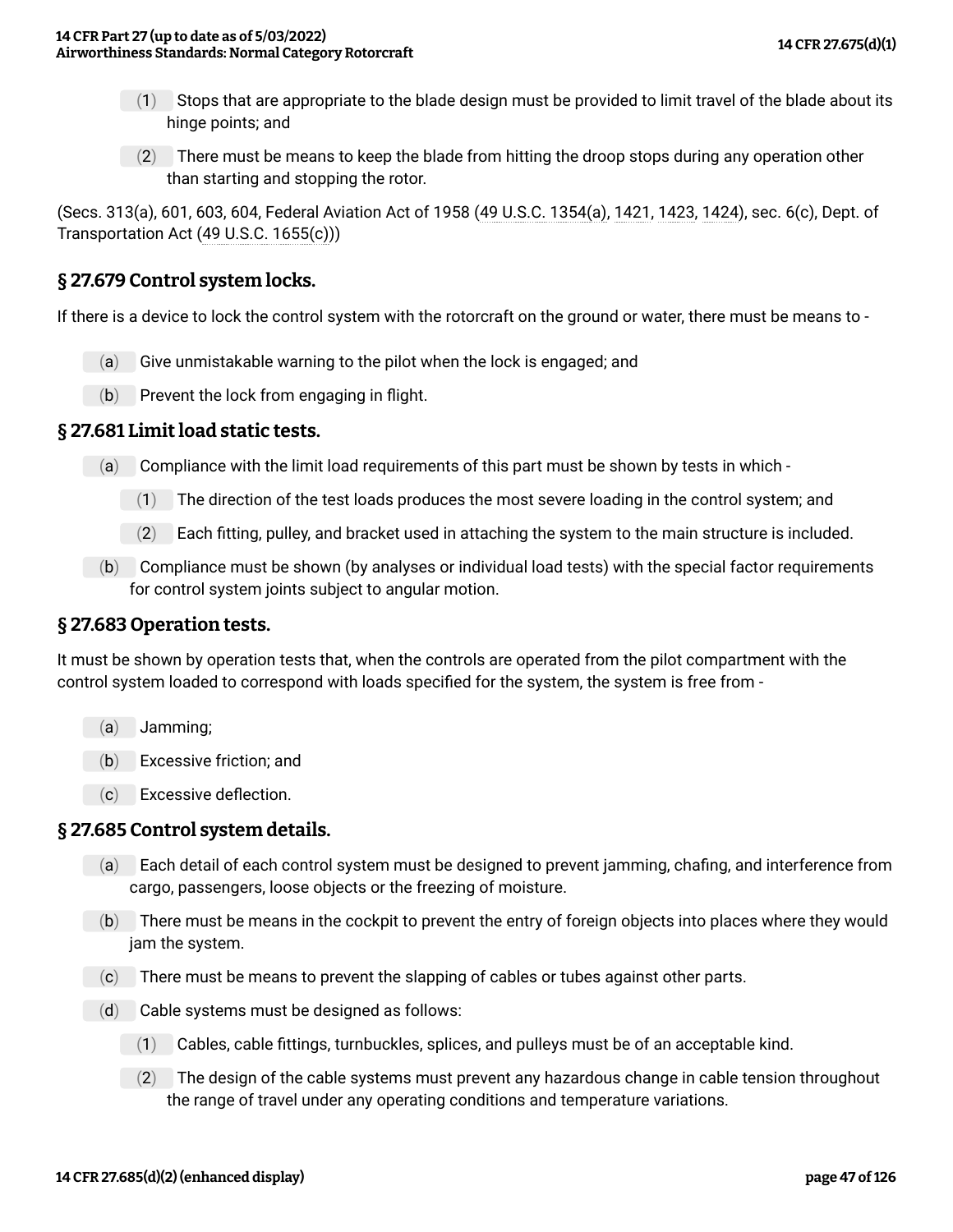- (3) No cable smaller than three thirty-seconds of an inch diameter may be used in any primary control system.
- $(4)$  Pulley kinds and sizes must correspond to the cables with which they are used. The pulley cable combinations and strength values which must be used are specified in Military Handbook MIL-HDBK-5C, Vol. 1 & Vol. 2, Metallic Materials and Elements for Flight Vehicle Structures, (Sept. 15, 1976, as amended through December 15, 1978). This incorporation by reference was approved by the Director of the Federal Register in accordance with 5 U.S.C. section 552(a) and [1 CFR part 51.](https://www.ecfr.gov/current/title-1/part-51/) Copies may be obtained from the Naval Publications and Forms Center, 5801 Tabor Avenue, Philadelphia, Pennsylvania, 19120. Copies may be inspected at the National Archives and Records Administration (NARA). For information on the availability of this material at NARA, call 202-741-6030, or go to: *<http://www.archives.gov/federal-register/cfr/ibr-locations.html>*
- $(5)$  Pulleys must have close fitting guards to prevent the cables from being displaced or fouled.
- (6) Pulleys must lie close enough to the plane passing through the cable to prevent the cable from rubbing against the pulley flange.
- $(7)$  No fairlead may cause a change in cable direction of more than 3°.
- (8) No clevis pin subject to load or motion and retained only by cotter pins may be used in the control system.
- (9) Turnbuckles attached to parts having angular motion must be installed to prevent binding throughout the range of travel.
- $(10)$  There must be means for visual inspection at each fairlead, pulley, terminal, and turnbuckle.
- (e) Control system joints subject to angular motion must incorporate the following special factors with respect to the ultimate bearing strength of the softest material used as a bearing:
	- (1) 3.33 for push-pull systems other than ball and roller bearing systems.
	- (2) 2.0 for cable systems.
- (f) For control system joints, the manufacturer's static, non-Brinell rating of ball and roller bearings must not be exceeded.

### <span id="page-47-0"></span>**§ 27.687 Spring devices.**

- (a) Each control system spring device whose failure could cause flutter or other unsafe characteristics must be reliable.
- (b) Compliance with [paragraph \(a\)](#page-47-0) of this section must be shown by tests simulating service conditions.

### **§ 27.691 Autorotation control mechanism.**

Each main rotor blade pitch control mechanism must allow rapid entry into autorotation after power failure.

### **§ 27.695 Power boost and power-operated control system.**

- (a) If a power boost or power-operated control system is used, an alternate system must be immediately available that allows continued safe flight and landing in the event of -
	- $(1)$  Any single failure in the power portion of the system; or
	- (2) The failure of all engines.

#### **14 CFR 27.695(a)(2) (enhanced display) page 48 of 126**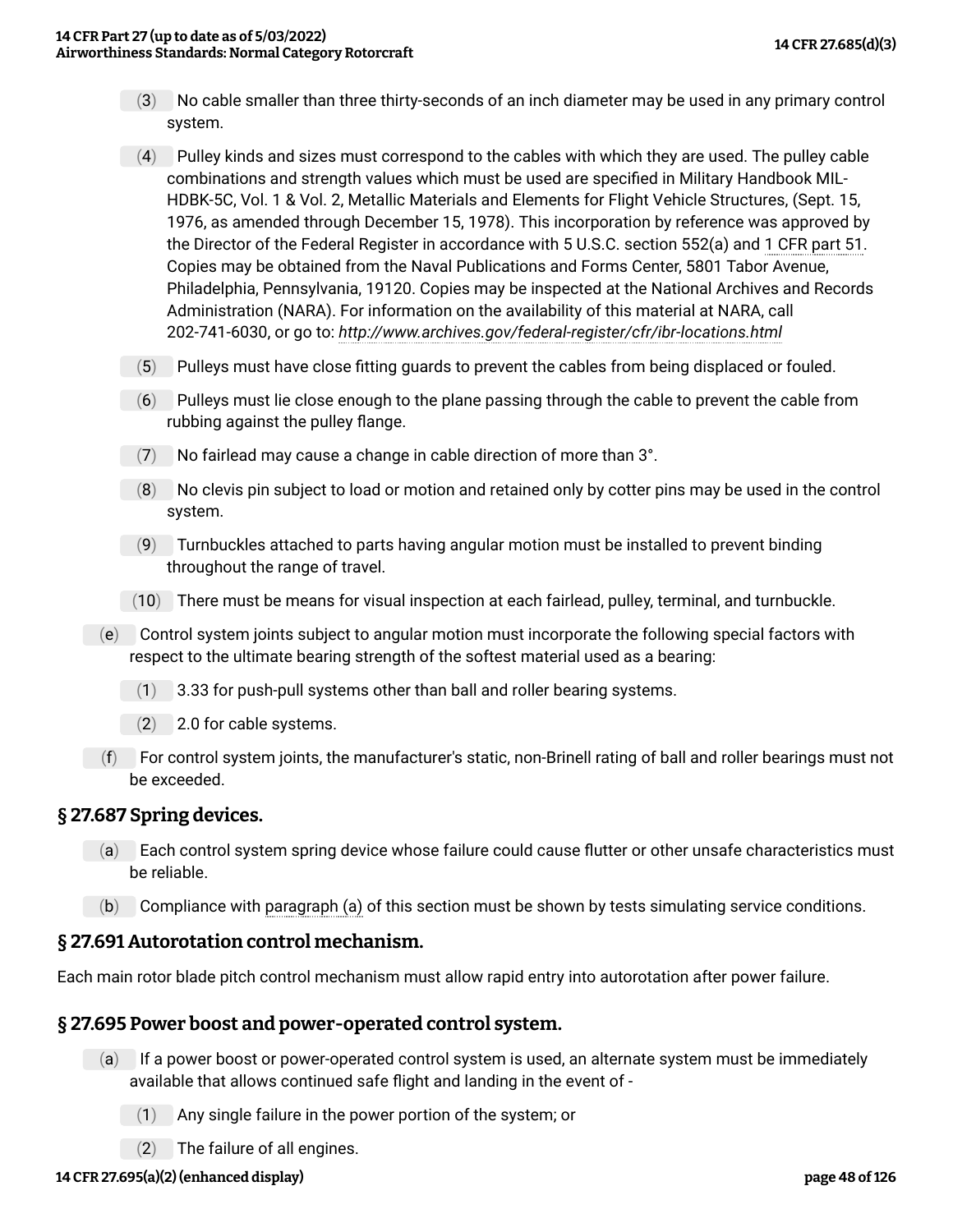- (b) Each alternate system may be a duplicate power portion or a manually operated mechanical system. The power portion includes the power source (such as hydraulic pumps), and such items as valves, lines, and actuators.
- (c) The failure of mechanical parts (such as piston rods and links), and the jamming of power cylinders, must be considered unless they are extremely improbable.

### LANDING GEAR

# **§ 27.723 Shock absorption tests.**

The landing inertia load factor and the reserve energy absorption capacity of the landing gear must be substantiated by the tests prescribed in [§§ 27.725](#page-48-0) and [27.727](#page-49-0), respectively. These tests must be conducted on the complete rotorcraft or on units consisting of wheel, tire, and shock absorber in their proper relation.

# <span id="page-48-0"></span>**§ 27.725 Limit drop test.**

<span id="page-48-2"></span>The limit drop test must be conducted as follows:

- $(a)$  The drop height must be -
	- (1) 13 inches from the lowest point of the landing gear to the ground; or
	- (2) Any lesser height, not less than eight inches, resulting in a drop contact velocity equal to the greatest probable sinking speed likely to occur at ground contact in normal power-off landings.
- <span id="page-48-1"></span>(b) If considered, the rotor lift specified in [§ 27.473\(a\)](#page-26-0) must be introduced into the drop test by appropriate energy absorbing devices or by the use of an effective mass.
- $(c)$  Each landing gear unit must be tested in the attitude simulating the landing condition that is most critical from the standpoint of the energy to be absorbed by it.
- (d) When an effective mass is used in showing compliance with [paragraph \(b\)](#page-48-1) of this section, the following formula may be used instead of more rational computations:

$$
W_e = W \times \frac{h + (1 - L)d}{h + d};
$$
 and  

$$
n = n_j \frac{W_e}{W} + L
$$

where:

 $W_e$  = the effective weight to be used in the drop test (lbs.);

*W* = *W<sup>M</sup>* for main gear units (lbs.), equal to the static reaction on the particular unit with the rotorcraft in the most critical attitude. A rational method may be used in computing a main gear static reaction, taking into consideration the moment arm between the main wheel reaction and the rotorcraft center of gravity.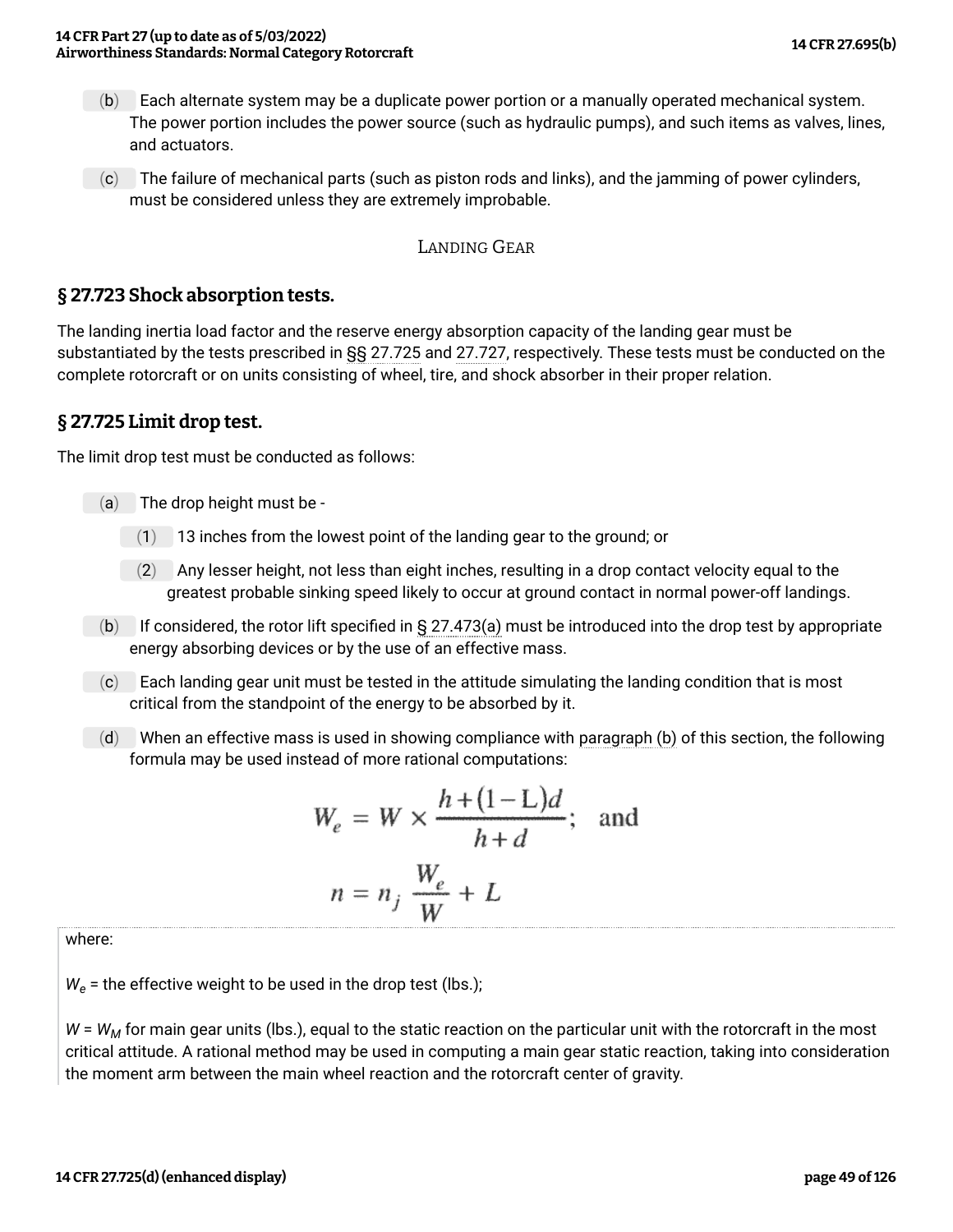$W = W_N$  for nose gear units (lbs.), equal to the vertical component of the static reaction that would exist at the nose wheel, assuming that the mass of the rotorcraft acts at the center of gravity and exerts a force of 1.0*g* downward and 0.25*g* forward.

 $W = W<sub>T</sub>$  for tailwheel units (lbs.), equal to whichever of the following is critical:

(1) The static weight on the tailwheel with the rotorcraft resting on all wheels; or

(2) The vertical component of the ground reaction that would occur at the tailwheel, assuming that the mass of the rotorcraft acts at the center of gravity and exerts a force of l*g* downward with the rotorcraft in the maximum noseup attitude considered in the nose-up landing conditions.

*h* = specified free drop height (inches).

*L* = ration of assumed rotor lift to the rotorcraft weight.

*d* = deflection under impact of the tire (at the proper inflation pressure) plus the vertical component of the axle travels (inches) relative to the drop mass.

*n* = limit inertia load factor.

*n<sup>j</sup>* = the load factor developed, during impact, on the mass used in the drop test (i.e., the acceleration *dv/dt* in *g*'s recorded in the drop test plus 1.0).

### <span id="page-49-0"></span>**§ 27.727 Reserve energy absorption drop test.**

The reserve energy absorption drop test must be conducted as follows:

- (a) The drop height must be 1.5 times that specified in  $\S 27.725(a)$ .
- (b) Rotor lift, where considered in a manner similar to that prescribed in [§ 27.725\(b\)](#page-48-1), may not exceed 1.5 times the lift allowed under that paragraph.
- (c) The landing gear must withstand this test without collapsing. Collapse of the landing gear occurs when a member of the nose, tail, or main gear will not support the rotorcraft in the proper attitude or allows the rotorcraft structure, other than the landing gear and external accessories, to impact the landing surface.

#### **§ 27.729 Retracting mechanism.**

For rotorcraft with retractable landing gear, the following apply:

- (a) *Loads.* The landing gear, retracting mechansim, wheel-well doors, and supporting structure must be designed for -
	- $(1)$  The loads occurring in any maneuvering condition with the gear retracted;
	- (2) The combined friction, inertia, and air loads occurring during retraction and extension at any airspeed up to the design maximum landing gear operating speed; and
	- (3) The flight loads, including those in yawed flight, occurring with the gear extended at any airspeed up to the design maximum landing gear extended speed.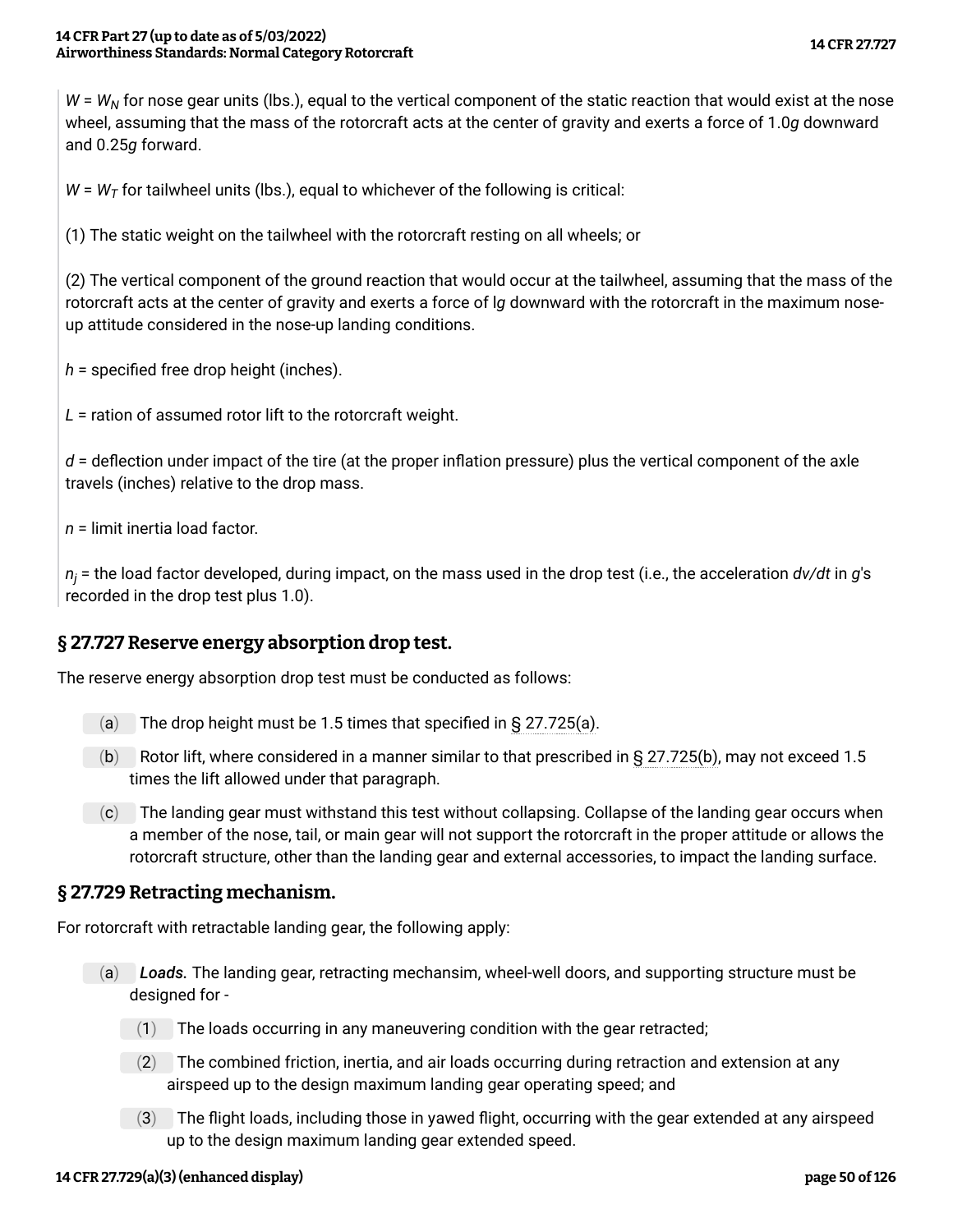- (b) *Landing gear lock.* A positive means must be provided to keep the gear extended.
- (c) *Emergency operation.* When other than manual power is used to operate the gear, emergency means must be provided for extending the gear in the event of -
	- $(1)$  Any reasonably probable failure in the normal retraction system; or
	- (2) The failure of any single source of hydraulic, electric, or equivalent energy.
- (d) *Operation tests.* The proper functioning of the retracting mechanism must be shown by operation tests.
- (e) *Position indicator.* There must be a means to indicate to the pilot when the gear is secured in the extreme positions.
- (f) *Control.* The location and operation of the retraction control must meet the requirements of [§§ 27.777](#page-52-0) and [27.779.](#page-52-1)
- (g) *Landing gear warning.* An aural or equally effective landing gear warning device must be provided that functions continuously when the rotorcraft is in a normal landing mode and the landing gear is not fully extended and locked. A manual shutoff capability must be provided for the warning device and the warning system must automatically reset when the rotorcraft is no longer in the landing mode.

### **§ 27.731 Wheels.**

- (a) Each landing gear wheel must be approved.
- (b) The maximum static load rating of each wheel may not be less than the corresponding static ground reaction with -
	- (1) Maximum weight; and
	- (2) Critical center of gravity.
- (c) The maximum limit load rating of each wheel must equal or exceed the maximum radial limit load determined under the applicable ground load requirements of this part.

### **§ 27.733 Tires.**

- (a) Each landing gear wheel must have a tire
	- $(1)$  That is a proper fit on the rim of the wheel; and
	- (2) Of the proper rating.
- (b) The maximum static load rating of each tire must equal or exceed the static ground reaction obtained at its wheel, assuming -
	- (1) The design maximum weight; and
	- (2) The most unfavorable center of gravity.
- $(c)$  Each tire installed on a retractable landing gear system must, at the maximum size of the tire type expected in service, have a clearance to surrounding structure and systems that is adequate to prevent contact between the tire and any part of the structure or systems.

### **§ 27.735 Brakes.**

For rotorcraft with wheel-type landing gear, a braking device must be installed that is -

#### **14 CFR 27.735 (enhanced display) page 51 of 126**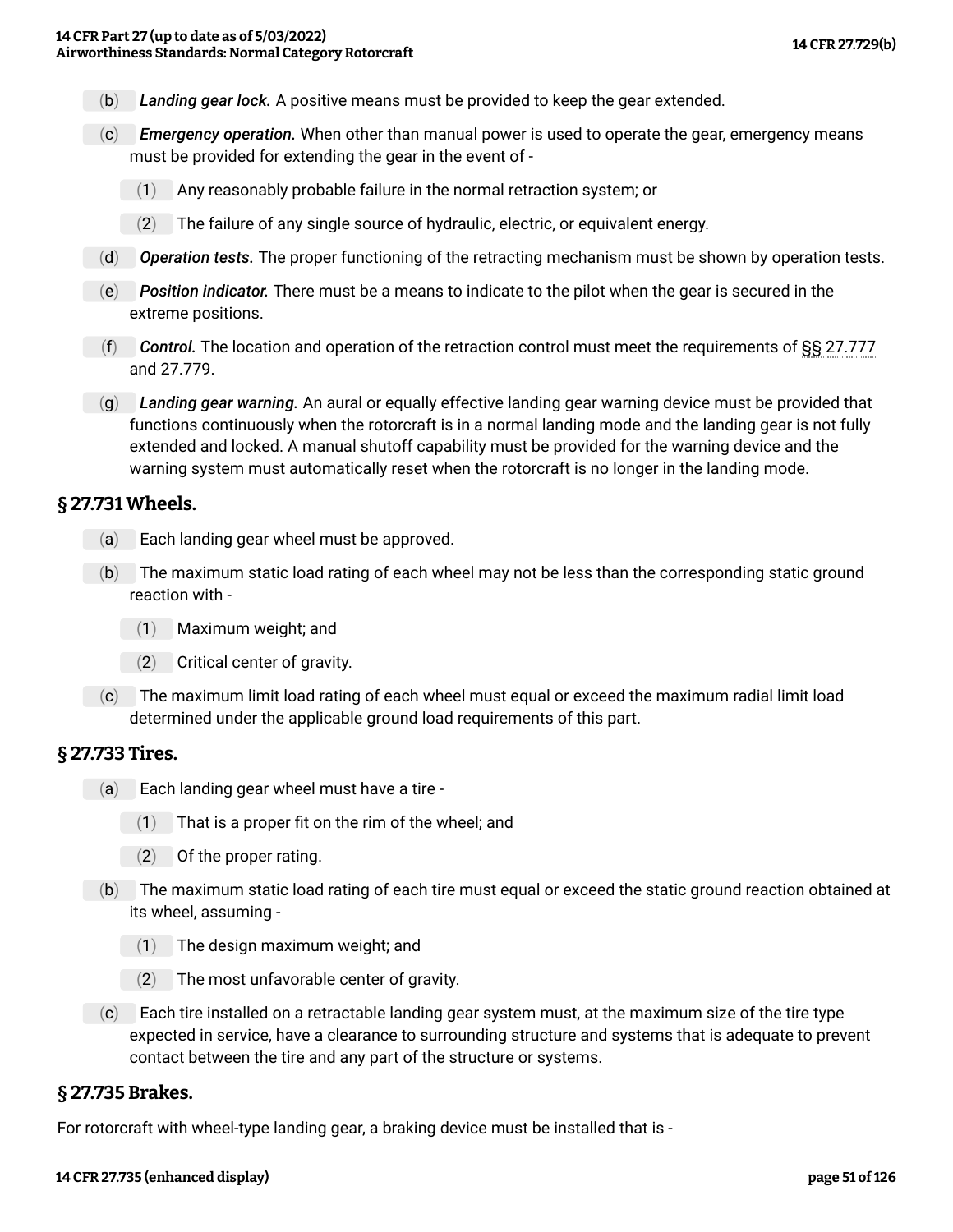- (a) Controllable by the pilot;
- (b) Usable during power-off landings; and
- (c) Adequate to
	- (1) Counteract any normal unbalanced torque when starting or stopping the rotor; and
	- (2) Hold the rotorcraft parked on a 10-degree slope on a dry, smooth pavement.

### **§ 27.737 Skis.**

The maximum limit load rating of each ski must equal or exceed the maximum limit load determined under the applicable ground load requirements of this part.

# FLOATS AND HULLS

# **§ 27.751 Main float buoyancy.**

- (a) For main floats, the buoyancy necessary to support the maximum weight of the rotorcraft in fresh water must be exceeded by -
	- (1) 50 percent, for single floats; and
	- (2) 60 percent, for multiple floats.
- (b) Each main float must have enough water-tight compartments so that, with any single main float compartment flooded, the main floats will provide a margin of positive stability great enough to minimize the probability of capsizing.

### **§ 27.753 Main float design.**

- (a) *Bag floats.* Each bag float must be designed to withstand
	- $(1)$  The maximum pressure differential that might be developed at the maximum altitude for which certification with that float is requested; and
	- $(2)$  The vertical loads prescribed in [§ 27.521\(a\)](#page-31-0), distributed along the length of the bag over threequarters of its projected area.
- (b) *Rigid floats.* Each rigid float must be able to withstand the vertical, horizontal, and side loads prescribed in [§ 27.521](#page-31-1). These loads may be distributed along the length of the float.

# **§ 27.755 Hulls.**

For each rotorcraft, with a hull and auxiliary floats, that is to be approved for both taking off from and landing on water, the hull and auxiliary floats must have enough watertight compartments so that, with any single compartment flooded, the buoyancy of the hull and auxiliary floats (and wheel tires if used) provides a margin of positive stability great enough to minimize the probability of capsizing.

#### PERSONNEL AND CARGO ACCOMMODATIONS

# **§ 27.771 Pilot compartment.**

For each pilot compartment -

**14 CFR 27.771 (enhanced display) page 52 of 126**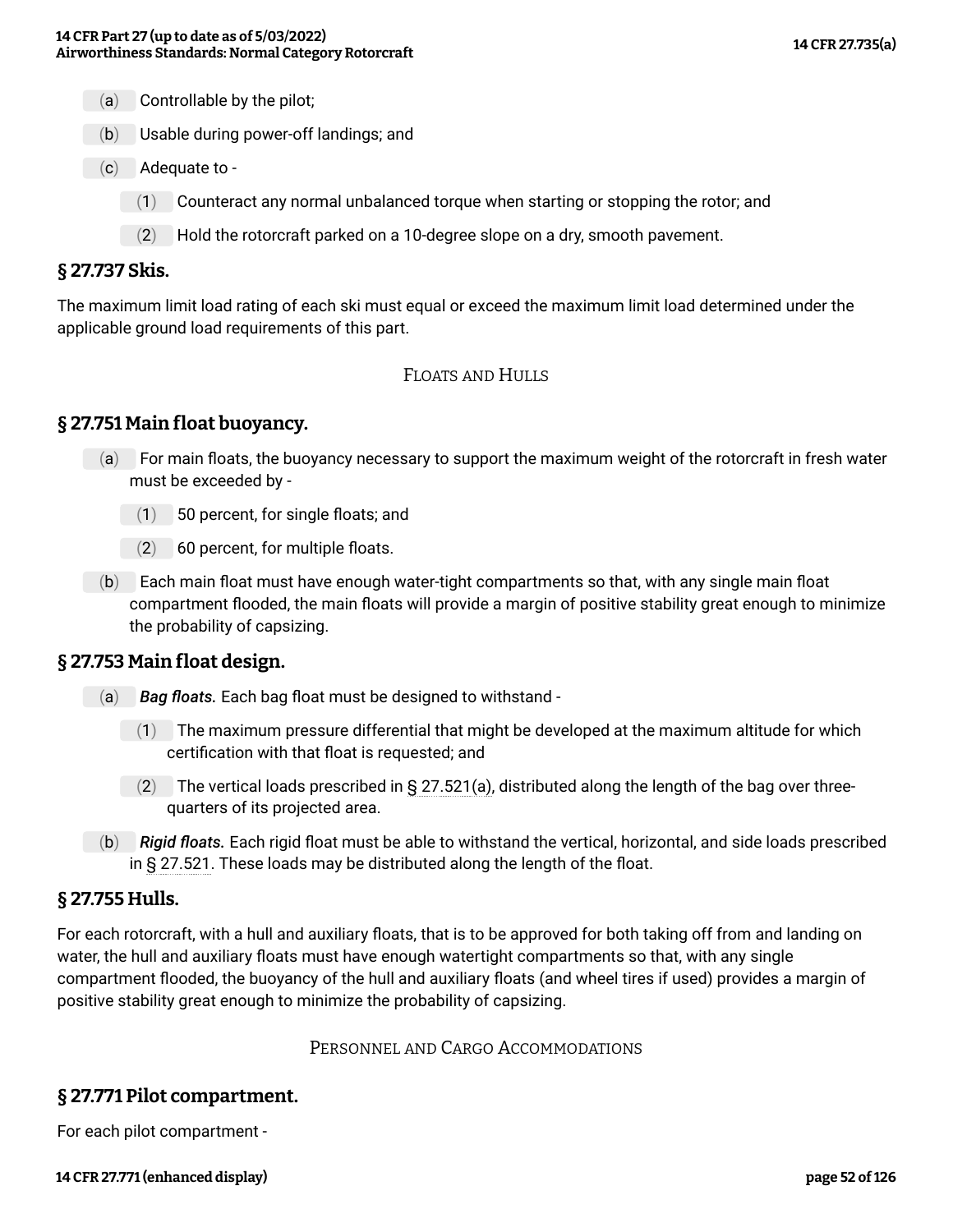- (a) The compartment and its equipment must allow each pilot to perform his duties without unreasonable concentration or fatigue;
- $(b)$  If there is provision for a second pilot, the rotorcraft must be controllable with equal safety from either pilot seat; and
- (c) The vibration and noise characteristics of cockpit appurtenances may not interfere with safe operation.

# <span id="page-52-2"></span>**§ 27.773 Pilot compartment view.**

- <span id="page-52-3"></span>(a) Each pilot compartment must be free from glare and reflections that could interfere with the pilot's view, and designed so that -
	- (1) Each pilot's view is sufficiently extensive, clear, and undistorted for safe operation; and
	- (2) Each pilot is protected from the elements so that moderate rain conditions do not unduly impair his view of the flight path in normal flight and while landing.
- <span id="page-52-4"></span>(b) If certification for night operation is requested, compliance with [paragraph \(a\)](#page-52-2) of this section must be shown by ground or night flight tests.
- $(c)$  A vision system with a transparent display surface located in the pilot's outside field of view, such as a head up-display, head mounted display, or other equivalent display, must meet the following requirements:
	- (1) While the vision system display is in operation, it must compensate for interference with the pilot's outside field of view such that the combination of what is visible in the display and what remains visible through and around it, allows the pilot compartment to satisfy the requirements of [paragraphs \(a\)\(1\)](#page-52-3) and [\(b\)](#page-52-4) of this section.
	- (2) The pilot's view of the external scene may not be distorted by the transparent display surface or by the vision system imagery. When the vision system displays imagery or any symbology that is referenced to the imagery and outside scene topography, including attitude symbology, flight path vector, and flight path angle reference cue, that imagery and symbology must be aligned with, and scaled to, the external scene.
	- (3) The vision system must provide a means to allow the pilot using the display to immediately deactivate and reactivate the vision system imagery, on demand, without removing the pilot's hands from the primary flight and power controls, or their equivalent.
	- $(4)$  When the vision system is not in operation it must permit the pilot compartment to satisfy the requirements of [paragraphs \(a\)\(1\)](#page-52-3) and [\(b\)](#page-52-4) of this section.

# **§ 27.775 Windshields and windows.**

<span id="page-52-0"></span>Windshields and windows must be made of material that will not break into dangerous fragments.

# **§ 27.777 Cockpit controls.**

Cockpit controls must be -

- (a) Located to provide convenient operation and to prevent confusion and inadvertent operation; and
- <span id="page-52-1"></span>(b) Located and arranged with respect to the pilots' seats so that there is full and unrestricted movement of each control without interference from the cockpit structure or the pilot's clothing when pilots from 5′2″ to 6′0″ in height are seated.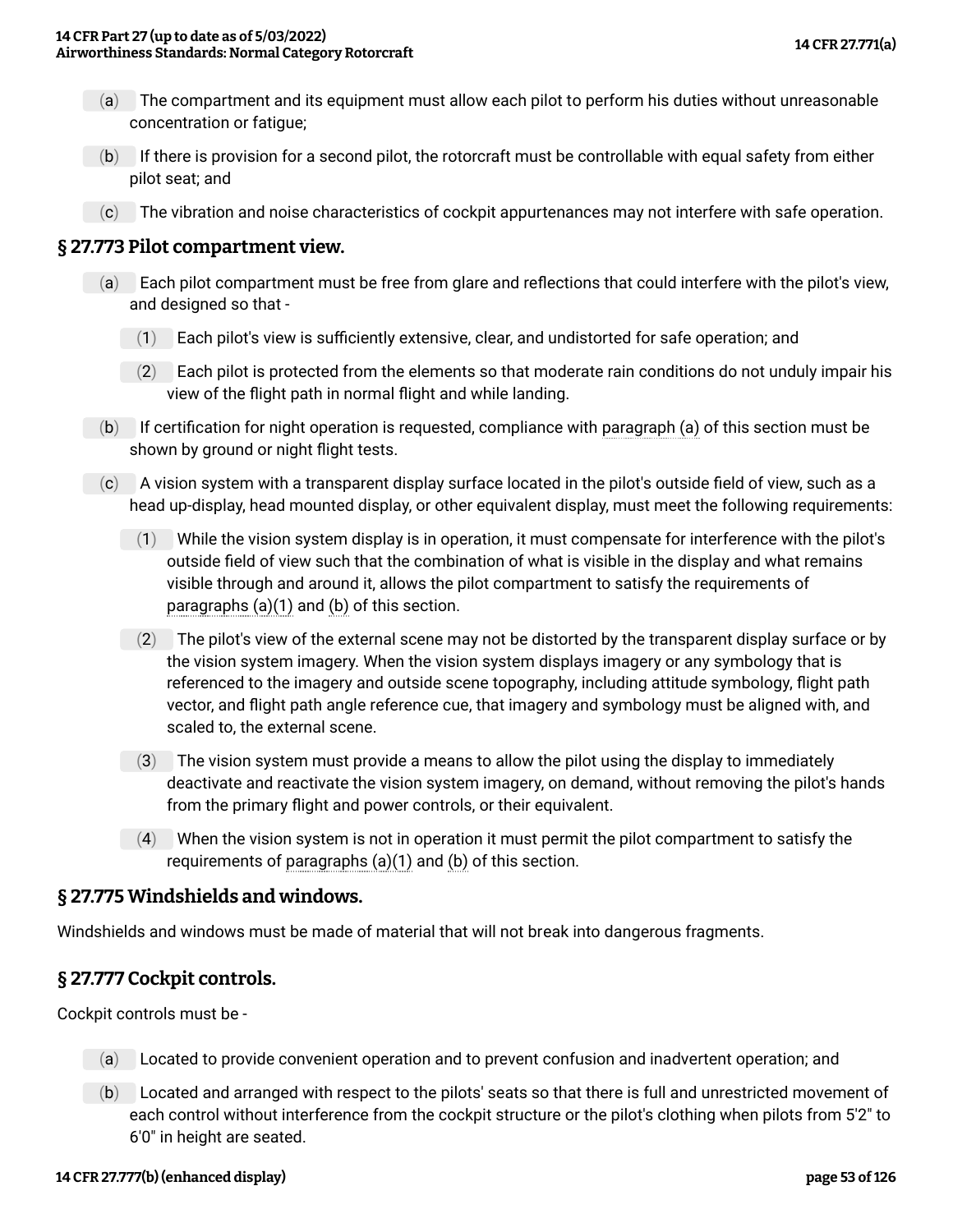# **§ 27.779 Motion and effect of cockpit controls.**

Cockpit controls must be designed so that they operate in accordance with the following movements and actuation:

- (a) Flight controls, including the collective pitch control, must operate with a sense of motion which corresponds to the effect on the rotorcraft.
- (b) Twist-grip engine power controls must be designed so that, for lefthand operation, the motion of the pilot's hand is clockwise to increase power when the hand is viewed from the edge containing the index finger. Other engine power controls, excluding the collective control, must operate with a forward motion to increase power.
- (c) Normal landing gear controls must operate downward to extend the landing gear.

### **§ 27.783 Doors.**

- (a) Each closed cabin must have at least one adequate and easily accessible external door.
- (b) Each external door must be located where persons using it will not be endangered by the rotors, propellers, engine intakes, and exhausts when appropriate operating procedures are used. If opening procedures are required, they must be marked inside, on or adjacent to the door opening device.

### **§ 27.785 Seats, berths, litters, safety belts, and harnesses.**

- (a) Each seat, safety belt, harness, and adjacent part of the rotorcraft at each station designated for occupancy during takeoff and landing must be free of potentially injurious objects, sharp edges, protuberances, and hard surfaces and must be designed so that a person making proper use of these facilities will not suffer serious injury in an emergency landing as a result of the static inertial load factors specified in [§ 27.561\(b\)](#page-33-1) and dynamic conditions specified in [§ 27.562.](#page-34-0)
- (b) Each occupant must be protected from serious head injury by a safety belt plus a shoulder harness that will prevent the head from contacting any injurious object except as provided for in [§ 27.562\(c\)\(5\).](#page-35-1) A shoulder harness (upper torso restraint), in combination with the safety belt, constitutes a torso restraint system as described in TSO-C114.
- (c) Each occupant's seat must have a combined safety belt and shoulder harness with a single-point release. Each pilot's combined safety belt and shoulder harness must allow each pilot when seated with safety belt and shoulder harness fastened to perform all functions necessary for flight operations. There must be a means to secure belts and harnesses, when not in use, to prevent interference with the operation of the rotorcraft and with rapid egress in an emergency.
- (d) If seat backs do not have a firm handhold, there must be hand grips or rails along each aisle to enable the occupants to steady themselves while using the aisle in moderately rough air.
- (e) Each projecting object that could injure persons seated or moving about in the rotorcraft in normal flight must be padded.
- (f) Each seat and its supporting structure must be designed for an occupant weight of at least 170 pounds considering the maximum load factors, inertial forces, and reactions between occupant, seat, and safety belt or harness corresponding with the applicable flight and ground load conditions, including the emergency landing conditions of [§ 27.561\(b\)](#page-33-1). In addition -
	- (1) Each pilot seat must be designed for the reactions resulting from the application of the pilot forces prescribed in [§ 27.397](#page-25-0); and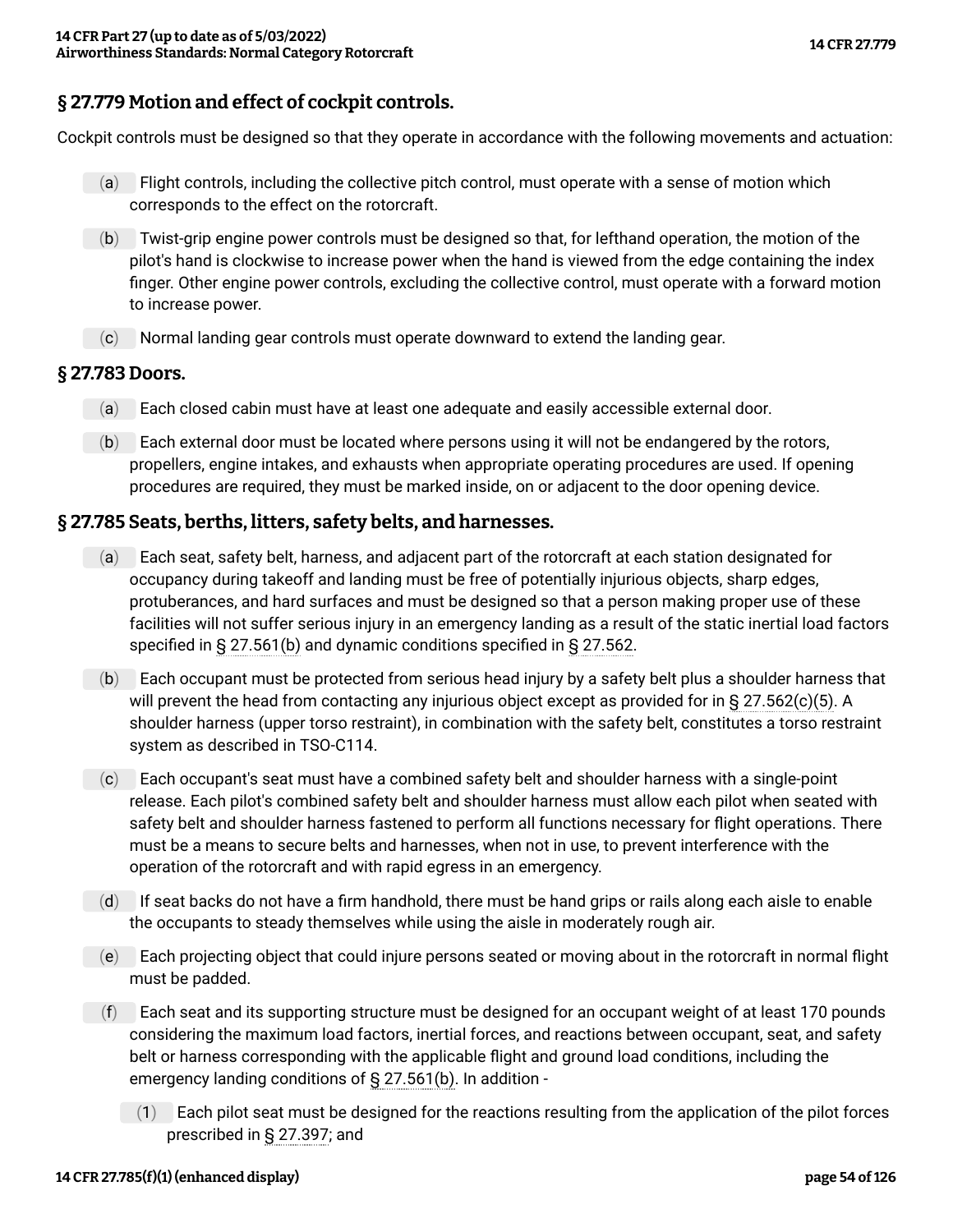- (2) The inertial forces prescribed in [§ 27.561\(b\)](#page-33-1) must be multiplied by a factor of 1.33 in determining the strength of the attachment of -
	- (i) Each seat to the structure; and
	- (ii) Each safety belt or harness to the seat or structure.
- (g) When the safety belt and shoulder harness are combined, the rated strength of the safety belt and shoulder harness may not be less than that corresponding to the inertial forces specified in [§ 27.561\(b\)](#page-33-1), considering the occupant weight of at least 170 pounds, considering the dimensional characteristics of the restraint system installation, and using a distribution of at least a 60-percent load to the safety belt and at least a 40-percent load to the shoulder harness. If the safety belt is capable of being used without the shoulder harness, the inertial forces specified must be met by the safety belt alone.
- (h) When a headrest is used, the headrest and its supporting structure must be designed to resist the inertia forces specified in [§ 27.561](#page-33-2), with a 1.33 fitting factor and a head weight of at least 13 pounds.
- (i) Each seating device system includes the device such as the seat, the cushions, the occupant restraint system, and attachment devices.
- (j) Each seating device system may use design features such as crushing or separation of certain parts of the seats to reduce occupant loads for the emergency landing dynamic conditions of [§ 27.562;](#page-34-0) otherwise, the system must remain intact and must not interfere with rapid evacuation of the rotorcraft.
- $(k)$  For the purposes of this section, a litter is defined as a device designed to carry a nonambulatory person, primarily in a recumbent position, into and on the rotorcraft. Each berth or litter must be designed to withstand the load reaction of an occupant weight of at least 170 pounds when the occupant is subjected to the forward inertial factors specified in [§ 27.561\(b\).](#page-33-1) A berth or litter installed within 15° or less of the longitudinal axis of the rotorcraft must be provided with a padded end-board, cloth diaphram, or equivalent means that can withstand the forward load reaction. A berth or litter oriented greater than 15° with the longitudinal axis of the rotorcraft must be equipped with appropriate restraints, such as straps or safety belts, to withstand the forward load reaction. In addition -
	- $(1)$  The berth or litter must have a restraint system and must not have corners or other protuberances likely to cause serious injury to a person occupying it during emergency landing conditions; and
	- (2) The berth or litter attachment and the occupant restraint system attachments to the structure must be designed to withstand the critical loads resulting from flight and ground load conditions and from the conditions prescribed in [§ 27.561\(b\)](#page-33-1). The fitting factor required by [§ 27.625\(d\)](#page-43-4) shall be applied.

### <span id="page-54-0"></span>**§ 27.787 Cargo and baggage compartments.**

- (a) Each cargo and baggage compartment must be designed for its placarded maximum weight of contents and for the critical load distributions at the appropriate maximum load factors corresponding to the specified flight and ground load conditions, except the emergency landing conditions of [§ 27.561](#page-33-2).
- <span id="page-54-1"></span>(b) There must be means to prevent the contents of any compartment from becoming a hazard by shifting under the loads specified in [paragraph \(a\)](#page-54-0) of this section.
- $\langle c \rangle$  Under the emergency landing conditions of [§ 27.561](#page-33-2), cargo and baggage compartments must -
	- $(1)$  Be positioned so that if the contents break loose they are unlikely to cause injury to the occupants or restrict any of the escape facilities provided for use after an emergency landing; or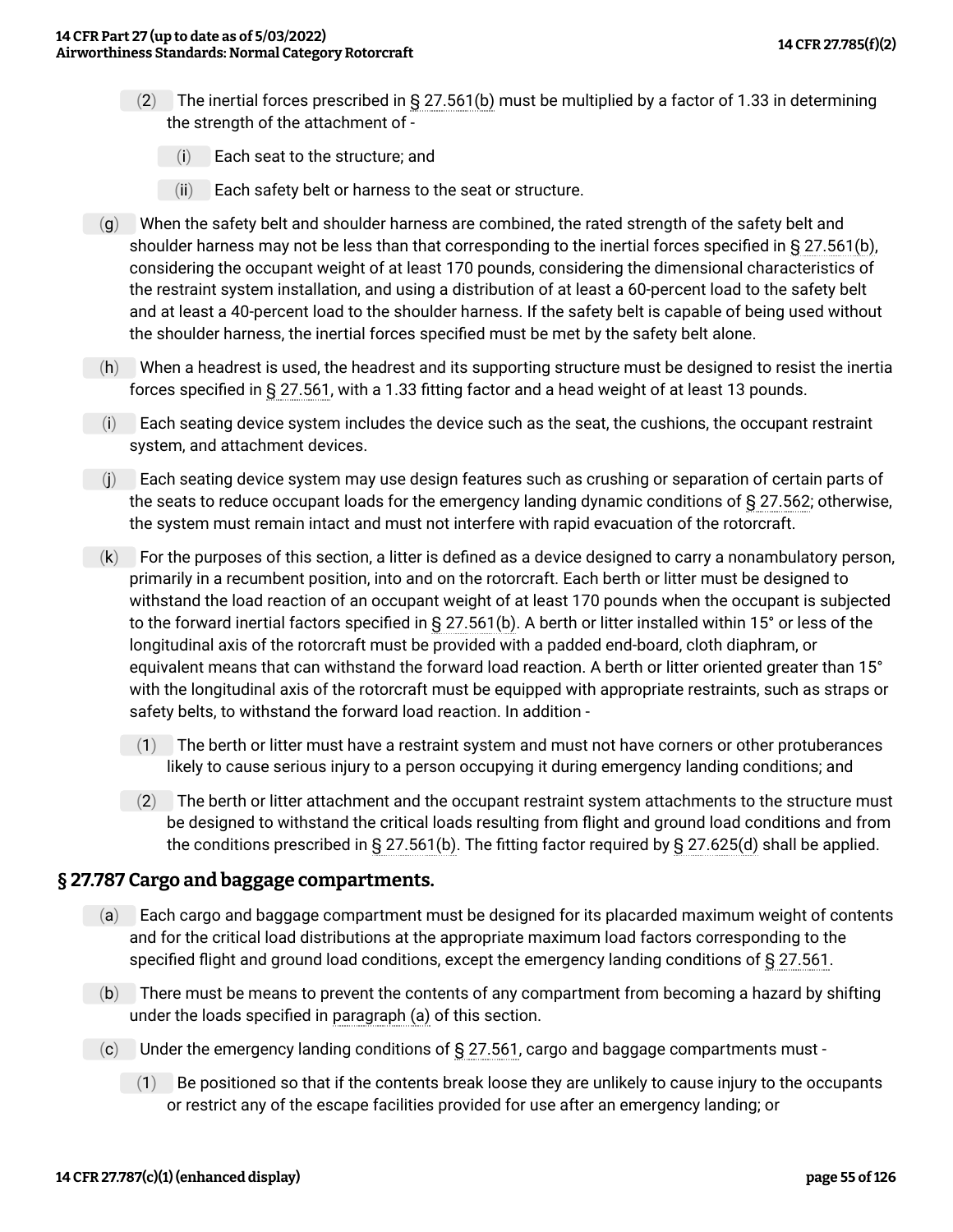- (2) Have sufficient strength to withstand the conditions specified in [§ 27.561](#page-33-2) including the means of restraint, and their attachments, required by [paragraph \(b\)](#page-54-1) of this section. Sufficient strength must be provided for the maximum authorized weight of cargo and baggage at the critical loading distribution.
- (d) If cargo compartment lamps are installed, each lamp must be installed so as to prevent contact between lamp bulb and cargo.

# **§ 27.801 Ditching.**

- (a) If certification with ditching provisions is requested, the rotorcraft must meet the requirements of this section and [§§ 27.807\(d\),](#page-56-0) [27.1411](#page-99-0) and [27.1415.](#page-100-0)
- (b) Each practicable design measure, compatible with the general characteristics of the rotorcraft, must be taken to minimize the probability that in an emergency landing on water, the behavior of the rotorcraft would cause immediate injury to the occupants or would make it impossible for them to escape.
- <span id="page-55-0"></span>(c) The probable behavior of the rotorcraft in a water landing must be investigated by model tests or by comparison with rotorcraft of similar configuration for which the ditching characteristics are known. Scoops, flaps, projections, and any other factor likely to affect the hydrodynamic characteristics of the rotorcraft must be considered.
- <span id="page-55-1"></span>(d) It must be shown that, under reasonably probable water conditions, the flotation time and trim of the rotorcraft will allow the occupants to leave the rotorcraft and enter the life rafts required by [§ 27.1415](#page-100-0). If compliance with this provision is shown by buoyancy and trim computations, appropriate allowances must be made for probable structural damage and leakage. If the rotorcraft has fuel tanks (with fuel jettisoning provisions) that can reasonably be expected to withstand a ditching without leakage, the jettisonable volume of fuel may be considered as buoyancy volume.
- (e) Unless the effects of the collapse of external doors and windows are accounted for in the investigation of the probable behavior of the rotorcraft in a water landing (as prescribed in [paragraphs \(c\)](#page-55-0) and [\(d\)](#page-55-1) of this section), the external doors and windows must be designed to withstand the probable maximum local pressures.

# **§ 27.805 Flight crew emergency exits.**

- (a) For rotorcraft with passenger emergency exits that are not convenient to the flight crew, there must be flight crew emergency exits, on both sides of the rotorcraft or as a top hatch in the flight crew area.
- (b) Each flight crew emergency exit must be of sufficient size and must be located so as to allow rapid evacuation of the flight crew. This must be shown by test.
- (c) Each flight crew emergency exit must not be obstructed by water or flotation devices after an emergency landing on water. This must be shown by test, demonstration, or analysis.

# <span id="page-55-2"></span>**§ 27.807 Emergency exits.**

- (a) *Number and location.*
	- $(1)$  There must be at least one emergency exit on each side of the cabin readily accessible to each passenger. One of these exits must be usable in any probable attitude that may result from a crash;
	- (2) Doors intended for normal use may also serve as emergency exits, provided that they meet the requirements of this section; and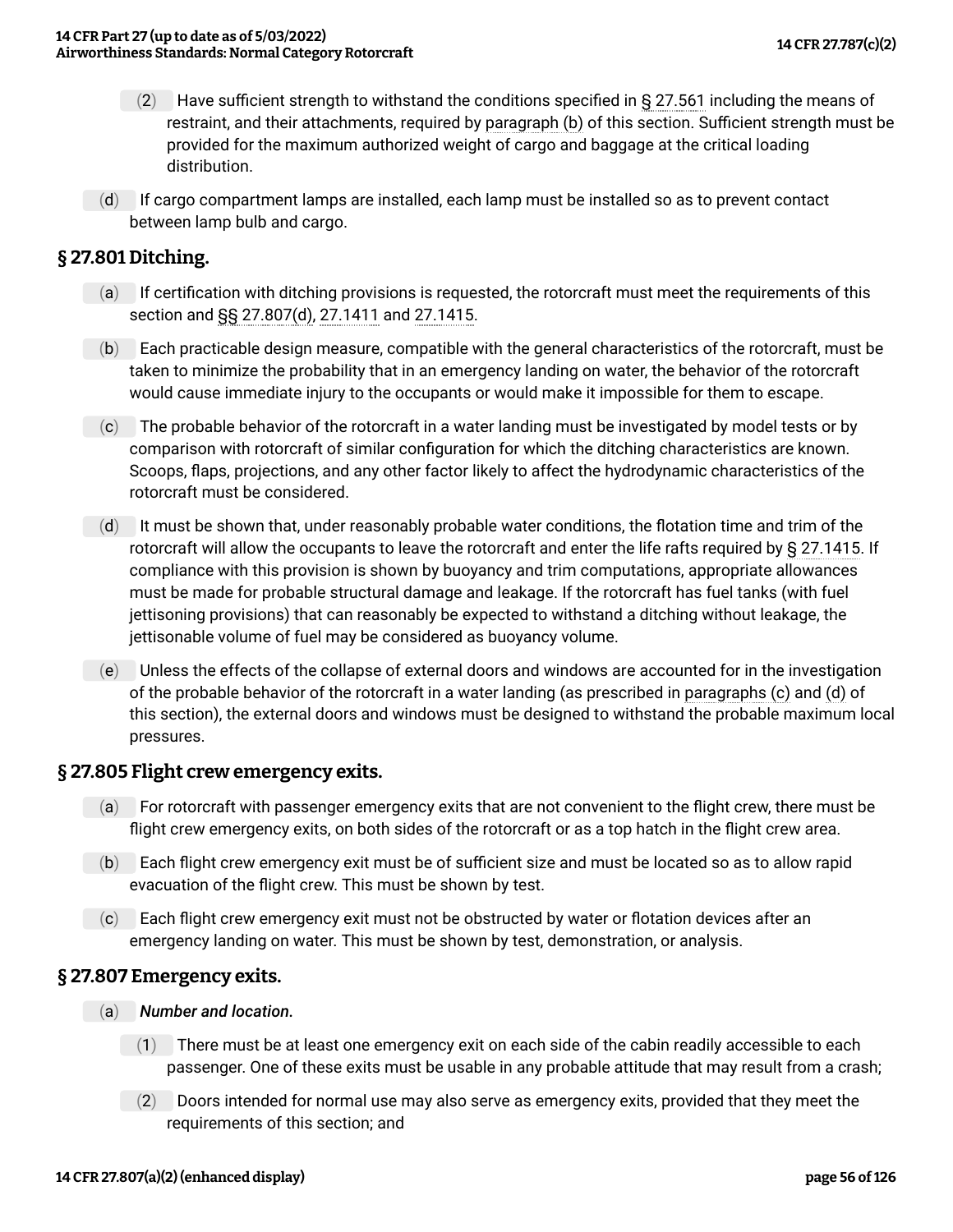- (3) If emergency flotation devices are installed, there must be an emergency exit accessible to each passenger on each side of the cabin that is shown by test, demonstration, or analysis to;
	- (i) Be above the waterline; and
	- (ii) Open without interference from flotation devices, whether stowed or deployed.
- (b) *Type and operation.* Each emergency exit prescribed by [paragraph \(a\)](#page-55-2) of this section must
	- (1) Consist of a movable window or panel, or additional external door, providing an unobstructed opening that will admit a 19-by 26-inch ellipse;
	- (2) Have simple and obvious methods of opening, from the inside and from the outside, which do not require exceptional effort;
	- (3) Be arranged and marked so as to be readily located and opened even in darkness; and
	- (4) Be reasonably protected from jamming by fuselage deformation.
- <span id="page-56-1"></span>(c) *Tests.* The proper functioning of each emergency exit must be shown by test.
- <span id="page-56-0"></span>(d) *Ditching emergency exits for passengers.* If certification with ditching provisions is requested, the markings required by [paragraph \(b\)\(3\)](#page-56-1) of this section must be designed to remain visible if the rotorcraft is capsized and the cabin is submerged.

#### **§ 27.831 Ventilation.**

- (a) The ventilating system for the pilot and passenger compartments must be designed to prevent the presence of excessive quantities of fuel fumes and carbon monoxide.
- (b) The concentration of carbon monoxide may not exceed one part in 20,000 parts of air during forward flight or hovering in still air. If the concentration exceeds this value under other conditions, there must be suitable operating restrictions.

#### **§ 27.833 Heaters.**

Each combustion heater must be approved.

#### FIRE PROTECTION

#### **§ 27.853 Compartment interiors.**

For each compartment to be used by the crew or passengers -

- $(a)$  The materials must be at least flame-resistant;
- (b) [Reserved]
- (c) If smoking is to be prohibited, there must be a placard so stating, and if smoking is to be allowed
	- (1) There must be an adequate number of self-contained, removable ashtrays; and
	- (2) Where the crew compartment is separated from the passenger compartment, there must be at least one illuminated sign (using either letters or symbols) notifying all passengers when smoking is prohibited. Signs which notify when smoking is prohibited must -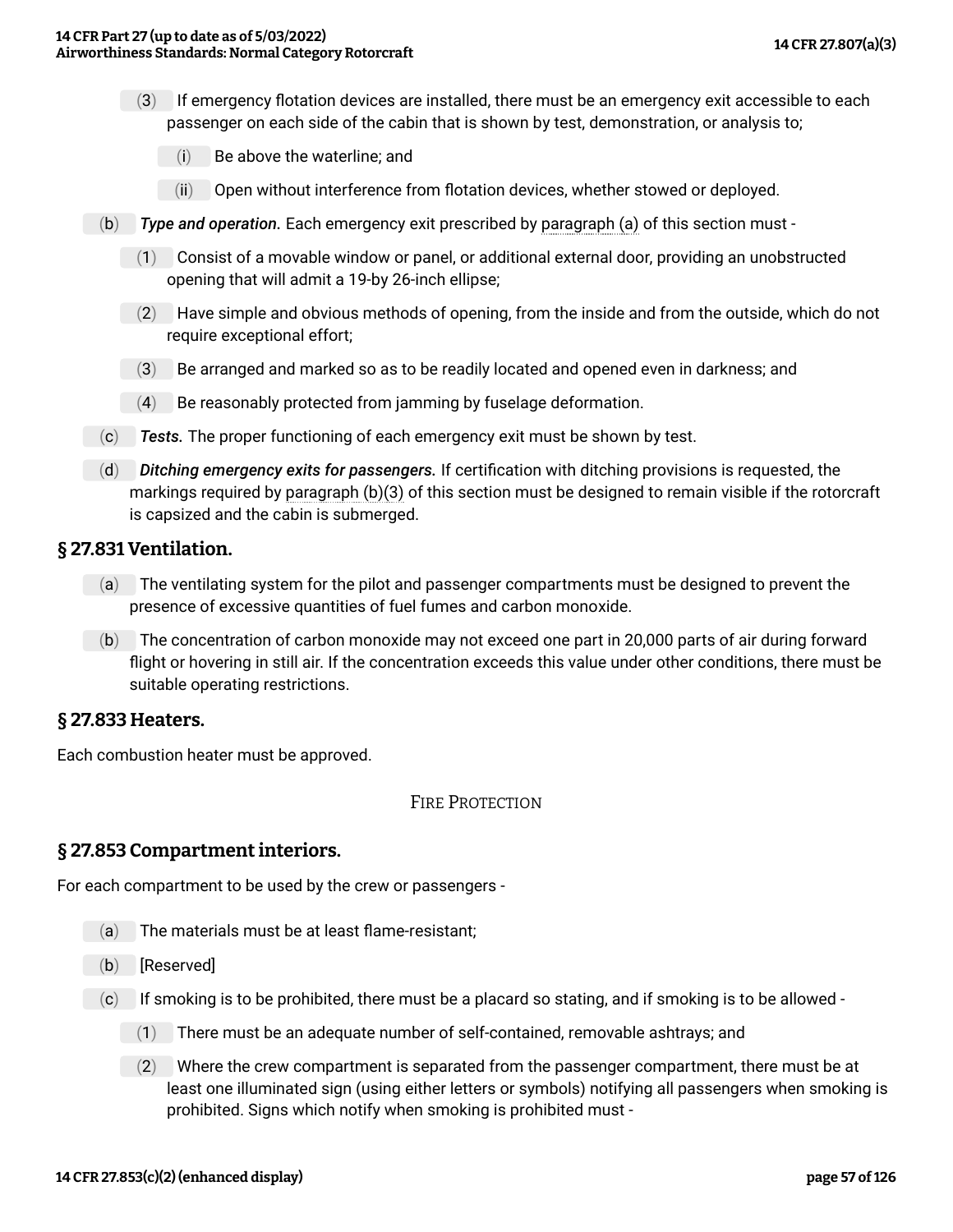- (i) When illuminated, be legible to each passenger seated in the passenger cabin under all probable lighting conditions; and
- (ii) Be so constructed that the crew can turn the illumination on and off.

### **§ 27.855 Cargo and baggage compartments.**

- (a) Each cargo and baggage compartment must be constructed of, or lined with, materials that are at least
	- $(1)$  Flame resistant, in the case of compartments that are readily accessible to a crewmember in flight; and
	- $(2)$  Fire resistant, in the case of other compartments.
- (b) No compartment may contain any controls, wiring, lines, equipment, or accessories whose damage or failure would affect safe operation, unless those items are protected so that -
	- $(1)$  They cannot be damaged by the movement of cargo in the compartment; and
	- (2) Their breakage or failure will not create a fire hazard.

#### **§ 27.859 Heating systems.**

- (a) *General.* For each heating system that involves the passage of cabin air over, or close to, the exhaust manifold, there must be means to prevent carbon monoxide from entering any cabin or pilot compartment.
- (b) *Heat exchangers.* Each heat exchanger must be
	- (1) Of suitable materials;
	- (2) Adequately cooled under all conditions; and
	- (3) Easily disassembled for inspection.
- (c) *Combustion heater fire protection.* Except for heaters which incorporate designs to prevent hazards in the event of fuel leakage in the heater fuel system, fire within the ventilating air passage, or any other heater malfunction, each heater zone must incorporate the fire protection features of the applicable requirements of [§§ 27.1183](#page-83-0), [27.1185](#page-83-1), [27.1189](#page-83-2), [27.1191,](#page-84-0) and be provided with -
	- (1) Approved, quick-acting fire detectors in numbers and locations ensuring prompt detection of fire in the heater region.
	- (2) Fire extinguisher systems that provide at least one adequate discharge to all areas of the heater region.
	- (3) Complete drainage of each part of each zone to minimize the hazards resulting from failure or malfunction of any component containing flammable fluids. The drainage means must be -
		- (i) Effective under conditions expected to prevail when drainage is needed; and
		- (ii) Arranged so that no discharged fluid will cause an additional fire hazard.
	- (4) Ventilation, arranged so that no discharged vapors will cause an additional fire hazard.
- (d) *Ventilating air ducts.* Each ventilating air duct passing through any heater region must be fireproof.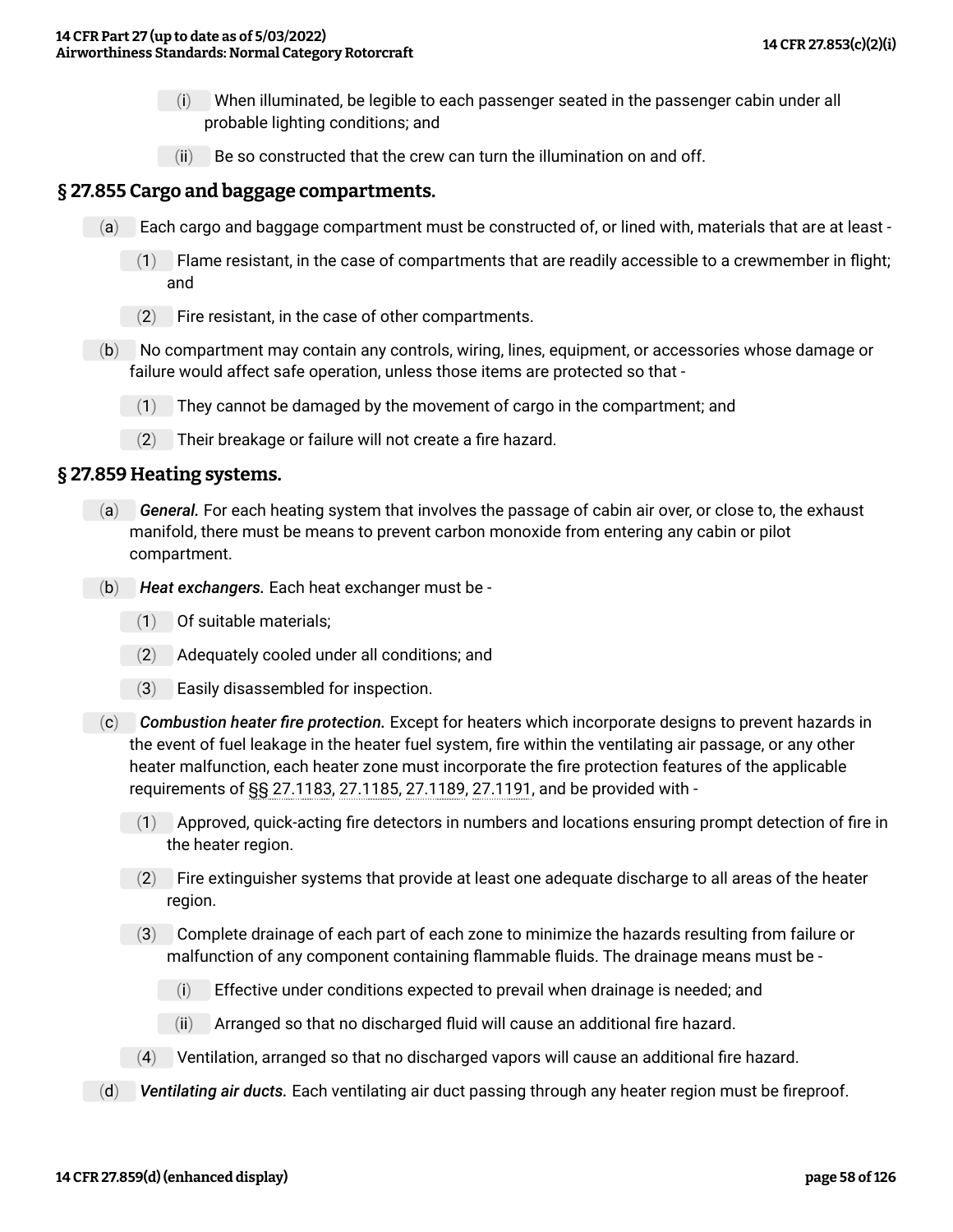- (1) Unless isolation is provided by fireproof valves or by equally effective means, the ventilating air duct downstream of each heater must be fireproof for a distance great enough to ensure that any fire originating in the heater can be contained in the duct.
- (2) Each part of any ventilating duct passing through any region having a flammable fluid system must be so constructed or isolated from that system that the malfunctioning of any component of that system cannot introduce flammable fluids or vapors into the ventilating airstream.
- (e) *Combustion air ducts.* Each combustion air duct must be fireproof for a distance great enough to prevent damage from backfiring or reverse flame propagation.
	- $(1)$  No combustion air duct may connect with the ventilating airstream unless flames from backfires or reverse burning cannot enter the ventilating airstream under any operating condition, including reverse flow or malfunction of the heater or its associated components.
	- $(2)$  No combustion air duct may restrict the prompt relief of any backfire that, if so restricted, could cause heater failure.
- (f) *Heater control: General.* There must be means to prevent the hazardous accumulation of water or ice on or in any heater control component, control system tubing, or safety control.
- <span id="page-58-0"></span>(g) *Heater safety controls.* For each combustion heater, safety control means must be provided as follows:
	- $(1)$  Means independent of the components provided for the normal continuous control of air temperature, airflow, and fuel flow must be provided for each heater to automatically shut off the ignition and fuel supply of that heater at a point remote from that heater when any of the following occurs:
		- (i) The heat exchanger temperature exceeds safe limits.
		- (ii) The ventilating air temperature exceeds safe limits.
		- (iii) The combustion airflow becomes inadequate for safe operation.
		- $(iv)$  The ventilating airflow becomes inadequate for safe operation.
	- $(2)$  The means of complying with paragraph  $(g)(1)$  of this section for any individual heater must -
		- (i) Be independent of components serving any other heater, the heat output of which is essential for safe operation; and
		- (ii) Keep the heater off until restarted by the crew.
	- (3) There must be means to warn the crew when any heater, the heat output of which is essential for safe operation, has been shut off by the automatic means prescribed in [paragraph \(g\)\(1\)](#page-58-0) of this section.
- (h) *Air intakes.* Each combustion and ventilating air intake must be located so that no flammable fluids or vapors can enter the heater system -
	- (1) During normal operation; or
	- $(2)$  As a result of the malfunction of any other component.
- (i) *Heater exhaust.* Each heater exhaust system must meet the requirements of [§§ 27.1121](#page-80-0) and [27.1123](#page-81-0).
	- $(1)$  Each exhaust shroud must be sealed so that no flammable fluids or hazardous quantities of vapors can reach the exhaust system through joints.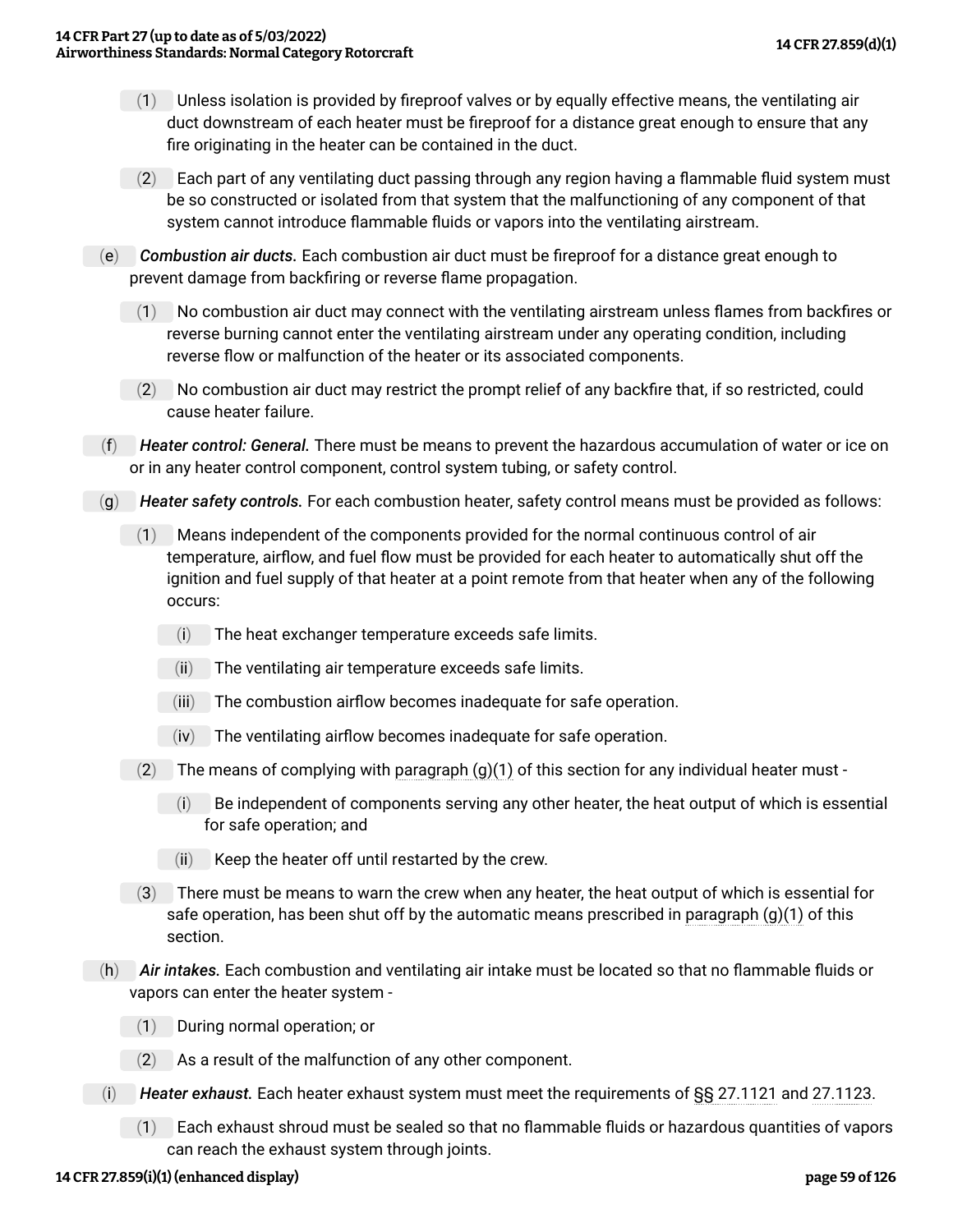- (2) No exhaust system may restrict the prompt relief of any backfire that, if so restricted, could cause heater failure.
- (j) *Heater fuel systems.* Each heater fuel system must meet the powerplant fuel system requirements affecting safe heater operation. Each heater fuel system component in the ventilating airstream must be protected by shrouds so that no leakage from those components can enter the ventilating airstream.
- (k) *Drains.* There must be means for safe drainage of any fuel that might accumulate in the combustion chamber or the heat exchanger.
	- $(1)$  Each part of any drain that operates at high temperatures must be protected in the same manner as heater exhausts.
	- (2) Each drain must be protected against hazardous ice accumulation under any operating condition.

# **§ 27.861 Fire protection of structure, controls, and other parts.**

Each part of the structure, controls, rotor mechanism, and other parts essential to a controlled landing that would be affected by powerplant fires must be fireproof or protected so they can perform their essential functions for at least 5 minutes under any foreseeable powerplant fire conditions.

# <span id="page-59-0"></span>**§ 27.863 Flammable fluid fire protection.**

- (a) In each area where flammable fluids or vapors might escape by leakage of a fluid system, there must be means to minimize the probability of ignition of the fluids and vapors, and the resultant hazards if ignition does occur.
- (b) Compliance with [paragraph \(a\)](#page-59-0) of this section must be shown by analysis or tests, and the following factors must be considered:
	- (1) Possible sources and paths of fluid leakage, and means of detecting leakage.
	- (2) Flammability characteristics of fluids, including effects of any combustible or absorbing materials.
	- (3) Possible ignition sources, including electrical faults, overheating of equipment, and malfunctioning of protective devices.
	- $(4)$  Means available for controlling or extinguishing a fire, such as stopping flow of fluids, shutting down equipment, fireproof containment, or use of extinguishing agents.
	- (5) Ability of rotorcraft components that are critical to safety of flight to withstand fire and heat.
- (c) If action by the flight crew is required to prevent or counteract a fluid fire (e.g. equipment shutdown or actuation of a fire extinguisher) quick acting means must be provided to alert the crew.
- (d) Each area where flammable fluids or vapors might escape by leakage of a fluid system must be identified and defined.

(Secs. 313(a), 601, 603, 604, Federal Aviation Act of 1958 [\(49 U.S.C. 1354\(a\)](https://www.govinfo.gov/link/uscode/49/1354), [1421](https://www.govinfo.gov/link/uscode/49/1421), [1423,](https://www.govinfo.gov/link/uscode/49/1423) [1424\)](https://www.govinfo.gov/link/uscode/49/1424), sec. 6(c), Dept. of Transportation Act ([49 U.S.C. 1655\(c\)\)](https://www.govinfo.gov/link/uscode/49/1655))

EXTERNAL LOADS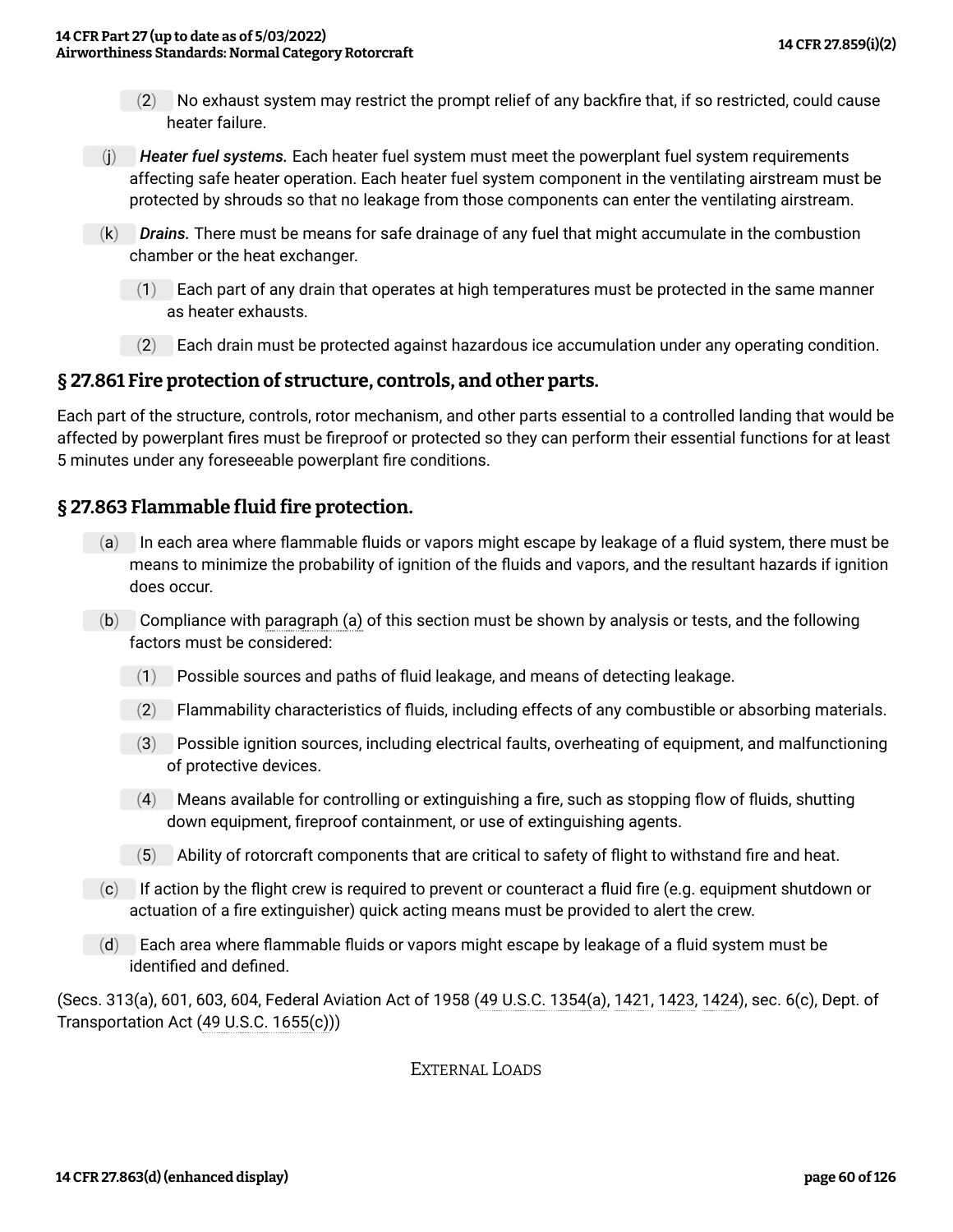# **§ 27.865 External loads.**

- (a) It must be shown by analysis, test, or both, that the rotorcraft external load attaching means for rotorcraft-load combinations to be used for nonhuman external cargo applications can withstand a limit static load equal to 2.5, or some lower load factor approved under [§§ 27.337](#page-22-1) through [27.341,](#page-23-0) multiplied by the maximum external load for which authorization is requested. It must be shown by analysis, test, or both that the rotorcraft external load attaching means and corresponding personnel carrying device system for rotorcraft-load combinations to be used for human external cargo applications can withstand a limit static load equal to 3.5 or some lower load factor, not less than 2.5, approved under [§§ 27.337](#page-22-1) through [27.341](#page-23-0), multiplied by the maximum external load for which authorization is requested. The load for any rotorcraft-load combination class, for any external cargo type, must be applied in the vertical direction. For jettisonable external loads of any applicable external cargo type, the load must also be applied in any direction making the maximum angle with the vertical that can be achieved in service but not less than 30°. However, the 30° angle may be reduced to a lesser angle if -
	- $(1)$  An operating limitation is established limiting external load operations to such angles for which compliance with this paragraph has been shown; or
	- $(2)$  It is shown that the lesser angle can not be exceeded in service.
- <span id="page-60-0"></span>(b) The external load attaching means, for jettisonable rotorcraft-load combinations, must include a quickrelease system to enable the pilot to release the external load quickly during flight. The quick-release system must consist of a primary quick release subsystem and a backup quick release subsystem that are isolated from one another. The quick-release system, and the means by which it is controlled, must comply with the following:
	- $(1)$  A control for the primary quick release subsystem must be installed either on one of the pilot's primary controls or in an equivalently accessible location and must be designed and located so that it may be operated by either the pilot or a crewmember without hazardously limiting the ability to control the rotorcraft during an emergency situation.
	- (2) A control for the backup quick release subsystem, readily accessible to either the pilot or another crewmember, must be provided.
	- $(3)$  Both the primary and backup quick release subsystems must -
		- (i) Be reliable, durable, and function properly with all external loads up to and including the maximum external limit load for which authorization is requested.
		- (ii) Be protected against electromagnetic interference (EMI) from external and internal sources and against lightning to prevent inadvertent load release.
			- (A) The minimum level of protection required for jettisonable rotorcraft-load combinations used for nonhuman external cargo is a radio frequency field strength of 20 volts per meter.
			- (B) The minimum level of protection required for jettisonable rotorcraft-load combinations used for human external cargo is a radio frequency field strength of 200 volts per meter.
		- (iii) Be protected against any failure that could be induced by a failure mode of any other electrical or mechanical rotorcraft system.
- (c) For rotorcraft-load combinations to be used for human external cargo applications, the rotorcraft must
	- (1) For jettisonable external loads, have a quick-release system that meets the requirements of [paragraph \(b\)](#page-60-0) of this section and that -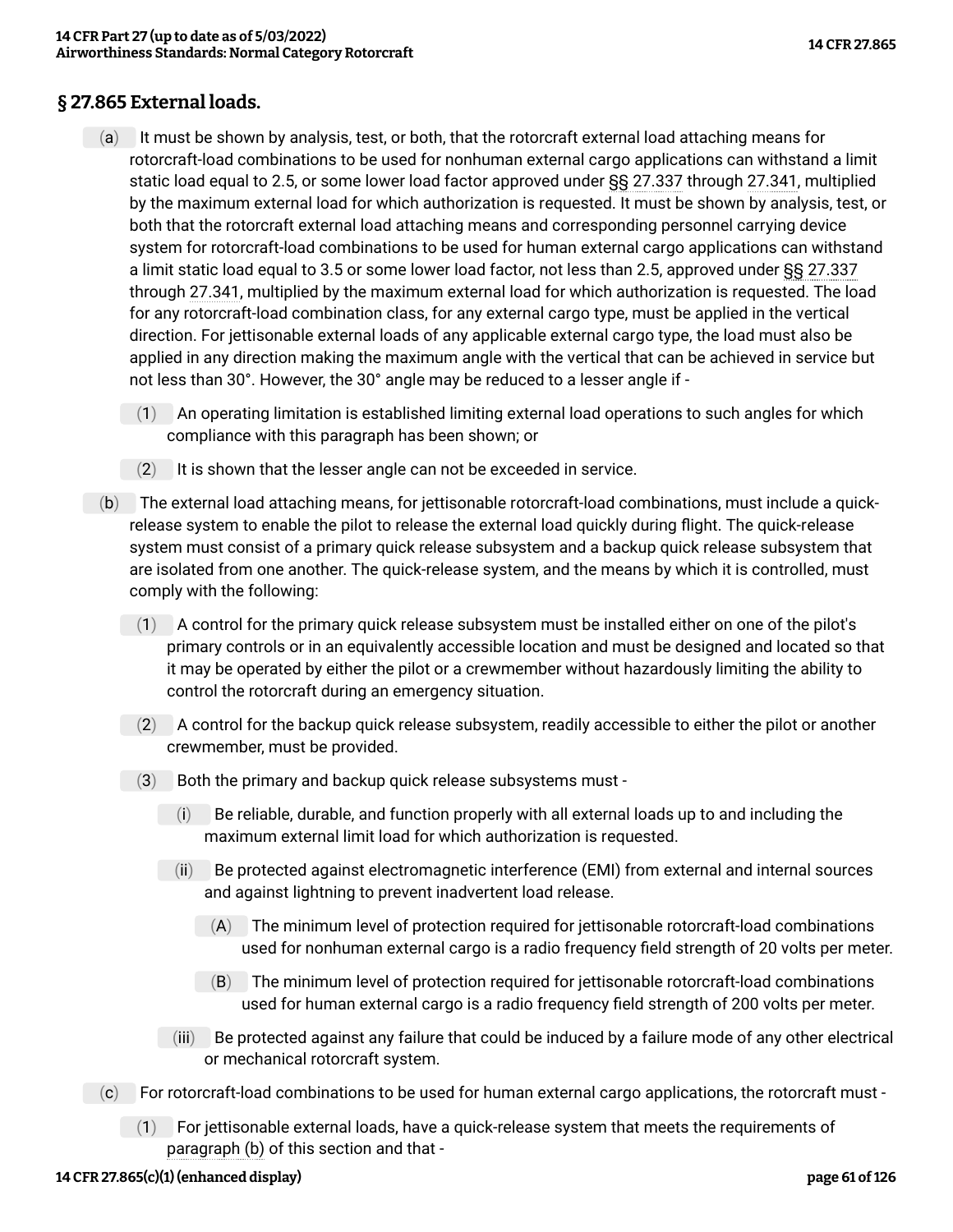- (i) Provides a dual actuation device for the primary quick release subsystem, and
- (ii) Provides a separate dual actuation device for the backup quick release subsystem;
- (2) Have a reliable, approved personnel carrying device system that has the structural capability and personnel safety features essential for external occupant safety;
- (3) Have placards and markings at all appropriate locations that clearly state the essential system operating instructions and, for the personnel carrying device system, the ingress and egress instructions;
- $(4)$  Have equipment to allow direct intercommunication among required crewmembers and external occupants; and
- (5) Have the appropriate limitations and procedures incorporated in the flight manual for conducting human external cargo operations.
- (d) The critically configured jettisonable external loads must be shown by a combination of analysis, ground tests, and flight tests to be both transportable and releasable throughout the approved operational envelope without hazard to the rotorcraft during normal flight conditions. In addition, these external loads must be shown to be releasable without hazard to the rotorcraft during emergency flight conditions.
- (e) A placard or marking must be installed next to the external-load attaching means clearly stating any operational limitations and the maximum authorized external load as demonstrated under [§ 27.25](#page-20-1) and this section.
- $(f)$  The fatigue evaluation of [§ 27.571 of this part](https://www.ecfr.gov/current/title-14/part-27/section-27.571/) does not apply to rotorcraft-load combinations to be used for nonhuman external cargo except for the failure of critical structural elements that would result in a hazard to the rotorcraft. For rotorcraft-load combinations to be used for human external cargo, the fatigue evaluation of [§ 27.571 of this part](https://www.ecfr.gov/current/title-14/part-27/section-27.571/) applies to the entire quick release and personnel carrying device structural systems and their attachments.

### **MISCELLANEOUS**

# **§ 27.871 Leveling marks.**

There must be reference marks for leveling the rotorcraft on the ground.

### **§ 27.873 Ballast provisions.**

Ballast provisions must be designed and constructed to prevent inadvertent shifting of ballast in flight.

# **Subpart E - Powerplant**

#### GENERAL

# **§ 27.901 Installation.**

- (a) For the purpose of this part, the powerplant installation includes each part of the rotorcraft (other than the main and auxiliary rotor structures) that -
	- (1) Is necessary for propulsion;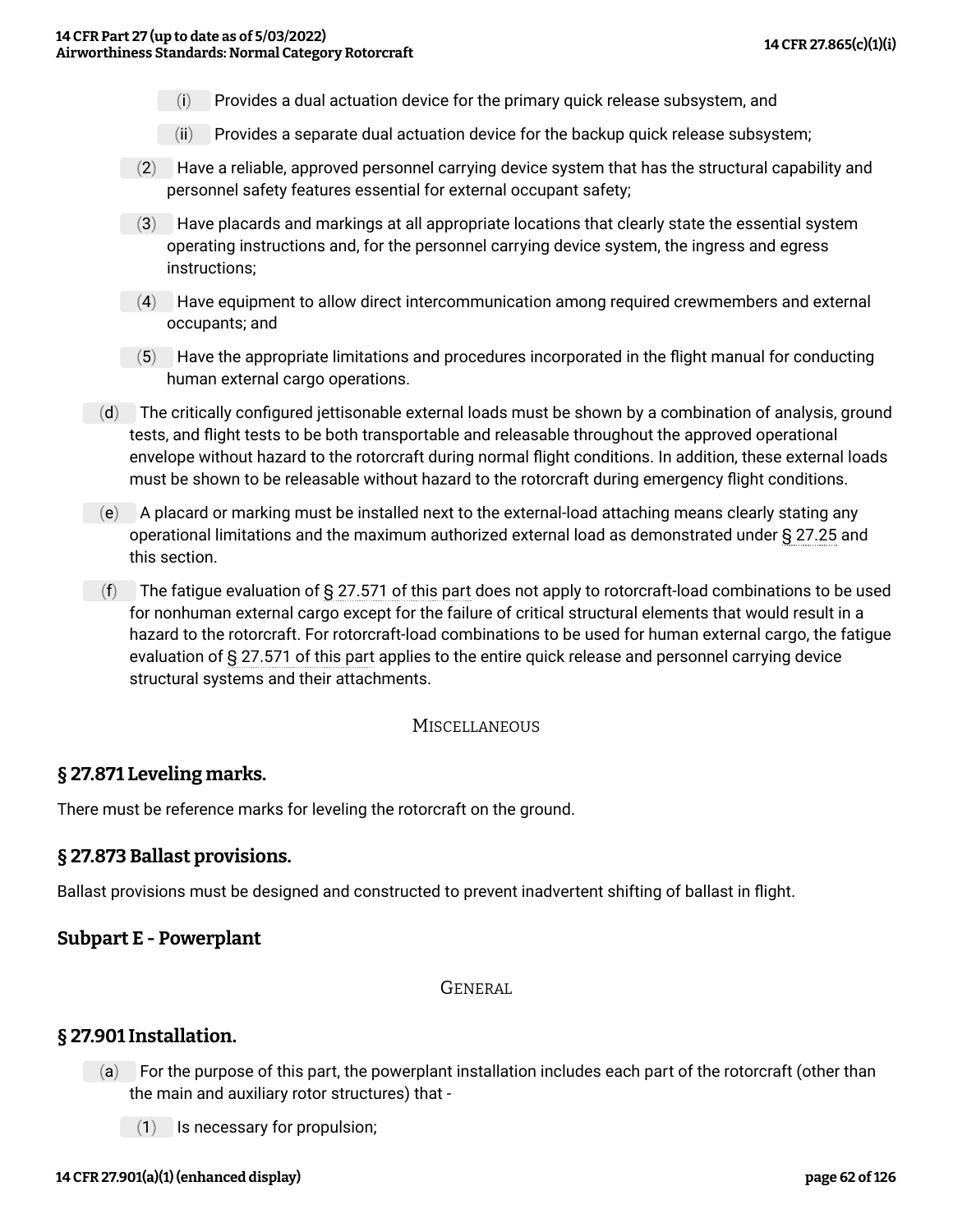- (2) Affects the control of the major propulsive units; or
- (3) Affects the safety of the major propulsive units between normal inspections or overhauls.
- (b) For each powerplant installation
	- $(1)$  Each component of the installation must be constructed, arranged, and installed to ensure its continued safe operation between normal inspections or overhauls for the range of temperature and altitude for which approval is requested;
	- (2) Accessibility must be provided to allow any inspection and maintenance necessary for continued airworthiness;
	- (3) Electrical interconnections must be provided to prevent differences of potential between major components of the installation and the rest of the rotorcraft;
	- (4) Axial and radial expansion of turbine engines may not affect the safety of the installation; and
	- (5) Design precautions must be taken to minimize the possibility of incorrect assembly of components and equipment essential to safe operation of the rotorcraft, except where operation with the incorrect assembly can be shown to be extremely improbable.
- (c) The installation must comply with
	- (1) The installation instructions provided under [§ 33.5 of this chapter;](https://www.ecfr.gov/current/title-14/section-33.5/) and
	- $(2)$  The applicable provisions of this subpart.

(Secs. 313(a), 601, and 603, 72 Stat. 752, 775, [49 U.S.C. 1354\(a\)](https://www.govinfo.gov/link/uscode/49/1354), [1421,](https://www.govinfo.gov/link/uscode/49/1421) and [1423;](https://www.govinfo.gov/link/uscode/49/1423) sec. 6(c), [49 U.S.C. 1655\(c\)](https://www.govinfo.gov/link/uscode/49/1655))

### **§ 27.903 Engines.**

- (a) *Engine type certification.* Each engine must have an approved type certificate. Reciprocating engines for use in helicopters must be qualified in accordance with [§ 33.49\(d\) of this chapter](https://www.ecfr.gov/current/title-14/section-33.49/?#p-33.49(d)) or be otherwise approved for the intended usage.
- (b) *Engine or drive system cooling fan blade protection.*
	- $(1)$  If an engine or rotor drive system cooling fan is installed, there must be a means to protect the rotorcraft and allow a safe landing if a fan blade fails. This must be shown by showing that -
		- (i) The fan blades are contained in case of failure;
		- (ii) Each fan is located so that a failure will not jeopardize safety; or
		- (iii) Each fan blade can withstand an ultimate load of 1.5 times the centrifugal force resulting from operation limited by the following:
			- $(A)$  For fans driven directly by the engine -
				- (*1*) The terminal engine r.p.m. under uncontrolled conditions; or
				- (*2*) An overspeed limiting device.
			- (B) For fans driven by the rotor drive system, the maximum rotor drive system rotational speed to be expected in service, including transients.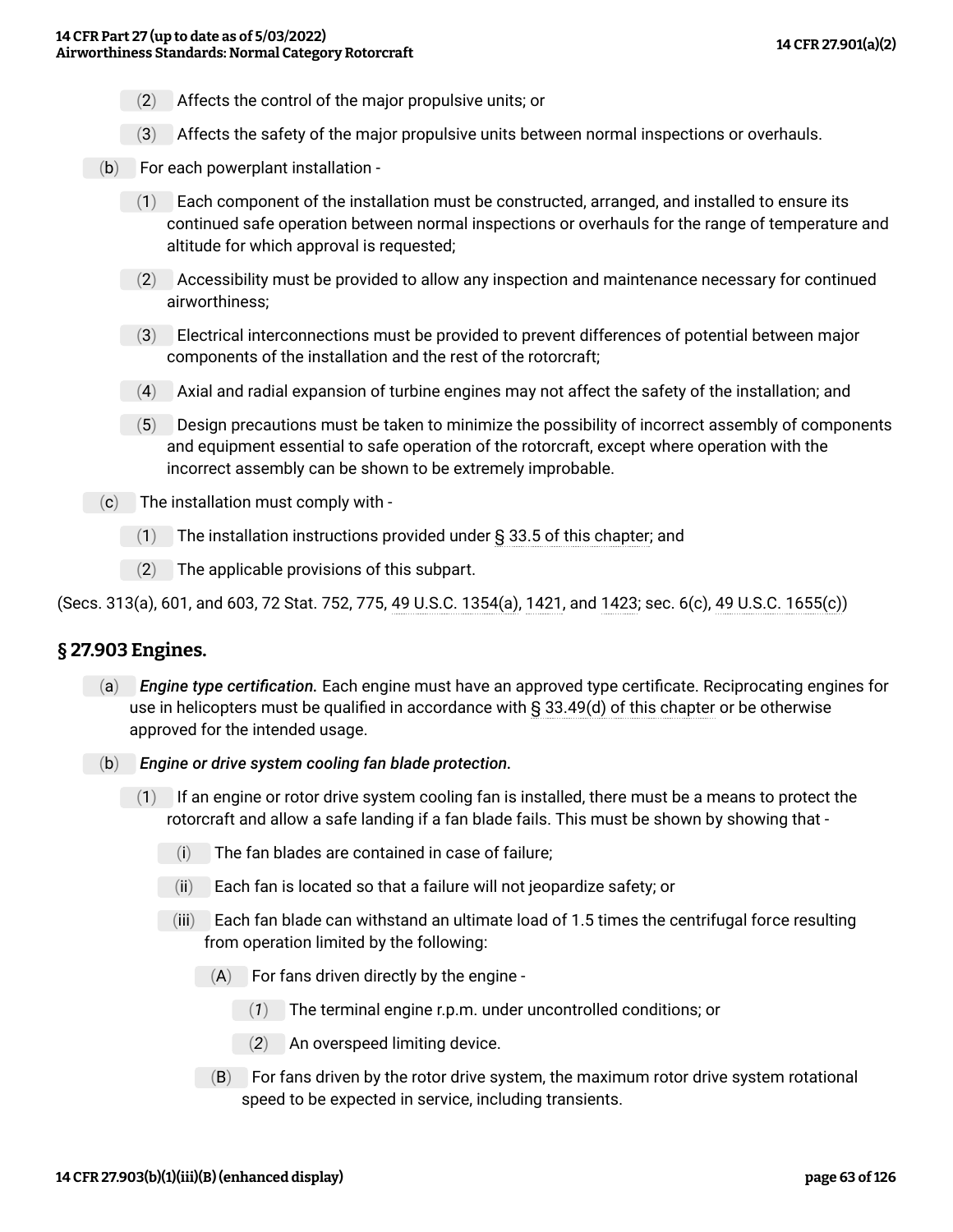- $(2)$  Unless a fatigue evaluation under [§ 27.571](#page-36-6) is conducted, it must be shown that cooling fan blades are not operating at resonant conditions within the operating limits of the rotorcraft.
- (c) *Turbine engine installation.* For turbine engine installations, the powerplant systems associated with engine control devices, systems, and instrumentation must be designed to give reasonable assurance that those engine operating limitations that adversely affect turbine rotor structural integrity will not be exceeded in service.
- (d) *Restart capability:* A means to restart any engine in flight must be provided.
	- $(1)$  Except for the in-flight shutdown of all engines, engine restart capability must be demonstrated throughout a flight envelope for the rotorcraft.
	- (2) Following the in-flight shutdown of all engines, in-flight engine restart capability must be provided.

### **§ 27.907 Engine vibration.**

- (a) Each engine must be installed to prevent the harmful vibration of any part of the engine or rotorcraft.
- $(b)$  The addition of the rotor and the rotor drive system to the engine may not subject the principal rotating parts of the engine to excessive vibration stresses. This must be shown by a vibration investigation.
- (c) No part of the rotor drive system may be subjected to excessive vibration stresses.

### ROTOR DRIVE SYSTEM

### **§ 27.917 Design.**

- (a) Each rotor drive system must incorporate a unit for each engine to automatically disengage that engine from the main and auxiliary rotors if that engine fails.
- (b) Each rotor drive system must be arranged so that each rotor necessary for control in autorotation will continue to be driven by the main rotors after disengagement of the engine from the main and auxiliary rotors.
- (c) If a torque limiting device is used in the rotor drive system, it must be located so as to allow continued control of the rotorcraft when the device is operating.
- (d) The rotor drive system includes any part necessary to transmit power from the engines to the rotor hubs. This includes gear boxes, shafting, universal joints, couplings, rotor brake assemblies, clutches, supporting bearings for shafting, any attendant accessory pads or drives, and any cooling fans that are a part of, attached to, or mounted on the rotor drive system.

### **§ 27.921 Rotor brake.**

If there is a means to control the rotation of the rotor drive system independently of the engine, any limitations on the use of that means must be specified, and the control for that means must be guarded to prevent inadvertent operation.

### <span id="page-63-0"></span>**§ 27.923 Rotor drive system and control mechanism tests.**

(a) Each part tested as prescribed in this section must be in a serviceable condition at the end of the tests. No intervening disassembly which might affect test results may be conducted.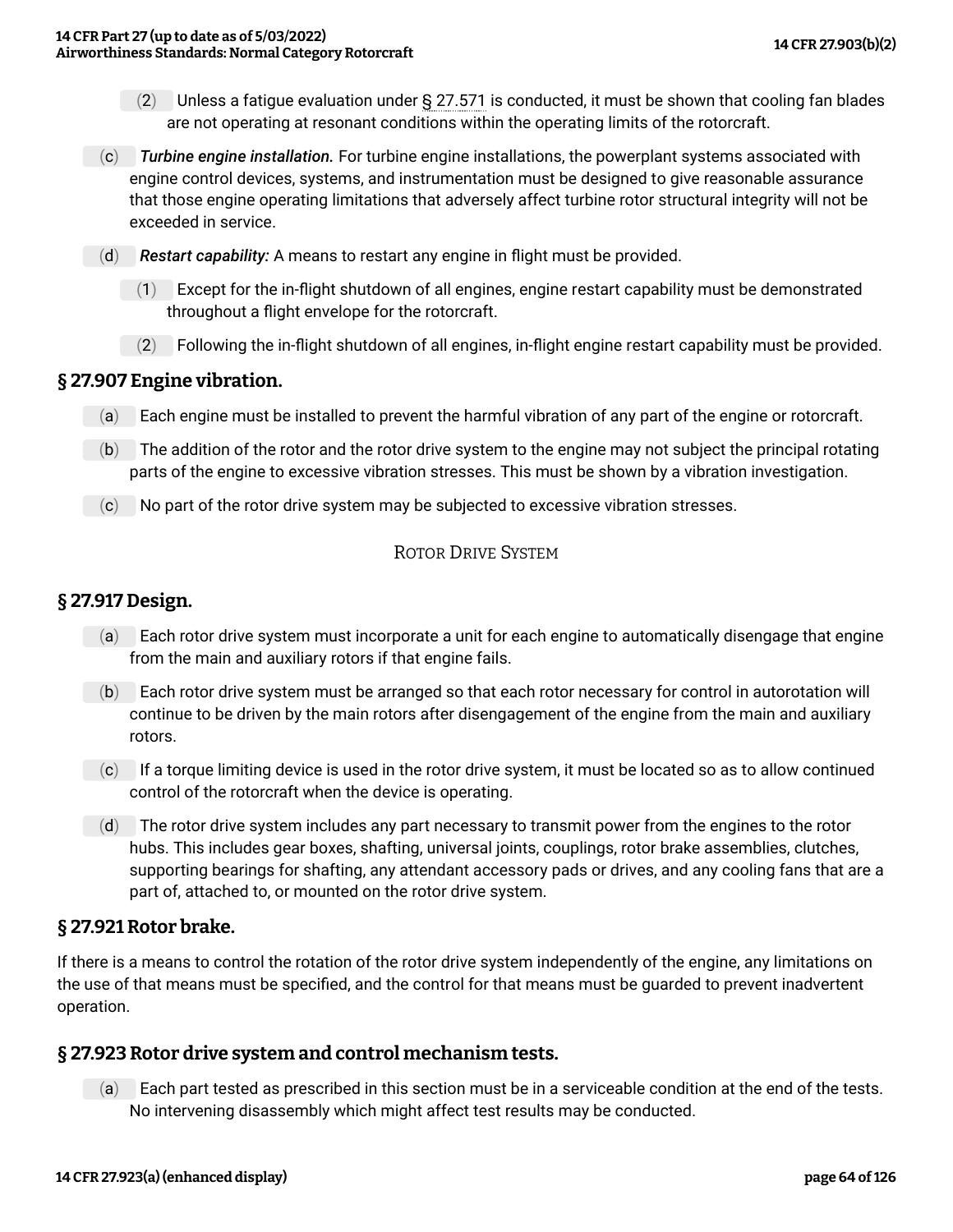- <span id="page-64-0"></span>(b) Each rotor drive system and control mechanism must be tested for not less than 100 hours. The test must be conducted on the rotorcraft, and the torque must be absorbed by the rotors to be installed, except that other ground or flight test facilities with other appropriate methods of torque absorption may be used if the conditions of support and vibration closely simulate the conditions that would exist during a test on the rotorcraft.
- <span id="page-64-1"></span> $(c)$  A 60-hour part of the test prescribed in [paragraph \(b\)](#page-64-0) of this section must be run at not less than maximum continuous torque and the maximum speed for use with maximum continuous torque. In this test, the main rotor controls must be set in the position that will give maximum longitudinal cyclic pitch change to simulate forward flight. The auxiliary rotor controls must be in the position for normal operation under the conditions of the test.
- <span id="page-64-2"></span>(d) A 30-hour or, for rotorcraft for which the use of either 30-minute OEI power or continuous OEI power is requested, a 25-hour part of the test prescribed in [paragraph \(b\)](#page-64-0) of this section must be run at not less than 75 percent of maximum continuous torque and the minimum speed for use with 75 percent of maximum continuous torque. The main and auxiliary rotor controls must be in the position for normal operation under the conditions of the test.
- <span id="page-64-3"></span> $(e)$  A 10-hour part of the test prescribed in [paragraph \(b\)](#page-64-0) of this section must be run at not less than takeoff torque and the maximum speed for use with takeoff torque. The main and auxiliary rotor controls must be in the normal position for vertical ascent.
	- (1) For multiengine rotorcraft for which the use of  $2^{1/2}$  minute OEI power is requested, 12 runs during the 10-hour test must be conducted as follows:
		- (i) Each run must consist of at least one period of  $2^{1}_{2}$  minutes with takeoff torque and the maximum speed for use with takeoff torque on all engines.
		- (ii) Each run must consist of at least one period for each engine in sequence, during which that engine simulates a power failure and the remaining engines are run at  $2^1\prime_2$  minute OEI torque and the maximum speed for use with 2 $^1\prime_2$  minute OEI torque for 2 $^1\prime_2$  minutes.
	- (2) For multiengine turbine-powered rotorcraft for which the use of 30-second and 2-minute OEI power is requested, 10 runs must be conducted as follows:
		- (i) Immediately following a takeoff run of at least 5 minutes, each power source must simulate a failure, in turn, and apply the maximum torque and the maximum speed for use with 30-second OEI power to the remaining affected drive system power inputs for not less than 30 seconds, followed by application of the maximum torque and the maximum speed for use with 2-minute OEI power for not less than 2 minutes. At least one run sequence must be conducted from a simulated "flight idle" condition. When conducted on a bench test, the test sequence must be conducted following stabilization at takeoff power.
		- (ii) For the purpose of this paragraph, an affected power input includes all parts of the rotor drive system which can be adversely affected by the application of higher or asymmetric torque and speed prescribed by the test.
		- (iii) This test may be conducted on a representative bench test facility when engine limitations either preclude repeated use of this power or would result in premature engine removal during the test. The loads, the vibration frequency, and the methods of application to the affected rotor drive system components must be representative of rotorcraft conditions. Test components must be those used to show compliance with the remainder of this section.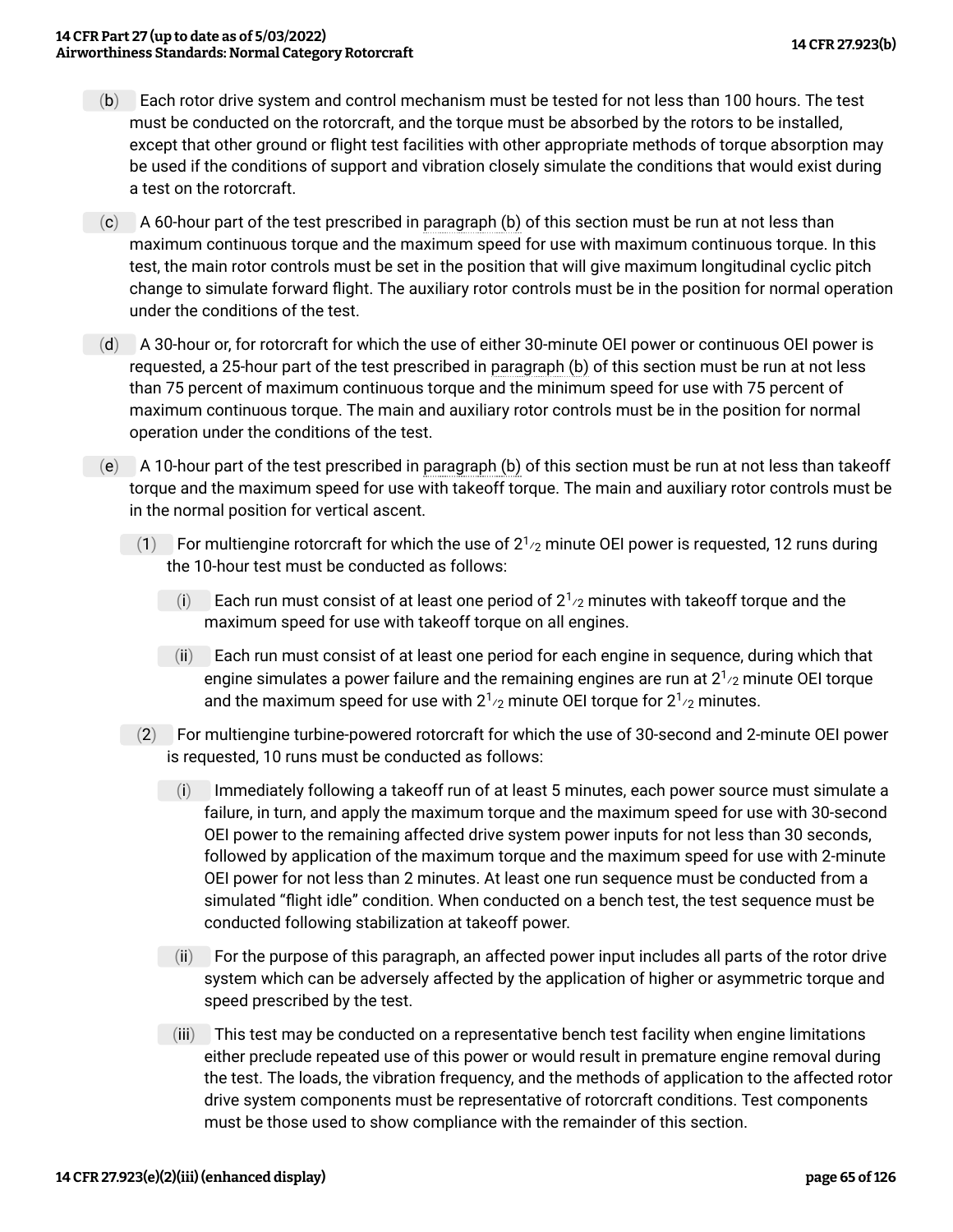- (f) The parts of the test prescribed in [paragraphs \(c\)](#page-64-1) and [\(d\)](#page-64-2) of this section must be conducted in intervals of not less than 30 minutes and may be accomplished either on the ground or in flight. The part of the test prescribed in [paragraph \(e\)](#page-64-3) of this section must be conducted in intervals of not less than five minutes.
- $(g)$  At intervals of not more than five hours during the tests prescribed in [paragraphs \(c\)](#page-64-1), [\(d\)](#page-64-2), and [\(e\)](#page-64-3) of this section, the engine must be stopped rapidly enough to allow the engine and rotor drive to be automatically disengaged from the rotors.
- (h) Under the operating conditions specified in [paragraph \(c\)](#page-64-1) of this section, 500 complete cycles of lateral control, 500 complete cycles of longitudinal control of the main rotors, and 500 complete cycles of control of each auxiliary rotor must be accomplished. A "complete cycle" involves movement of the controls from the neutral position, through both extreme positions, and back to the neutral position, except that control movements need not produce loads or flapping motions exceeding the maximum loads or motions encountered in flight. The cycling may be accomplished during the testing prescribed in [paragraph \(c\)](#page-64-1) of this section.
- (i) At least 200 start-up clutch engagements must be accomplished
	- (1) So that the shaft on the driven side of the clutch is accelerated; and
	- (2) Using a speed and method selected by the applicant.
	- (j) For multiengine rotorcraft for which the use of 30-minute OEI power is requested, five runs must be made at 30-minute OEI torque and the maximum speed for use with 30-minute OEI torque, in which each engine, in sequence, is made inoperative and the remaining engine(s) is run for a 30-minute period.
- (k) For multiengine rotorcraft for which the use of continuous OEI power is requested, five runs must be made at continuous OEI torque and the maximum speed for use with continuous OEI torque, in which each engine, in sequence, is made inoperative and the remaining engine(s) is run for a 1-hour period.

<span id="page-65-0"></span>(Secs. 313(a), 601, and 603, 72 Stat. 752, 775, [49 U.S.C. 1354\(a\)](https://www.govinfo.gov/link/uscode/49/1354), [1421,](https://www.govinfo.gov/link/uscode/49/1421) and [1423;](https://www.govinfo.gov/link/uscode/49/1423) sec. 6(c), [49 U.S.C. 1655\(c\)](https://www.govinfo.gov/link/uscode/49/1655))

# **§ 27.927 Additional tests.**

- (a) Any additional dynamic, endurance, and operational tests, and vibratory investigations necessary to determine that the rotor drive mechanism is safe, must be performed.
- <span id="page-65-2"></span><span id="page-65-1"></span>(b) If turbine engine torque output to the transmission can exceed the highest engine or transmission torque rating limit, and that output is not directly controlled by the pilot under normal operating conditions (such as where the primary engine power control is accomplished through the flight control), the following test must be made:
	- (1) Under conditions associated with all engines operating, make 200 applications, for 10 seconds each, or torque that is at least equal to the lesser of -
		- (i) The maximum torque used in meeting [§ 27.923](#page-63-0) plus 10 percent; or
		- (ii) The maximum attainable torque output of the engines, assuming that torque limiting devices, if any, function properly.
	- (2) For multiengine rotorcraft under conditions associated with each engine, in turn, becoming inoperative, apply to the remaining transmission torque inputs the maximum torque attainable under probable operating conditions, assuming that torque limiting devices, if any, function properly. Each transmission input must be tested at this maximum torque for at least 15 minutes.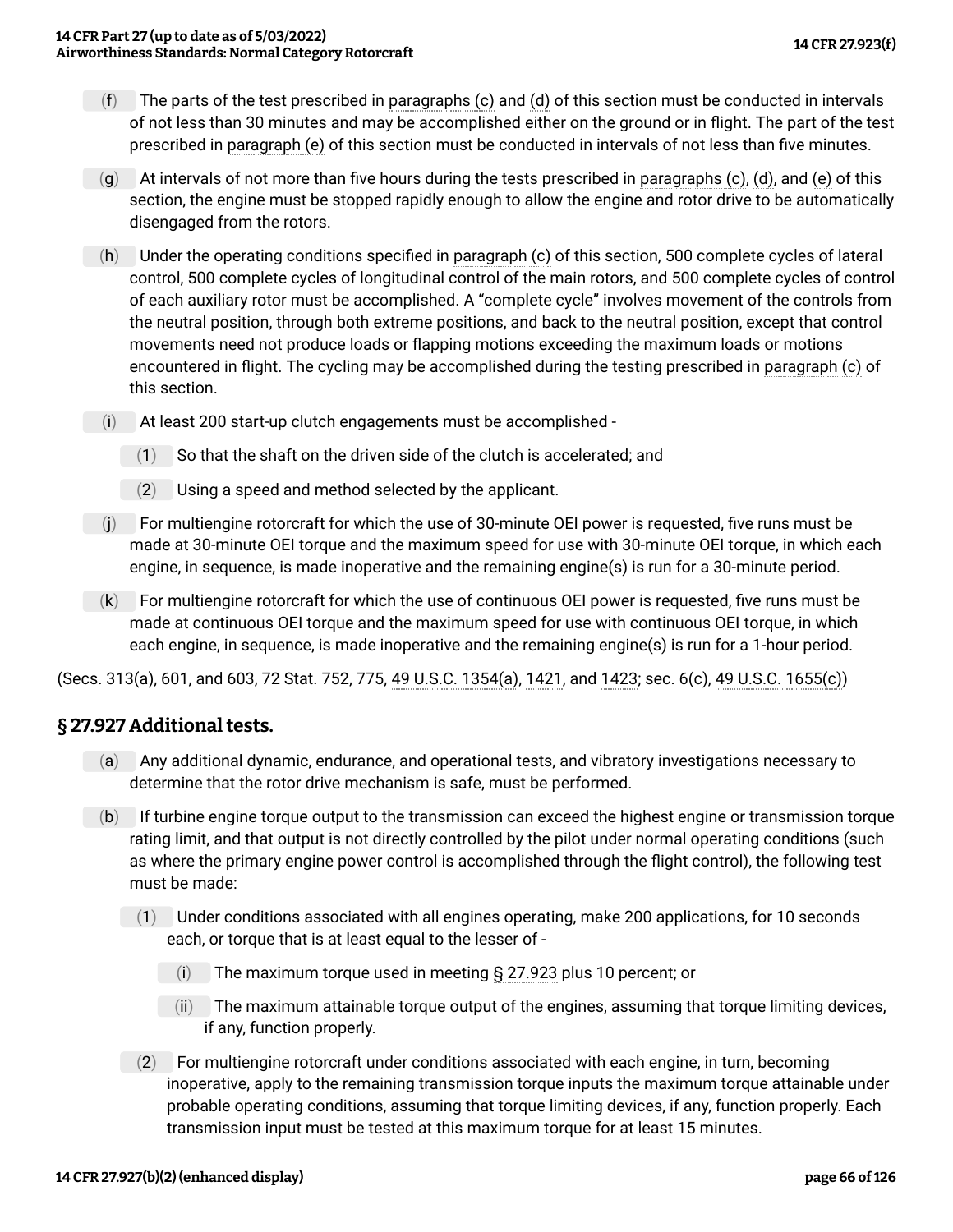- (3) The tests prescribed in this paragraph must be conducted on the rotorcraft at the maximum rotational speed intended for the power condition of the test and the torque must be absorbed by the rotors to be installed, except that other ground or flight test facilities with other appropriate methods of torque absorption may be used if the conditions of support and vibration closely simulate the conditions that would exist during a test on the rotorcraft.
- (c) It must be shown by tests that the rotor drive system is capable of operating under autorotative conditions for 15 minutes after the loss of pressure in the rotor drive primary oil system.

(Secs. 313(a), 601, and 603, 72 Stat. 752, 775, [49 U.S.C. 1354\(a\)](https://www.govinfo.gov/link/uscode/49/1354), [1421,](https://www.govinfo.gov/link/uscode/49/1421) and [1423;](https://www.govinfo.gov/link/uscode/49/1423) sec. 6(c), [49 U.S.C. 1655\(c\)](https://www.govinfo.gov/link/uscode/49/1655))

# **§ 27.931 Shafting critical speed.**

- (a) The critical speeds of any shafting must be determined by demonstration except that analytical methods may be used if reliable methods of analysis are available for the particular design.
- (b) If any critical speed lies within, or close to, the operating ranges for idling, power on, and autorotative conditions, the stresses occurring at that speed must be within safe limits. This must be shown by tests.
- (c) If analytical methods are used and show that no critical speed lies within the permissible operating ranges, the margins between the calculated critical speeds and the limits of the allowable operating ranges must be adequate to allow for possible variations between the computed and actual values.

# **§ 27.935 Shafting joints.**

Each universal joint, slip joint, and other shafting joints whose lubrication is necessary for operation must have provision for lubrication.

# **§ 27.939 Turbine engine operating characteristics.**

- (a) Turbine engine operating characteristics must be investigated in flight to determine that no adverse characteristics (such as stall, surge, or flameout) are present, to a hazardous degree, during normal and emergency operation within the range of operating limitations of the rotorcraft and of the engine.
- (b) The turbine engine air inlet system may not, as a result of airflow distortion during normal operation, cause vibration harmful to the engine.
- (c) For governor-controlled engines, it must be shown that there exists no hazardous torsional instability of the drive system associated with critical combinations of power, rotational speed, and control displacement.

### FUEL SYSTEM

# **§ 27.951 General.**

- (a) Each fuel system must be constructed and arranged to ensure a flow of fuel at a rate and pressure established for proper engine functioning under any likely operating condition, including the maneuvers for which certification is requested.
- (b) Each fuel system must be arranged so that -
	- (1) No fuel pump can draw fuel from more than one tank at a time; or
	- (2) There are means to prevent introducing air into the system.

#### **14 CFR 27.951(b)(2) (enhanced display) page 67 of 126**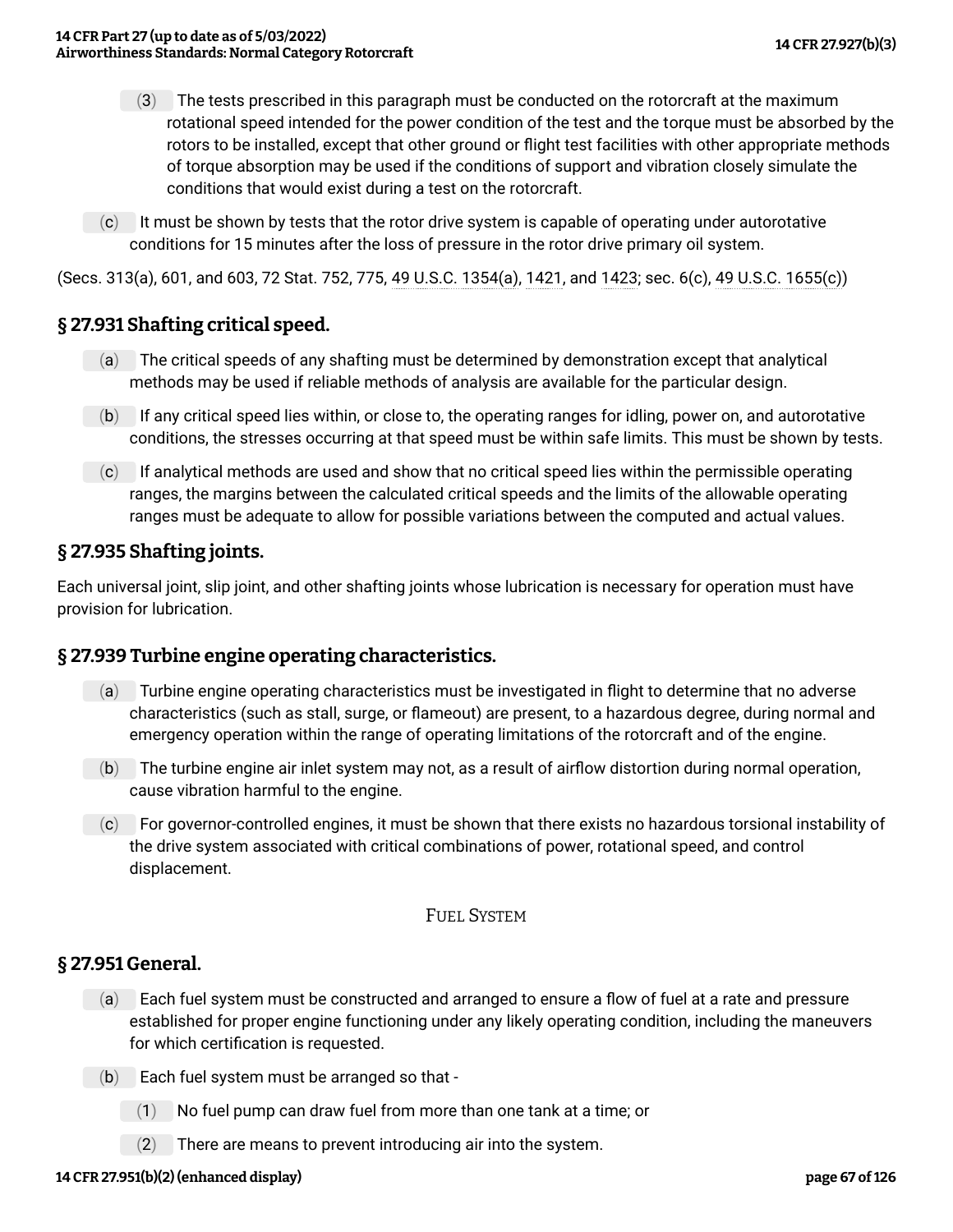(c) Each fuel system for a turbine engine must be capable of sustained operation throughout its flow and pressure range with fuel initially saturated with water at 80 °F. and having 0.75cc of free water per gallon added and cooled to the most critical condition for icing likely to be encountered in operation.

## <span id="page-67-0"></span>**§ 27.952 Fuel system crash resistance.**

Unless other means acceptable to the Administrator are employed to minimize the hazard of fuel fires to occupants following an otherwise survivable impact (crash landing), the fuel systems must incorporate the design features of this section. These systems must be shown to be capable of sustaining the static and dynamic deceleration loads of this section, considered as ultimate loads acting alone, measured at the system component's center of gravity, without structural damage to system components, fuel tanks, or their attachments that would leak fuel to an ignition source.

- (a) *Drop test requirements.* Each tank, or the most critical tank, must be drop-tested as follows:
	- (1) The drop height must be at least 50 feet.
		- (2) The drop impact surface must be nondeforming.
		- (3) The tank must be filled with water to 80 percent of the normal, full capacity.
	- (4) The tank must be enclosed in a surrounding structure representative of the installation unless it can be established that the surrounding structure is free of projections or other design features likely to contribute to rupture of the tank.
	- $(5)$  The tank must drop freely and impact in a horizontal position  $\pm 10^{\circ}$ .
	- $(6)$  After the drop test, there must be no leakage.
- (b) *Fuel tank load factors.* Except for fuel tanks located so that tank rupture with fuel release to either significant ignition sources, such as engines, heaters, and auxiliary power units, or occupants is extremely remote, each fuel tank must be designed and installed to retain its contents under the following ultimate inertial load factors, acting alone.
	- (1) For fuel tanks in the cabin:
		- $(i)$  Upward 4g.
		- (ii) Forward 16g.
		- (iii) Sideward 8g.
		- (iv) Downward 20g.
	- (2) For fuel tanks located above or behind the crew or passenger compartment that, if loosened, could injure an occupant in an emergency landing:
		- (i) Upward 1.5g.
		- (ii) Forward 8g.
		- (iii) Sideward 2g.
		- (iv) Downward 4g.
	- (3) For fuel tanks in other areas:
		- (i) Upward 1.5g.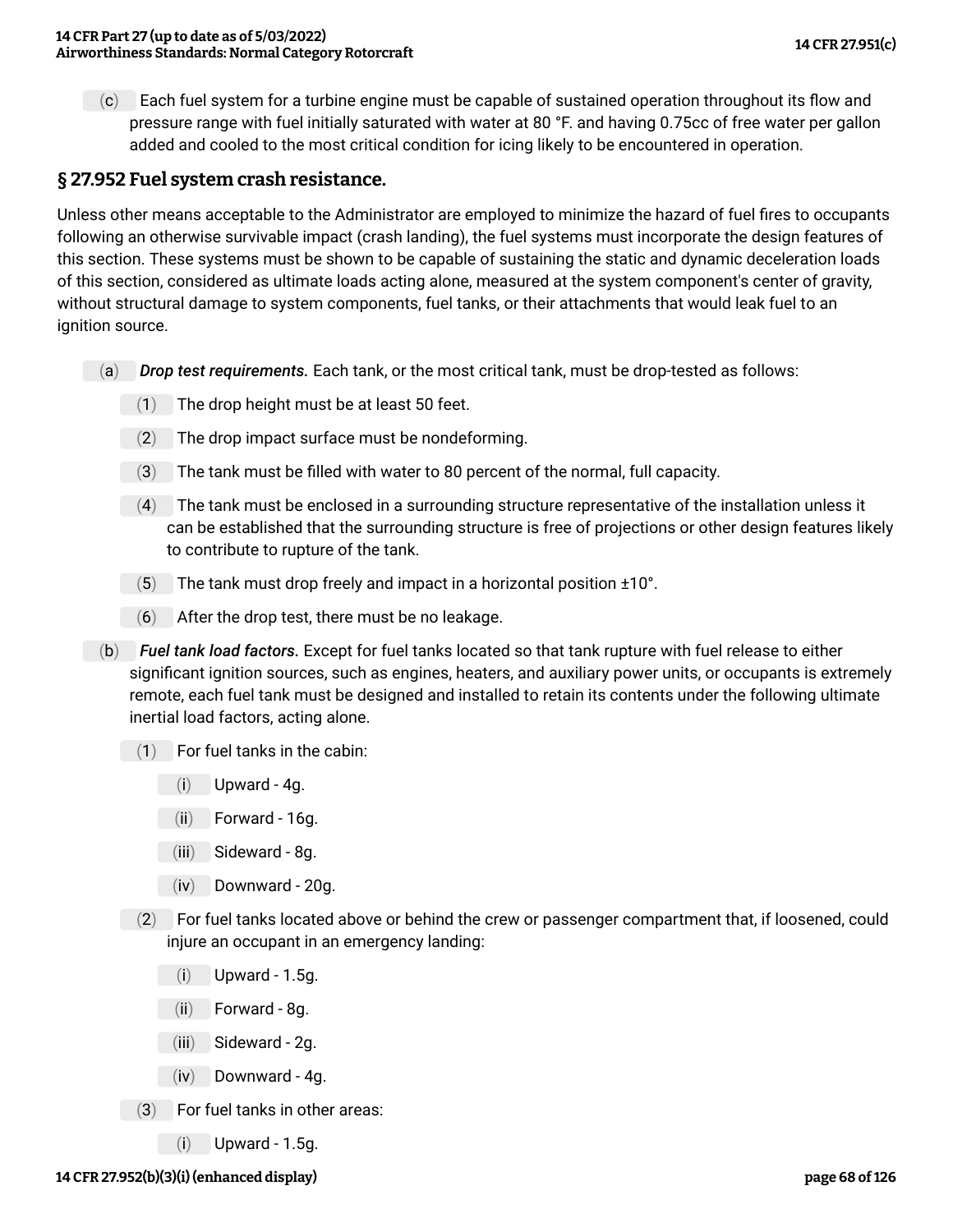(ii) Forward - 4g.

(iii) Sideward - 2g.

- (iv) Downward 4g.
- <span id="page-68-0"></span>(c) *Fuel line self-sealing breakaway couplings.* Self-sealing breakaway couplings must be installed unless hazardous relative motion of fuel system components to each other or to local rotorcraft structure is demonstrated to be extremely improbable or unless other means are provided. The couplings or equivalent devices must be installed at all fuel tank-to-fuel line connections, tank-to-tank interconnects, and at other points in the fuel system where local structural deformation could lead to the release of fuel.
	- (1) The design and construction of self-sealing breakaway couplings must incorporate the following design features:
		- (i) The load necessary to separate a breakaway coupling must be between 25 to 50 percent of the minimum ultimate failure load (ultimate strength) of the weakest component in the fluidcarrying line. The separation load must in no case be less than 300 pounds, regardless of the size of the fluid line.
		- (ii) A breakaway coupling must separate whenever its ultimate load (as defined in [paragraph](#page-68-0) [\(c\)\(1\)\(i\)](#page-68-0) of this section) is applied in the failure modes most likely to occur.
		- (iii) All breakaway couplings must incorporate design provisions to visually ascertain that the coupling is locked together (leak-free) and is open during normal installation and service.
		- (iv) All breakaway couplings must incorporate design provisions to prevent uncoupling or unintended closing due to operational shocks, vibrations, or accelerations.
		- (v) No breakaway coupling design may allow the release of fuel once the coupling has performed its intended function.
	- (2) All individual breakaway couplings, coupling fuel feed systems, or equivalent means must be designed, tested, installed, and maintained so that inadvertent fuel shutoff in flight is improbable in accordance with [§ 27.955\(a\)](#page-70-0) and must comply with the fatigue evaluation requirements of [§ 27.571](#page-36-6) without leaking.
	- (3) Alternate, equivalent means to the use of breakaway couplings must not create a survivable impact-induced load on the fuel line to which it is installed greater than 25 to 50 percent of the ultimate load (strength) of the weakest component in the line and must comply with the fatigue requirements of [§ 27.571](#page-36-6) without leaking.
- (d) *Frangible or deformable structural attachments.* Unless hazardous relative motion of fuel tanks and fuel system components to local rotorcraft structure is demonstrated to be extremely improbable in an otherwise survivable impact, frangible or locally deformable attachments of fuel tanks and fuel system components to local rotorcraft structure must be used. The attachment of fuel tanks and fuel system components to local rotorcraft structure, whether frangible or locally deformable, must be designed such that its separation or relative local deformation will occur without rupture or local tear-out of the fuel tank or fuel system components that will cause fuel leakage. The ultimate strength of frangible or deformable attachments must be as follows: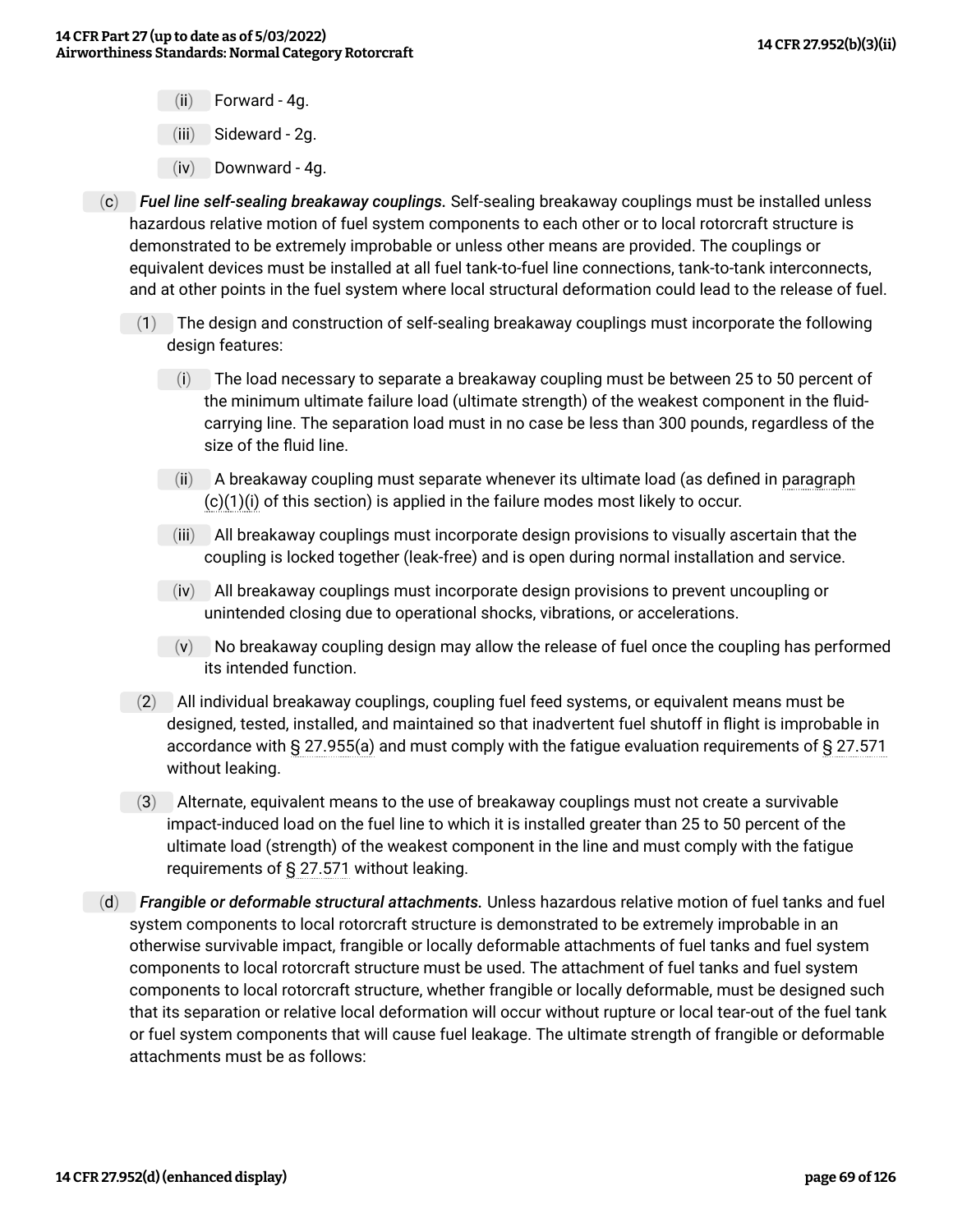- <span id="page-69-0"></span>(1) The load required to separate a frangible attachment from its support structure, or deform a locally deformable attachment relative to its support structure, must be between 25 and 50 percent of the minimum ultimate load (ultimate strength) of the weakest component in the attached system. In no case may the load be less than 300 pounds.
- (2) A frangible or locally deformable attachment must separate or locally deform as intended whenever its ultimate load (as defined in paragraph  $(d)(1)$  of this section) is applied in the modes most likely to occur.
- $(3)$  All frangible or locally deformable attachments must comply with the fatigue requirements of [§](#page-36-6) [27.571](#page-36-6).
- (e) *Separation of fuel and ignition sources.* To provide maximum crash resistance, fuel must be located as far as practicable from all occupiable areas and from all potential ignition sources.
- (f) *Other basic mechanical design criteria.* Fuel tanks, fuel lines, electrical wires, and electrical devices must be designed, constructed, and installed, as far as practicable, to be crash resistant.
- (g) *Rigid or semirigid fuel tanks.* Rigid or semirigid fuel tank or bladder walls must be impact and tear resistant.

### **§ 27.953 Fuel system independence.**

- (a) Each fuel system for multiengine rotorcraft must allow fuel to be supplied to each engine through a system independent of those parts of each system supplying fuel to other engines. However, separate fuel tanks need not be provided for each engine.
- (b) If a single fuel tank is used on a multiengine rotorcraft, the following must be provided:
	- $(1)$  Independent tank outlets for each engine, each incorporating a shutoff valve at the tank. This shutoff valve may also serve as the firewall shutoff valve required by [§ 27.995](#page-74-0) if the line between the valve and the engine compartment does not contain a hazardous amount of fuel that can drain into the engine compartment.
	- (2) At least two vents arranged to minimize the probability of both vents becoming obstructed simultaneously.
	- (3) Filler caps designed to minimize the probability of incorrect installation or inflight loss.
	- $(4)$  A fuel system in which those parts of the system from each tank outlet to any engine are independent of each part of each system supplying fuel to other engines.

### **§ 27.954 Fuel system lightning protection.**

The fuel system must be designed and arranged to prevent the ignition of fuel vapor within the system by -

- (a) Direct lightning strikes to areas having a high probability of stroke attachment;
- (b) Swept lightning strokes to areas where swept strokes are highly probable; or
- $(c)$  Corona and streamering at fuel vent outlets.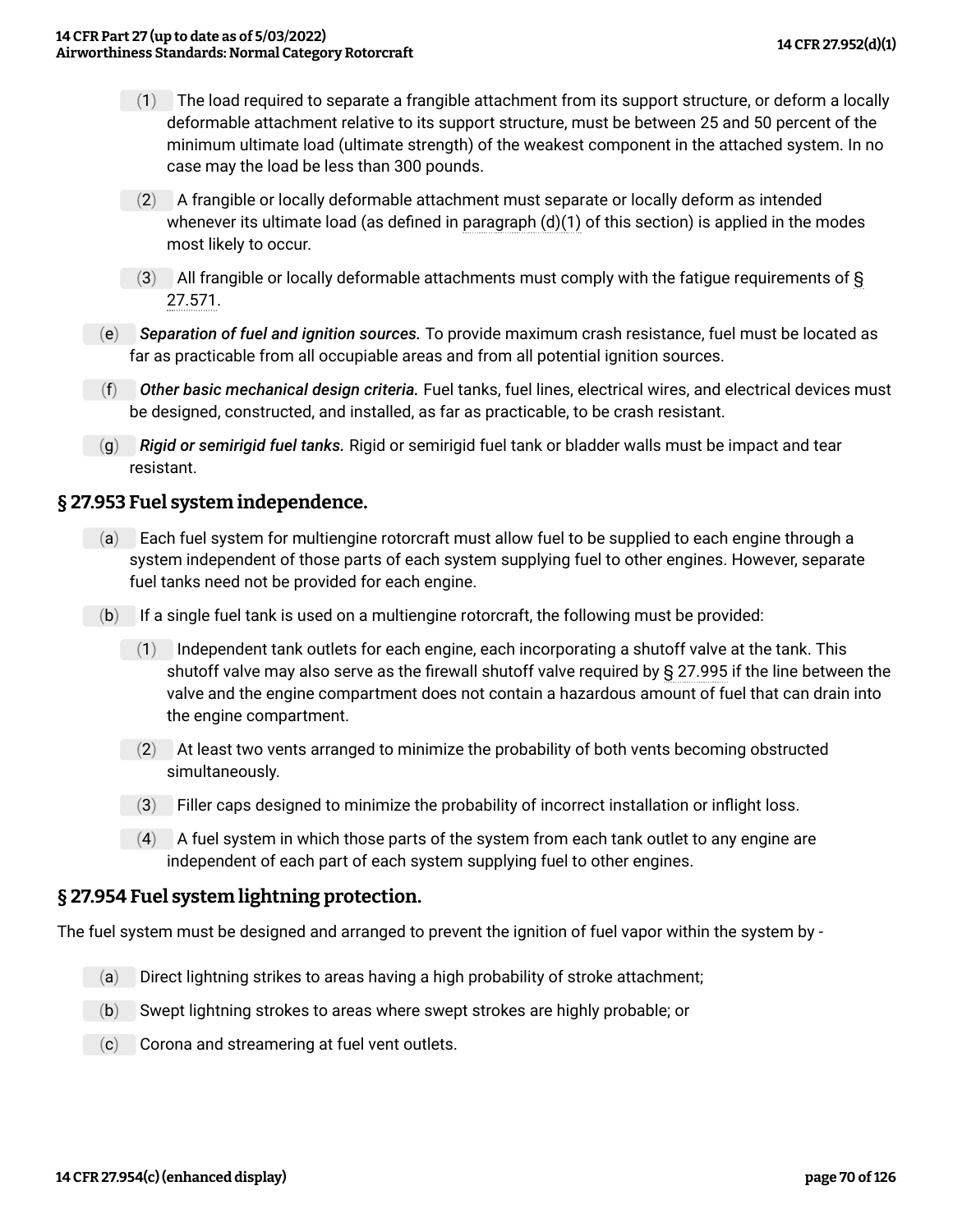# <span id="page-70-0"></span>**§ 27.955 Fuel flow.**

- (a) *General.* The fuel system for each engine must be shown to provide the engine with at least 100 percent of the fuel required under each operating and maneuvering condition to be approved for the rotorcraft including, as applicable, the fuel required to operate the engine(s) under the test conditions required by [§](#page-65-0) [27.927](#page-65-0). Unless equivalent methods are used, compliance must be shown by test during which the following provisions are met except that combinations of conditions which are shown to be improbable need not be considered.
	- (1) The fuel pressure, corrected for critical accelerations, must be within the limits specified by the engine type certificate data sheet.
	- $(2)$  The fuel level in the tank may not exceed that established as the unusable fuel supply for that tank under [§ 27.959,](#page-70-1) plus the minimum additional fuel necessary to conduct the test.
	- (3) The fuel head between the tank outlet and the engine inlet must be critical with respect to rotorcraft flight attitudes.
	- (4) The critical fuel pump (for pump-fed systems) is installed to produce (by actual or simulated failure) the critical restriction to fuel flow to be expected from pump failure.
	- (5) Critical values of engine rotation speed, electrical power, or other sources of fuel pump motive power must be applied.
	- (6) Critical values of fuel properties which adversely affect fuel flow must be applied.
	- $(7)$  The fuel filter required by [§ 27.997](#page-75-0) must be blocked to the degree necessary to simulate the accumulation of fuel contamination required to activate the indicator required by [§ 27.1305\(q\).](#page-86-0)
- (b) *Fuel transfer systems.* If normal operation of the fuel system requires fuel to be transferred to an engine feed tank, the transfer must occur automatically via a system which has been shown to maintain the fuel level in the engine feed tank within acceptable limits during flight or surface operation of the rotorcraft.
- (c) *Multiple fuel tanks.* If an engine can be supplied with fuel from more than one tank, the fuel systems must, in addition to having appropriate manual switching capability, be designed to prevent interruption of fuel flow to that engine, without attention by the flightcrew, when any tank supplying fuel to that engine is depleted of usable fuel during normal operation, and any other tank that normally supplies fuel to the engine alone contains usable fuel.

# <span id="page-70-1"></span>**§ 27.959 Unusable fuel supply.**

The unusable fuel supply for each tank must be established as not less than the quantity at which the first evidence of malfunction occurs under the most adverse fuel feed condition occurring under any intended operations and flight maneuvers involving that tank.

# **§ 27.961 Fuel system hot weather operation.**

Each suction lift fuel system and other fuel systems with features conducive to vapor formation must be shown by test to operate satisfactorily (within certification limits) when using fuel at a temperature of 110 °F under critical operating conditions including, if applicable, the engine operating conditions defined by [§ 27.927 \(b\)\(1\)](#page-65-1) and [\(b\)\(2\)](#page-65-2).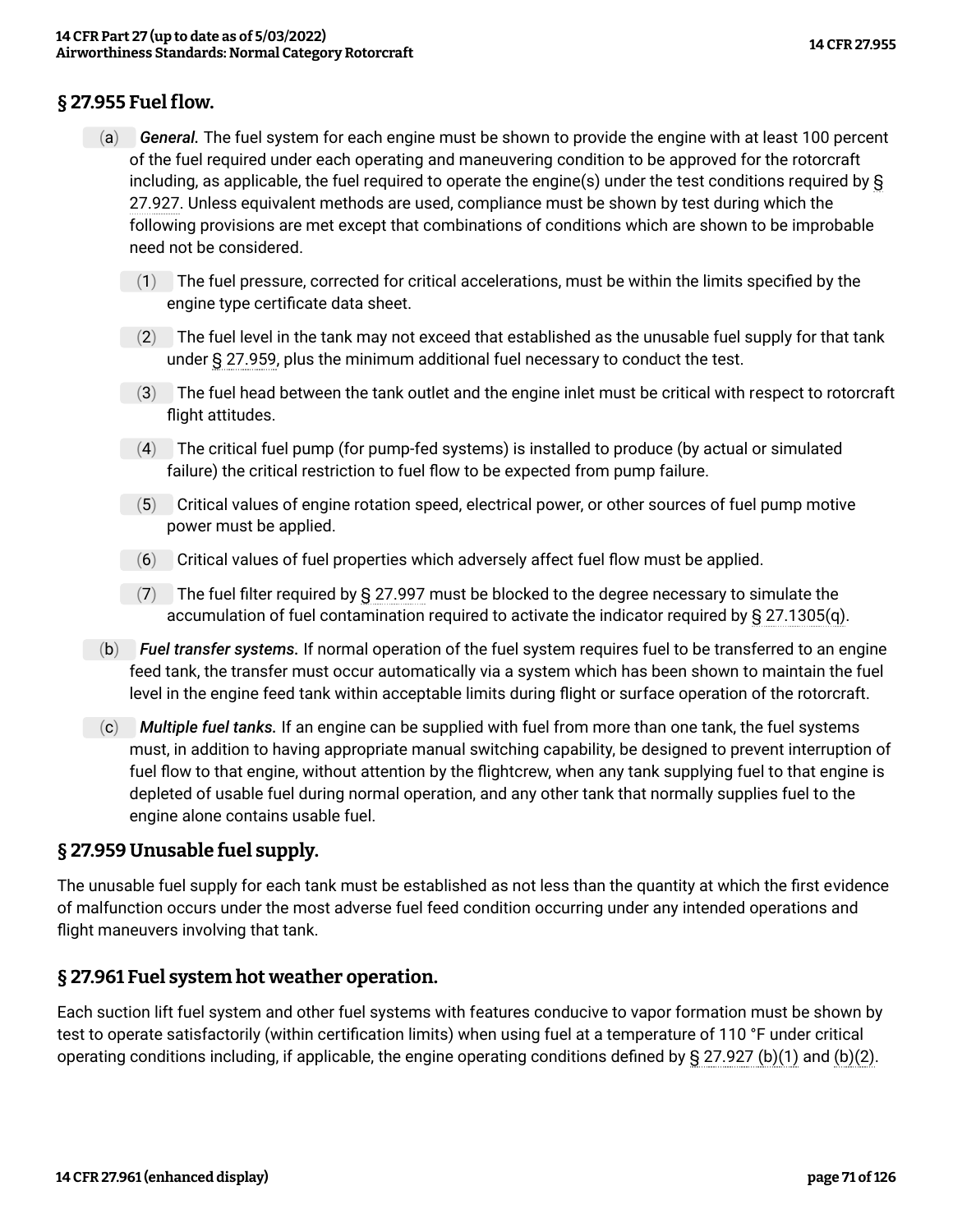# **§ 27.963 Fuel tanks: general.**

- (a) Each fuel tank must be able to withstand, without failure, the vibration, inertia, fluid, and structural loads to which it may be subjected in operation.
- (b) Each fuel tank of 10 gallons or greater capacity must have internal baffles, or must have external support to resist surging.
- (c) Each fuel tank must be separated from the engine compartment by a firewall. At least one-half inch of clear airspace must be provided between the tank and the firewall.
- (d) Spaces adjacent to the surfaces of fuel tanks must be ventilated so that fumes cannot accumulate in the tank compartment in case of leakage. If two or more tanks have interconnected outlets, they must be considered as one tank, and the airspaces in those tanks must be interconnected to prevent the flow of fuel from one tank to another as a result of a difference in pressure between those airspaces.
- (e) The maximum exposed surface temperature of any component in the fuel tank must be less, by a safe margin as determined by the Administrator, than the lowest expected autoignition temperature of the fuel or fuel vapor in the tank. Compliance with this requirement must be shown under all operating conditions and under all failure or malfunction conditions of all components inside the tank.
- (f) Each fuel tank installed in personnel compartments must be isolated by fume-proof and fuel-proof enclosures that are drained and vented to the exterior of the rotorcraft. The design and construction of the enclosures must provide necessary protection for the tank, must be crash resistant during a survivable impact in accordance with [§ 27.952,](#page-67-0) and must be adequate to withstand loads and abrasions to be expected in personnel compartments.
- $(g)$  Each flexible fuel tank bladder or liner must be approved or shown to be suitable for the particular application and must be puncture resistant. Puncture resistance must be shown by meeting the TSO-C80, paragraph 16.0, requirements using a minimum puncture force of 370 pounds.
- (h) Each integral fuel tank must have provisions for inspection and repair of its interior.

### **§ 27.965 Fuel tank tests.**

- (a) Each fuel tank must be able to withstand the applicable pressure tests in this section without failure or leakage. If practicable, test pressures may be applied in a manner simulating the pressure distribution in service.
- (b) Each conventional metal tank, nonmetallic tank with walls that are not supported by the rotorcraft structure, and integral tank must be subjected to a pressure of 3.5 p.s.i. unless the pressure developed during maximum limit acceleration or emergency deceleration with a full tank exceeds this value, in which case a hydrostatic head, or equivalent test, must be applied to duplicate the acceleration loads as far as possible. However, the pressure need not exceed 3.5 p.s.i. on surfaces not exposed to the acceleration loading.
- (c) Each nonmetallic tank with walls supported by the rotorcraft structure must be subjected to the following tests:
	- $(1)$  A pressure test of at least 2.0 p.s.i. This test may be conducted on the tank alone in conjunction with the test specified in [paragraph \(c\)\(2\)](#page-72-0) of this section.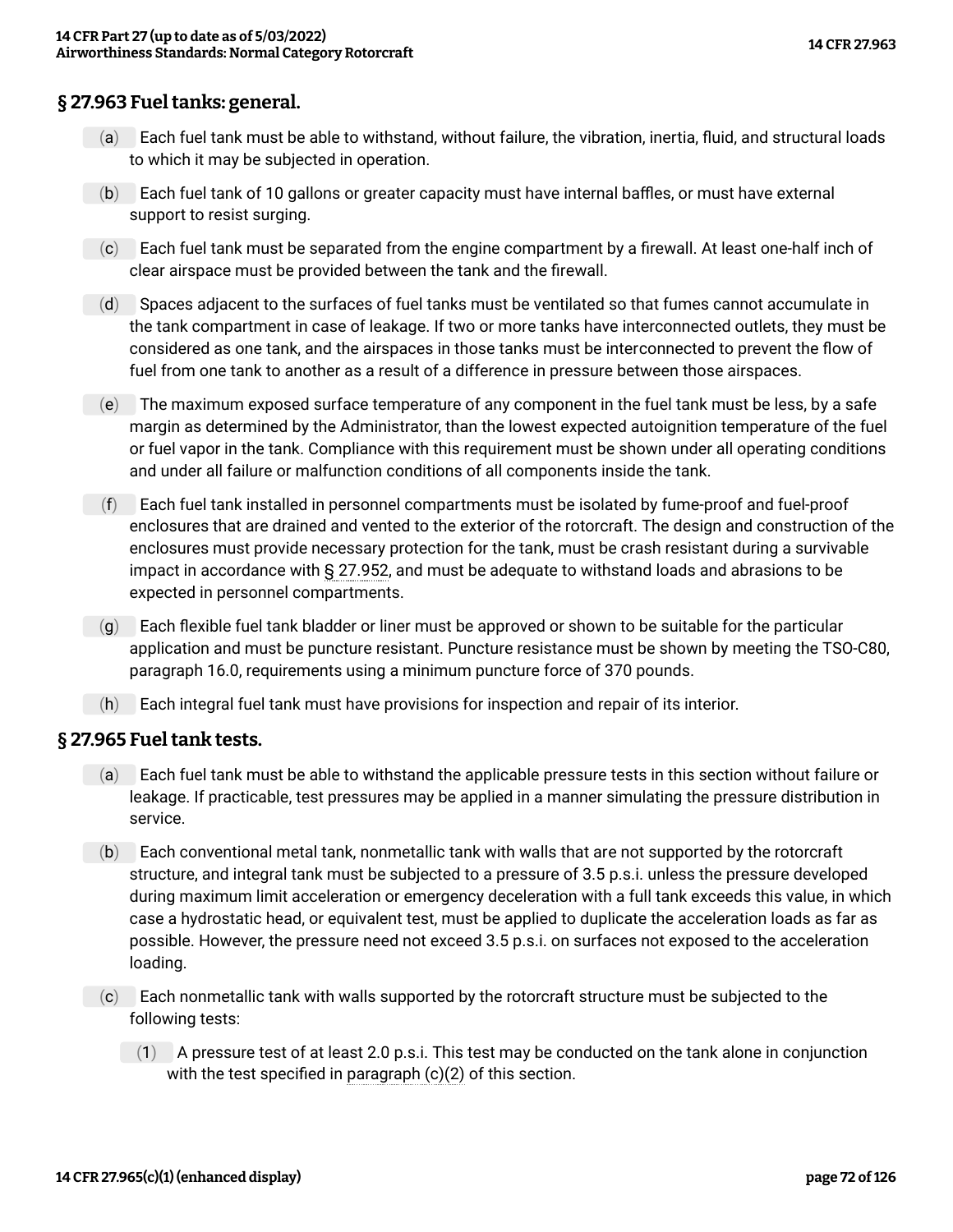- (2) A pressure test, with the tank mounted in the rotorcraft structure, equal to the load developed by the reaction of the contents, with the tank full, during maximum limit acceleration or emergency deceleration. However, the pressure need not exceed 2.0 p.s.i. on surfaces not exposed to the acceleration loading.
- <span id="page-72-2"></span>(d) Each tank with large unsupported or unstiffened flat areas, or with other features whose failure or deformation could cause leakage, must be subjected to the following test or its equivalent:
	- $(1)$  Each complete tank assembly and its support must be vibration tested while mounted to simulate the actual installation.
	- $(2)$  The tank assembly must be vibrated for 25 hours while two-thirds full of any suitable fluid. The amplitude of vibration may not be less than one thirty-second of an inch, unless otherwise substantiated.
	- (3) The test frequency of vibration must be as follows:
		- (i) If no frequency of vibration resulting from any r.p.m. within the normal operating range of engine or rotor system speeds is critical, the test frequency of vibration, in number of cycles per minute must, unless a frequency based on a more rational calculation is used, be the number obtained by averaging the maximum and minimum power-on engine speeds (r.p.m.) for reciprocating engine powered rotorcraft or 2,000 c.p.m. for turbine engine powered rotorcraft.
		- (ii) If only one frequency of vibration resulting from any r.p.m. within the normal operating range of engine or rotor system speeds is critical, that frequency of vibration must be the test frequency.
		- (iii) If more than one frequency of vibration resulting from any r.p.m. within the normal operating range of engine or rotor system speeds is critical, the most critical of these frequencies must be the test frequency.
	- $(4)$  Under [paragraphs \(d\)\(3\)\(ii\)](#page-72-0) and [\(iii\)](#page-72-1) of this section, the time of test must be adjusted to accomplish the same number of vibration cycles as would be accomplished in 25 hours at the frequency specified in [paragraph \(d\)\(3\)\(i\)](#page-72-2) of this section.
	- (5) During the test, the tank assembly must be rocked at the rate of 16 to 20 complete cycles per minute through an angle of 15 degrees on both sides of the horizontal (30 degrees total), about the most critical axis, for 25 hours. If motion about more than one axis is likely to be critical, the tank must be rocked about each critical axis for 12 $\rm 1/_{2}$  hours.

<span id="page-72-1"></span><span id="page-72-0"></span>(Secs. 313(a), 601, and 603, 72 Stat. 752, 775, [49 U.S.C. 1354\(a\)](https://www.govinfo.gov/link/uscode/49/1354), [1421,](https://www.govinfo.gov/link/uscode/49/1421) and [1423;](https://www.govinfo.gov/link/uscode/49/1423) sec. 6(c), [49 U.S.C. 1655\(c\)](https://www.govinfo.gov/link/uscode/49/1655))

### **§ 27.967 Fuel tank installation.**

- (a) Each fuel tank must be supported so that tank loads are not concentrated on unsupported tank surfaces. In addition -
	- (1) There must be pads, if necessary, to prevent chafing between each tank and its supports;
	- (2) The padding must be nonabsorbent or treated to prevent the absorption of fuel;
	- (3) If flexible tank liners are used, they must be supported so that it is not necessary for them to withstand fluid loads; and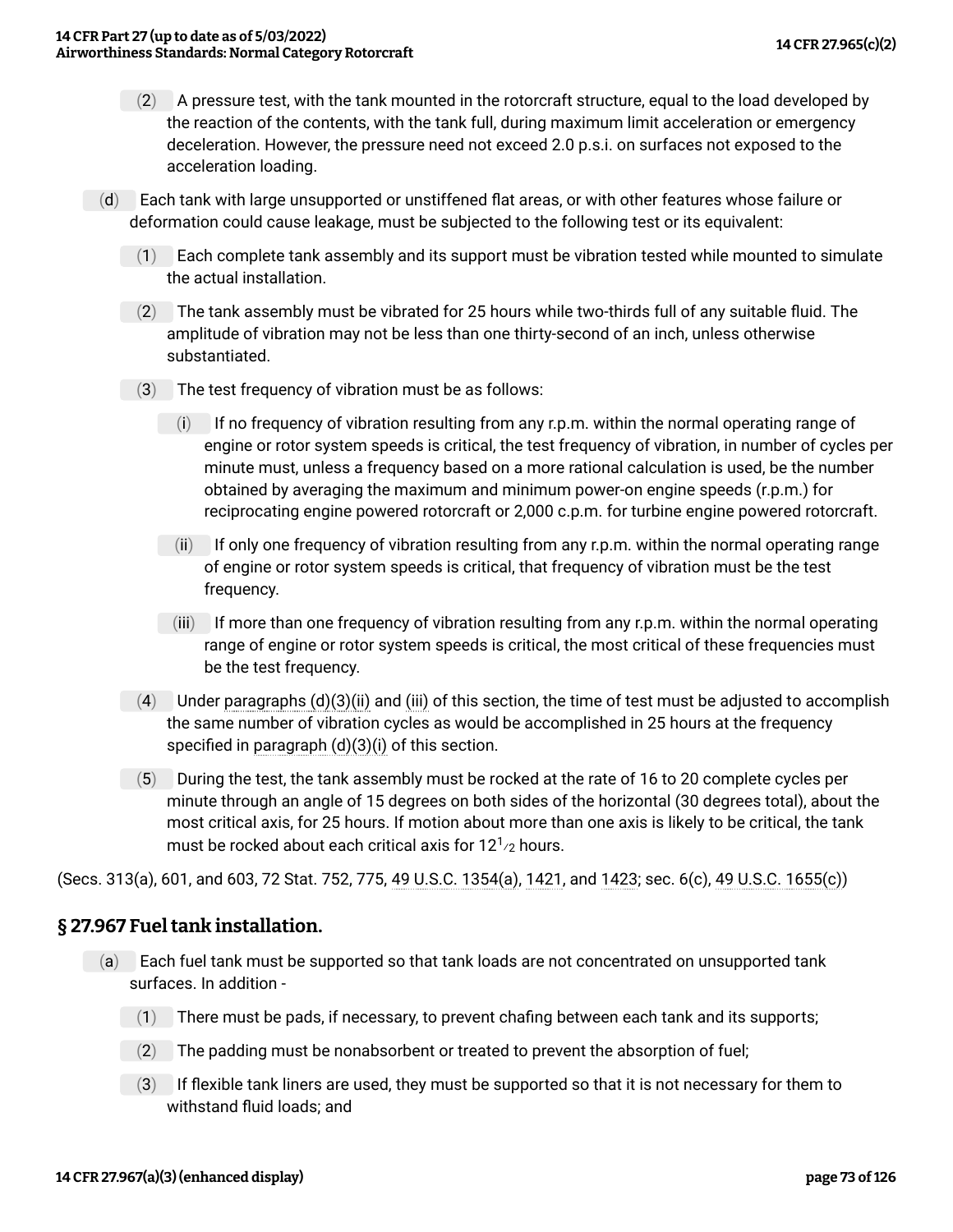- (4) Each interior surface of tank compartments must be smooth and free of projections that could cause wear of the liner unless -
	- (i) There are means for protection of the liner at those points; or
	- (ii) The construction of the liner itself provides such protection.
- (b) Any spaces adjacent to tank surfaces must be adequately ventilated to avoid accumulation of fuel or fumes in those spaces due to minor leakage. If the tank is in a sealed compartment, ventilation may be limited to drain holes that prevent clogging and excessive pressure resulting from altitude changes. If flexible tank liners are installed, the venting arrangement for the spaces between the liner and its container must maintain the proper relationship to tank vent pressures for any expected flight condition.
- [\(c\)](#page-83-1) The location of each tank must meet the requirements of  $\S 27.1185$  (a) and (c).
- (d) No rotorcraft skin immediately adjacent to a major air outlet from the engine compartment may act as the wall of the integral tank.

### **§ 27.969 Fuel tank expansion space.**

Each fuel tank or each group of fuel tanks with interconnected vent systems must have an expansion space of not less than 2 percent of the tank capacity. It must be impossible to fill the fuel tank expansion space inadvertently with the rotorcraft in the normal ground attitude.

### **§ 27.971 Fuel tank sump.**

- (a) Each fuel tank must have a drainable sump with an effective capacity in any ground attitude to be expected in service of 0.25 percent of the tank capacity or  $1_{\rm /16}$  gallon, whichever is greater, unless -
	- $(1)$  The fuel system has a sediment bowl or chamber that is accessible for preflight drainage and has a minimum capacity of 1 ounce for every 20 gallons of fuel tank capacity; and
	- (2) Each fuel tank drain is located so that in any ground attitude to be expected in service, water will drain from all parts of the tank to the sediment bowl or chamber.
- (b) Each sump, sediment bowl, and sediment chamber drain required by this section must comply with the drain provisions of [§ 27.999\(b\)](#page-75-0).

### **§ 27.973 Fuel tank filler connection.**

- (a) Each fuel tank filler connection must prevent the entrance of fuel into any part of the rotorcraft other than the tank itself during normal operations and must be crash resistant during a survivable impact in accordance with [§ 27.952\(c\).](#page-68-0) In addition -
	- (1) Each filler must be marked as prescribed in  $\S 27.1557(c)(1)$ ;
	- $(2)$  Each recessed filler connection that can retain any appreciable quantity of fuel must have a drain that discharges clear of the entire rotorcraft; and
	- (3) Each filler cap must provide a fuel-tight seal under the fluid pressure expected in normal operation and in a survivable impact.
- (b) Each filler cap or filler cap cover must warn when the cap is not fully locked or seated on the filler connection.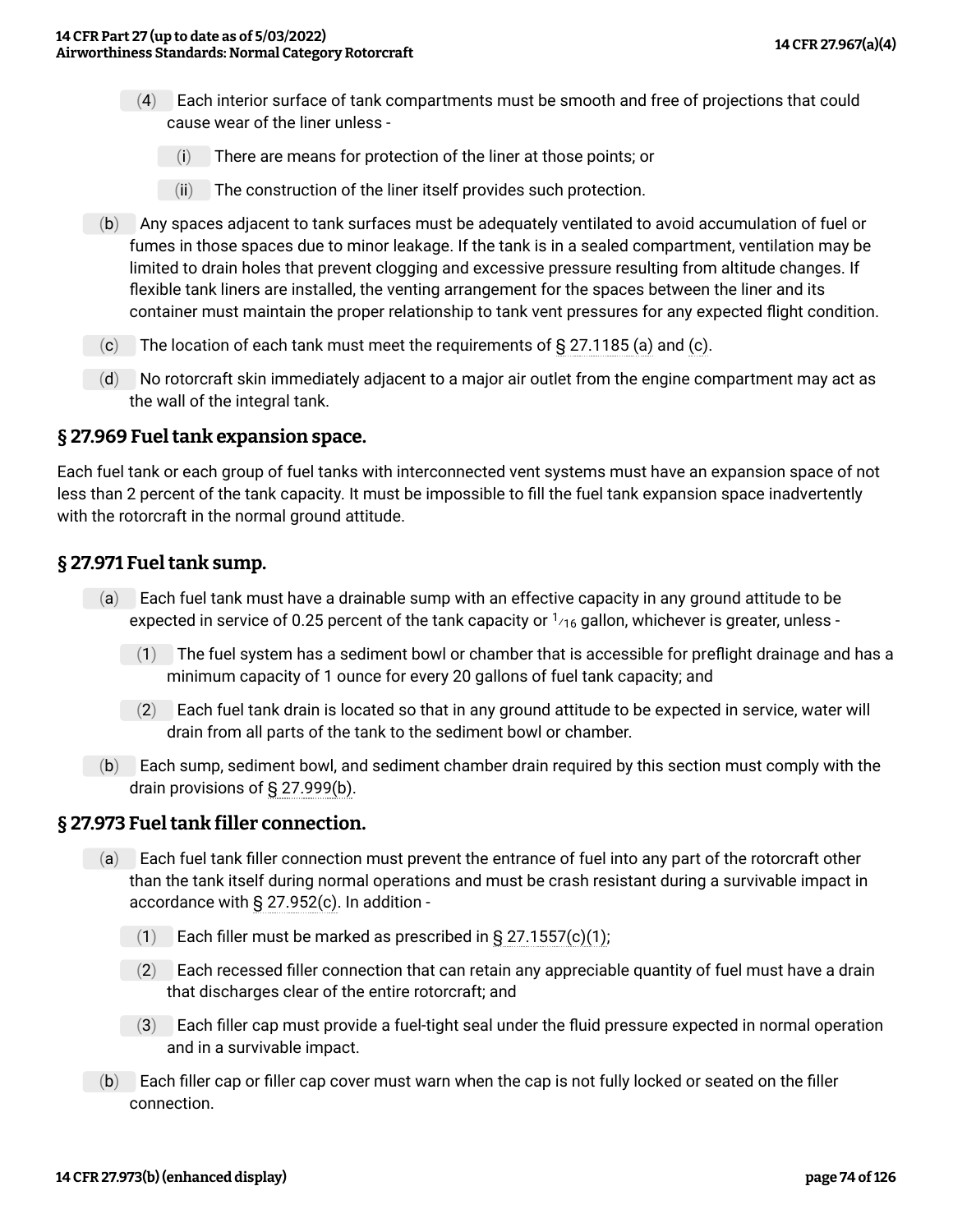### **§ 27.975 Fuel tank vents.**

- (a) Each fuel tank must be vented from the top part of the expansion space so that venting is effective under all normal flight conditions. Each vent must minimize the probability of stoppage by dirt or ice.
- (b) The venting system must be designed to minimize spillage of fuel through the vents to an ignition source in the event of a rollover during landing, ground operation, or a survivable impact.

#### **§ 27.977 Fuel tank outlet.**

- (a) There must be a fuel stainer for the fuel tank outlet or for the booster pump. This strainer must
	- (1) For reciprocating engine powered rotorcraft, have 8 to 16 meshes per inch; and
	- (2) For turbine engine powered rotorcraft, prevent the passage of any object that could restrict fuel flow or damage any fuel system component.
- (b) The clear area of each fuel tank outlet strainer must be at least five times the area of the outlet line.
	- (c) The diameter of each strainer must be at least that of the fuel tank outlet.
- (d) Each finger strainer must be accessible for inspection and cleaning.

#### FUEL SYSTEM COMPONENTS

### **§ 27.991 Fuel pumps.**

Compliance with [§ 27.955](#page-69-0) may not be jeopardized by failure of -

- (a) Any one pump except pumps that are approved and installed as parts of a type certificated engine; or
- (b) Any component required for pump operation except, for engine driven pumps, the engine served by that pump.

#### **§ 27.993 Fuel system lines and fittings.**

- (a) Each fuel line must be installed and supported to prevent excessive vibration and to withstand loads due to fuel pressure and accelerated flight conditions.
- (b) Each fuel line connected to components of the rotorcraft between which relative motion could exist must have provisions for flexibility.
- (c) Flexible hose must be approved.
- (d) Each flexible connection in fuel lines that may be under pressure or subjected to axial loading must use flexible hose assemblies.
- $(e)$  No flexible hose that might be adversely affected by high temperatures may be used where excessive temperatures will exist during operation or after engine shutdown.

#### **§ 27.995 Fuel valves.**

- (a) There must be a positive, quick-acting valve to shut off fuel to each engine individually.
- (b) The control for this valve must be within easy reach of appropriate crewmembers.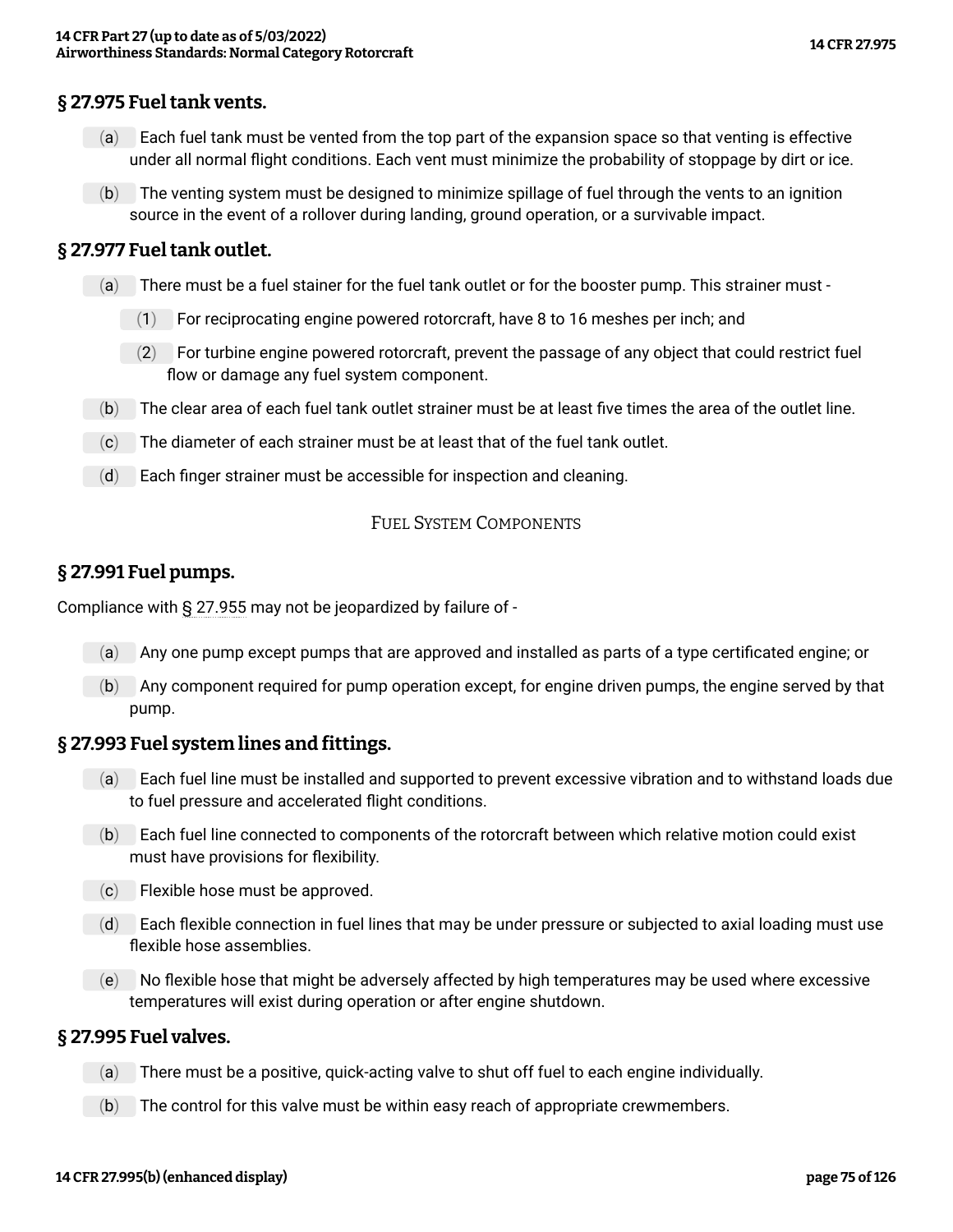- (c) Where there is more than one source of fuel supply there must be means for independent feeding from each source.
- $(d)$  No shutoff valve may be on the engine side of any firewall.

### <span id="page-75-2"></span>**§ 27.997 Fuel strainer or filter.**

There must be a fuel strainer or filter between the fuel tank outlet and the inlet of the first fuel system component which is susceptible to fuel contamination, including but not limited to the fuel metering device or an engine positive displacement pump, whichever is nearer the fuel tank outlet. This fuel strainer or filter must -

- (a) Be accessible for draining and cleaning and must incorporate a screen or element which is easily removable;
- (b) Have a sediment trap and drain except that it need not have a drain if the strainer or filter is easily removable for drain purposes;
- (c) Be mounted so that its weight is not supported by the connecting lines or by the inlet or outlet connections of the strainer or filter itself, unless adequate strength margins under all loading conditions are provided in the lines and connections; and
- (d) Provide a means to remove from the fuel any contaminant which would jeopardize the flow of fuel through rotorcraft or engine fuel system components required for proper rotorcraft fuel system or engine fuel system operation.

#### <span id="page-75-1"></span>**§ 27.999 Fuel system drains.**

- (a) There must be at least one accessible drain at the lowest point in each fuel system to completely drain the system with the rotorcraft in any ground attitude to be expected in service.
- <span id="page-75-0"></span>(b) Each drain required by [paragraph \(a\)](#page-75-1) of this section must -
	- (1) Discharge clear of all parts of the rotorcraft;
	- (2) Have manual or automatic means to assure positive closure in the off position; and
	- (3) Have a drain valve
		- (i) That is readily accessible and which can be easily opened and closed; and
		- (ii) That is either located or protected to prevent fuel spillage in the event of a landing with landing gear retracted.

#### OIL SYSTEM

#### **§ 27.1011 Engines: General.**

- (a) Each engine must have an independent oil system that can supply it with an appropriate quantity of oil at a temperature not above that safe for continuous operation.
- (b) The usable oil capacity of each system may not be less than the product of the endurance of the rotorcraft under critical operating conditions and the maximum oil consumption of the engine under the same conditions, plus a suitable margin to ensure adequate circulation and cooling. Instead of a rational analysis of endurance and consumption, a usable oil capacity of one gallon for each 40 gallons of usable fuel may be used.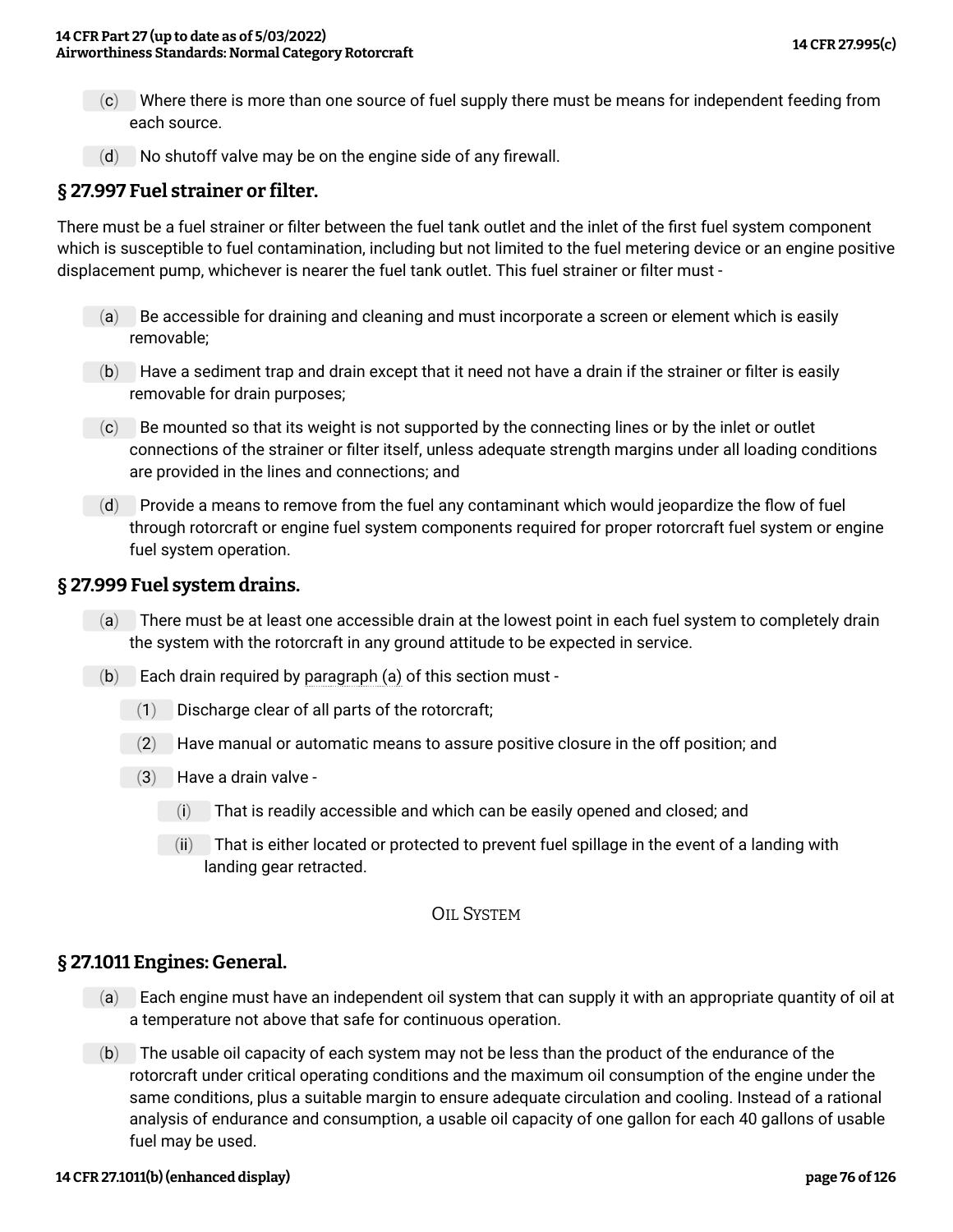(c) The oil cooling provisions for each engine must be able to maintain the oil inlet temperature to that engine at or below the maximum established value. This must be shown by flight tests.

# <span id="page-76-1"></span>**§ 27.1013 Oil tanks.**

Each oil tank must be designed and installed so that -

- (a) It can withstand, without failure, each vibration, inertia, fluid, and structural load expected in operation;
- (b) [Reserved]
- (c) Where used with a reciprocating engine, it has an expansion space of not less than the greater of 10 percent of the tank capacity or 0.5 gallon, and where used with a turbine engine, it has an expansion space of not less than 10 percent of the tank capacity.
- (d) It is impossible to fill the tank expansion space inadvertently with the rotorcraft in the normal ground attitude;
- (e) Adequate venting is provided; and
- (f) There are means in the filler opening to prevent oil overflow from entering the oil tank compartment.

### **§ 27.1015 Oil tank tests.**

Each oil tank must be designed and installed so that it can withstand, without leakage, an internal pressure of 5 p.s.i., except that each pressurized oil tank used with a turbine engine must be designed and installed so that it can withstand, without leakage, an internal pressure of 5 p.s.i., plus the maximum operating pressure of the tank.

### **§ 27.1017 Oil lines and fittings.**

- (a) Each oil line must be supported to prevent excessive vibration.
- (b) Each oil line connected to components of the rotorcraft between which relative motion could exist must have provisions for flexibility.
- (c) Flexible hose must be approved.
- (d) Each oil line must have an inside diameter of not less than the inside diameter of the engine inlet or outlet. No line may have splices between connections.

### <span id="page-76-2"></span>**§ 27.1019 Oil strainer or filter.**

- <span id="page-76-0"></span>(a) Each turbine engine installation must incorporate an oil strainer or filter through which all of the engine oil flows and which meets the following requirements:
	- $(1)$  Each oil strainer or filter that has a bypass must be constructed and installed so that oil will flow at the normal rate through the rest of the system with the strainer or filter completely blocked.
	- (2) The oil strainer or filter must have the capacity (with respect to operating limitations established for the engine) to ensure that engine oil system functioning is not impaired when the oil is contaminated to a degree (with respect to particle size and density) that is greater than that established for the engine under [Part 33 of this chapter](https://www.ecfr.gov/current/title-14/part-33/).
	- (3) The oil strainer or filter, unless it is installed at an oil tank outlet, must incorporate a means to indicate contamination before it reaches the capacity established in accordance with [paragraph](#page-76-0) [\(a\)\(2\)](#page-76-0) of this section.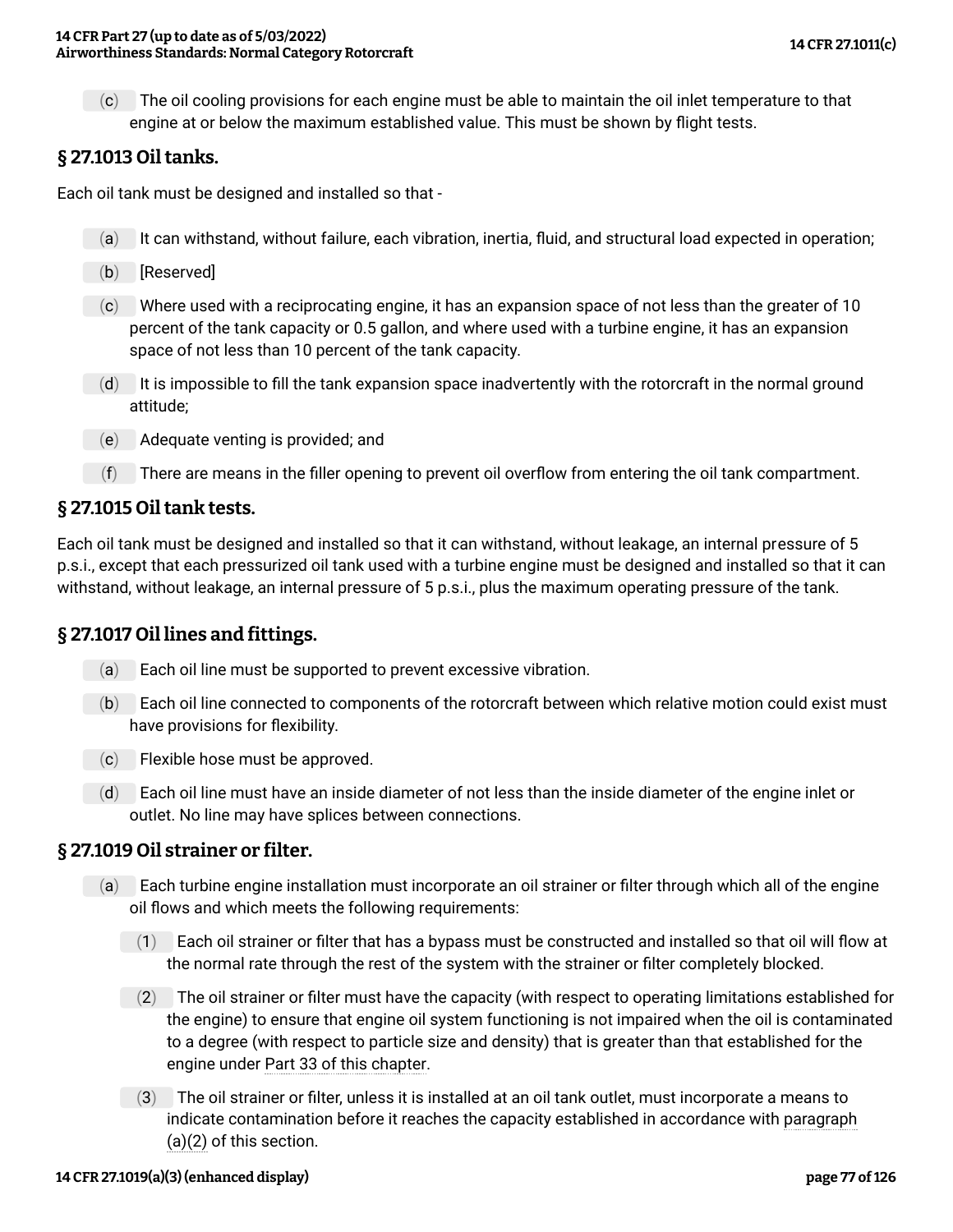- (4) The bypass of a strainer or filter must be constructed and installed so that the release of collected contaminants is minimized by appropriate location of the bypass to ensure that collected contaminants are not in the bypass flow path.
- $(5)$  An oil strainer or filter that has no bypass, except one that is installed at an oil tank outlet, must have a means to connect it to the warning system required in [§ 27.1305\(r\).](#page-86-0)
- (b) Each oil strainer or filter in a powerplant installation using reciprocating engines must be constructed and installed so that oil will flow at the normal rate through the rest of the system with the strainer or filter element completely blocked.

### <span id="page-77-2"></span>**§ 27.1021 Oil system drains.**

A drain (or drains) must be provided to allow safe drainage of the oil system. Each drain must -

- (a) Be accessible; and
- (b) Have manual or automatic means for positive locking in the closed position.

#### **§ 27.1027 Transmissions and gearboxes: General.**

- (a) The lubrication system for components of the rotor drive system that require continuous lubrication must be sufficiently independent of the lubrication systems of the engine(s) to ensure lubrication during autorotation.
- (b) Pressure lubrication systems for transmissions and gearboxes must comply with the engine oil system requirements of [§§ 27.1013](#page-76-1) (except paragraph (c)), 27.1015, 27.1017, 27.1021, and 27.1337(d).
- <span id="page-77-1"></span>(c) Each pressure lubrication system must have an oil strainer or filter through which all of the lubricant flows and must -
	- $(1)$  Be designed to remove from the lubricant any contaminant which may damage transmission and drive system components or impede the flow of lubricant to a hazardous degree;
	- (2) Be equipped with a means to indicate collection of contaminants on the filter or strainer at or before opening of the bypass required by [paragraph \(c\)\(3\)](#page-77-0) of this section; and
	- $(3)$  Be equipped with a bypass constructed and installed so that -
		- (i) The lubricant will flow at the normal rate through the rest of the system with the strainer or filter completely blocked; and
		- (ii) The release of collected contaminants is minimized by appropriate location of the bypass to ensure that collected contaminants are not in the bypass flowpath.
- <span id="page-77-0"></span>(d) For each lubricant tank or sump outlet supplying lubrication to rotor drive systems and rotor drive system components, a screen must be provided to prevent entrance into the lubrication system of any object that might obstruct the flow of lubricant from the outlet to the filter required by [paragraph \(c\)](#page-77-1) of this section. The requirements of paragraph (c) do not apply to screens installed at lubricant tank or sump outlets.
- <span id="page-77-3"></span>(e) Splash-type lubrication systems for rotor drive system gearboxes must comply with [§§ 27.1021](#page-77-2) and [27.1337\(d\).](#page-91-0)

COOLING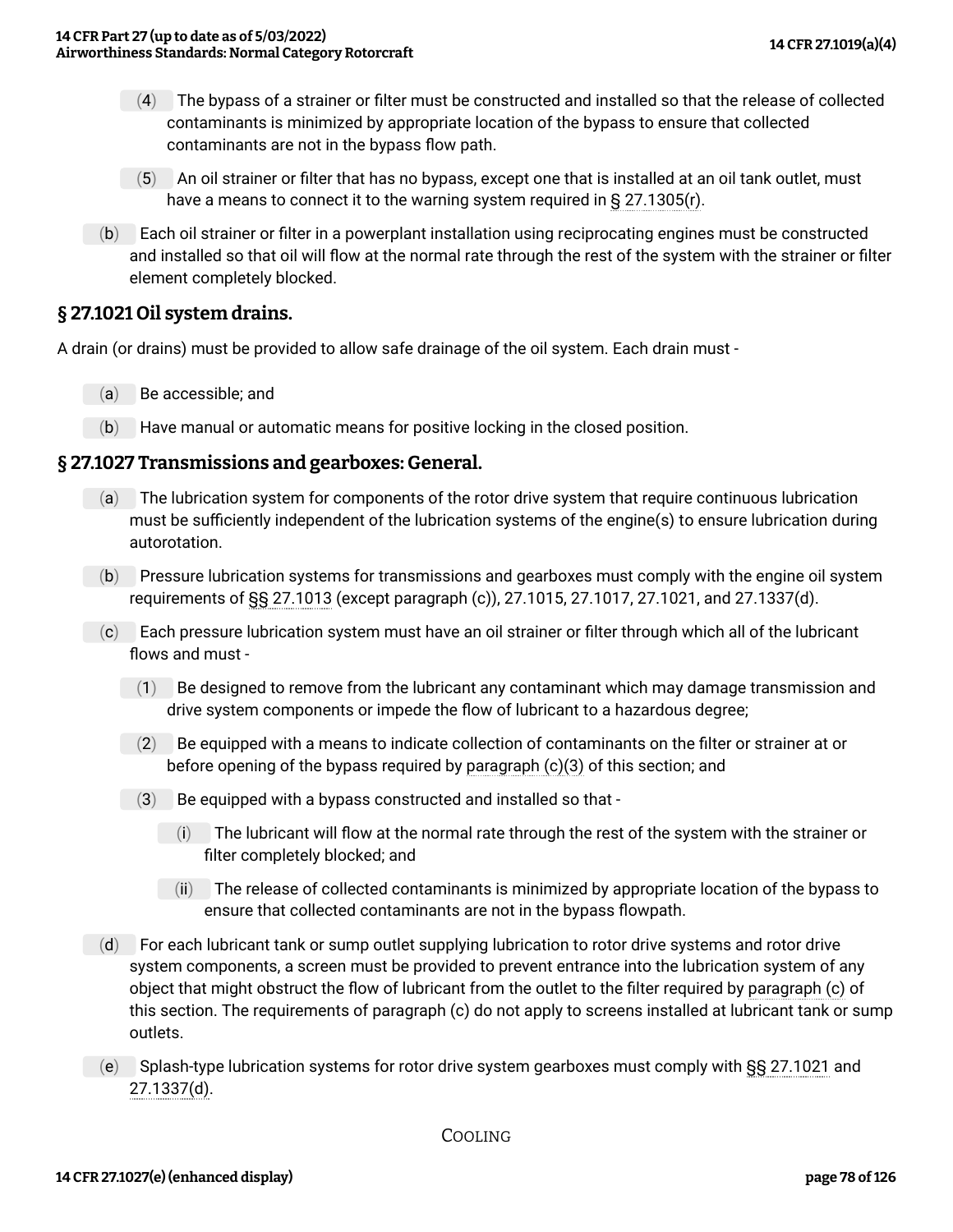# <span id="page-78-0"></span>**§ 27.1041 General.**

- (a) Each powerplant cooling system must be able to maintain the temperatures of powerplant components within the limits established for these components under critical surface (ground or water) and flight operating conditions for which certification is required and after normal shutdown. Powerplant components to be considered include but may not be limited to engines, rotor drive system components, auxiliary power units, and the cooling or lubricating fluids used with these components.
- (b) Compliance with [paragraph \(a\)](#page-78-0) of this section must be shown in tests conducted under the conditions prescribed in that paragraph.

### <span id="page-78-7"></span><span id="page-78-5"></span><span id="page-78-1"></span>**§ 27.1043 Cooling tests.**

- (a) *General.* For the tests prescribed in [§ 27.1041\(b\)](#page-78-1), the following apply:
	- $(1)$  If the tests are conducted under conditions deviating from the maximum ambient atmospheric temperature specified in [paragraph \(b\)](#page-78-2) of this section, the recorded powerplant temperatures must be corrected under [paragraphs \(c\)](#page-78-3) and [\(d\)](#page-78-4) of this section unless a more rational correction method is applicable.
	- $(2)$  No corrected temperature determined under [paragraph \(a\)\(1\)](#page-78-5) of this section may exceed established limits.
	- (3) For reciprocating engines, the fuel used during the cooling tests must be of the minimum grade approved for the engines, and the mixture settings must be those normally used in the flight stages for which the cooling tests are conducted.
	- $(4)$  The test procedures must be as prescribed in [§ 27.1045.](#page-78-6)
- <span id="page-78-2"></span>(b) *Maximum ambient atmospheric temperature.* A maximum ambient atmospheric temperature corresponding to sea level conditions of at least 100 degrees F. must be established. The assumed temperature lapse rate is 3.6 degrees F. per thousand feet of altitude above sea level until a temperature of −69.7 degrees F. is reached, above which altitude the temperature is considered constant at −69.7 degrees F. However, for winterization installations, the applicant may select a maximum ambient atmospheric temperature corresponding to sea level conditions of less than 100 degrees F.
- <span id="page-78-3"></span>(c) *Correction factor (except cylinder barrels).* Unless a more rational correction applies, temperatures of engine fluids and power-plant components (except cylinder barrels) for which temperature limits are established, must be corrected by adding to them the difference between the maximum ambient atmospheric temperature and the temperature of the ambient air at the time of the first occurrence of the maximum component or fluid temperature recorded during the cooling test.
- <span id="page-78-4"></span>(d) *Correction factor for cylinder barrel temperatures.* Cylinder barrel temperatures must be corrected by adding to them 0.7 times the difference between the maximum ambient atmospheric temperature and the temperature of the ambient air at the time of the first occurrence of the maximum cylinder barrel temperature recorded during the cooling test.

(Secs. 313(a), 601, 603, 604, and 605 of the Federal Aviation Act of 1958 [\(49 U.S.C. 1354\(a\),](https://www.govinfo.gov/link/uscode/49/1354) [1421](https://www.govinfo.gov/link/uscode/49/1421), [1423](https://www.govinfo.gov/link/uscode/49/1423), [1424,](https://www.govinfo.gov/link/uscode/49/1424) and [1425](https://www.govinfo.gov/link/uscode/49/1425)); and sec. 6(c) of the Dept. of Transportation Act [\(49 U.S.C. 1655\(c\)\)](https://www.govinfo.gov/link/uscode/49/1655))

### <span id="page-78-6"></span>**§ 27.1045 Cooling test procedures.**

(a) *General.* For each stage of flight, the cooling tests must be conducted with the rotorcraft -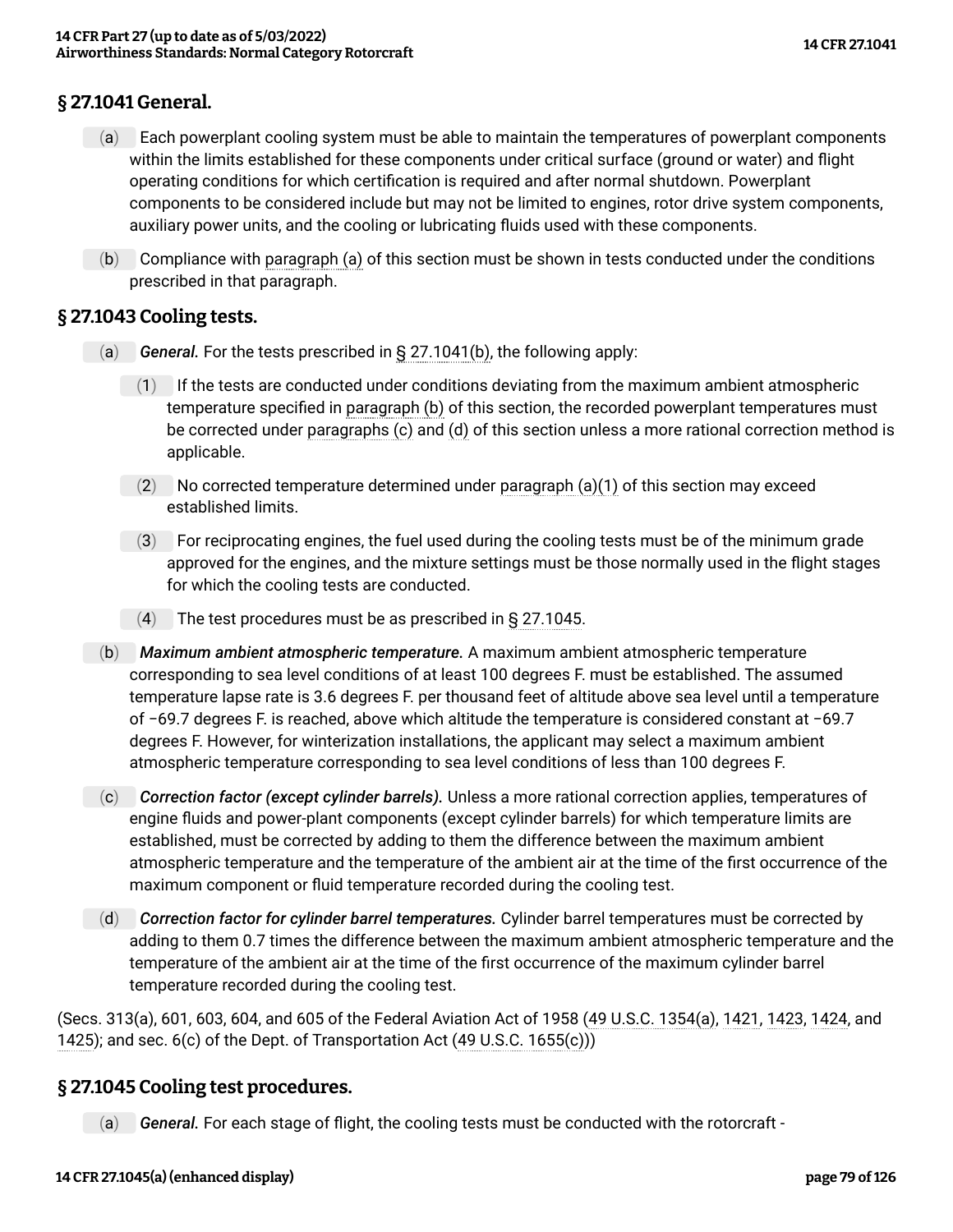- $(1)$  In the configuration most critical for cooling; and
- (2) Under the conditions most critical for cooling.
- (b) *Temperature stabilization.* For the purpose of the cooling tests, a temperature is "stabilized" when its rate of change is less than two degrees F. per minute. The following component and engine fluid temperature stabilization rules apply:
	- $(1)$  For each rotorcraft, and for each stage of flight -
		- (i) The temperatures must be stabilized under the conditions from which entry is made into the stage of flight being investigated; or
			- (ii) If the entry condition normally does not allow temperatures to stabilize, operation through the full entry condition must be conducted before entry into the stage of flight being investigated in order to allow the temperatures to attain their natural levels at the time of entry.
	- $(2)$  For each helicopter during the takeoff stage of flight, the climb at takeoff power must be preceded by a period of hover during which the temperatures are stabilized.
- (c) *Duration of test.* For each stage of flight the tests must be continued until
	- (1) The temperatures stabilize or 5 minutes after the occurrence of the highest temperature recorded, as appropriate to the test condition;
	- (2) That stage of flight is completed; or
	- (3) An operating limitation is reached.

#### INDUCTION SYSTEM

#### **§ 27.1091 Air induction.**

- (a) The air induction system for each engine must supply the air required by that engine under the operating conditions and maneuvers for which certification is requested.
- (b) Each cold air induction system opening must be outside the cowling if backfire flames can emerge.
- (c) If fuel can accumulate in any air induction system, that system must have drains that discharge fuel
	- (1) Clear of the rotorcraft; and
	- (2) Out of the path of exhaust flames.
- (d) For turbine engine powered rotorcraft
	- $(1)$  There must be means to prevent hazardous quantities of fuel leakage or overflow from drains, vents, or other components of flammable fluid systems from entering the engine intake system; and
	- (2) The air inlet ducts must be located or protected so as to minimize the ingestion of foreign matter during takeoff, landing, and taxiing.

#### <span id="page-79-0"></span>**§ 27.1093 Induction system icing protection.**

(a) *Reciprocating engines.* Each reciprocating engine air induction system must have means to prevent and eliminate icing. Unless this is done by other means, it must be shown that, in air free of visible moisture at a temperature of 30 degrees F., and with the engines at 75 percent of maximum continuous power -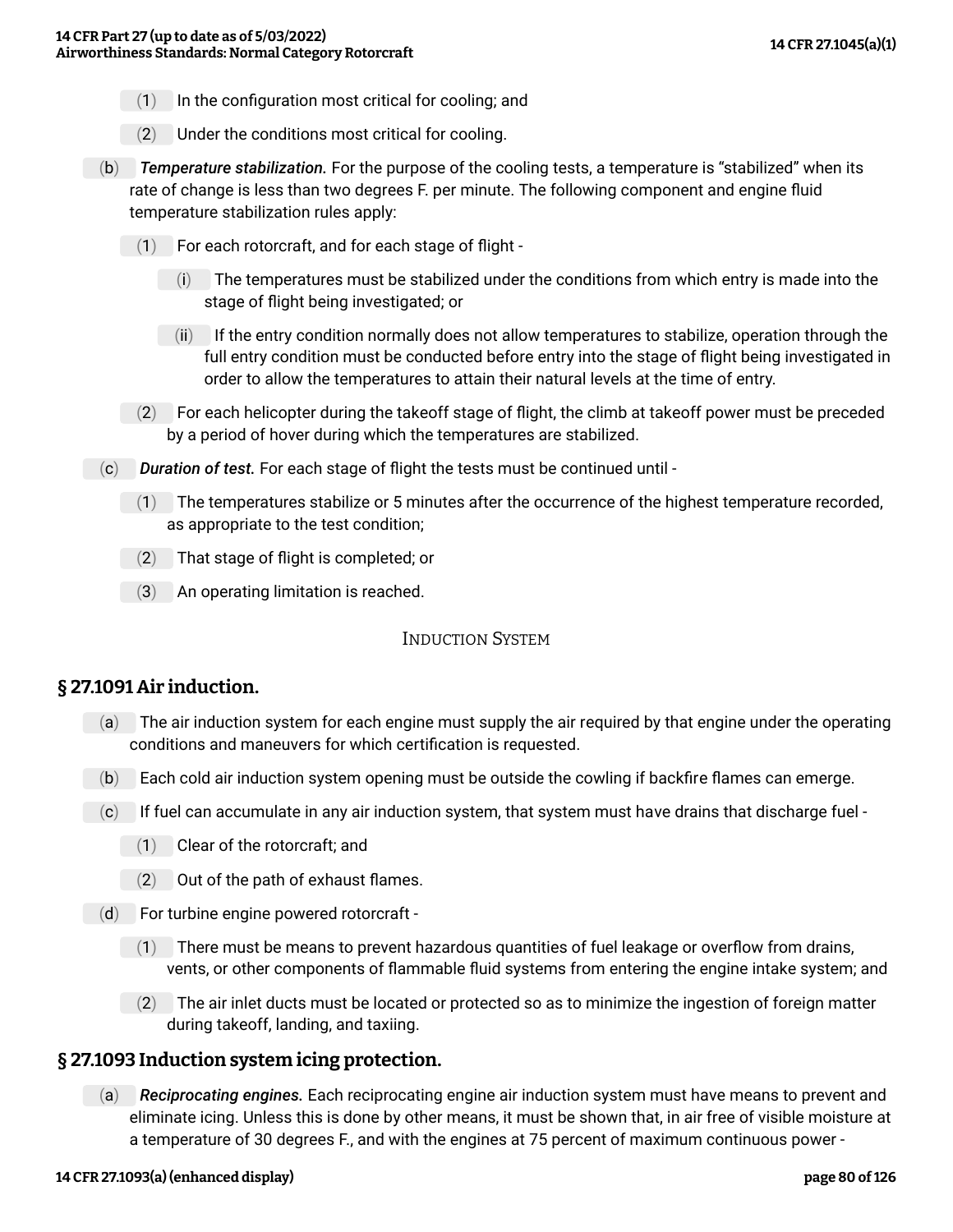- $(1)$  Each rotorcraft with sea level engines using conventional venturi carburetors has a preheater that can provide a heat rise of 90 degrees F.;
- $(2)$  Each rotorcraft with sea level engines using carburetors tending to prevent icing has a sheltered alternate source of air, and that the preheat supplied to the alternate air intake is not less than that provided by the engine cooling air downstream of the cylinders;
- (3) Each rotorcraft with altitude engines using conventional venturi carburetors has a preheater capable of providing a heat rise of 120 degrees F.; and
- $(4)$  Each rotorcraft with altitude engines using carburetors tending to prevent icing has a preheater that can provide a heat rise of -
	- (i) 100 degrees F.; or
	- (ii) If a fluid deicing system is used, at least 40 degrees F.

#### (b) *Turbine engine.*

- $(1)$  It must be shown that each turbine engine and its air inlet system can operate throughout the flight power range of the engine (including idling) -
	- (i) Without accumulating ice on engine or inlet system components that would adversely affect engine operation or cause a serious loss of power under the icing conditions specified in appendix C of [Part 29 of this chapter;](https://www.ecfr.gov/current/title-14/part-29/) and
	- (ii) In snow, both falling and blowing, without adverse effect on engine operation, within the limitations established for the rotorcraft.
- (2) Each turbine engine must idle for 30 minutes on the ground, with the air bleed available for engine icing protection at its critical condition, without adverse effect, in an atmosphere that is at a temperature between 15° and 30 °F (between −9° and −1 °C) and has a liquid water content not less than 0.3 gram per cubic meter in the form of drops having a mean effective diameter not less than 20 microns, followed by momentary operation at takeoff power or thrust. During the 30 minutes of idle operation, the engine may be run up periodically to a moderate power or thrust setting in a manner acceptable to the Administrator.
- (c) *Supercharged reciprocating engines.* For each engine having superchargers to pressurize the air before it enters the carburetor, the heat rise in the air caused by that supercharging at any altitude may be utilized in determining compliance with [paragraph \(a\)](#page-79-0) of this section if the heat rise utilized is that which will be available, automatically, for the applicable altitude and operating condition because of supercharging.

(Secs. 313(a), 601, and 603, 72 Stat. 752, 775, [49 U.S.C. 1354\(a\)](https://www.govinfo.gov/link/uscode/49/1354), [1421,](https://www.govinfo.gov/link/uscode/49/1421) and [1423;](https://www.govinfo.gov/link/uscode/49/1423) sec. 6(c), [49 U.S.C. 1655\(c\)](https://www.govinfo.gov/link/uscode/49/1655))

#### EXHAUST SYSTEM

### **§ 27.1121 General.**

For each exhaust system -

- (a) There must be means for thermal expansion of manifolds and pipes;
- (b) There must be means to prevent local hot spots;
- (c) Exhaust gases must discharge clear of the engine air intake, fuel system components, and drains;

#### **14 CFR 27.1121(c) (enhanced display) page 81 of 126**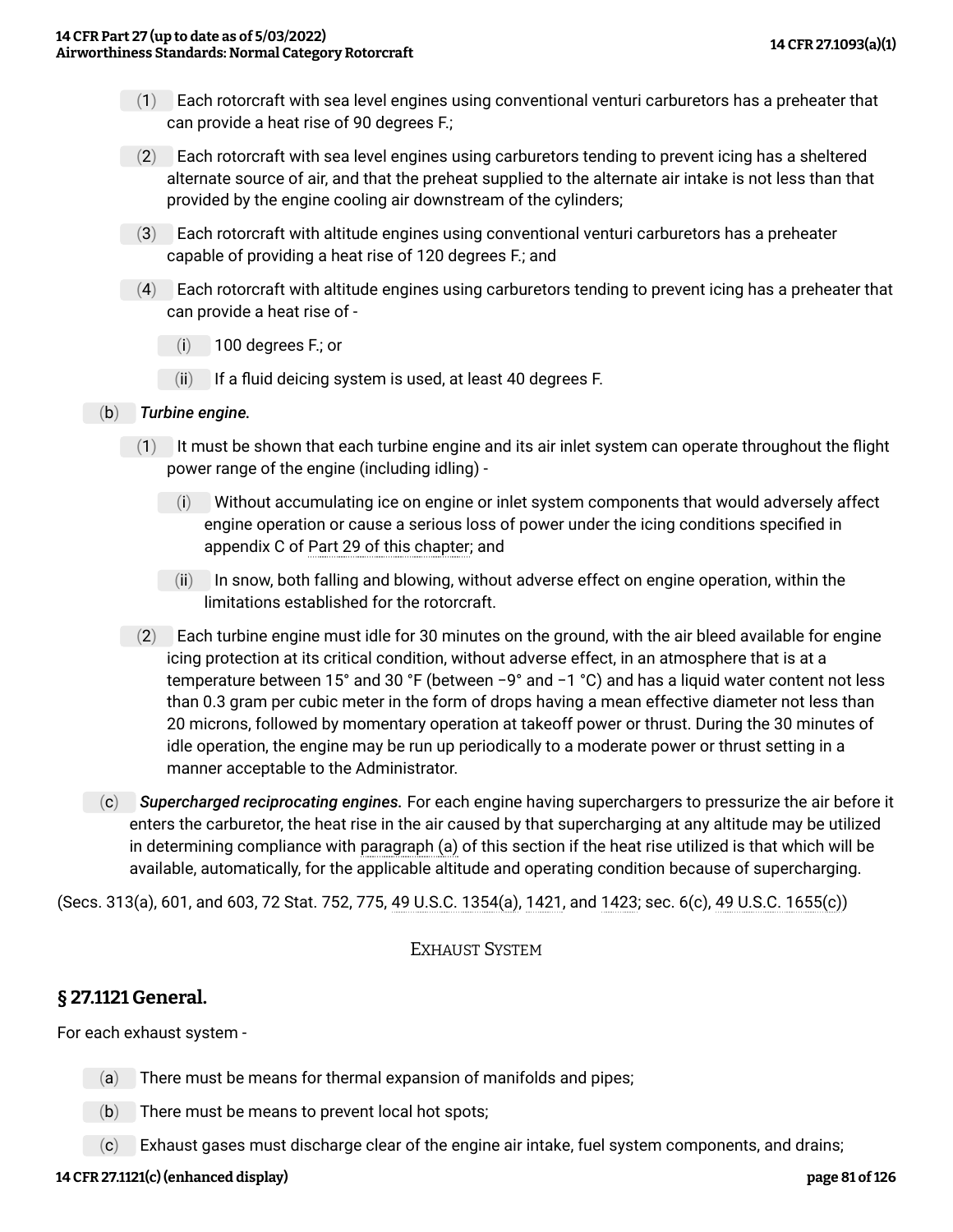- (d) Each exhaust system part with a surface hot enough to ignite flammable fluids or vapors must be located or shielded so that leakage from any system carrying flammable fluids or vapors will not result in a fire caused by impingement of the fluids or vapors on any part of the exhaust system including shields for the exhaust system;
- (e) Exhaust gases may not impair pilot vision at night due to glare;
- (f) If significant traps exist, each turbine engine exhaust system must have drains discharging clear of the rotorcraft, in any normal ground and flight attitudes, to prevent fuel accumulation after the failure of an attempted engine start;
- $(g)$  Each exhaust heat exchanger must incorporate means to prevent blockage of the exhaust port after any internal heat exchanger failure.

(Secs. 313(a), 601, and 603, 72 Stat. 752, 775, [49 U.S.C. 1354\(a\)](https://www.govinfo.gov/link/uscode/49/1354), [1421,](https://www.govinfo.gov/link/uscode/49/1421) and [1423;](https://www.govinfo.gov/link/uscode/49/1423) sec. 6(c), [49 U.S.C. 1655\(c\)](https://www.govinfo.gov/link/uscode/49/1655))

### **§ 27.1123 Exhaust piping.**

- (a) Exhaust piping must be heat and corrosion resistant, and must have provisions to prevent failure due to expansion by operating temperatures.
- (b) Exhaust piping must be supported to withstand any vibration and inertia loads to which it would be subjected in operations.
- (c) Exhaust piping connected to components between which relative motion could exist must have provisions for flexibility.

POWERPLANT CONTROLS AND ACCESSORIES

#### **§ 27.1141 Powerplant controls: general.**

- (a) Powerplant controls must be located and arranged under [§ 27.777](#page-52-0) and marked under [§ 27.1555](#page-110-0).
- (b) Each flexible powerplant control must be approved.
- $(c)$  Each control must be able to maintain any set position without -
	- (1) Constant attention; or
	- (2) Tendency to creep due to control loads or vibration.
- $(d)$  Controls of powerplant valves required for safety must have -
	- $(1)$  For manual valves, positive stops or in the case of fuel valves suitable index provisions, in the open and closed position; and
	- $(2)$  For power-assisted valves, a means to indicate to the flight crew when the valve -
		- $(i)$  Is in the fully open or fully closed position; or
		- (ii) Is moving between the fully open and fully closed position.
- (e) For turbine engine powered rotorcraft, no single failure or malfunction, or probable combination thereof, in any powerplant control system may cause the failure of any powerplant function necessary for safety.
- (Secs. 313(a), 601, and 603, 72 Stat. 752, 775, [49 U.S.C. 1354\(a\)](https://www.govinfo.gov/link/uscode/49/1354), [1421,](https://www.govinfo.gov/link/uscode/49/1421) and [1423;](https://www.govinfo.gov/link/uscode/49/1423) sec. 6(c), [49 U.S.C. 1655\(c\)](https://www.govinfo.gov/link/uscode/49/1655))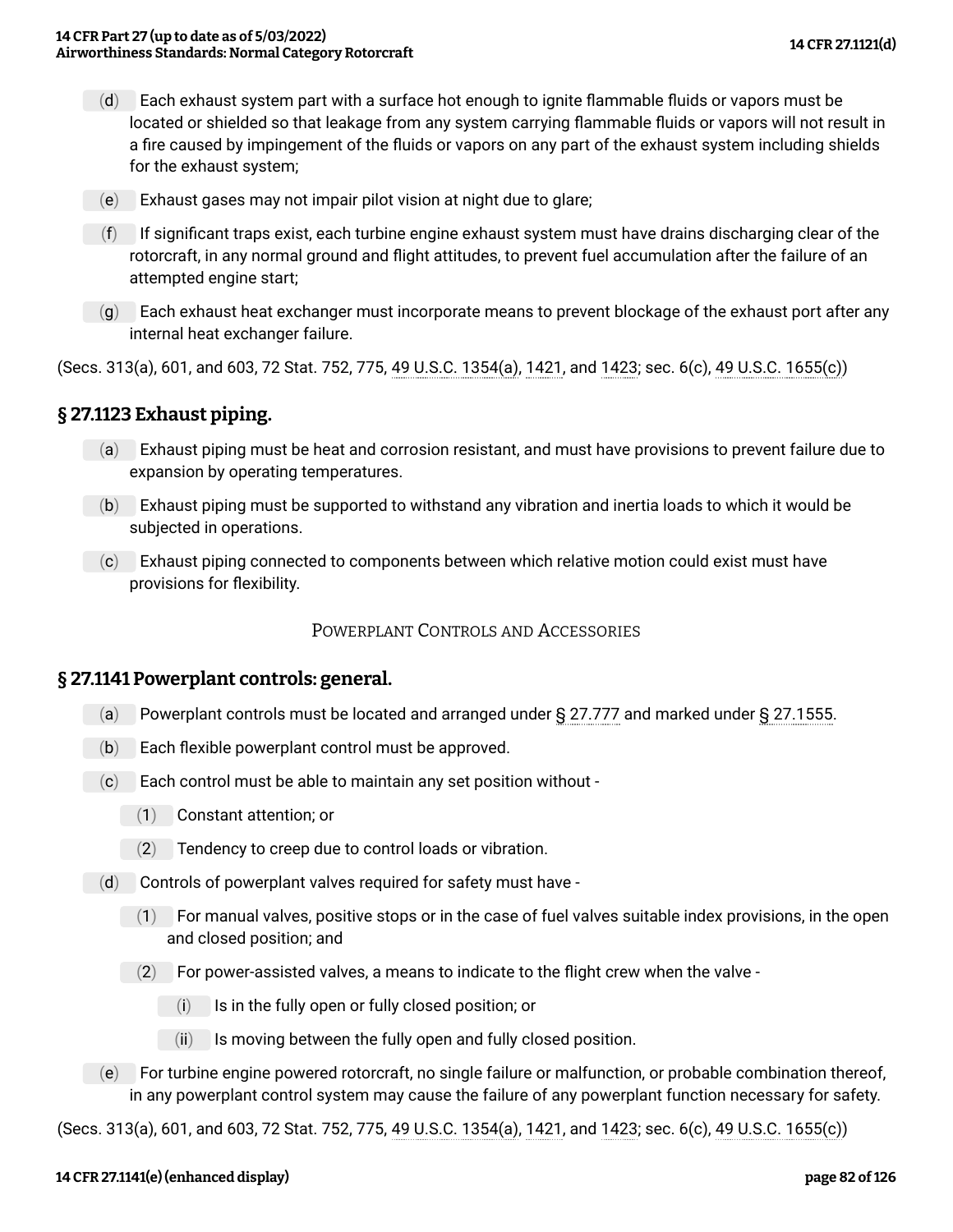# **§ 27.1143 Engine controls.**

- (a) There must be a separate power control for each engine.
- (b) Power controls must be grouped and arranged to allow
	- (1) Separate control of each engine; and
	- (2) Simultaneous control of all engines.
- (c) Each power control must provide a positive and immediately responsive means of controlling its engine.
- (d) If a power control incorporates a fuel shutoff feature, the control must have a means to prevent the inadvertent movement of the control into the shutoff position. The means must -
	- $(1)$  Have a positive lock or stop at the idle position; and
	- (2) Require a separate and distinct operation to place the control in the shutoff position.
- (e) For rotorcraft to be certificated for a 30-second OEI power rating, a means must be provided to automatically activate and control the 30-second OEI power and prevent any engine from exceeding the installed engine limits associated with the 30-second OEI power rating approved for the rotorcraft.

#### **§ 27.1145 Ignition switches.**

- (a) There must be means to quickly shut off all ignition by the grouping of switches or by a master ignition control.
- (b) Each group of ignition switches, except ignition switches for turbine engines for which continuous ignition is not required, and each master ignition control must have a means to prevent its inadvertent operation.

(Secs. 313(a), 601, and 603, 72 Stat. 752, 775, [49 U.S.C. 1354\(a\)](https://www.govinfo.gov/link/uscode/49/1354), [1421,](https://www.govinfo.gov/link/uscode/49/1421) and [1423;](https://www.govinfo.gov/link/uscode/49/1423) sec. 6(c), [49 U.S.C. 1655\(c\)](https://www.govinfo.gov/link/uscode/49/1655))

#### **§ 27.1147 Mixture controls.**

If there are mixture controls, each engine must have a separate control and the controls must be arranged to allow -

- (a) Separate control of each engine; and
- (b) Simultaneous control of all engines.

#### **§ 27.1151 Rotor brake controls.**

- (a) It must be impossible to apply the rotor brake inadvertently in flight.
- (b) There must be means to warn the crew if the rotor brake has not been completely released before takeoff.

#### **§ 27.1163 Powerplant accessories.**

- (a) Each engine-mounted accessory must
	- $(1)$  Be approved for mounting on the engine involved;
	- (2) Use the provisions on the engine for mounting; and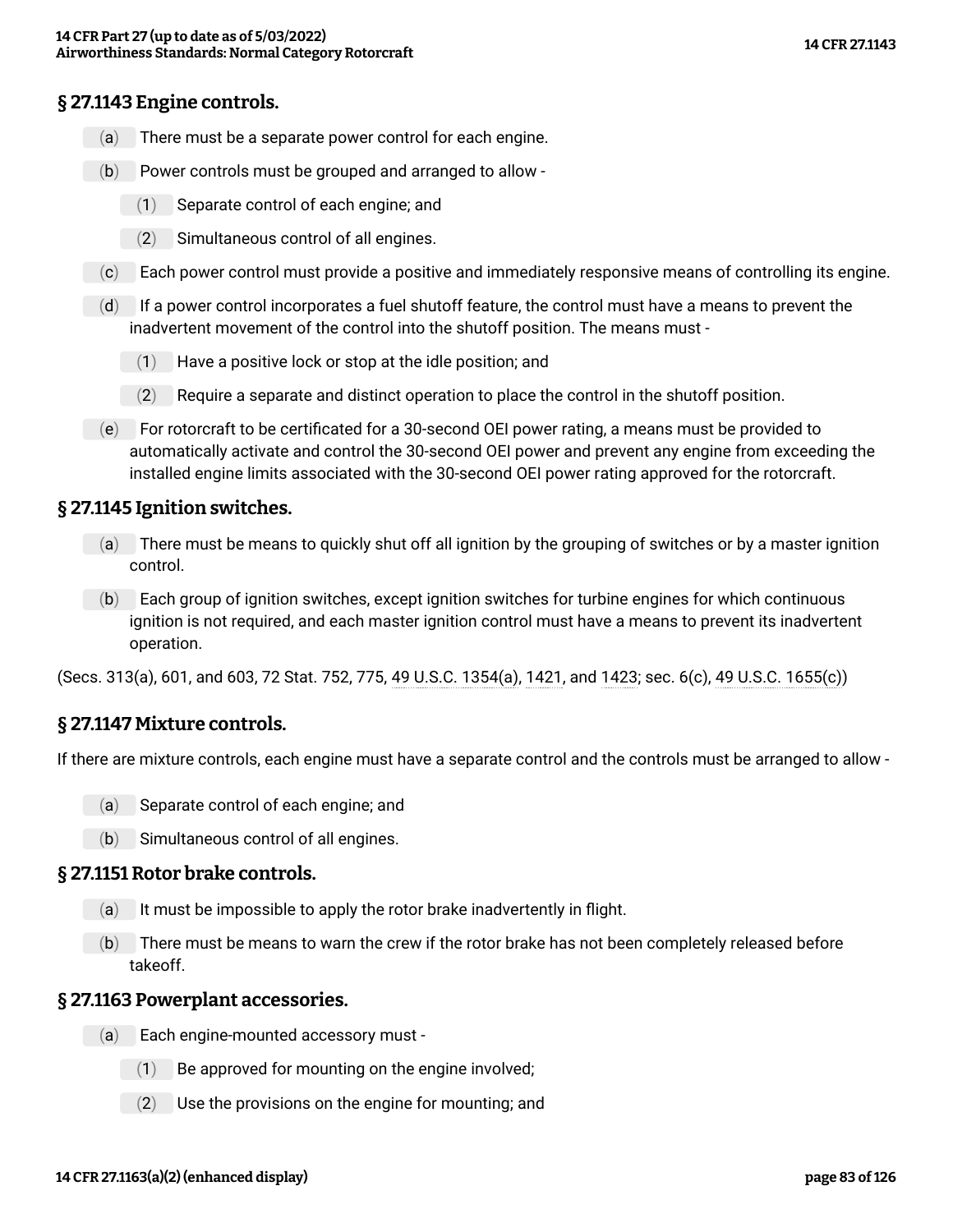- (3) Be sealed in such a way as to prevent contamination of the engine oil system and the accessory system.
- (b) Unless other means are provided, torque limiting means must be provided for accessory drives located on any component of the transmission and rotor drive system to prevent damage to these components from excessive accessory load.

#### POWERPLANT FIRE PROTECTION

### **§ 27.1183 Lines, fittings, and components.**

- (a) Except as provided in [paragraph \(b\)](#page-83-2) of this section, each line, fitting, and other component carrying flammable fluid in any area subject to engine fire conditions must be fire resistant, except that flammable fluid tanks and supports which are part of and attached to the engine must be fireproof or be enclosed by a fireproof shield unless damage by fire to any non-fireproof part will not cause leakage or spillage of flammable fluid. Components must be shielded or located so as to safeguard against the ignition of leaking flammable fluid. An integral oil sump of less than 25-quart capacity on a reciprocating engine need not be fireproof nor be enclosed by a fireproof shield.
- <span id="page-83-2"></span>(b) Paragraph (a) does not apply to -
	- (1) Lines, fittings, and components which are already approved as part of a type certificated engine; and
	- (2) Vent and drain lines, and their fittings, whose failure will not result in, or add to, a fire hazard.
- (c) Each flammable fluid drain and vent must discharge clear of the induction system air inlet.

#### <span id="page-83-0"></span>**§ 27.1185 Flammable fluids.**

- (a) Each fuel tank must be isolated from the engines by a firewall or shroud.
- (b) Each tank or reservoir, other than a fuel tank, that is part of a system containing flammable fluids or gases must be isolated from the engine by a firewall or shroud, unless the design of the system, the materials used in the tank and its supports, the shutoff means, and the connections, lines and controls provide a degree of safety equal to that which would exist if the tank or reservoir were isolated from the engines.
- <span id="page-83-1"></span>(c) There must be at least one-half inch of clear airspace between each tank and each firewall or shroud isolating that tank, unless equivalent means are used to prevent heat transfer from each engine compartment to the flammable fluid.
- (d) Absorbent materials close to flammable fluid system components that might leak must be covered or treated to prevent the absorption of hazardous quantities of fluids.

#### **§ 27.1187 Ventilation and drainage.**

Each compartment containing any part of the powerplant installation must have provision for ventilation and drainage of flammable fluids. The drainage means must be -

- (a) Effective under conditions expected to prevail when drainage is needed, and
- (b) Arranged so that no discharged fluid will cause an additional fire hazard.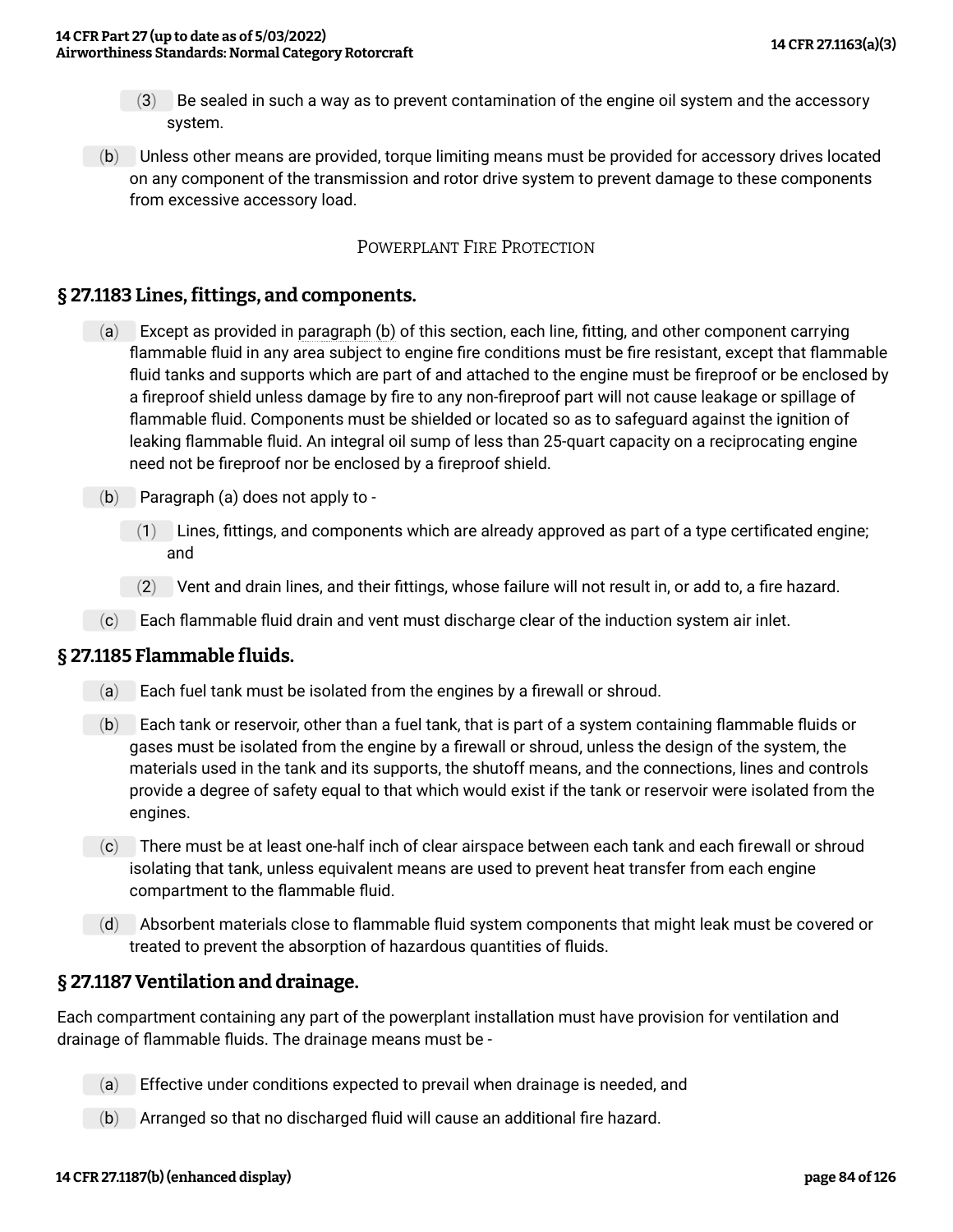### **§ 27.1189 Shutoff means.**

- (a) There must be means to shut off each line carrying flammable fluids into the engine compartment, except -
	- (1) Lines, fittings, and components forming an intergral part of an engine;
	- (2) For oil systems for which all components of the system, including oil tanks, are fireproof or located in areas not subject to engine fire conditions; and
	- (3) For reciprocating engine installations only, engine oil system lines in installation using engines of less than 500 cu. in. displacement.
- (b) There must be means to guard against inadvertent operation of each shutoff, and to make it possible for the crew to reopen it in flight after it has been closed.
- (c) Each shutoff valve and its control must be designed, located, and protected to function properly under any condition likely to result from an engine fire.

#### <span id="page-84-0"></span>**§ 27.1191 Firewalls.**

- (a) Each engine, including the combustor, turbine, and tailpipe sections of turbine engines must be isolated by a firewall, shroud, or equivalent means, from personnel compartments, structures, controls, rotor mechanisms, and other parts that are -
	- (1) Essential to a controlled landing: and
	- (2) Not protected under [§ 27.861](#page-59-0).
- <span id="page-84-1"></span>(b) Each auxiliary power unit and combustion heater, and any other combustion equipment to be used in flight, must be isolated from the rest of the rotorcraft by firewalls, shrouds, or equivalent means.
- (c) In meeting [paragraphs \(a\)](#page-84-0) and [\(b\)](#page-84-1) of this section, account must be taken of the probable path of a fire as affected by the airflow in normal flight and in autorotation.
- (d) Each firewall and shroud must be constructed so that no hazardous quantity of air, fluids, or flame can pass from any engine compartment to other parts of the rotorcraft.
- (e) Each opening in the firewall or shroud must be sealed with close-fitting, fireproof grommets, bushings, or firewall fittings.
- (f) Each firewall and shroud must be fireproof and protected against corrosion.

#### **§ 27.1193 Cowling and engine compartment covering.**

- (a) Each cowling and engine compartment covering must be constructed and supported so that it can resist the vibration, inertia, and air loads to which it may be subjected in operation.
- (b) There must be means for rapid and complete drainage of each part of the cowling or engine compartment in the normal ground and flight attitudes.
- $(c)$  No drain may discharge where it might cause a fire hazard.
- (d) Each cowling and engine compartment covering must be at least fire resistant.
- (e) Each part of the cowling or engine compartment covering subject to high temperatures due to its nearness to exhaust system parts or exhaust gas impingement must be fireproof.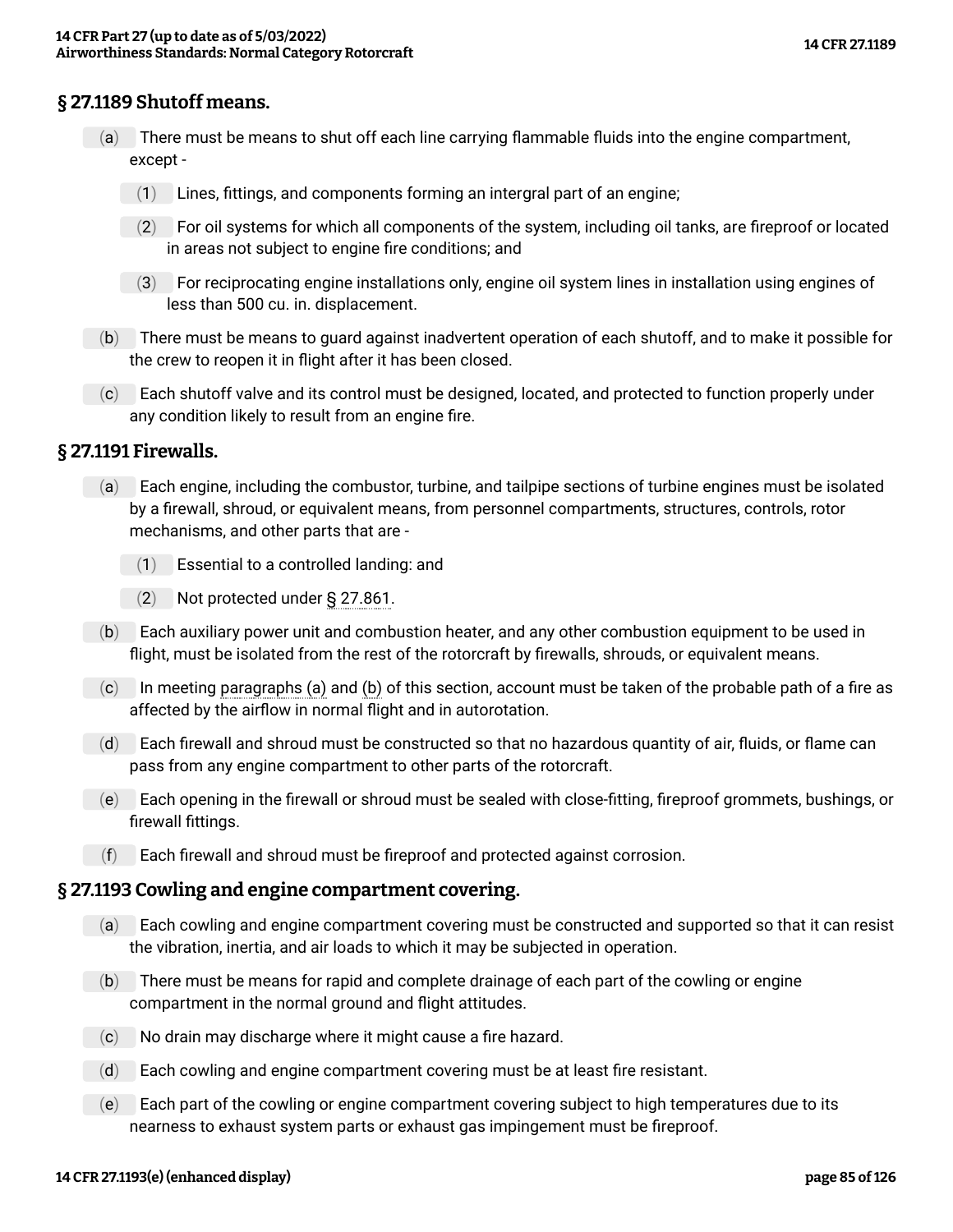(f) A means of retaining each openable or readily removable panel, cowling, or engine or rotor drive system covering must be provided to preclude hazardous damage to rotors or critical control components in the event of structural or mechanical failure of the normal retention means, unless such failure is extremely improbable.

#### **§ 27.1194 Other surfaces.**

All surfaces aft of, and near, powerplant compartments, other than tail surfaces not subject to heat, flames, or sparks emanating from a powerplant compartment, must be at least fire resistant.

### **§ 27.1195 Fire detector systems.**

Each turbine engine powered rotorcraft must have approved quick-acting fire detectors in numbers and locations insuring prompt detection of fire in the engine compartment which cannot be readily observed in flight by the pilot in the cockpit.

### **Subpart F - Equipment**

#### GENERAL

### **§ 27.1301 Function and installation.**

Each item of installed equipment must -

- $(a)$  Be of a kind and design appropriate to its intended function;
- (b) Be labeled as to its identification, function, or operating limitations, or any applicable combination of these factors;
- (c) Be installed according to limitations specified for that equipment; and
- (d) Function properly when installed.

### **§ 27.1303 Flight and navigation instruments.**

The following are the required flight and navigation instruments:

- (a) An airspeed indicator.
- (b) An altimeter.
- (c) A magnetic direction indicator.

#### **§ 27.1305 Powerplant instruments.**

The following are the required powerplant instruments:

- (a) A carburetor air temperature indicator, for each engine having a preheater that can provide a heat rise in excess of 60 °F.
- $(b)$  A cylinder head temperature indicator, for each -
	- (1) Air cooled engine;

#### **14 CFR 27.1305(b)(1) (enhanced display) page 86 of 126**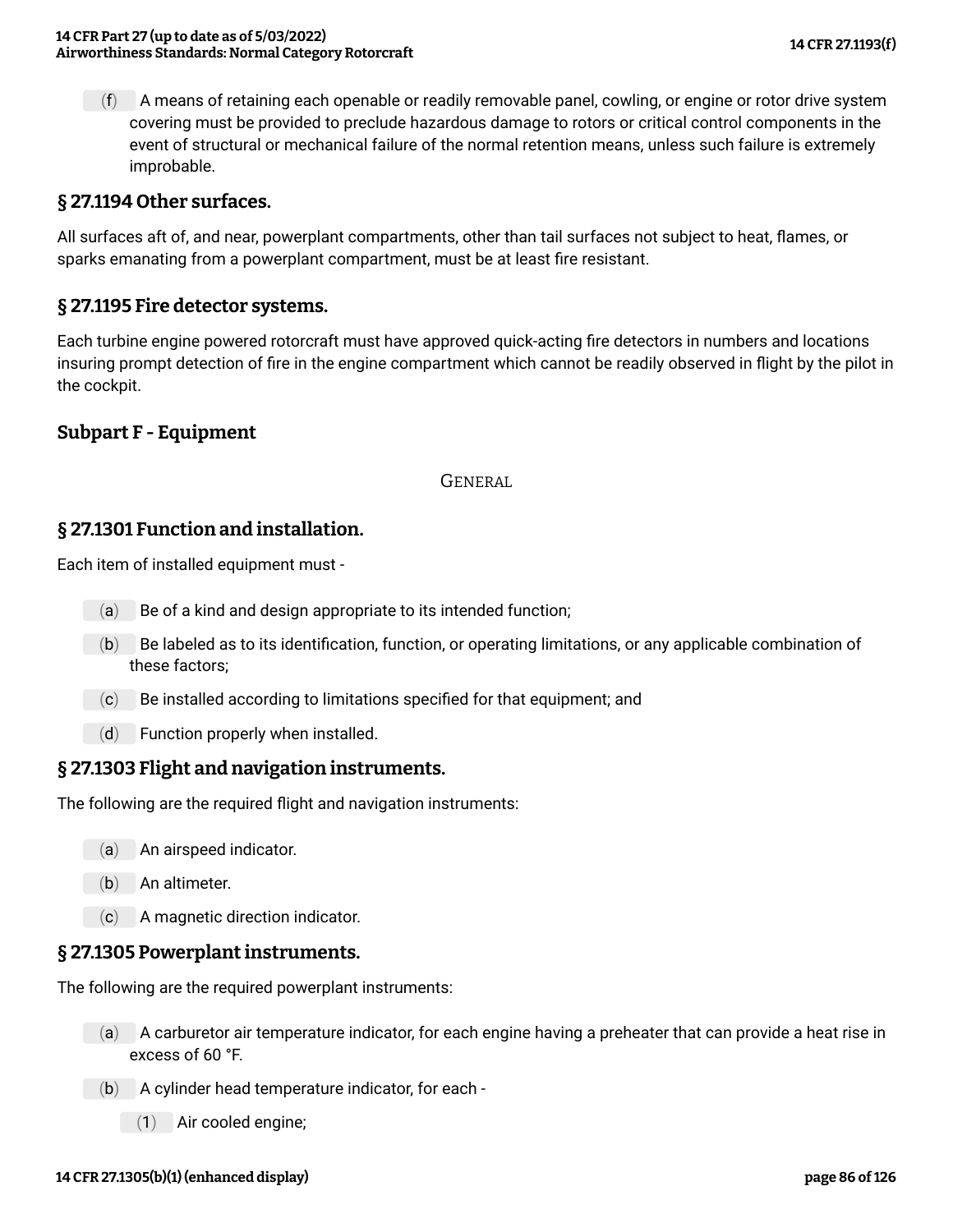- (2) Rotorcraft with cooling shutters; and
- $(3)$  Rotorcraft for which compliance with [§ 27.1043](#page-78-7) is shown in any condition other than the most critical flight condition with respect to cooling.
- $(c)$  A fuel pressure indicator, for each pump-fed engine.
- (d) A fuel quantity indicator, for each fuel tank.
- (e) A manifold pressure indicator, for each altitude engine.
- (f) An oil temperature warning device to indicate when the temperature exceeds a safe value in each main rotor drive gearbox (including any gearboxes essential to rotor phasing) having an oil system independent of the engine oil system.
- $(q)$  An oil pressure warning device to indicate when the pressure falls below a safe value in each pressurelubricated main rotor drive gearbox (including any gearboxes essential to rotor phasing) having an oil system independent of the engine oil system.
- (h) An oil pressure indicator for each engine.
- (i) An oil quantity indicator for each oil tank.
- (j) An oil temperature indicator for each engine.
- $(k)$  At least one tachometer to indicate the r.p.m. of each engine and, as applicable -
	- (1) The r.p.m. of the single main rotor;
	- (2) The common r.p.m. of any main rotors whose speeds cannot vary appreciably with respect to each other; or
	- (3) The r.p.m. of each main rotor whose speed can vary appreciably with respect to that of another main rotor.
- (l) A low fuel warning device for each fuel tank which feeds an engine. This device must
	- $(1)$  Provide a warning to the flightcrew when approximately 10 minutes of usable fuel remains in the tank; and
	- $(2)$  Be independent of the normal fuel quantity indicating system.
- $(m)$  Means to indicate to the flightcrew the failure of any fuel pump installed to show compliance with [§](#page-69-0) [27.955](#page-69-0).
- $(n)$  A gas temperature indicator for each turbine engine.
- (o) Means to enable the pilot to determine the torque of each turboshaft engine, if a torque limitation is established for that engine under [§ 27.1521\(e\)](#page-106-0).
- (p) For each turbine engine, an indicator to indicate the functioning of the powerplant ice protection system.
- $(q)$  An indicator for the fuel filter required by [§ 27.997](#page-75-2) to indicate the occurrence of contamination of the filter at the degree established by the applicant in compliance with [§ 27.955.](#page-69-0)
- <span id="page-86-0"></span> $\sigma$  For each turbine engine, a warning means for the oil strainer or filter required by [§ 27.1019](#page-76-2), if it has no bypass, to warn the pilot of the occurrence of contamination of the strainer or filter before it reaches the capacity established in accordance with [§ 27.1019\(a\)\(2\)](#page-76-0).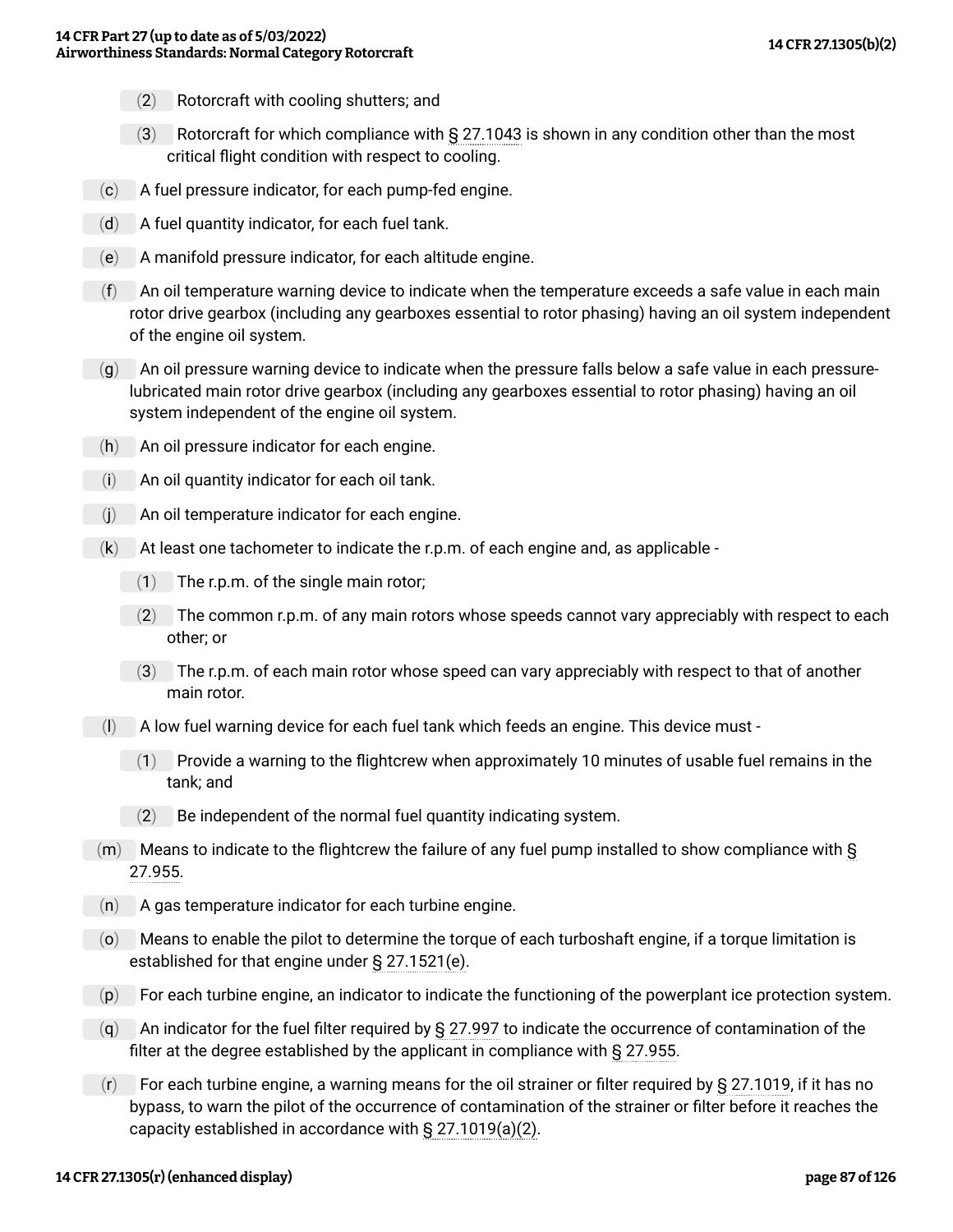- (s) An indicator to indicate the functioning of any selectable or controllable heater used to prevent ice clogging of fuel system components.
- (t) For rotorcraft for which a 30-second/2-minute OEI power rating is requested, a means must be provided to alert the pilot when the engine is at the 30-second and the 2-minute OEI power levels, when the event begins, and when the time interval expires.
- (u) For each turbine engine utilizing 30-second/2-minute OEI power, a device or system must be provided for use by ground personnel which -
	- (1) Automatically records each usage and duration of power at the 30-second and 2-minute OEI levels;
	- (2) Permits retrieval of the recorded data;
		- (3) Can be reset only by ground maintenance personnel; and
	- (4) Has a means to verify proper operation of the system or device.
- (v) Warning or caution devices to signal to the flight crew when ferromagnetic particles are detected by the chip detector required by [§ 27.1337\(e\)](#page-92-0).

# <span id="page-87-0"></span>**§ 27.1307 Miscellaneous equipment.**

The following is the required miscellaneous equipment:

- (a) An approved seat for each occupant.
- (b) An approved safety belt for each occupant.
- (c) A master switch arrangement.
- (d) An adequate source of electrical energy, where electrical energy is necessary for operation of the rotorcraft.
- (e) Electrical protective devices.

# **§ 27.1309 Equipment, systems, and installations.**

- (a) The equipment, systems, and installations whose functioning is required by this subchapter must be designed and installed to ensure that they perform their intended functions under any foreseeable operating condition.
- (b) The equipment, systems, and installations of a multiengine rotorcraft must be designed to prevent hazards to the rotorcraft in the event of a probable malfunction or failure.
- (c) The equipment, systems, and installations of single-engine rotorcraft must be designed to minimize hazards to the rotorcraft in the event of a probable malfunction or failure.

# **§ 27.1316 Electrical and electronic system lightning protection.**

- (a) Each electrical and electronic system that performs a function, for which failure would prevent the continued safe flight and landing of the rotorcraft, must be designed and installed so that -
	- $(1)$  The function is not adversely affected during and after the time the rotorcraft is exposed to lightning; and
	- $(2)$  The system automatically recovers normal operation of that function in a timely manner after the rotorcraft is exposed to lightning.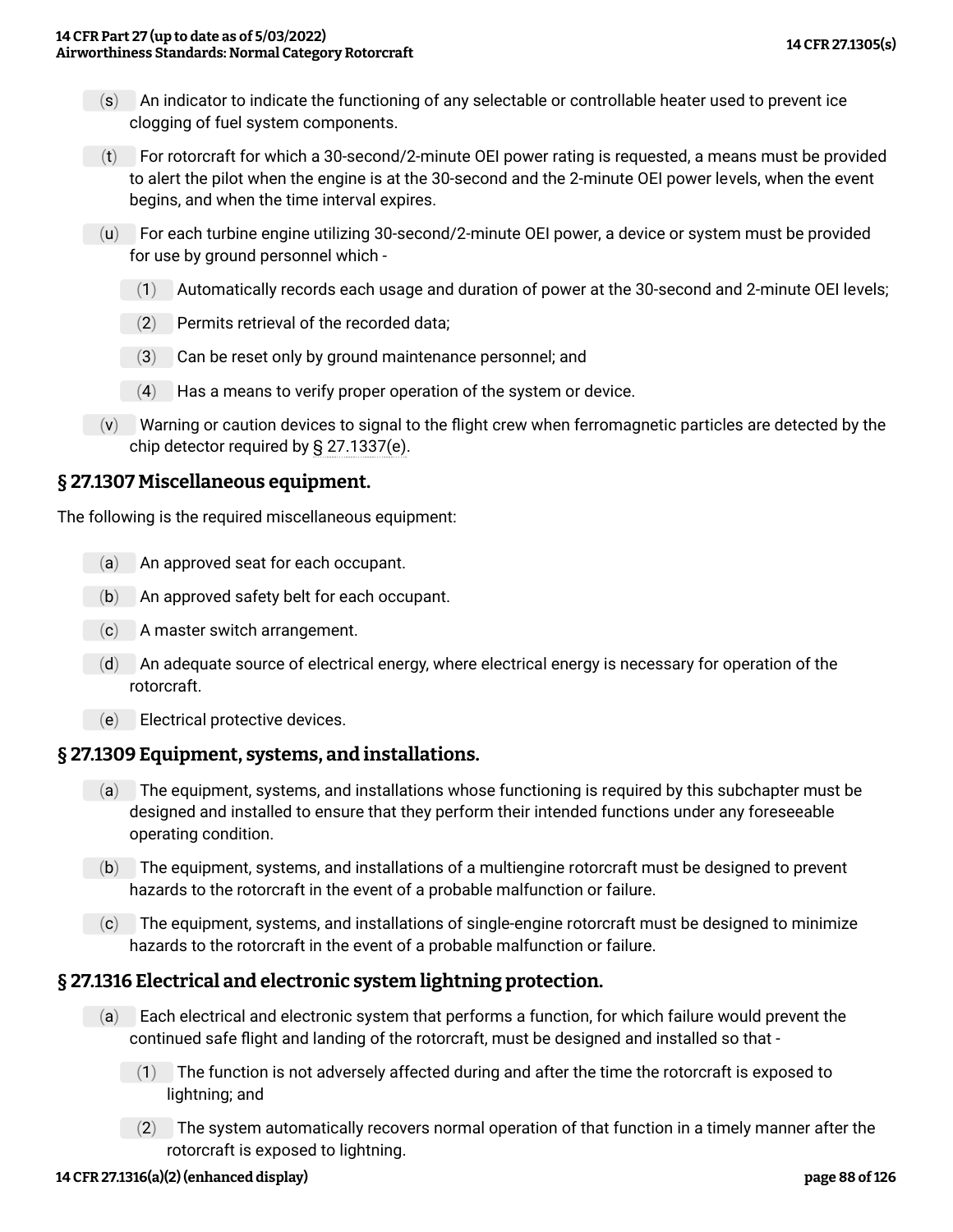(b) For rotorcraft approved for instrument flight rules operation, each electrical and electronic system that performs a function, for which failure would reduce the capability of the rotorcraft or the ability of the flightcrew to respond to an adverse operating condition, must be designed and installed so that the function recovers normal operation in a timely manner after the rotorcraft is exposed to lightning.

## **§ 27.1317 High-intensity Radiated Fields (HIRF) Protection.**

- (a) Except as provided in [paragraph \(d\)](#page-88-0) of this section, each electrical and electronic system that performs a function whose failure would prevent the continued safe flight and landing of the rotorcraft must be designed and installed so that -
	- (1) The function is not adversely affected during and after the time the rotorcraft is exposed to HIRF environment I, as described in appendix D to this part;
	- $(2)$  The system automatically recovers normal operation of that function, in a timely manner, after the rotorcraft is exposed to HIRF environment I, as described in appendix D to this part, unless this conflicts with other operational or functional requirements of that system;
	- (3) The system is not adversely affected during and after the time the rotorcraft is exposed to HIRF environment II, as described in appendix D to this part; and
	- (4) Each function required during operation under visual flight rules is not adversely affected during and after the time the rotorcraft is exposed to HIRF environment III, as described in appendix D to this part.
- (b) Each electrical and electronic system that performs a function whose failure would significantly reduce the capability of the rotorcraft or the ability of the flightcrew to respond to an adverse operating condition must be designed and installed so the system is not adversely affected when the equipment providing these functions is exposed to equipment HIRF test level 1 or 2, as described in appendix D to this part.
- (c) Each electrical and electronic system that performs a function whose failure would reduce the capability of the rotorcraft or the ability of the flightcrew to respond to an adverse operating condition, must be designed and installed so the system is not adversely affected when the equipment providing these functions is exposed to equipment HIRF test level 3, as described in appendix D to this part.
- <span id="page-88-0"></span>(d) Before December 1, 2012, an electrical or electronic system that performs a function whose failure would prevent the continued safe flight and landing of a rotorcraft may be designed and installed without meeting the provisions of paragraph (a) provided -
	- $(1)$  The system has previously been shown to comply with special conditions for HIRF, prescribed under [§ 21.16,](https://www.ecfr.gov/current/title-14/section-21.16/) issued before December 1, 2007;
	- (2) The HIRF immunity characteristics of the system have not changed since compliance with the special conditions was demonstrated; and
	- (3) The data used to demonstrate compliance with the special conditions is provided.

#### INSTRUMENTS: INSTALLATION

#### **§ 27.1321 Arrangement and visibility.**

(a) Each flight, navigation, and powerplant instrument for use by any pilot must be easily visible to him.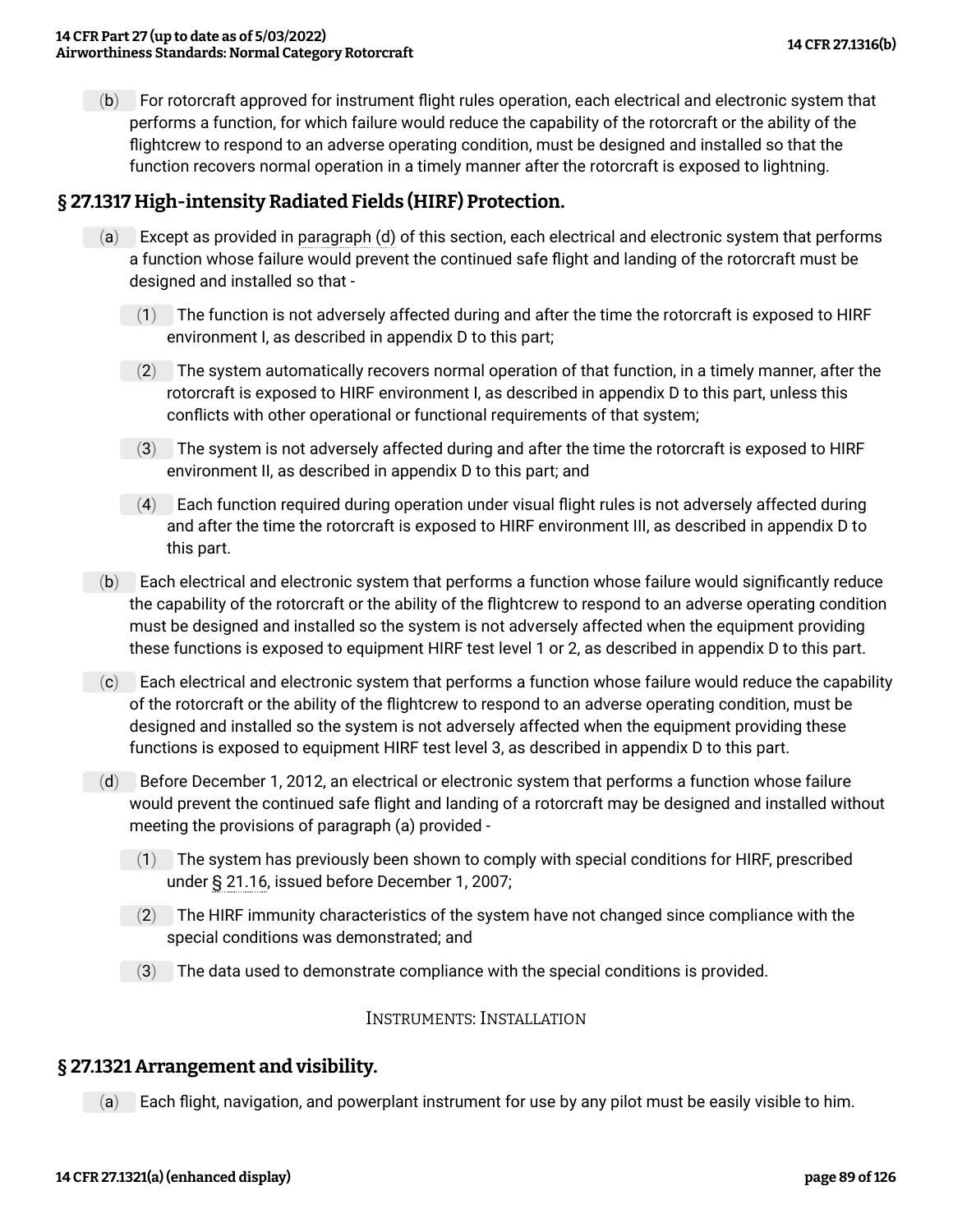- (b) For each multiengine rotorcraft, identical powerplant instruments must be located so as to prevent confusion as to which engine each instrument relates.
- (c) Instrument panel vibration may not damage, or impair the readability or accuracy of, any instrument.
- (d) If a visual indicator is provided to indicate malfunction of an instrument, it must be effective under all probable cockpit lighting conditions.

(Secs. 313(a), 601, 603, 604, and 605 of the Federal Aviation Act of 1958 [\(49 U.S.C. 1354\(a\),](https://www.govinfo.gov/link/uscode/49/1354) [1421](https://www.govinfo.gov/link/uscode/49/1421), [1423](https://www.govinfo.gov/link/uscode/49/1423), [1424,](https://www.govinfo.gov/link/uscode/49/1424) and [1425](https://www.govinfo.gov/link/uscode/49/1425)); and sec. 6(c) of the Dept. of Transportation Act [\(49 U.S.C. 1655\(c\)\)](https://www.govinfo.gov/link/uscode/49/1655))

# **§ 27.1322 Warning, caution, and advisory lights.**

If warning, caution or advisory lights are installed in the cockpit, they must, unless otherwise approved by the Administrator, be -

- <span id="page-89-0"></span>(a) Red, for warning lights (lights indicating a hazard which may require immediate corrective action):
- (b) Amber, for caution lights (lights indicating the possible need for future corrective action);
- <span id="page-89-1"></span>(c) Green, for safe operation lights; and
- (d) Any other color, including white, for lights not described in [paragraphs \(a\)](#page-89-0) through [\(c\)](#page-89-1) of this section, provided the color differs sufficiently from the colors prescribed in [paragraphs \(a\)](#page-89-0) through [\(c\)](#page-89-1) of this section to avoid possible confusion.

# **§ 27.1323 Airspeed indicating system.**

- (a) Each airspeed indicating instrument must be calibrated to indicate true airspeed (at sea level with a standard atmosphere) with a minimum practicable instrument calibration error when the corresponding pitot and static pressures are applied.
- (b) The airspeed indicating system must be calibrated in flight at forward speeds of 20 knots and over.
- (c) At each forward speed above 80 percent of the climbout speed, the airspeed indicator must indicate true airspeed, at sea level with a standard atmosphere, to within an allowable installation error of not more than the greater of -
	- $(1)$   $\pm$ 3 percent of the calibrated airspeed; or
	- (2) Five knots.

(Secs. 313(a), 601, 603, 604, and 605 of the Federal Aviation Act of 1958 [\(49 U.S.C. 1354\(a\),](https://www.govinfo.gov/link/uscode/49/1354) [1421](https://www.govinfo.gov/link/uscode/49/1421), [1423](https://www.govinfo.gov/link/uscode/49/1423), [1424,](https://www.govinfo.gov/link/uscode/49/1424) and [1425](https://www.govinfo.gov/link/uscode/49/1425)); and sec. 6(c) of the Dept. of Transportation Act [\(49 U.S.C. 1655\(c\)\)](https://www.govinfo.gov/link/uscode/49/1655))

# **§ 27.1325 Static pressure systems.**

- (a) Each instrument with static air case connections must be vented so that the influence of rotorcraft speed, the opening and closing of windows, airflow variation, and moisture or other foreign matter does not seriously affect its accuracy.
- (b) Each static pressure port must be designed and located in such manner that the correlation between air pressure in the static pressure system and true ambient atmospheric static pressure is not altered when the rotorcraft encounters icing conditions. An anti-icing means or an alternate source of static pressure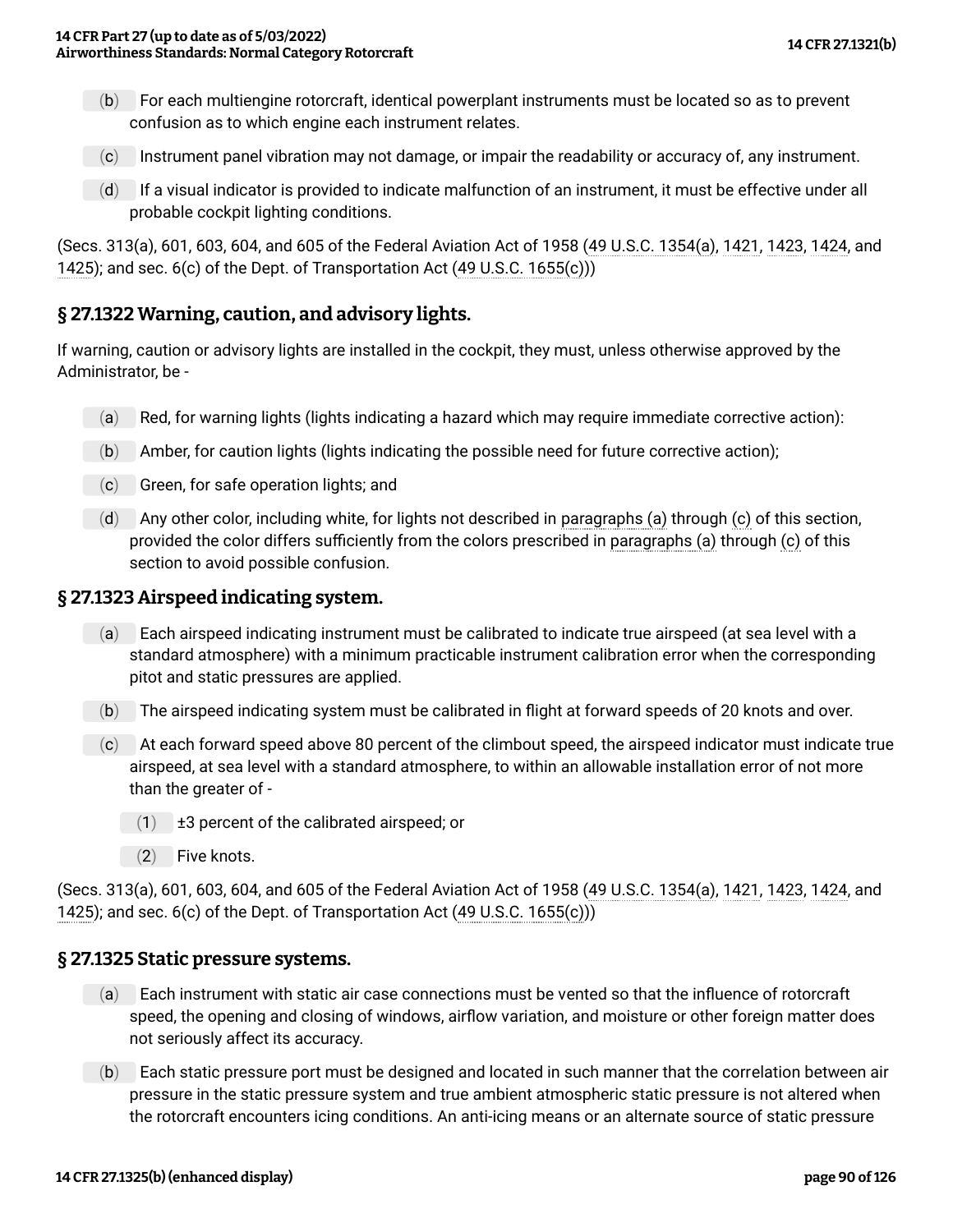may be used in showing compliance with this requirement. If the reading of the altimeter, when on the alternate static pressure system, differs from the reading of the altimeter when on the primary static system by more than 50 feet, a correction card must be provided for the alternate static system.

- (c) Except as provided in [paragraph \(d\)](#page-90-0) of this section, if the static pressure system incorporates both a primary and an alternate static pressure source, the means for selecting one or the other source must be designed so that -
	- (1) When either source is selected, the other is blocked off; and
	- (2) Both sources cannot be blocked off simultaneously.
- <span id="page-90-1"></span><span id="page-90-0"></span>(d) For unpressurized rotorcraft, [paragraph \(c\)\(1\)](#page-90-1) of this section does not apply if it can be demonstrated that the static pressure system calibration, when either static pressure source is selected is not changed by the other static pressure source being open or blocked.

(Secs. 313(a), 601, 603, 604, and 605 of the Federal Aviation Act of 1958 [\(49 U.S.C. 1354\(a\),](https://www.govinfo.gov/link/uscode/49/1354) [1421](https://www.govinfo.gov/link/uscode/49/1421), [1423](https://www.govinfo.gov/link/uscode/49/1423), [1424,](https://www.govinfo.gov/link/uscode/49/1424) and [1425](https://www.govinfo.gov/link/uscode/49/1425)); and sec. 6(c) of the Dept. of Transportation Act [\(49 U.S.C. 1655\(c\)\)](https://www.govinfo.gov/link/uscode/49/1655))

### **§ 27.1327 Magnetic direction indicator.**

- (a) Except as provided in [paragraph \(b\)](#page-90-2) of this section
	- (1) Each magnetic direction indicator must be installed so that its accuracy is not excessively affected by the rotorcraft's vibration or magnetic fields; and
	- $(2)$  The compensated installation may not have a deviation, in level flight, greater than 10 degrees on any heading.
- <span id="page-90-2"></span>(b) A magnetic nonstabilized direction indicator may deviate more than 10 degrees due to the operation of electrically powered systems such as electrically heated windshields if either a magnetic stabilized direction indicator, which does not have a deviation in level flight greater than 10 degrees on any heading, or a gyroscopic direction indicator, is installed. Deviations of a magnetic nonstabilized direction indicator of more than 10 degrees must be placarded in accordance with [§ 27.1547\(e\).](#page-110-1)

(Secs. 313(a), 601, 603, 604, and 605 of the Federal Aviation Act of 1958 [\(49 U.S.C. 1354\(a\),](https://www.govinfo.gov/link/uscode/49/1354) [1421](https://www.govinfo.gov/link/uscode/49/1421), [1423](https://www.govinfo.gov/link/uscode/49/1423), [1424,](https://www.govinfo.gov/link/uscode/49/1424) and [1425](https://www.govinfo.gov/link/uscode/49/1425)); and sec. 6(c) of the Dept. of Transportation Act [\(49 U.S.C. 1655\(c\)\)](https://www.govinfo.gov/link/uscode/49/1655))

#### **§ 27.1329 Automatic pilot system.**

- (a) Each automatic pilot system must be designed so that the automatic pilot can
	- $(1)$  Be sufficiently overpowered by one pilot to allow control of the rotorcraft; and
	- (2) Be readily and positively disengaged by each pilot to prevent it from interfering with control of the rotorcraft.
- (b) Unless there is automatic synchronization, each system must have a means to readily indicate to the pilot the alignment of the actuating device in relation to the control system it operates.
- (c) Each manually operated control for the system's operation must be readily accessible to the pilots.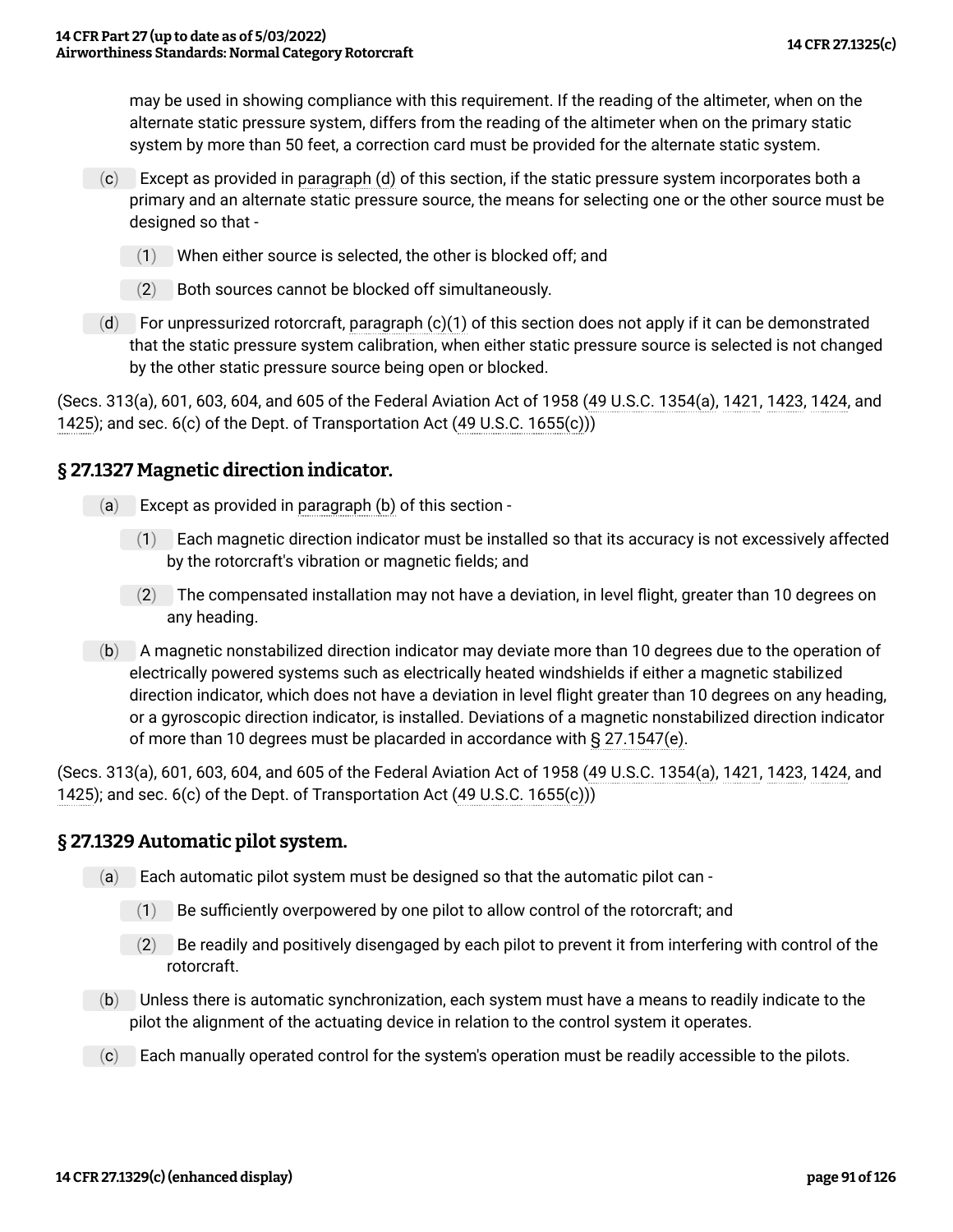- (d) The system must be designed and adjusted so that, within the range of adjustment available to the pilot, it cannot produce hazardous loads on the rotorcraft or create hazardous deviations in the flight path under any flight condition appropriate to its use, either during normal operation or in the event of a malfunction, assuming that corrective action begins within a reasonable period of time.
- (e) If the automatic pilot integrates signals from auxiliary controls or furnishes signals for operation of other equipment, there must be positive interlocks and sequencing of engagement to prevent improper operation.
- $(f)$  If the automatic pilot system can be coupled to airborne navigation equipment, means must be provided to indicate to the pilots the current mode of operation. Selector switch position is not acceptable as a means of indication.

### **§ 27.1335 Flight director systems.**

If a flight director system is installed, means must be provided to indicate to the flight crew its current mode of operation. Selector switch position is not acceptable as a means of indication.

(Secs. 313(a), 601, 603, 604, and 605 of the Federal Aviation Act of 1958 [\(49 U.S.C. 1354\(a\),](https://www.govinfo.gov/link/uscode/49/1354) [1421](https://www.govinfo.gov/link/uscode/49/1421), [1423](https://www.govinfo.gov/link/uscode/49/1423), [1424,](https://www.govinfo.gov/link/uscode/49/1424) and [1425](https://www.govinfo.gov/link/uscode/49/1425)); and sec. 6(c) of the Dept. of Transportation Act [\(49 U.S.C. 1655\(c\)\)](https://www.govinfo.gov/link/uscode/49/1655))

### **§ 27.1337 Powerplant instruments.**

- (a) *Instruments and instrument lines.*
	- $(1)$  Each powerplant instrument line must meet the requirements of  $\S$ § 27.-961 and 27.993.
	- (2) Each line carrying flammable fluids under pressure must
		- (i) Have restricting orifices or other safety devices at the source of pressure to prevent the escape of excessive fluid if the line fails; and
		- (ii) Be installed and located so that the escape of fluids would not create a hazard.
	- (3) Each powerplant instrument that utilizes flammable fluids must be installed and located so that the escape of fluid would not create a hazard.
- (b) *Fuel quantity indicator.* Each fuel quantity indicator must be installed to clearly indicate to the flight crew the quantity of fuel in each tank in flight. In addition -
	- $(1)$  Each fuel quantity indicator must be calibrated to read "zero" during level flight when the quantity of fuel remaining in the tank is equal to the unusable fuel supply determined under [§ 27.959](#page-70-0);
	- (2) When two or more tanks are closely interconnected by a gravity feed system and vented, and when it is impossible to feed from each tank separately, at least one fuel quantity indicator must be installed; and
	- $(3)$  Each exposed sight gauge used as a fuel quantity indicator must be protected against damage.
- (c) *Fuel flowmeter system.* If a fuel flowmeter system is installed, each metering component must have a means for bypassing the fuel supply if malfunction of that component severely restricts fuel flow.
- <span id="page-91-0"></span>(d) *Oil quantity indicator.* There must be means to indicate the quantity of oil in each tank -
	- $(1)$  On the ground (including during the filling of each tank); and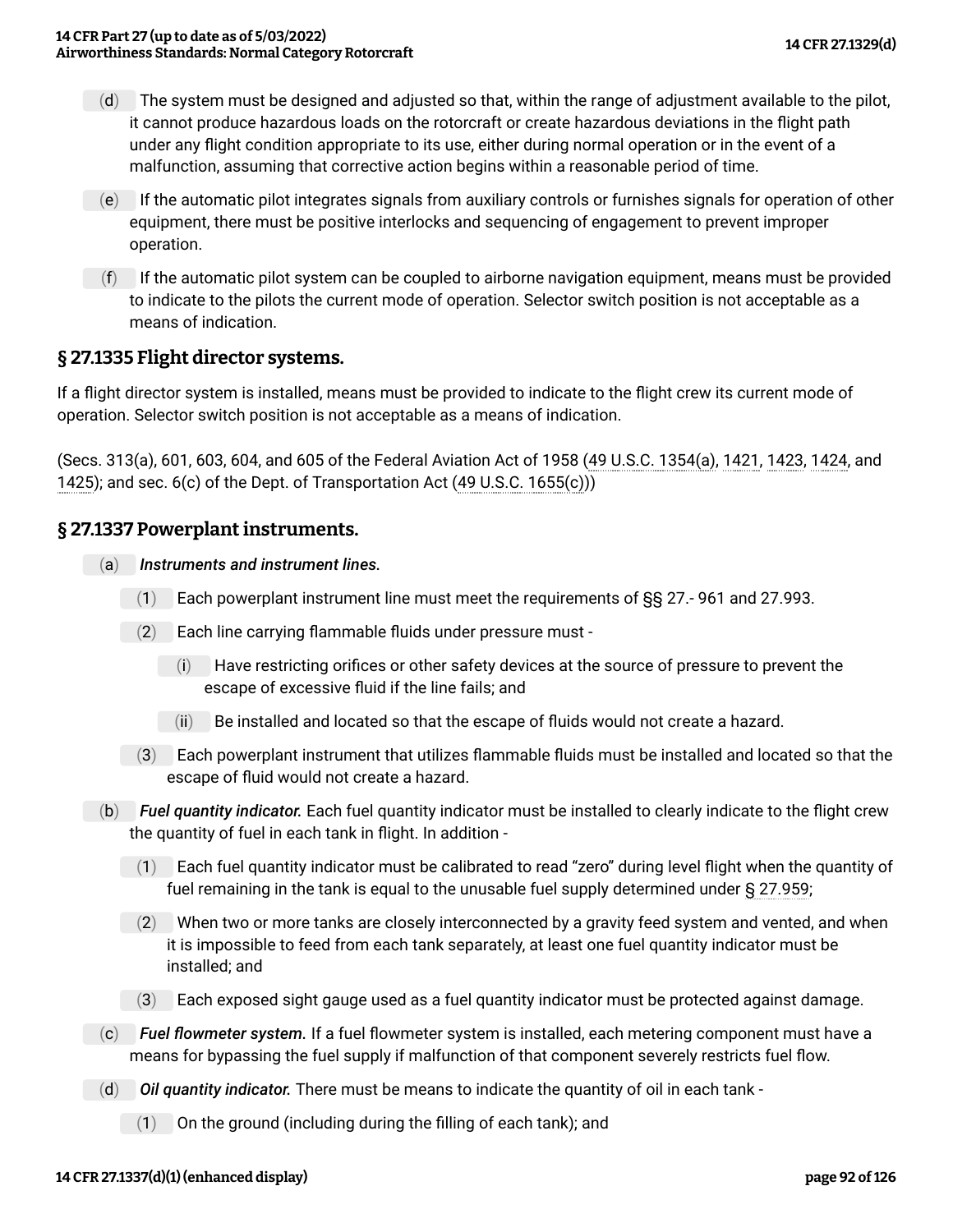- (2) In flight, if there is an oil transfer system or reserve oil supply system.
- <span id="page-92-0"></span>(e) Rotor drive system transmissions and gearboxes utilizing ferromagnetic materials must be equipped with chip detectors designed to indicate the presence of ferromagnetic particles resulting from damage or excessive wear. Chip detectors must -
	- $(1)$  Be designed to provide a signal to the device required by [§ 27.1305\(v\)](#page-87-0) and be provided with a means to allow crewmembers to check, in flight, the function of each detector electrical circuit and signal.
	- (2) [Reserved]

(Secs. 313(a), 601, and 603, 72 Stat. 752, 775, [49 U.S.C. 1354\(a\)](https://www.govinfo.gov/link/uscode/49/1354), [1421,](https://www.govinfo.gov/link/uscode/49/1421) and [1423;](https://www.govinfo.gov/link/uscode/49/1423) sec. 6(c) [49 U.S.C. 1655\(c\)](https://www.govinfo.gov/link/uscode/49/1655))

#### ELECTRICAL SYSTEMS AND EQUIPMENT

#### <span id="page-92-1"></span>**§ 27.1351 General.**

- (a) *Electrical system capacity.* Electrical equipment must be adequate for its intended use. In addition
	- (1) Electric power sources, their transmission cables, and their associated control and protective devices must be able to furnish the required power at the proper voltage to each load circuit essential for safe operation; and
	- $(2)$  Compliance with [paragraph \(a\)\(1\)](#page-92-1) of this section must be shown by an electrical load analysis, or by electrical measurements that take into account the electrical loads applied to the electrical system, in probable combinations and for probable durations.
- (b) *Function.* For each electrical system, the following apply:
	- (1) Each system, when installed, must be
		- (i) Free from hazards in itself, in its method of operation, and in its effects on other parts of the rotorcraft; and
		- (ii) Protected from fuel, oil, water, other detrimental substances, and mechanical damage.
	- (2) Electric power sources must function properly when connected in combination or independently.
	- (3) No failure or malfunction of any source may impair the ability of any remaining source to supply load circuits essential for safe operation.
	- (4) Each electric power source control must allow the independent operation of each source.
- (c) *Generating system.* There must be at least one generator if the system supplies power to load circuits essential for safe operation. In addition -
	- $(1)$  Each generator must be able to deliver its continuous rated power;
	- (2) Generator voltage control equipment must be able to dependably regulate each generator output within rated limits;
	- (3) Each generator must have a reverse current cutout designed to disconnect the generator from the battery and from the other generators when enough reverse current exists to damage that generator; and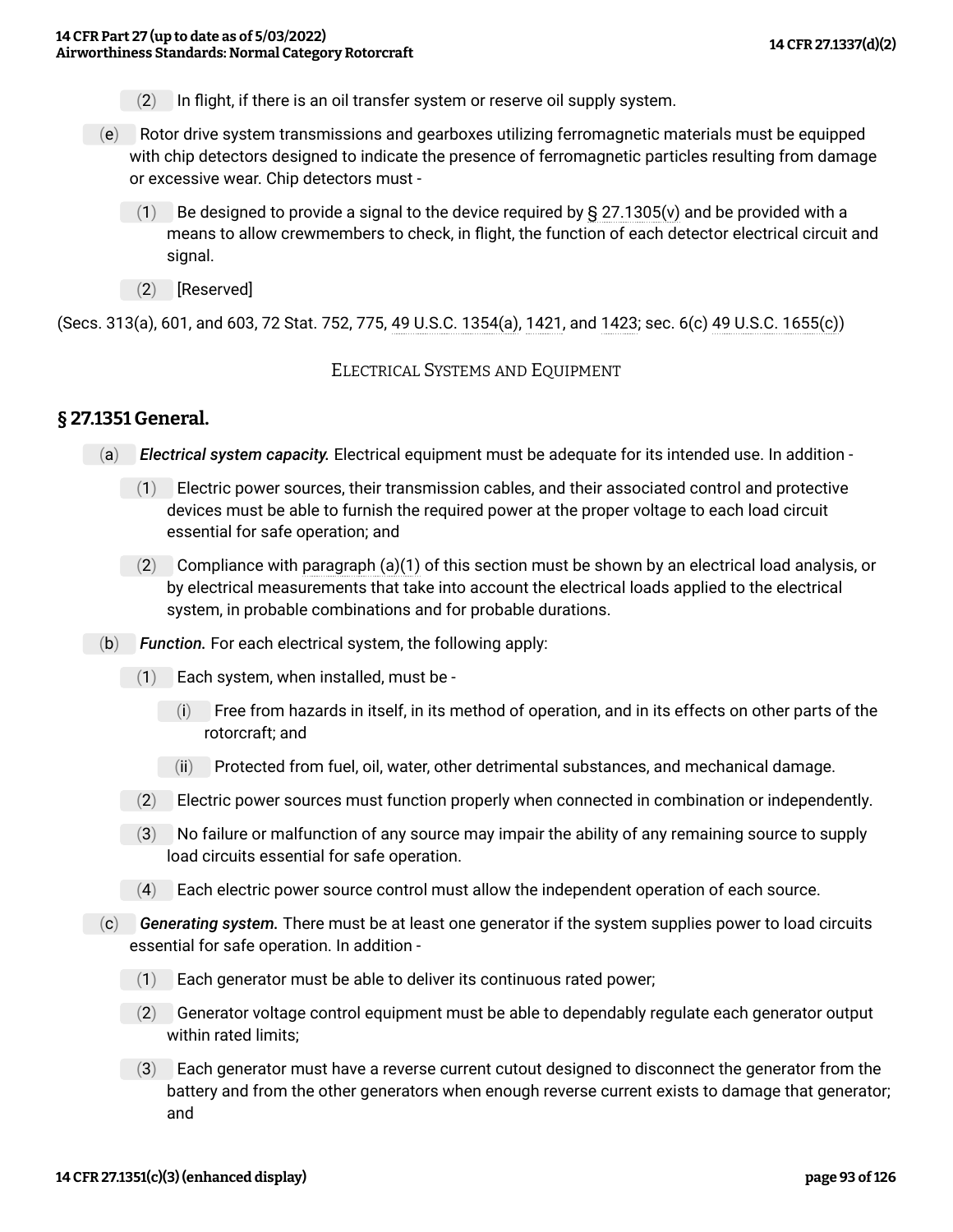- (4) Each generator must have an overvoltage control designed and installed to prevent damage to the electrical system, or to equipment supplied by the electrical system, that could result if that generator were to develop an overvoltage condition.
- (d) *Instruments.* There must be means to indicate to appropriate crewmembers the electric power system quantities essential for safe operation of the system. In addition -
	- $(1)$  For direct current systems, an ammeter that can be switched into each generator feeder may be used; and
	- $(2)$  If there is only one generator, the ammeter may be in the battery feeder.
- (e) *External power.* If provisions are made for connecting external power to the rotorcraft, and that external power can be electrically connected to equipment other than that used for engine starting, means must be provided to ensure that no external power supply having a reverse polarity, or a reverse phase sequence, can supply power to the rotorcraft's electrical system.

(Secs. 313(a), 601, 603, 604, and 605 of the Federal Aviation Act of 1958 [\(49 U.S.C. 1354\(a\),](https://www.govinfo.gov/link/uscode/49/1354) [1421](https://www.govinfo.gov/link/uscode/49/1421), [1423](https://www.govinfo.gov/link/uscode/49/1423), [1424,](https://www.govinfo.gov/link/uscode/49/1424) and [1425](https://www.govinfo.gov/link/uscode/49/1425)); and sec. 6(c) of the Dept. of Transportation Act [\(49 U.S.C. 1655\(c\)\)](https://www.govinfo.gov/link/uscode/49/1655))

# **§ 27.1353 Storage battery design and installation.**

- (a) Each storage battery must be designed and installed as prescribed in this section.
- <span id="page-93-0"></span>(b) Safe cell temperatures and pressures must be maintained during any probable charging and discharging condition. No uncontrolled increase in cell temperature may result when the battery is recharged (after previous complete discharge) -
	- (1) At maximum regulated voltage or power;
	- (2) During a flight of maximum duration; and
	- (3) Under the most adverse cooling condition likely to occur in service.
- $(c)$  Compliance with [paragraph \(b\)](#page-93-0) of this section must be shown by test unless experience with similar batteries and installations has shown that maintaining safe cell temperatures and pressures presents no problem.
- (d) No explosive or toxic gases emitted by any battery in normal operation, or as the result of any probable malfunction in the charging system or battery installation, may accumulate in hazardous quantities within the rotorcraft.
- (e) No corrosive fluids or gases that may escape from the battery may damage surrounding structures or adjacent essential equipment.
- (f) Each nickel cadmium battery installation capable of being used to start an engine or auxiliary power unit must have provisions to prevent any hazardous effect on structure or essential systems that may be caused by the maximum amount of heat the battery can generate during a short circuit of the battery or of its individual cells.
- (g) Nickel cadmium battery installations capable of being used to start an engine or auxiliary power unit must have -
	- $(1)$  A system to control the charging rate of the battery automatically so as to prevent battery overheating;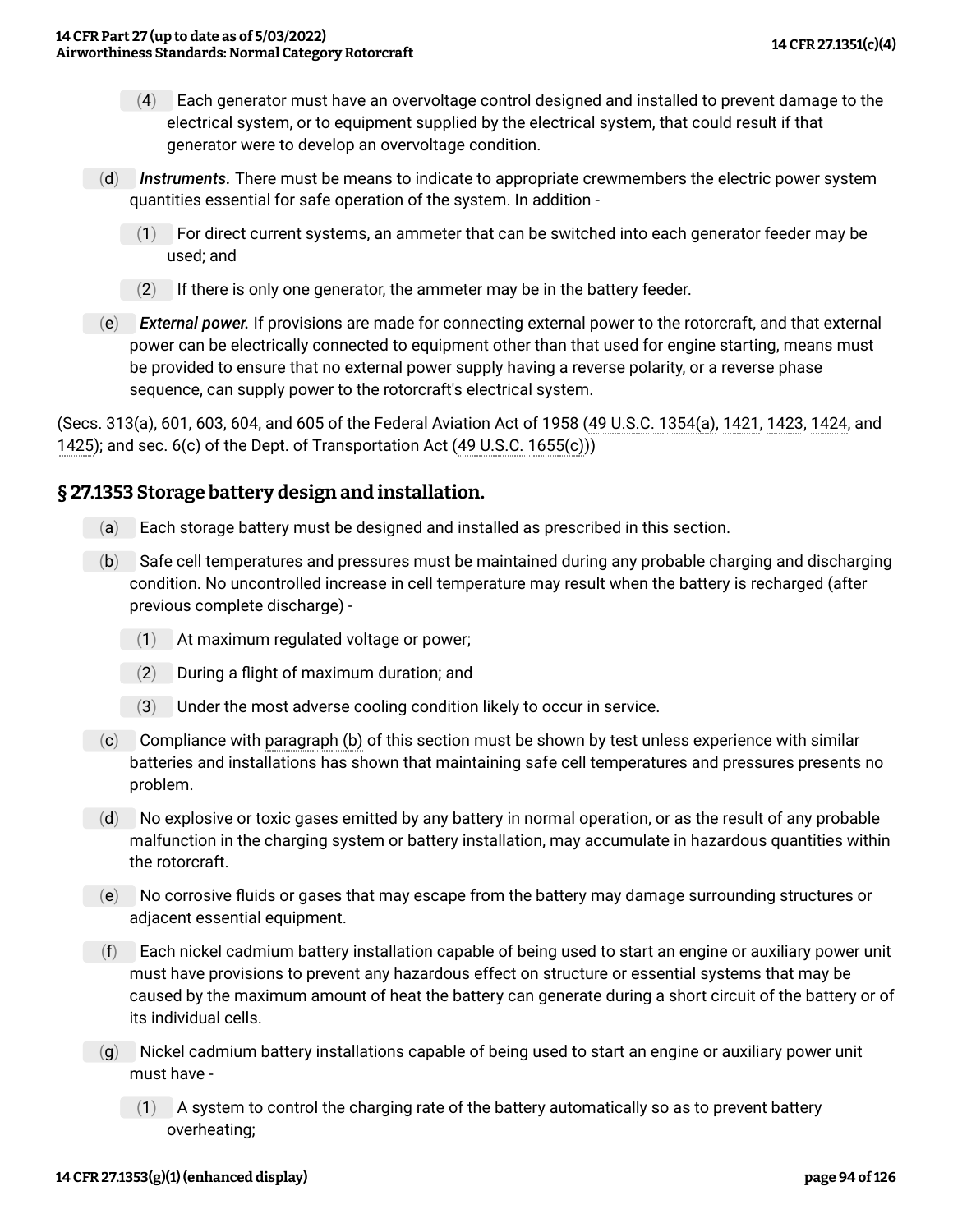- (2) A battery temperature sensing and over-temperature warning system with a means for disconnecting the battery from its charging source in the event of an over-temperature condition; or
- $(3)$  A battery failure sensing and warning system with a means for disconnecting the battery from its charging source in the event of battery failure.

(Secs. 313(a), 601, 603, 604, and 605 of the Federal Aviation Act of 1958 [\(49 U.S.C. 1354\(a\),](https://www.govinfo.gov/link/uscode/49/1354) [1421](https://www.govinfo.gov/link/uscode/49/1421), [1423](https://www.govinfo.gov/link/uscode/49/1423), [1424,](https://www.govinfo.gov/link/uscode/49/1424) and [1425](https://www.govinfo.gov/link/uscode/49/1425)); and sec. 6(c) of the Dept. of Transportation Act [\(49 U.S.C. 1655\(c\)\)](https://www.govinfo.gov/link/uscode/49/1655))

## **§ 27.1357 Circuit protective devices.**

- (a) Protective devices, such as fuses or circuit breakers, must be installed in each electrical circuit other than -
	- (1) The main circuits of starter motors; and
	- $(2)$  Circuits in which no hazard is presented by their omission.
- (b) A protective device for a circuit essential to flight safety may not be used to protect any other circuit.
- (c) Each resettable circuit protective device ("trip free" device in which the tripping mechanism cannot be overridden by the operating control) must be designed so that -
	- $(1)$  A manual operation is required to restore service after trippling; and
	- (2) If an overload or circuit fault exists, the device will open the circuit regardless of the position of the operating control.
- (d) If the ability to reset a circuit breaker or replace a fuse is essential to safety in flight, that circuit breaker or fuse must be located and identified so that it can be readily reset or replaced in flight.
- (e) If fuses are used, there must be one spare of each rating, or 50 percent spare fuses of each rating, whichever is greater.

(Secs. 313(a), 601, 603, 604, and 605 of the Federal Aviation Act of 1958 [\(49 U.S.C. 1354\(a\),](https://www.govinfo.gov/link/uscode/49/1354) [1421](https://www.govinfo.gov/link/uscode/49/1421), [1423](https://www.govinfo.gov/link/uscode/49/1423), [1424,](https://www.govinfo.gov/link/uscode/49/1424) and [1425](https://www.govinfo.gov/link/uscode/49/1425)); and sec. 6(c) of the Dept. of Transportation Act [\(49 U.S.C. 1655\(c\)\)](https://www.govinfo.gov/link/uscode/49/1655))

### **§ 27.1361 Master switch.**

- (a) There must be a master switch arrangement to allow ready disconnection of each electric power source from the main bus. The point of disconnection must be adjacent to the sources controlled by the switch.
- (b) Load circuits may be connected so that they remain energized after the switch is opened, if they are protected by circuit protective devices, rated at five amperes or less, adjacent to the electric power source.
- (c) The master switch or its controls must be installed so that the switch is easily discernible and accessible to a crewmember in flight.

#### **§ 27.1365 Electric cables.**

- (a) Each electric connecting cable must be of adequate capacity.
- (b) Each cable that would overheat in the event of circuit overload or fault must be at least flame resistant and may not emit dangerous quantities of toxic fumes.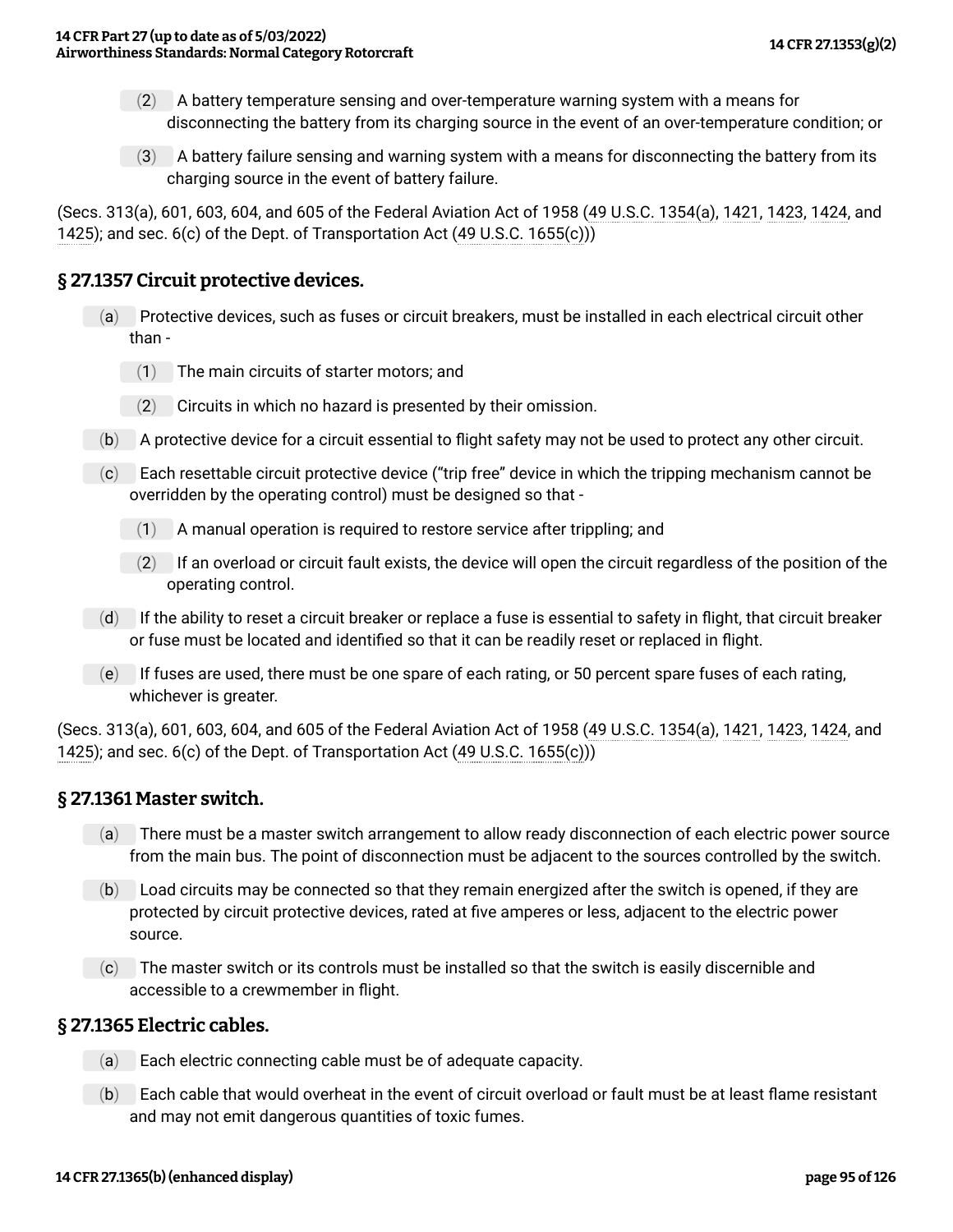(c) Insulation on electrical wire and cable installed in the rotorcraft must be self-extinguishing when tested in accordance with appendix F, part I(a)(3), of [part 25 of this chapter.](https://www.ecfr.gov/current/title-14/part-25/)

### **§ 27.1367 Switches.**

Each switch must be -

- (a) Able to carry its rated current;
- (b) Accessible to the crew; and
- (c) Labeled as to operation and the circuit controlled.

#### LIGHTS

### **§ 27.1381 Instrument lights.**

The instrument lights must -

- (a) Make each instrument, switch, and other devices for which they are provided easily readable; and
- (b) Be installed so that
	- (1) Their direct rays are shielded from the pilot's eyes; and
	- $(2)$  No objectionable reflections are visible to the pilot.

## **§ 27.1383 Landing lights.**

- (a) Each required landing or hovering light must be approved.
- (b) Each landing light must be installed so that
	- $(1)$  No objectionable glare is visible to the pilot;
	- (2) The pilot is not adversely affected by halation; and
	- (3) It provides enough light for night operation, including hovering and landing.
- $(c)$  At least one separate switch must be provided, as applicable -
	- (1) For each separately installed landing light; and
	- (2) For each group of landing lights installed at a common location.

### **§ 27.1385 Position light system installation.**

- (a) *General.* Each part of each position light system must meet the applicable requirements of this section, and each system as a whole must meet the requirements of [§§ 27.1387](#page-96-0) through [27.1397](#page-98-0).
- (b) *Forward position lights.* Forward position lights must consist of a red and a green light spaced laterally as far apart as practicable and installed forward on the rotorcraft so that, with the rotorcraft in the normal flying position, the red light is on the left side and the green light is on the right side. Each light must be approved.
- (c) *Rear position light.* The rear position light must be a white light mounted as far aft as practicable, and must be approved.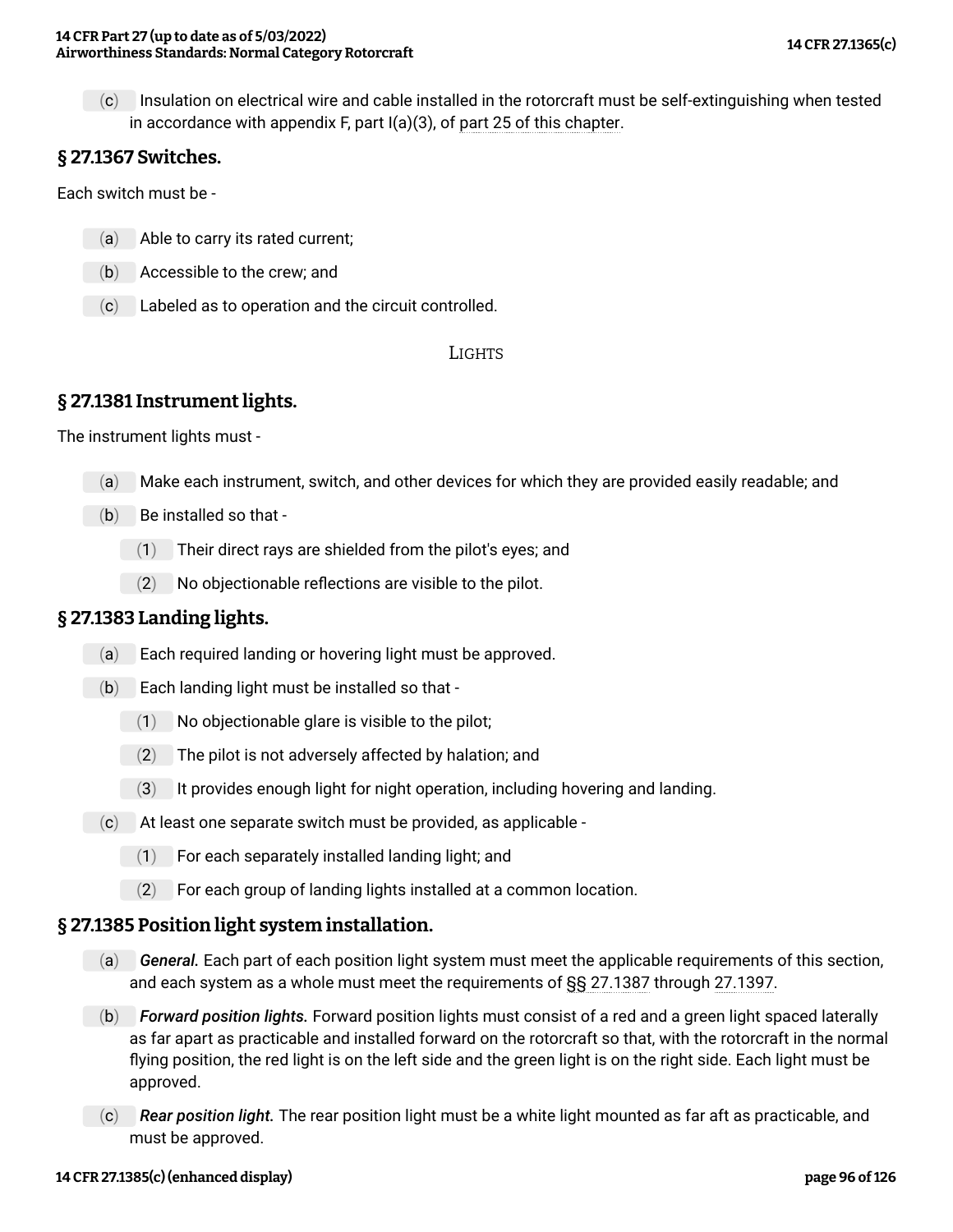- (d) *Circuit.* The two forward position lights and the rear position light must make a single circuit.
- (e) *Light covers and color filters.* Each light cover or color filter must be at least flame resistant and may not change color or shape or lose any appreciable light transmission during normal use.

### <span id="page-96-0"></span>**§ 27.1387 Position light system dihedral angles.**

- (a) Except as provided in [paragraph \(e\)](#page-96-1) of this section, each forward and rear position light must, as installed, show unbroken light within the dihedral angles described in this section.
- (b) Dihedral angle *L* (left) is formed by two intersecting vertical planes, the first parallel to the longitudinal axis of the rotorcraft, and the other at 110 degrees to the left of the first, as viewed when looking forward along the longitudinal axis.
- (c) Dihedral angle *R* (right) is formed by two intersecting vertical planes, the first parallel to the longitudinal axis of the rotorcraft, and the other at 110 degrees to the right of the first, as viewed when looking forward along the longitudinal axis.
- <span id="page-96-2"></span>(d) Dihedral angle *A* (aft) is formed by two intersecting vertical planes making angles of 70 degrees to the right and to the left, respectively, to a vertical plane passing through the longitudinal axis, as viewed when looking aft along the longitudinal axis.
- <span id="page-96-1"></span>(e) If the rear position light, when mounted as far aft as practicable in accordance with  $\S 25.1385(c)$ , cannot show unbroken light within dihedral angle A (as defined in [paragraph \(d\)](#page-96-2) of this section), a solid angle or angles of obstructed visibility totaling not more than 0.04 steradians is allowable within that dihedral angle, if such solid angle is within a cone whose apex is at the rear position light and whose elements make an angle of 30° with a vertical line passing through the rear position light.

[\(49 U.S.C. 1655\(c\)\)](https://www.govinfo.gov/link/uscode/49/1655)

# **§ 27.1389 Position light distribution and intensities.**

- (a) *General.* the intensities prescribed in this section must be provided by new equipment with light covers and color filters in place. Intensities must be determined with the light source operating at a steady value equal to the average luminous output of the source at the normal operating voltage of the rotorcraft. The light distribution and intensity of each position light must meet the requirements of [paragraph \(b\)](#page-96-3) of this section.
- <span id="page-96-4"></span><span id="page-96-3"></span>(b) *Forward and rear position lights.* The light distribution and intensities of forward and rear position lights must be expressed in terms of minimum intensities in the horizontal plane, minimum intensities in any vertical plane, and maximum intensities in overlapping beams, within dihedral angles *L, R,* and *A,* and must meet the following requirements:
	- (1) *Intensities in the horizontal plane.* Each intensity in the horizontal plane (the plane containing the longitudinal axis of the rotorcraft and perpendicular to the plane of symmetry of the rotorcraft) must equal or exceed the values in [§ 27.1391.](#page-97-0)
	- (2) *Intensities in any vertical plane.* Each intensity in any vertical plane (the plane perpendicular to the horizontal plane) must equal or exceed the appropriate value in [§ 27.1393,](#page-97-1) where *I* is the minimum intensity prescribed in [§ 27.1391](#page-97-0) for the corresponding angles in the horizontal plane.
	- (3) *Intensities in overlaps between adjacent signals.* No intensity in any overlap between adjacent signals may exceed the values in [§ 27.1395,](#page-97-2) except that higher intensities in overlaps may be used with main beam intensities substantially greater than the minima specified in [§§ 27.1391](#page-97-0) and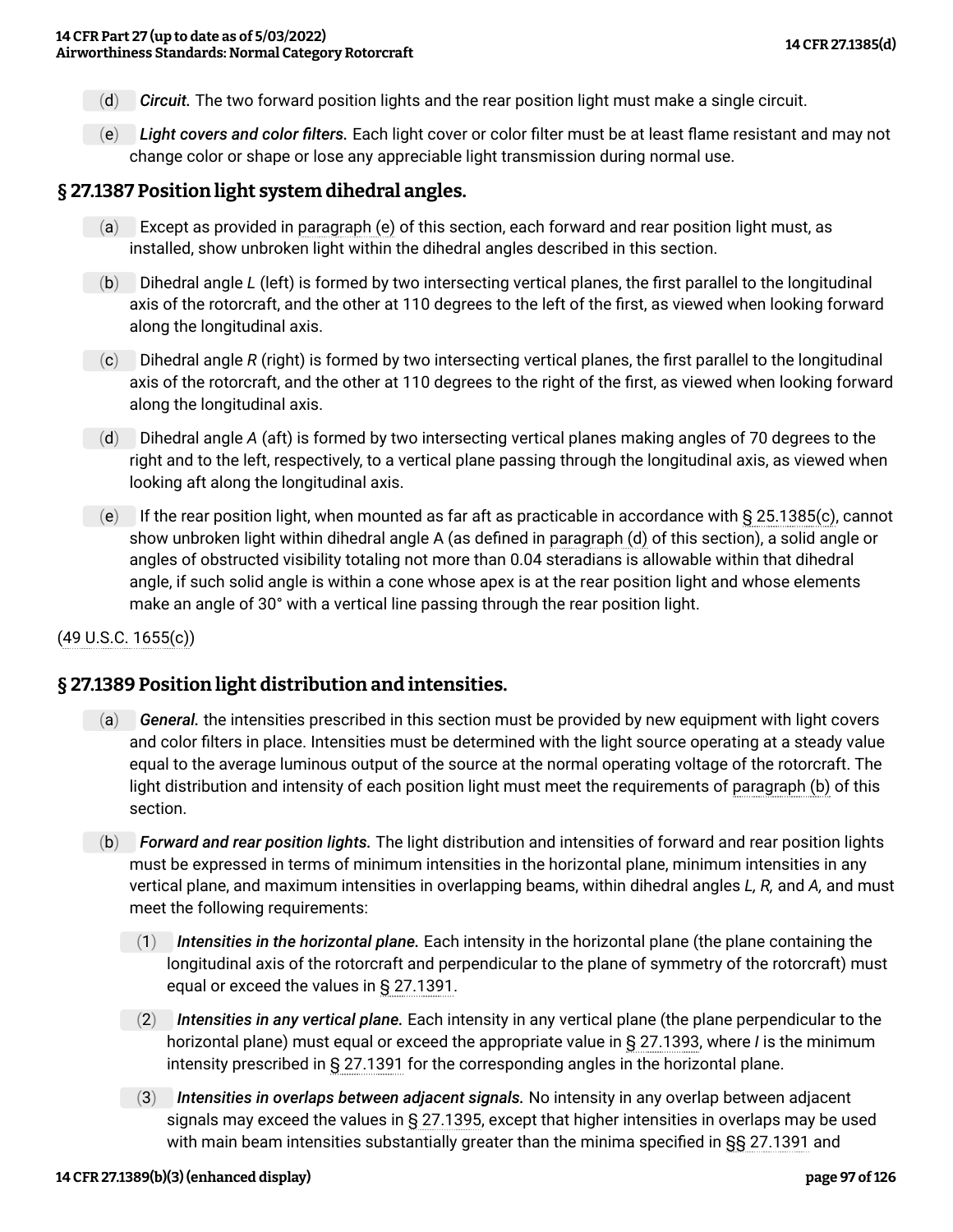[27.1393](#page-97-1), if the overlap intensities in relation to the main beam intensities do not adversely affect signal clarity. When the peak intensity of the forward position lights is greater than 100 candles, the maximum overlap intensities between them may exceed the values in [§ 27.1395](#page-97-2) if the overlap intensity in Area A is not more than 10 percent of peak position light intensity and the overlap intensity in Area B is not more than 2.5 percent of peak position light intensity.

## <span id="page-97-0"></span>**§ 27.1391 Minimum intensities in the horizontal plane of forward and rear position lights.**

Each position light intensity must equal or exceed the applicable values in the following table:

| Dihedral angle (light<br>included) | Angle from right or left of longitudinal axis, measured from<br>dead ahead | <b>Intensity</b><br>(candles) |
|------------------------------------|----------------------------------------------------------------------------|-------------------------------|
| L and $R$ (forward red and         | 10 $^{\circ}$ to 10 $^{\circ}$                                             | 40                            |
| green)                             | 10 $^{\circ}$ to 20 $^{\circ}$                                             | 30                            |
|                                    | $20^\circ$ to $110^\circ$                                                  | 5                             |
| A (rear white)                     | 110 $^{\circ}$ to 180 $^{\circ}$                                           | 20                            |

# <span id="page-97-1"></span>**§ 27.1393 Minimum intensities in any vertical plane of forward and rear position lights.**

| Angle above or below the horizontal plane | Intensity, I |
|-------------------------------------------|--------------|
| $0^{\circ}$                               | 1.00         |
| $0^\circ$ to $5^\circ$                    | 0.90         |
| 5° to 10°                                 | 0.80         |
| 10° to 15°                                | 0.70         |
| $15^\circ$ to $20^\circ$                  | 0.50         |
| $20^\circ$ to $30^\circ$                  | 0.30         |
| $30^{\circ}$ to $40^{\circ}$              | 0.10         |
| $40^\circ$ to $90^\circ$                  | 0.05         |

Each position light intensity must equal or exceed the applicable values in the following table:

# <span id="page-97-2"></span>**§ 27.1395 Maximum intensities in overlapping beams of forward and rear position lights.**

No position light intensity may exceed the applicable values in the following table, except as provided in [§](#page-96-4) [27.1389\(b\)\(3\)](#page-96-4).

|                                | <b>Maximum Intensity</b> |                  |
|--------------------------------|--------------------------|------------------|
| <b>Overlaps</b>                | Area A (candles)         | Area B (candles) |
| Green in dihedral angle L      | 10                       |                  |
| Red in dihedral angle R        | 10                       |                  |
| Green in dihedral angle A      | 5                        |                  |
| Red in dihedral angle A        | 5                        |                  |
| Rear white in dihedral angle L | 5                        |                  |
| Rear white in dihedral angle R | 5                        |                  |

Where -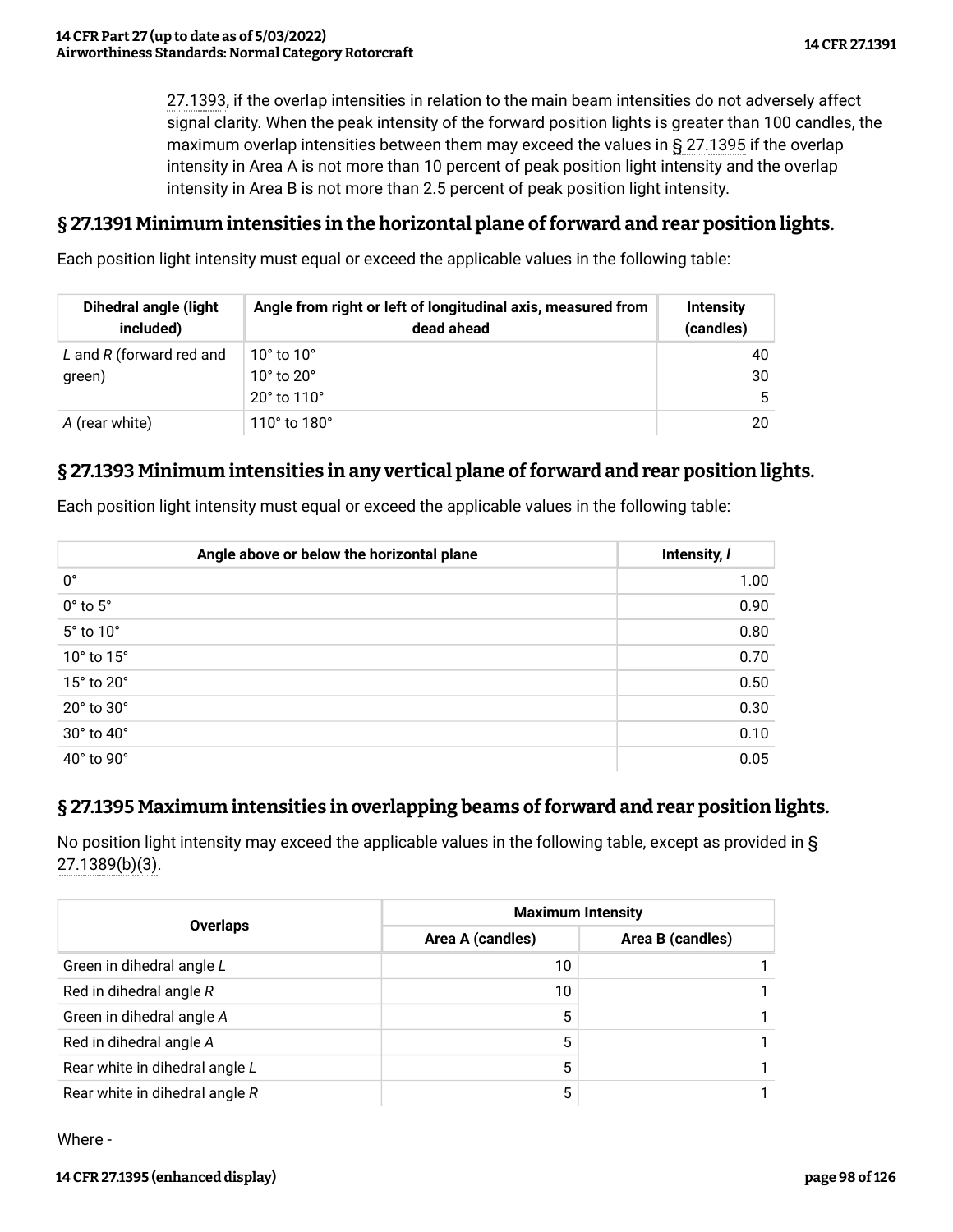- (a) Area A includes all directions in the adjacent dihedral angle that pass through the light source and intersect the common boundary plane at more than 10 degrees but less than 20 degrees, and
- (b) Area B includes all directions in the adjacent dihedral angle that pass through the light source and intersect the common boundary plane at more than 20 degrees.

# <span id="page-98-0"></span>**§ 27.1397 Color specifications.**

Each position light color must have the applicable International Commission on Illumination chromaticity coordinates as follows:

(a) *Aviation red* -

*y* is not greater than 0.335; and

*z* is not greater than 0.002.

(b) *Aviation green* -

*x* is not greater than 0.440−0.320*y*;

*x* is not greater than *y*−0.170; and

*y* is not less than 0.390−0.170*x.*

(c) *Aviation white* -

*x* is not less than 0.300 and not greater than 0.540;

*y* is not less than *x*−0.040" or *y*<sub>c</sub>−0.010, whichever is the smaller; and

*y* is not greater than *x* + 0.020 nor 0.636−0.400*x*;

Where  $y_c$  is the *y* coordinate of the Planckian radiator for the value of *x* considered.

### **§ 27.1399 Riding light.**

- (a) Each riding light required for water operation must be installed so that it can
	- (1) Show a white light for at least two nautical miles at night under clear atmospheric conditions; and
	- (2) Show a maximum practicable unbroken light with the rotorcraft on the water.
- (b) Externally hung lights may be used.

### **§ 27.1401 Anticollision light system.**

- (a) *General.* If certification for night operation is requested, the rotorcraft must have an anticollision light system that -
	- (1) Consists of one or more approved anticollision lights located so that their emitted light will not impair the crew's vision or detract from the conspicuity of the position lights; and
	- $(2)$  Meets the requirements of [paragraphs \(b\)](#page-99-0) through [\(f\)](#page-99-1) of this section.

#### **14 CFR 27.1401(a)(2) (enhanced display) page 99 of 126**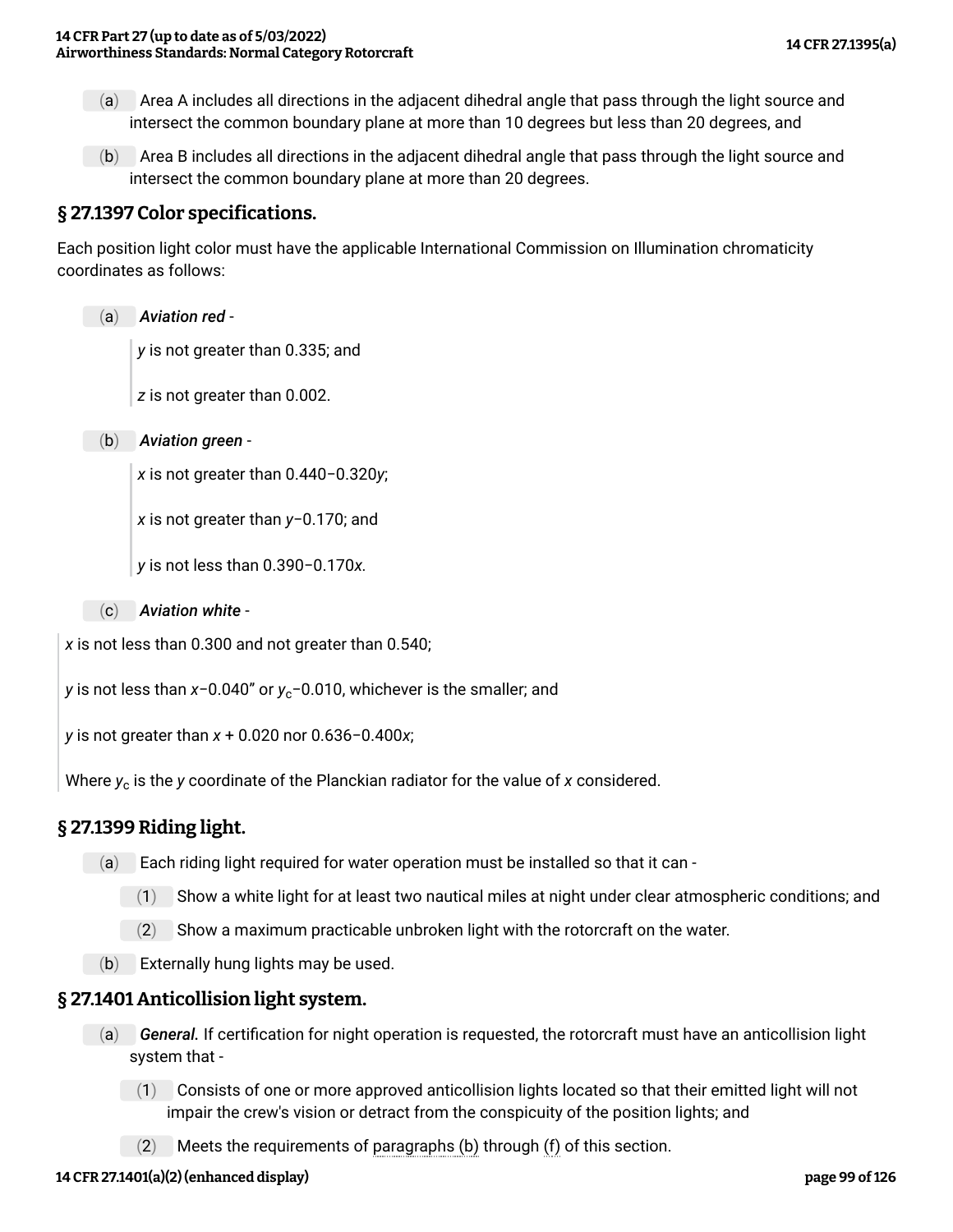- <span id="page-99-0"></span>(b) *Field of coverage.* The system must consist of enough lights to illuminate the vital areas around the rotorcraft, considering the physical configuration and flight characteristics of the rotorcraft. The field of coverage must extend in each direction within at least 30 degrees below the horizontal plane of the rotorcraft, except that there may be solid angles of obstructed visibility totaling not more than 0.5 steradians.
- (c) *Flashing characteristics.* The arrangement of the system, that is, the number of light sources, beam width, speed of rotation, and other characteristics, must give an effective flash frequency of not less than 40, nor more than 100, cycles per minute. The effective flash frequency is the frequency at which the rotorcraft's complete anticollision light system is observed from a distance, and applies to each sector of light including any overlaps that exist when the system consists of more than one light source. In overlaps, flash frequencies may exceed 100, but not 180, cycles per minute.
- (d) *Color.* Each anticollision light must be aviation red and must meet the applicable requirements of [§](#page-98-0) [27.1397](#page-98-0).
- (e) *Light intensity.* The minimum light intensities in any vertical plane, measured with the red filter (if used) and expressed in terms of "effective" intensities, must meet the requirements of [paragraph \(f\)](#page-99-1) of this section. The following relation must be assumed:

$$
I_e = \frac{\int_{t_1}^{t_2} I(t)dt}{0.2 + (t_2 - t_1)}
$$

where:

*I<sup>e</sup>* = effective intensity (candles).

*I(t)* = instantaneous intensity as a function of time.

*t*<sub>2</sub>−*t*<sub>1</sub> = flash time interval (seconds).

Normally, the maximum value of effective intensity is obtained when  $t_2$  and  $t_1$  are chosen so that the effective intensity is equal to the instantaneous intensity at  $t_2$  and  $t_1$ .

<span id="page-99-1"></span>(f) *Minimum effective intensities for anticollision light.* Each anticollision light effective intensity must equal or exceed the applicable values in the following table:

| Angle above or below the horizontal plane | <b>Effective intensity (candles)</b> |
|-------------------------------------------|--------------------------------------|
| $0^{\circ}$ to $5^{\circ}$                | 150                                  |
| $5^{\circ}$ to $10^{\circ}$               | 90                                   |
| 10 $^{\circ}$ to 20 $^{\circ}$            | 30                                   |
| $20^\circ$ to $30^\circ$                  | 15                                   |

SAFETY EQUIPMENT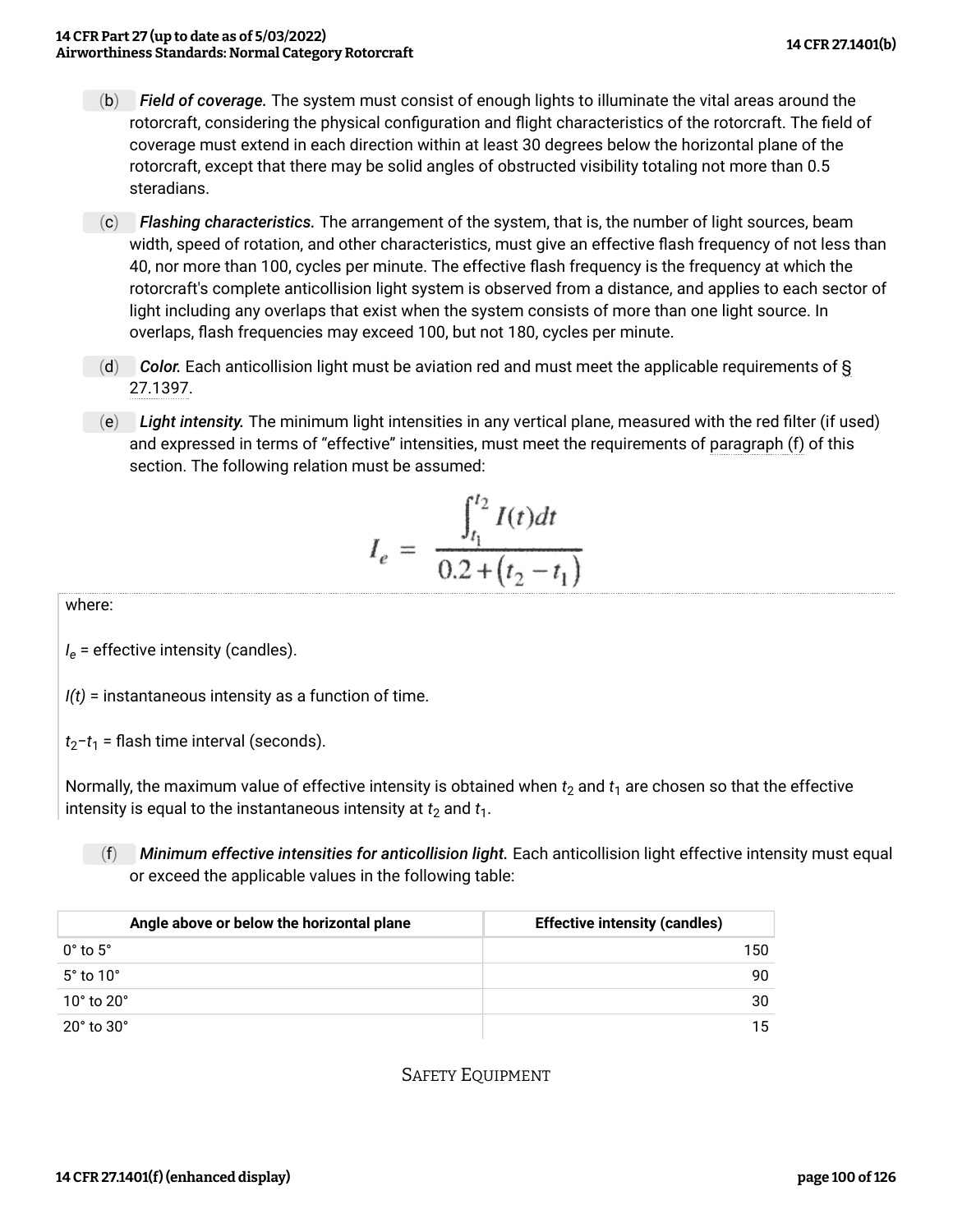## **§ 27.1411 General.**

- (a) Required safety equipment to be used by the crew in an emergency, such as flares and automatic liferaft releases, must be readily accessible.
- (b) Stowage provisions for required safety equipment must be furnished and must
	- $(1)$  Be arranged so that the equipment is directly accessible and its location is obvious; and
	- (2) Protect the safety equipment from damage caused by being subjected to the inertia loads specified in [§ 27.561](#page-33-0).

### **§ 27.1413 Safety belts.**

Each safety belt must be equipped with a metal to metal latching device.

(Secs. 313, 314, and 601 through 610 of the Federal Aviation Act of 1958 ([49 U.S.C. 1354](https://www.govinfo.gov/link/uscode/49/1354), [1355,](https://www.govinfo.gov/link/uscode/49/1355) and [1421](https://www.govinfo.gov/link/uscode/49/1421) through [1430](https://www.govinfo.gov/link/uscode/49/1430)) and sec. 6(c), Dept. of Transportation Act [\(49 U.S.C. 1655\(c\)\)](https://www.govinfo.gov/link/uscode/49/1655))

#### **§ 27.1415 Ditching equipment.**

- (a) Emergency flotation and signaling equipment required by any operating rule in this chapter must meet the requirements of this section.
- (b) Each raft and each life preserver must be approved and must be installed so that it is readily available to the crew and passengers. The storage provisions for life preservers must accommodate one life preserver for each occupant for which certification for ditching is requested.
- (c) Each raft released automatically or by the pilot must be attached to the rotorcraft by a line to keep it alongside the rotorcraft. This line must be weak enough to break before submerging the empty raft to which it is attached.
- (d) Each signaling device must be free from hazard in its operation and must be installed in an accessible location.

#### **§ 27.1419 Ice protection.**

- (a) To obtain certification for flight into icing conditions, compliance with this section must be shown.
- <span id="page-100-0"></span>(b) It must be demonstrated that the rotorcraft can be safely operated in the continuous maximum and intermittent maximum icing conditions determined under appendix C of [Part 29 of this chapter](https://www.ecfr.gov/current/title-14/part-29/) within the rotorcraft altitude envelope. An analysis must be performed to establish, on the basis of the rotorcraft's operational needs, the adequacy of the ice protection system for the various components of the rotorcraft.
- (c) In addition to the analysis and physical evaluation prescribed in [paragraph \(b\)](#page-100-0) of this section, the effectiveness of the ice protection system and its components must be shown by flight tests of the rotorcraft or its components in measured natural atmospheric icing conditions and by one or more of the following tests as found necessary to determine the adequacy of the ice protection system:
	- $(1)$  Laboratory dry air or simulated icing tests, or a combination of both, of the components or models of the components.
	- (2) Flight dry air tests of the ice protection system as a whole, or its individual components.
	- (3) Flight tests of the rotorcraft or its components in measured simulated icing conditions.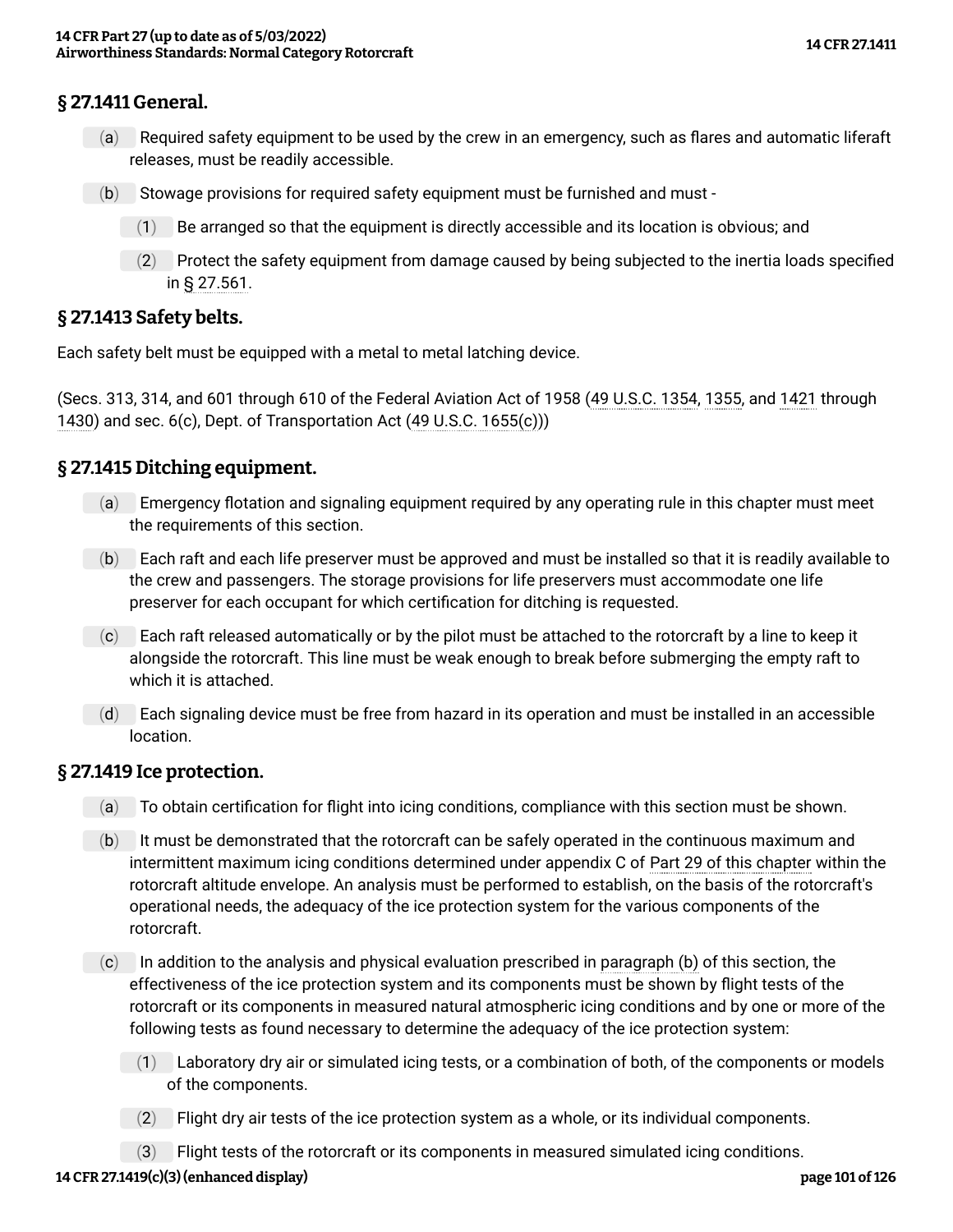- (d) The ice protection provisions of this section are considered to be applicable primarily to the airframe. Powerplant installation requirements are contained in [Subpart E of this part](#page-61-0).
- (e) A means must be indentified or provided for determining the formation of ice on critical parts of the rotorcraft. Unless otherwise restricted, the means must be available for nighttime as well as daytime operation. The rotorcraft flight manual must describe the means of determining ice formation and must contain information necessary for safe operation of the rotorcraft in icing conditions.

### **§ 27.1435 Hydraulic systems.**

- (a) *Design.* Each hydraulic system and its elements must withstand, without yielding, any structural loads expected in addition to hydraulic loads.
- (b) *Tests.* Each system must be substantiated by proof pressure tests. When proof tested, no part of any system may fail, malfunction, or experience a permanent set. The proof load of each system must be at least 1.5 times the maximum operating pressure of that system.
- (c) *Accumulators.* No hydraulic accumulator or pressurized reservoir may be installed on the engine side of any firewall unless it is an integral part of an engine.

### <span id="page-101-1"></span>**§ 27.1457 Cockpit voice recorders.**

- <span id="page-101-0"></span>(a) Each cockpit voice recorder required by the operating rules of this chapter must be approved, and must be installed so that it will record the following:
	- (1) Voice communications transmitted from or received in the rotorcraft by radio.
	- (2) Voice communications of flight crewmembers on the flight deck.
	- (3) Voice communications of flight crewmembers on the flight deck, using the rotorcraft's interphone system.
	- $(4)$  Voice or audio signals identifying navigation or approach aids introduced into a headset or speaker.
	- (5) Voice communications of flight crewmembers using the passenger loudspeaker system, if there is such a system, and if the fourth channel is available in accordance with the requirements of [paragraph \(c\)\(4\)\(ii\)](#page-102-0) of this section.
	- (6) If datalink communication equipment is installed, all datalink communications, using an approved data message set. Datalink messages must be recorded as the output signal from the communications unit that translates the signal into usable data.
- $(b)$  The recording requirements of [paragraph \(a\)\(2\)](#page-101-0) of this section may be met:
	- (1) By installing a cockpit-mounted area microphone located in the best position for recording voice communications originating at the first and second pilot stations and voice communications of other crewmembers on the flight deck when directed to those stations; or
	- (2) By installing a continually energized or voice-actuated lip microphone at the first and second pilot stations.

The microphone specified in this paragraph must be so located and, if necessary, the preamplifiers and filters of the recorder must be adjusted or supplemented so that the recorded communications are intelligible when recorded under flight cockpit noise conditions and played back. The level of intelligibility must be approved by the Administrator. Repeated aural or visual playback of the record may be used in evaluating intelligibility.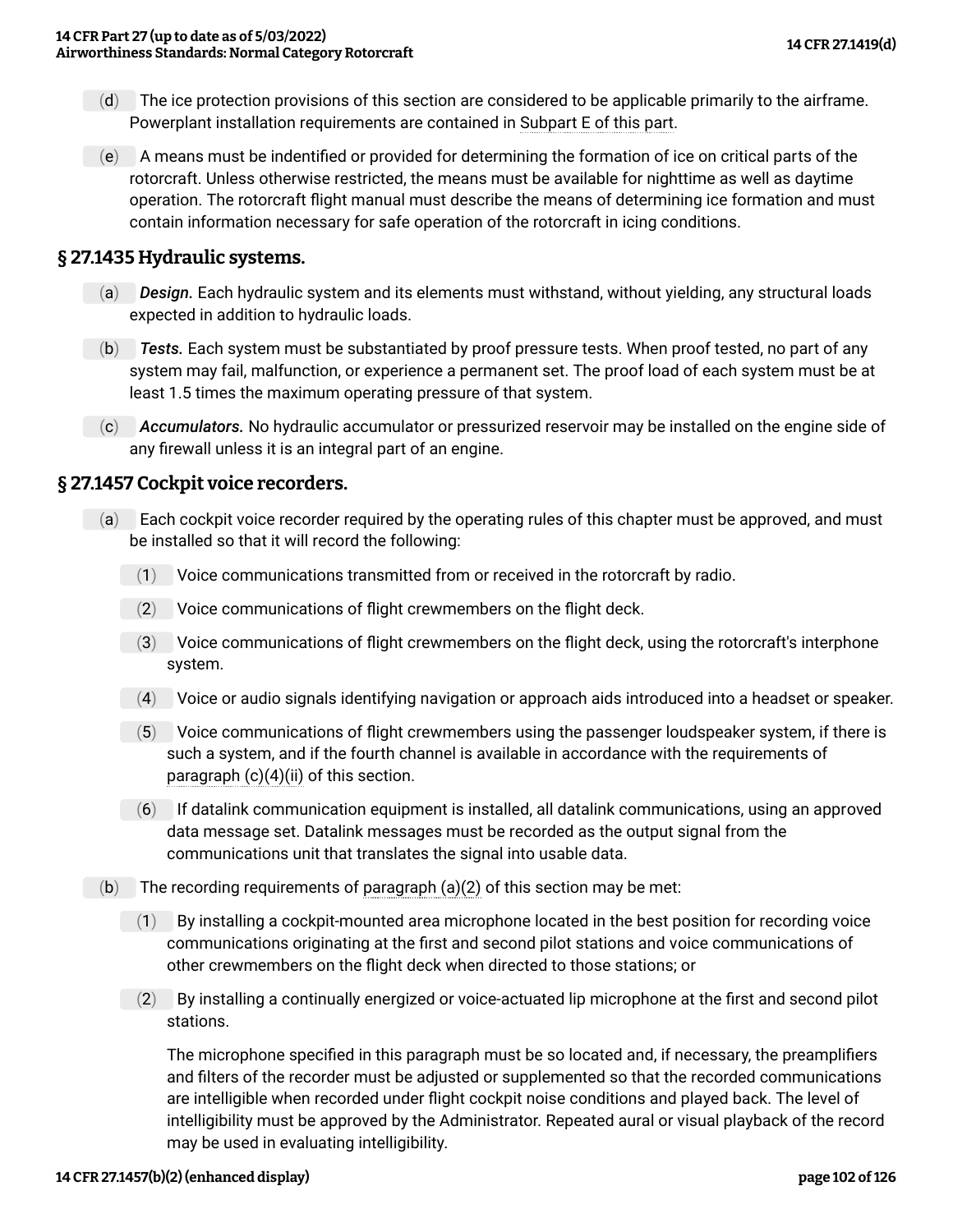- (c) Each cockpit voice recorder must be installed so that the part of the communication or audio signals specified in [paragraph \(a\)](#page-101-1) of this section obtained from each of the following sources is recorded on a separate channel:
	- (1) For the first channel, from each microphone, headset, or speaker used at the first pilot station.
	- (2) For the second channel, from each microphone, headset, or speaker used at the second pilot station.
	- (3) For the third channel, from the cockpit-mounted area microphone, or the continually energized or voice-actuated lip microphone at the first and second pilot stations.
	- (4) For the fourth channel, from:
		- (i) Each microphone, headset, or speaker used at the stations for the third and fourth crewmembers; or
		- (ii) If the stations specified in paragraph  $(c)(4)(i)$  of this section are not required or if the signal at such a station is picked up by another channel, each microphone on the flight deck that is used with the passenger loudspeaker system if its signals are not picked up by another channel.
		- (iii) Each microphone on the flight deck that is used with the rotorcraft's loudspeaker system if its signals are not picked up by another channel.
- <span id="page-102-1"></span><span id="page-102-0"></span>(d) Each cockpit voice recorder must be installed so that:
	- $(1)$ 
		- (i) It receives its electrical power from the bus that provides the maximum reliability for operation of the cockpit voice recorder without jeopardizing service to essential or emergency loads.
		- (ii) It remains powered for as long as possible without jeopardizing emergency operation of the rotorcraft.
	- (2) There is an automatic means to simultaneously stop the recorder and prevent each erasure feature from functioning, within 10 minutes after crash impact;
	- (3) There is an aural or visual means for preflight checking of the recorder for proper operation;
	- $(4)$  Whether the cockpit voice recorder and digital flight data recorder are installed in separate boxes or in a combination unit, no single electrical failure external to the recorder may disable both the cockpit voice recorder and the digital flight data recorder; and
	- (5) It has an independent power source
		- $(i)$  That provides 10  $\pm$ 1 minutes of electrical power to operate both the cockpit voice recorder and cockpit-mounted area microphone;
		- (ii) That is located as close as practicable to the cockpit voice recorder; and
			- (iii) To which the cockpit voice recorder and cockpit-mounted area microphone are switched automatically in the event that all other power to the cockpit voice recorder is interrupted either by normal shutdown or by any other loss of power to the electrical power bus.
- (e) The record container must be located and mounted to minimize the probability of rupture of the container as a result of crash impact and consequent heat damage to the record from fire.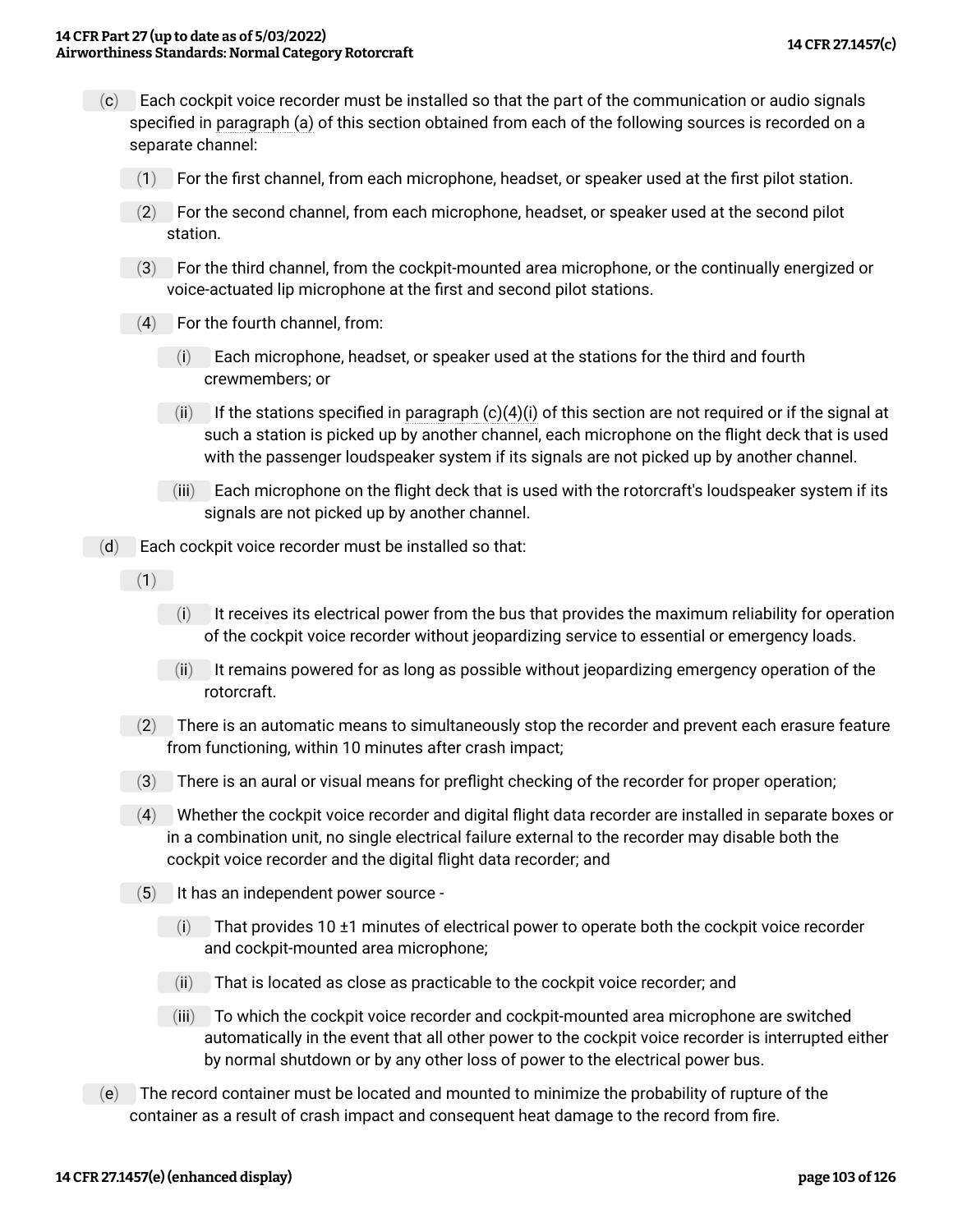- (f) If the cockpit voice recorder has a bulk erasure device, the installation must be designed to minimize the probability of inadvertent operation and actuation of the device during crash impact.
- $(q)$  Each recorder container must be either bright orange or bright yellow.
- (h) When both a cockpit voice recorder and a flight data recorder are required by the operating rules, one combination unit may be installed, provided that all other requirements of this section and the requirements for flight data recorders under this part are met.

#### **§ 27.1459 Flight data recorders.**

- (a) Each flight recorder required by the operating rules of Subchapter G of this chapter must be installed so that:
	- $(1)$  It is supplied with airspeed, altitude, and directional data obtained from sources that meet the accuracy requirements of [§§ 27.1323](https://www.ecfr.gov/current/title-14/part-27/section-27.1323/), [27.1325,](https://www.ecfr.gov/current/title-14/part-27/section-27.1325/) and [27.1327 of this part](https://www.ecfr.gov/current/title-14/part-27/section-27.1327/), as applicable;
	- (2) The vertical acceleration sensor is rigidly attached, and located longitudinally within the approved center of gravity limits of the rotorcraft;

(3)

- (i) It receives its electrical power from the bus that provides the maximum reliability for operation of the flight data recorder without jeopardizing service to essential or emergency loads.
- (ii) It remains powered for as long as possible without jeopardizing emergency operation of the rotorcraft.
- $(4)$  There is an aural or visual means for preflight checking of the recorder for proper recording of data in the storage medium;
- (5) Except for recorders powered solely by the engine-driven electrical generator system, there is an automatic means to simultaneously stop a recorder that has a data erasure feature and prevent each erasure feature from functioning, within 10 minutes after any crash impact; and
- (6) Whether the cockpit voice recorder and digital flight data recorder are installed in separate boxes or in a combination unit, no single electrical failure external to the recorder may disable both the cockpit voice recorder and the digital flight data recorder.
- (b) Each nonejectable recorder container must be located and mounted so as to minimize the probability of container rupture resulting from crash impact and subsequent damage to the record from fire.
- (c) A correlation must be established between the flight recorder readings of airspeed, altitude, and heading and the corresponding readings (taking into account correction factors) of the first pilot's instruments. This correlation must cover the airspeed range over which the aircraft is to be operated, the range of altitude to which the aircraft is limited, and 360 degrees of heading. Correlation may be established on the ground as appropriate.
- (d) Each recorder container must:
	- (1) Be either bright orange or bright yellow;
	- (2) Have a reflective tape affixed to its external surface to facilitate its location under water; and
	- (3) Have an underwater locating device, when required by the operating rules of this chapter, on or adjacent to the container which is secured in such a manner that they are not likely to be separated during crash impact.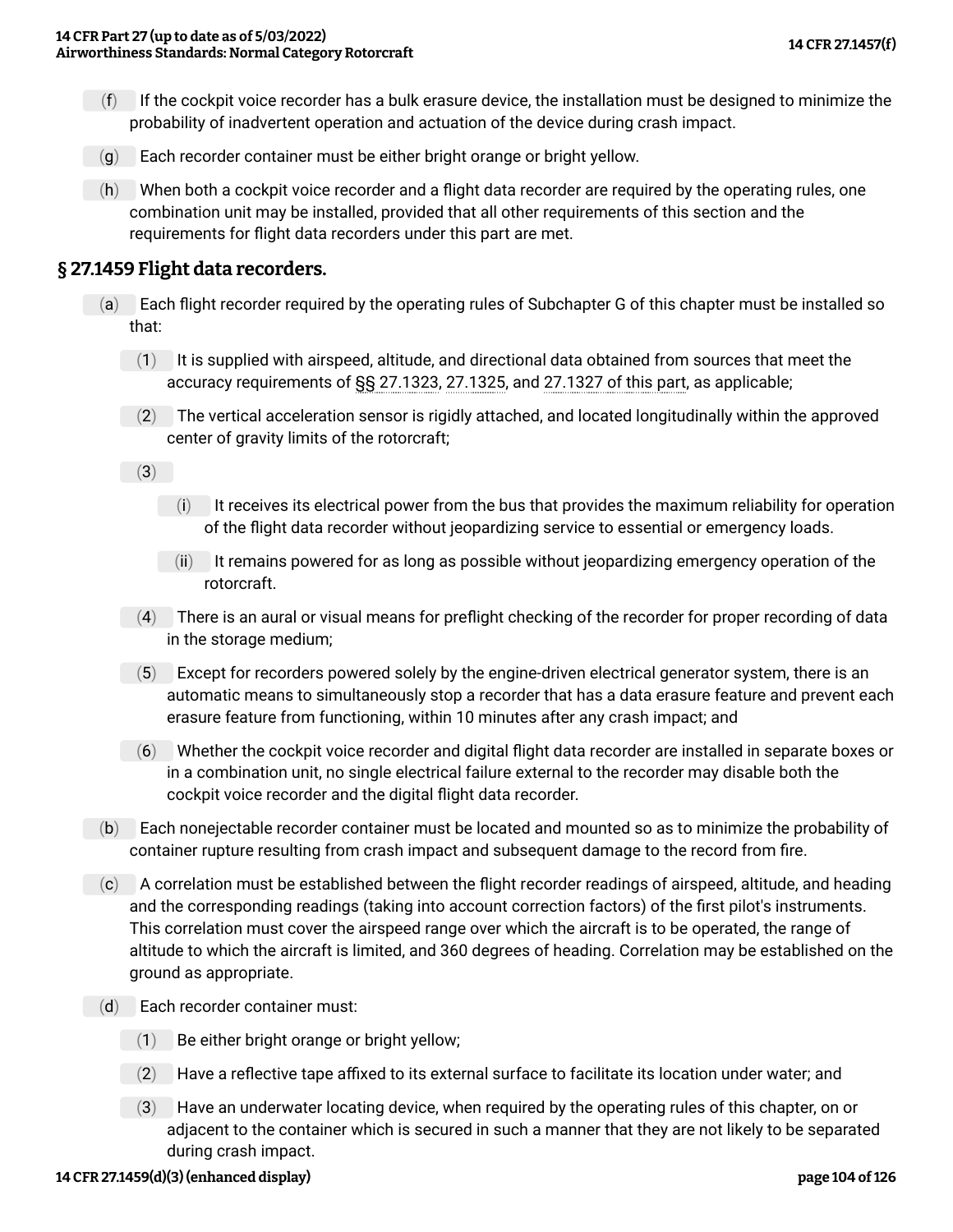(e) When both a cockpit voice recorder and a flight data recorder are required by the operating rules, one combination unit may be installed, provided that all other requirements of this section and the requirements for cockpit voice recorders under this part are met.

### **§ 27.1461 Equipment containing high energy rotors.**

- (a) Equipment containing high energy rotors must meet [paragraph \(b\),](#page-104-0) [\(c\)](#page-104-1), or [\(d\)](#page-104-2) of this section.
- <span id="page-104-0"></span>(b) High energy rotors contained in equipment must be able to withstand damage caused by malfunctions, vibration, abnormal speeds, and abnormal temperatures. In addition -
	- (1) Auxiliary rotor cases must be able to contain damage caused by the failure of high energy rotor blades; and
	- (2) Equipment control devices, systems, and instrumentation must reasonably ensure that no operating limitations affecting the integrity of high energy rotors will be exceeded in service.
- <span id="page-104-1"></span>(c) It must be shown by test that equipment containing high energy rotors can contain any failure of a high energy rotor that occurs at the highest speed obtainable with the normal speed control devices inoperative.
- <span id="page-104-2"></span>(d) Equipment containing high energy rotors must be located where rotor failure will neither endanger the occupants nor adversely affect continued safe flight.

# **Subpart G - Operating Limitations and Information**

### **§ 27.1501 General.**

- (a) Each operating limitation specified in [§§ 27.1503](#page-104-3) through [27.1525](#page-108-0) and other limitations and information necessary for safe operation must be established.
- (b) The operating limitations and other information necessary for safe operation must be made available to the crewmembers as prescribed in [§§ 27.1541](#page-109-0) through [27.1589.](#page-114-0)

(Secs. 313(a), 601, 603, 604, and 605 of the Federal Aviation Act of 1958 [\(49 U.S.C. 1354\(a\),](https://www.govinfo.gov/link/uscode/49/1354) [1421](https://www.govinfo.gov/link/uscode/49/1421), [1423](https://www.govinfo.gov/link/uscode/49/1423), [1424,](https://www.govinfo.gov/link/uscode/49/1424) and [1425](https://www.govinfo.gov/link/uscode/49/1425)); and sec. 6(c) of the Dept. of Transportation Act [\(49 U.S.C. 1655\(c\)\)](https://www.govinfo.gov/link/uscode/49/1655))

#### OPERATING LIMITATIONS

### <span id="page-104-3"></span>**§ 27.1503 Airspeed limitations: general.**

- $(a)$  An operating speed range must be established.
- (b) When airspeed limitations are a function of weight, weight distribution, altitude, rotor speed, power, or other factors, airspeed limitations corresponding with the critical combinations of these factors must be established.

#### <span id="page-104-4"></span>**§ 27.1505 Never-exceed speed.**

- (a) The never-exceed speed,  $V_{NE}$  must be established so that it is -
	- (1) Not less than 40 knots (CAS); and
	- (2) Not more than the lesser of
		- $(i)$  0.9 times the maximum forward speeds established under [§ 27.309;](#page-22-0)

#### **14 CFR 27.1505(a)(2)(i) (enhanced display) page 105 of 126**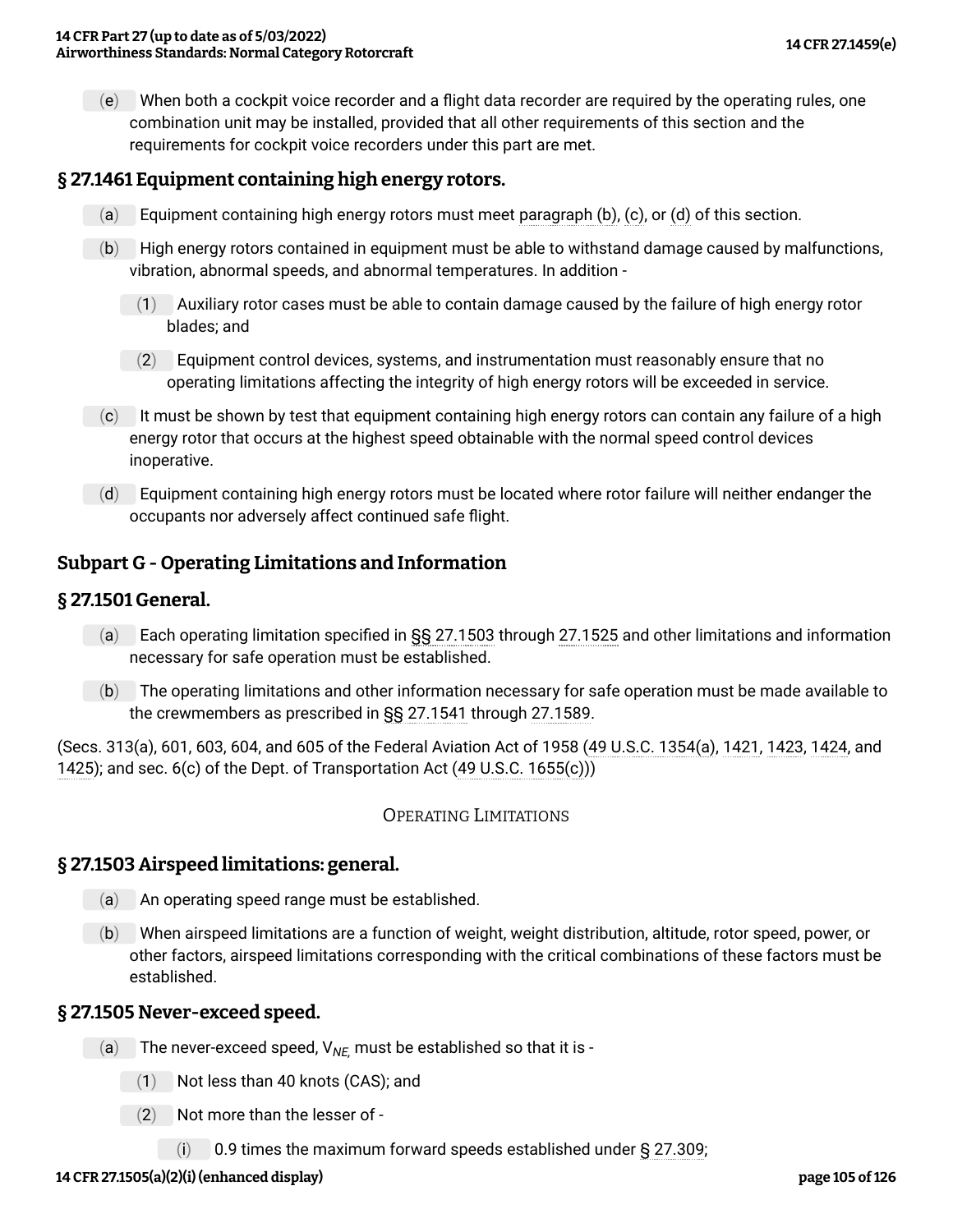- (ii) 0.9 times the maximum speed shown under [§§ 27.251](#page-20-0) and [27.629;](#page-43-0) or
- (iii) 0.9 times the maximum speed substantiated for advancing blade tip mach number effects.
- $(b)$  V<sub>NE</sub> may vary with altitude, r.p.m., temperature, and weight, if -
	- $(1)$  No more than two of these variables (or no more than two instruments integrating more than one of these variables) are used at one time; and
	- (2) The ranges of these variables (or of the indications on instruments integrating more than one of these variables) are large enough to allow an operationally practical and safe variation of V*NE*.
- (c) For helicopters, a stabilized power-off V*NE* denoted as V*NE* (power-off) may be established at a speed less than V<sub>NE</sub> established pursuant to [paragraph \(a\)](#page-104-4) of this section, if the following conditions are met:
	- $V_{N}$  (1) V<sub>NE</sub> (power-off) is not less than a speed midway between the power-on V<sub>NE</sub> and the speed used in meeting the requirements of -
		- (i) [§ 27.65\(b\)](#page-14-0) for single engine helicopters; and
		- (ii) [§ 27.67](#page-46-0) for multiengine helicopters.
	- (2) V*NE* (power-off) is
		- (i) A constant airspeed;
		- $(i)$  A constant amount less than power-on  $V_{NE}$ ; or
			- (iii) A constant airspeed for a portion of the altitude range for which certification is requested, and a constant amount less than power-on V<sub>NE</sub> for the remainder of the altitude range.

(Secs. 313(a), 601, 603, 604, and 605 of the Federal Aviation Act of 1958 [\(49 U.S.C. 1354\(a\),](https://www.govinfo.gov/link/uscode/49/1354) [1421](https://www.govinfo.gov/link/uscode/49/1421), [1423](https://www.govinfo.gov/link/uscode/49/1423), [1424,](https://www.govinfo.gov/link/uscode/49/1424) and [1425](https://www.govinfo.gov/link/uscode/49/1425)); and sec. 6(c) of the Dept. of Transportation Act [\(49 U.S.C. 1655\(c\)\)](https://www.govinfo.gov/link/uscode/49/1655))

#### **§ 27.1509 Rotor speed.**

- (a) *Maximum power-off (autorotation).* The maximum power-off rotor speed must be established so that it does not exceed 95 percent of the lesser of -
	- $(1)$  The maximum design r.p.m. determined under [§ 27.309\(b\)](#page-22-1); and
	- $(2)$  The maximum r.p.m. shown during the type tests.
- (b) *Minimum power off.* The minimum power-off rotor speed must be established so that it is not less than 105 percent of the greater of -
	- (1) The minimum shown during the type tests; and
	- $(2)$  The minimum determined by design substantiation.
- <span id="page-105-0"></span>(c) *Minimum power on.* The minimum power-on rotor speed must be established so that it is -
	- (1) Not less than the greater of
		- (i) The minimum shown during the type tests; and
		- (ii) The minimum determined by design substantiation; and
	- (2) Not more than a value determined under  $\S 27.33(a)(1)$  and  $(b)(1)$ .

#### **14 CFR 27.1509(c)(2) (enhanced display) page 106 of 126**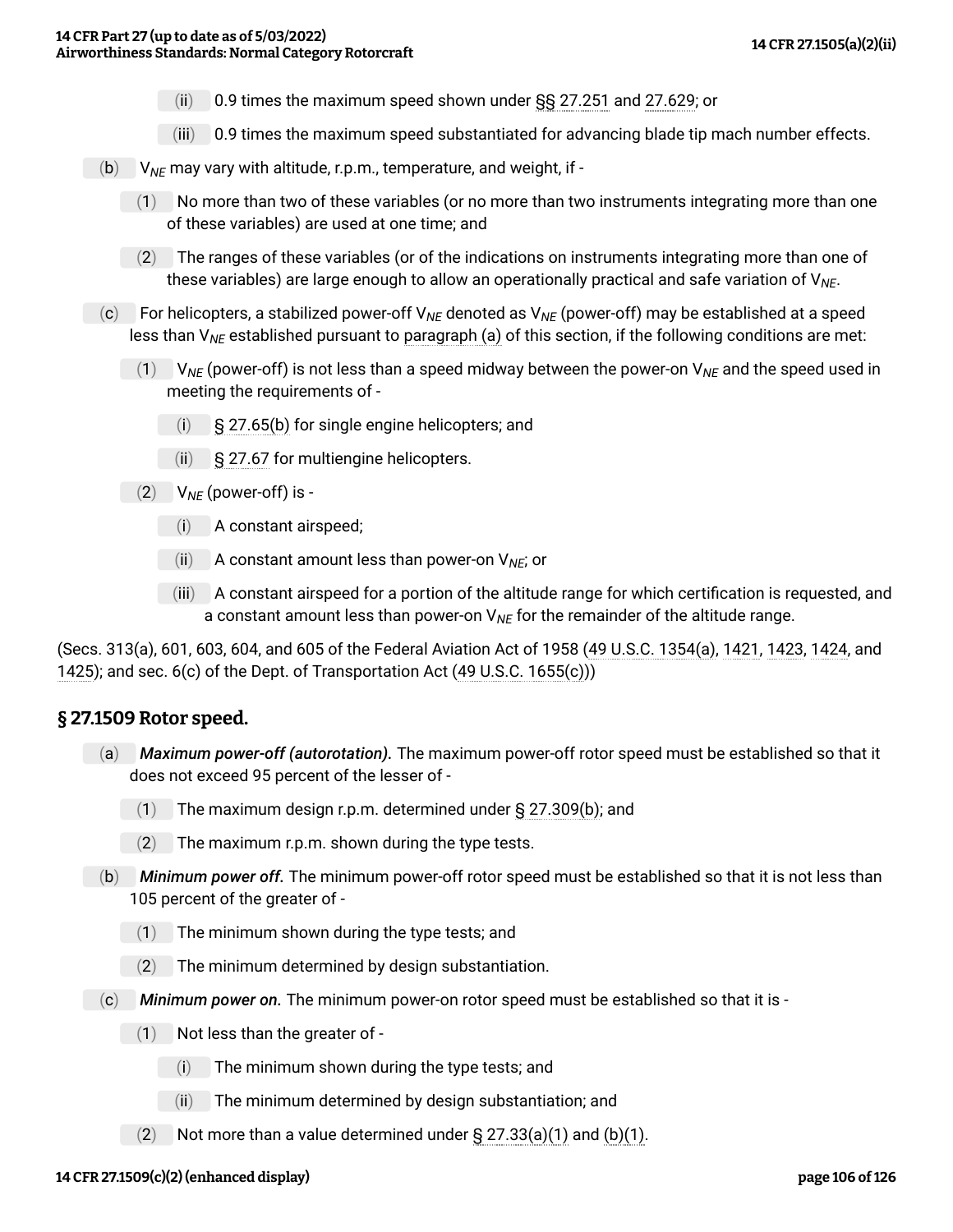# **§ 27.1519 Weight and center of gravity.**

The weight and center of gravity limitations determined under [§§ 27.25](#page-20-0) and [27.27,](#page-10-0) respectively, must be established as operating limitations.

### **§ 27.1521 Powerplant limitations.**

- (a) *General.* The powerplant limitations prescribed in this section must be established so that they do not exceed the corresponding limits for which the engines are type certificated.
- <span id="page-106-4"></span><span id="page-106-3"></span><span id="page-106-2"></span><span id="page-106-1"></span>(b) *Takeoff operation.* The powerplant takeoff operation must be limited by -
	- $(1)$  The maximum rotational speed, which may not be greater than -
		- (i) The maximum value determined by the rotor design; or
		- (ii) The maximum value shown during the type tests;
	- $(2)$  The maximum allowable manifold pressure (for reciprocating engines);
	- (3) The time limit for the use of the power corresponding to the limitations established in [paragraphs](#page-106-1) [\(b\)\(1\)](#page-106-1) and [\(2\)](#page-106-2) of this section;
	- $(4)$  If the time limit in [paragraph \(b\)\(3\)](#page-106-3) of this section exceeds two minutes, the maximum allowable cylinder head, coolant outlet, or oil temperatures;
	- (5) The gas temperature limits for turbine engines over the range of operating and atmospheric conditions for which certification is requested.
- <span id="page-106-5"></span>(c) *Continuous operation.* The continuous operation must be limited by -
	- $(1)$  The maximum rotational speed which may not be greater than -
		- (i) The maximum value determined by the rotor design; or
		- (ii) The maximum value shown during the type tests;
	- (2) The minimum rotational speed shown under the rotor speed requirements in  $\S 27.1509(c)$ ; and
	- (3) The gas temperature limits for turbine engines over the range of operating and atmospheric conditions for which certification is requested.
- (d) *Fuel grade or designation.* The minimum fuel grade (for reciprocating engines), or fuel designation (for turbine engines), must be established so that it is not less than that required for the operation of the engines within the limitations in [paragraphs \(b\)](#page-106-4) and [\(c\)](#page-106-5) of this section.
- <span id="page-106-8"></span><span id="page-106-7"></span><span id="page-106-6"></span><span id="page-106-0"></span>(e) *Turboshaft engine torque.* For rotorcraft with main rotors driven by turboshaft engines, and that do not have a torque limiting device in the transmission system, the following apply:
	- $(1)$  A limit engine torque must be established if the maximum torque that the engine can exert is greater than -
		- (i) The torque that the rotor drive system is designed to transmit; or
			- (ii) The torque that the main rotor assembly is designed to withstand in showing compliance with [§ 27.547\(e\)](#page-32-0).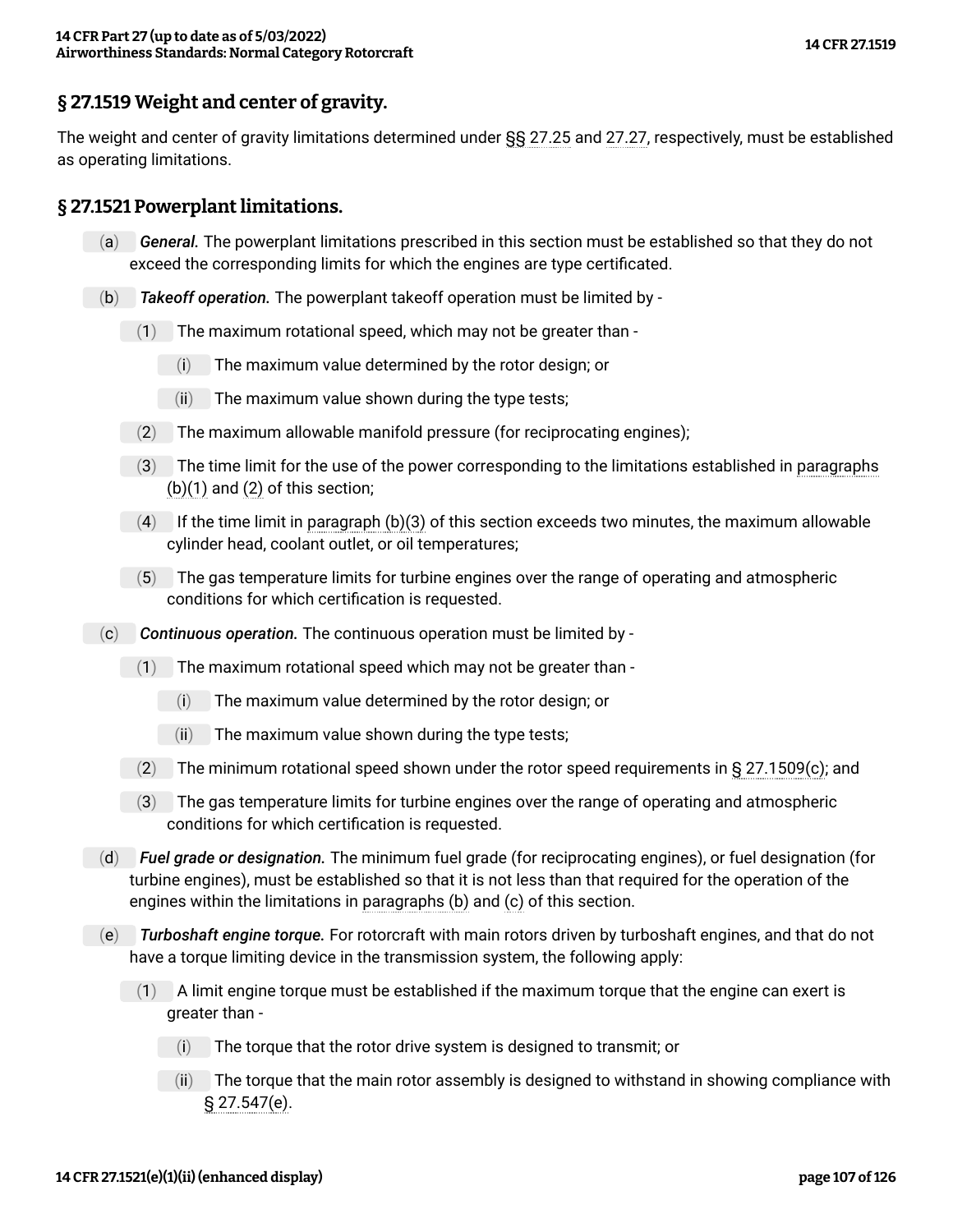- (2) The limit engine torque established under [paragraph \(e\)\(1\)](#page-106-6) of this section may not exceed either torque specified in [paragraph \(e\)\(1\)\(i\)](#page-106-7) or [\(ii\)](#page-106-8) of this section.
- (f) *Ambient temperature.* For turbine engines, ambient temperature limitations (including limitations for winterization installations, if applicable) must be established as the maximum ambient atmospheric temperature at which compliance with the cooling provisions of [§§ 27.1041](#page-77-3) through [27.1045](#page-78-6) is shown.
	- (g) Two and one-half-minute OEI power operation. Unless otherwise authorized, the use of 2<sup>1</sup>/<sub>2</sub>-minute OEI power must be limited to engine failure operation of multiengine, turbine-powered rotorcraft for not longer than 2 $^1\prime$ 2 minutes after failure of an engine. The use of 2 $^1\prime$ 2-minute OEI power must also be limited by -
		- $(1)$  The maximum rotational speed, which may not be greater than -
			- (i) The maximum value determined by the rotor design; or
			- $(i)$  The maximum demonstrated during the type tests;
		- (2) The maximum allowable gas temperature; and
		- (3) The maximum allowable torque.
- (h) *Thirty-minute OEI power operation.* Unless otherwise authorized, the use of 30-minute OEI power must be limited to multiengine, turbine-powered rotorcraft for not longer than 30 minutes after failure of an engine. The use of 30-minute OEI power must also be limited by -
	- $(1)$  The maximum rotational speed, which may not be greater than -
		- (i) The maximum value determined by the rotor design; or
		- (ii) The maximum value demonstrated during the type tests;
	- (2) The maximum allowable gas temperature; and
	- (3) The maximum allowable torque.
	- (i) *Continuous OEI power operation.* Unless otherwise authorized, the use of continuous OEI power must be limited to multiengine, turbine-powered rotorcraft for continued flight after failure of an engine. The use of continuous OEI power must also be limited by -
		- $(1)$  The maximum rotational speed, which may not be greater than -
			- (i) The maximum value determined by the rotor design; or
			- (ii) The maximum value demonstrated during the type tests;
		- (2) The maximum allowable gas temperature; and
		- (3) The maximum allowable torque.
- (j) *Rated 30-second OEI power operation.* Rated 30-second OEI power is permitted only on multiengine, turbine-powered rotorcraft, also certificated for the use of rated 2-minute OEI power, and can only be used for continued operation of the remaining engine(s) after a failure or precautionary shutdown of an engine. It must be shown that following application of 30-second OEI power, any damage will be readily detectable by the applicable inspections and other related procedures furnished in accordance with Section A27.4 of [appendix A of this part](#page-114-1) and Section A33.4 of appendix A of part 33. The use of 30-second OEI power must be limited to not more than 30 seconds for any period in which that power is used, and by -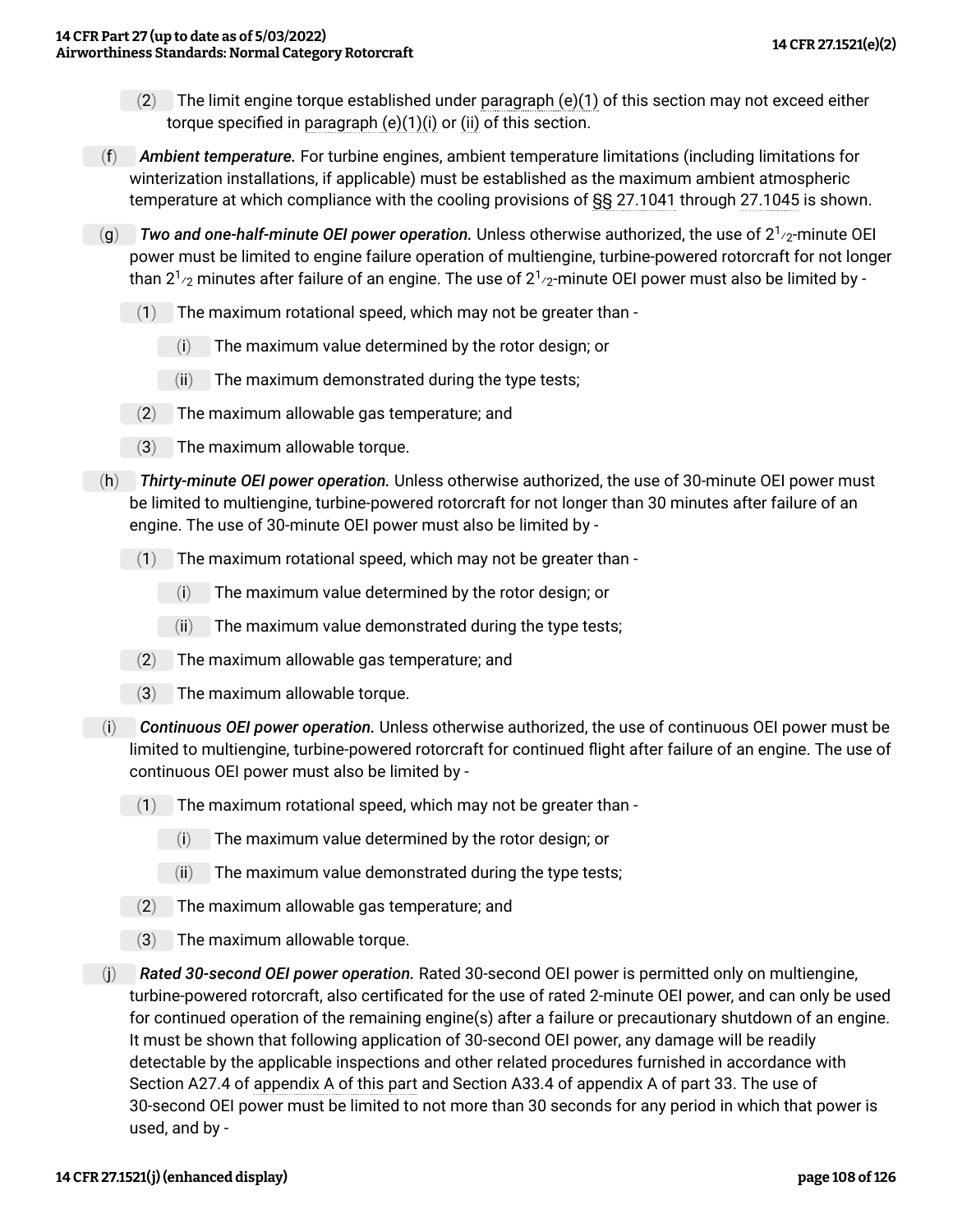- (1) The maximum rotational speed, which may not be greater than
	- (i) The maximum value determined by the rotor design; or
	- (ii) The maximum value demonstrated during the type tests;
- (2) The maximum allowable gas temperature; and
- (3) The maximum allowable torque.
- (k) *Rated 2-minute OEI power operation.* Rated 2-minute OEI power is permitted only on multiengine, turbinepowered rotorcraft, also certificated for the use of rated 30-second OEI power, and can only be used for continued operation of the remaining engine(s) after a failure or precautionary shutdown of an engine. It must be shown that following application of 2-minute OEI power, any damage will be readily detectable by the applicable inspections and other related procedures furnished in accordance with Section A27.4 of [appendix A of this part](#page-114-0) and Section A33.4 of appendix A of part 33. The use of 2-minute OEI power must be limited to not more than 2 minutes for any period in which that power is used, and by -
	- $(1)$  The maximum rotational speed, which may not be greater than -
		- (i) The maximum value determined by the rotor design; or
		- (ii) The maximum value demonstrated during the type tests;
	- (2) The maximum allowable gas temperature; and
	- (3) The maximum allowable torque.

(Secs. 313(a), 601, 603, 604, and 605 of the Federal Aviation Act of 1958 [\(49 U.S.C. 1354\(a\),](https://www.govinfo.gov/link/uscode/49/1354) [1421](https://www.govinfo.gov/link/uscode/49/1421), [1423](https://www.govinfo.gov/link/uscode/49/1423), [1424,](https://www.govinfo.gov/link/uscode/49/1424) and [1425](https://www.govinfo.gov/link/uscode/49/1425)); and sec. 6(c) of the Dept. of Transportation Act [\(49 U.S.C. 1655\(c\)\)](https://www.govinfo.gov/link/uscode/49/1655))

# <span id="page-108-1"></span>**§ 27.1523 Minimum flight crew.**

The minimum flight crew must be established so that it is sufficient for safe operation, considering -

- (a) The workload on individual crewmembers;
- (b) The accessibility and ease of operation of necessary controls by the appropriate crewmember; and
- $(c)$  The kinds of operation authorized under [§ 27.1525](#page-108-0).

## <span id="page-108-0"></span>**§ 27.1525 Kinds of operations.**

The kinds of operations (such as VFR, IFR, day, night, or icing) for which the rotorcraft is approved are established by demonstrated compliance with the applicable certification requirements and by the installed equipment.

# **§ 27.1527 Maximum operating altitude.**

The maximum altitude up to which operation is allowed, as limited by flight, structural, powerplant, functional, or equipment characteristics, must be established.

<span id="page-108-2"></span>(Secs. 313(a), 601, 603, 604, and 605 of the Federal Aviation Act of 1958 [\(49 U.S.C. 1354\(a\),](https://www.govinfo.gov/link/uscode/49/1354) [1421](https://www.govinfo.gov/link/uscode/49/1421), [1423](https://www.govinfo.gov/link/uscode/49/1423), [1424,](https://www.govinfo.gov/link/uscode/49/1424) and [1425](https://www.govinfo.gov/link/uscode/49/1425)); and sec. 6(c) of the Dept. of Transportation Act [\(49 U.S.C. 1655\(c\)\)](https://www.govinfo.gov/link/uscode/49/1655))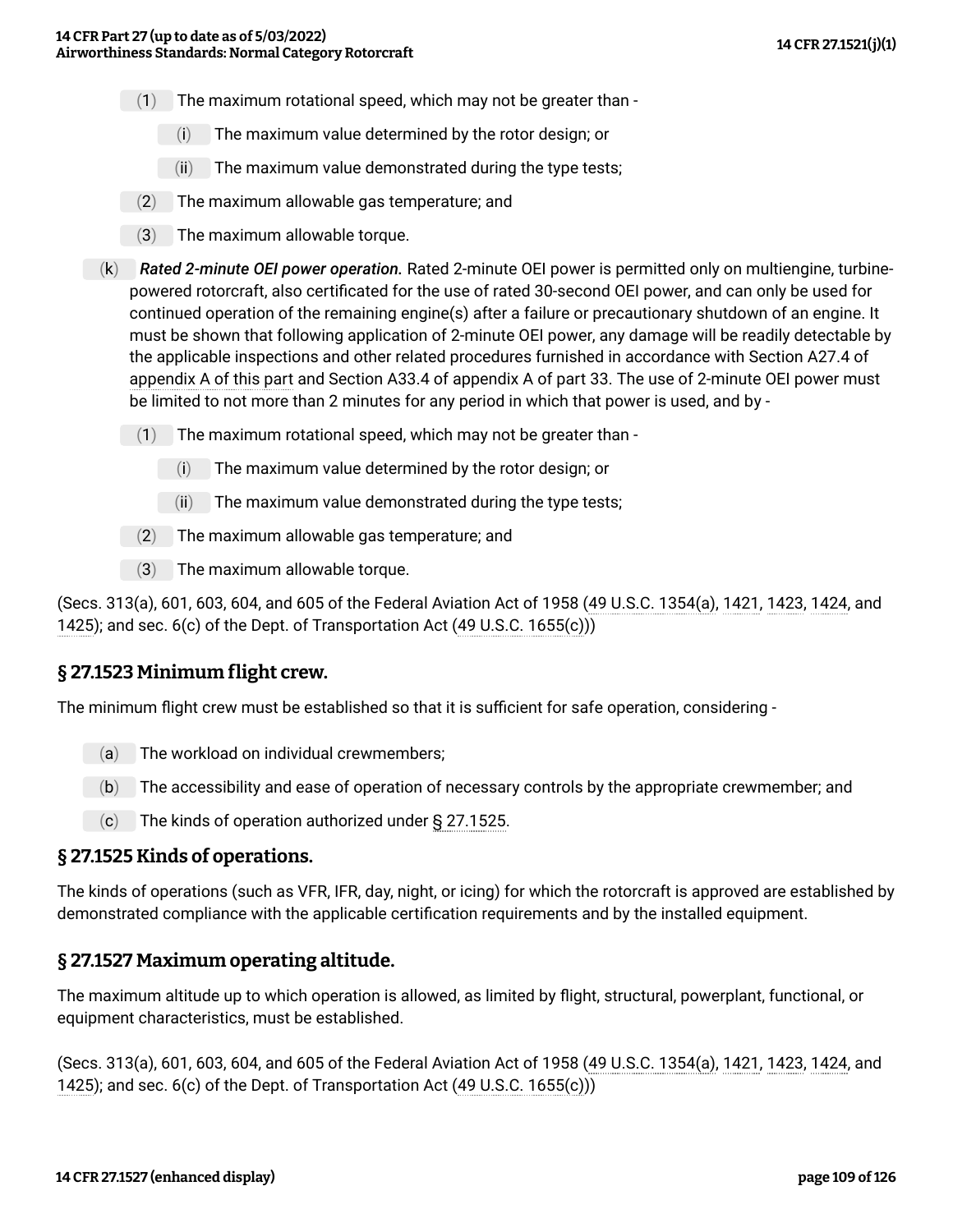# **§ 27.1529 Instructions for Continued Airworthiness.**

The applicant must prepare Instructions for Continued Airworthiness in accordance with appendix A to this part that are acceptable to the Administrator. The instructions may be incomplete at type certification if a program exists to ensure their completion prior to delivery of the first rotorcraft or issuance of a standard certificate of airworthiness, whichever occurs later.

## MARKINGS AND PLACARDS

# <span id="page-109-1"></span>**§ 27.1541 General.**

- (a) The rotorcraft must contain
	- (1) The markings and placards specified in [§§ 27.1545](#page-109-0) through [27.1565,](#page-112-0) and
	- (2) Any additional information, instrument markings, and placards required for the safe operation of rotorcraft with unusual design, operating or handling characteristics.
- (b) Each marking and placard prescribed in [paragraph \(a\)](#page-109-1) of this section
	- (1) Must be displayed in a conspicuous place; and
	- $(2)$  May not be easily erased, disfigured, or obscured.

## **§ 27.1543 Instrument markings: general.**

For each instrument -

- (a) When markings are on the cover glass of the instrument, there must be means to maintain the correct alignment of the glass cover with the face of the dial; and
- (b) Each arc and line must be wide enough, and located, to be clearly visible to the pilot.

## <span id="page-109-0"></span>**§ 27.1545 Airspeed indicator.**

- (a) Each airspeed indicator must be marked as specified in [paragraph \(b\)](#page-109-2) of this section, with the marks located at the corresponding indicated airspeeds.
- <span id="page-109-2"></span>(b) The following markings must be made:
	- $(1)$  A red radial line -
		- $(i)$  For rotocraft other than helicopters, at  $V_{NE}$ ; and
		- (ii) For helicopters at V<sub>NE</sub> (power-on).
	- (2) A red cross-hatched radial line at  $V_{NE}$  (power-off) for helicopters, if  $V_{NE}$  (power-off) is less than  $V_{NE}$ (power-on).
	- (3) For the caution range, a yellow arc.
	- (4) For the safe operating range, a green arc.

(Secs. 313(a), 601, 603, 604, and 605 of the Federal Aviation Act of 1958 [\(49 U.S.C. 1354\(a\),](https://www.govinfo.gov/link/uscode/49/1354) [1421](https://www.govinfo.gov/link/uscode/49/1421), [1423](https://www.govinfo.gov/link/uscode/49/1423), [1424,](https://www.govinfo.gov/link/uscode/49/1424) and [1425](https://www.govinfo.gov/link/uscode/49/1425)); and sec. 6(c) of the Dept. of Transportation Act [\(49 U.S.C. 1655\(c\)\)](https://www.govinfo.gov/link/uscode/49/1655))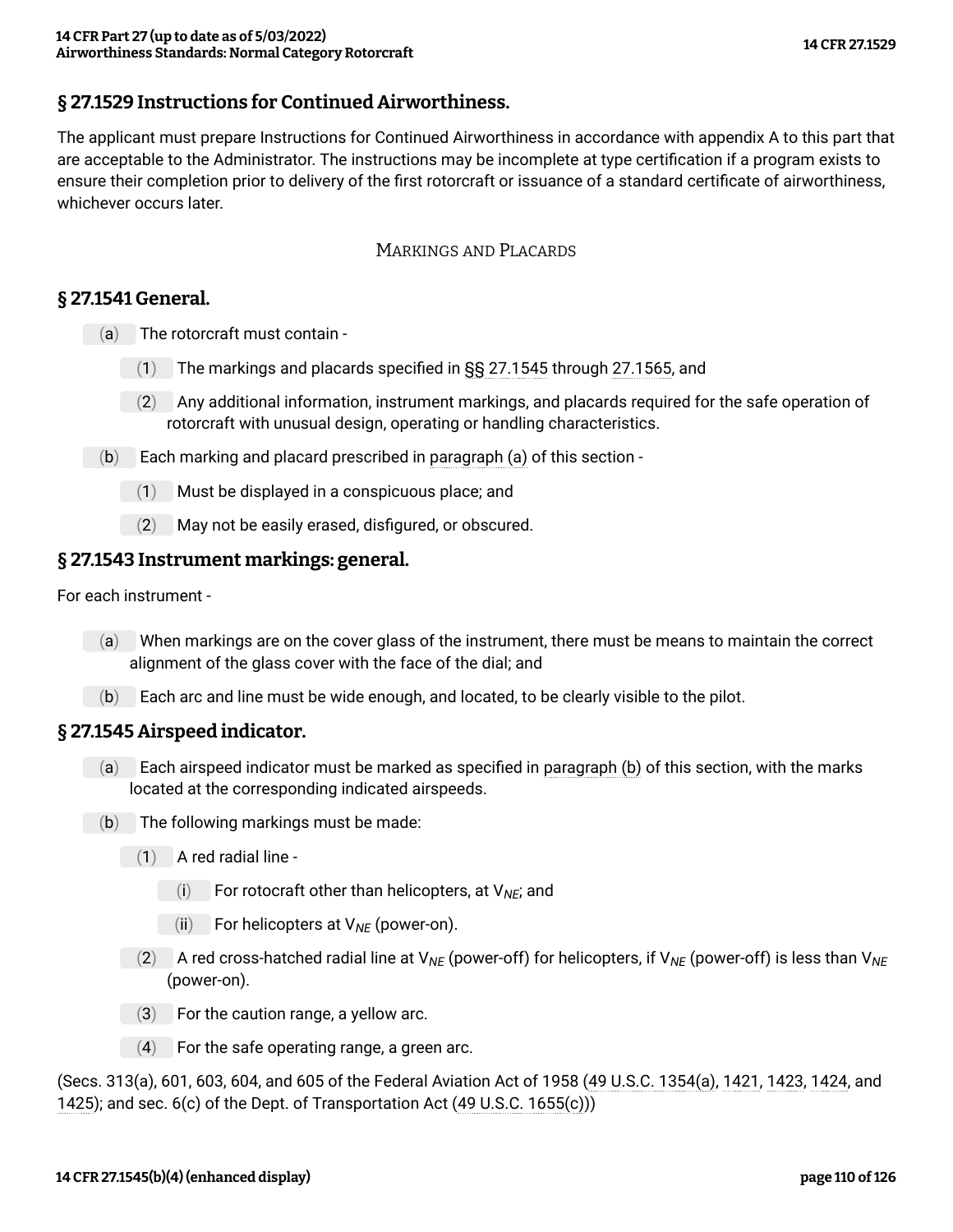# **§ 27.1547 Magnetic direction indicator.**

- (a) A placard meeting the requirements of this section must be installed on or near the magnetic direction indicator.
- (b) The placard must show the calibration of the instrument in level flight with the engines operating.
- (c) The placard must state whether the calibration was made with radio receivers on or off.
- (d) Each calibration reading must be in terms of magnetic heading in not more than 45 degree increments.
- (e) If a magnetic nonstabilized direction indicator can have a deviation of more than 10 degrees caused by the operation of electrical equipment, the placard must state which electrical loads, or combination of loads, would cause a deviation of more than 10 degrees when turned on.

(Secs. 313(a), 601, 603, 604, and 605 of the Federal Aviation Act of 1958 [\(49 U.S.C. 1354\(a\),](https://www.govinfo.gov/link/uscode/49/1354) [1421](https://www.govinfo.gov/link/uscode/49/1421), [1423](https://www.govinfo.gov/link/uscode/49/1423), [1424,](https://www.govinfo.gov/link/uscode/49/1424) and [1425](https://www.govinfo.gov/link/uscode/49/1425)); and sec. 6(c) of the Dept. of Transportation Act [\(49 U.S.C. 1655\(c\)\)](https://www.govinfo.gov/link/uscode/49/1655))

## <span id="page-110-2"></span>**§ 27.1549 Powerplant instruments.**

<span id="page-110-0"></span>For each required powerplant instrument, as appropriate to the type of instrument -

- (a) Each maximum and, if applicable, minimum safe operating limit must be marked with a red radial or a red line;
- (b) Each normal operating range must be marked with a green arc or green line, not extending beyond the maximum and minimum safe limits;
- (c) Each takeoff and precautionary range must be marked with a yellow arc or yellow line;
- <span id="page-110-1"></span>(d) Each engine or propeller range that is restricted because of excessive vibration stresses must be marked with red arcs or red lines; and
- (e) Each OEI limit or approved operating range must be marked to be clearly differentiated from the markings of [paragraphs \(a\)](#page-110-0) through [\(d\)](#page-110-1) of this section except that no marking is normally required for the 30-second OEI limit.

## **§ 27.1551 Oil quantity indicator.**

Each oil quantity indicator must be marked with enough increments to indicate readily and accurately the quantity of oil.

# <span id="page-110-3"></span>**§ 27.1553 Fuel quantity indicator.**

If the unusable fuel supply for any tank exceeds one gallon, or five percent of the tank capacity, whichever is greater, a red arc must be marked on its indicator extending from the calibrated zero reading to the lowest reading obtainable in level flight.

## **§ 27.1555 Control markings.**

- (a) Each cockpit control, other than primary flight controls or control whose function is obvious, must be plainly marked as to its function and method of operation.
- (b) For powerplant fuel controls -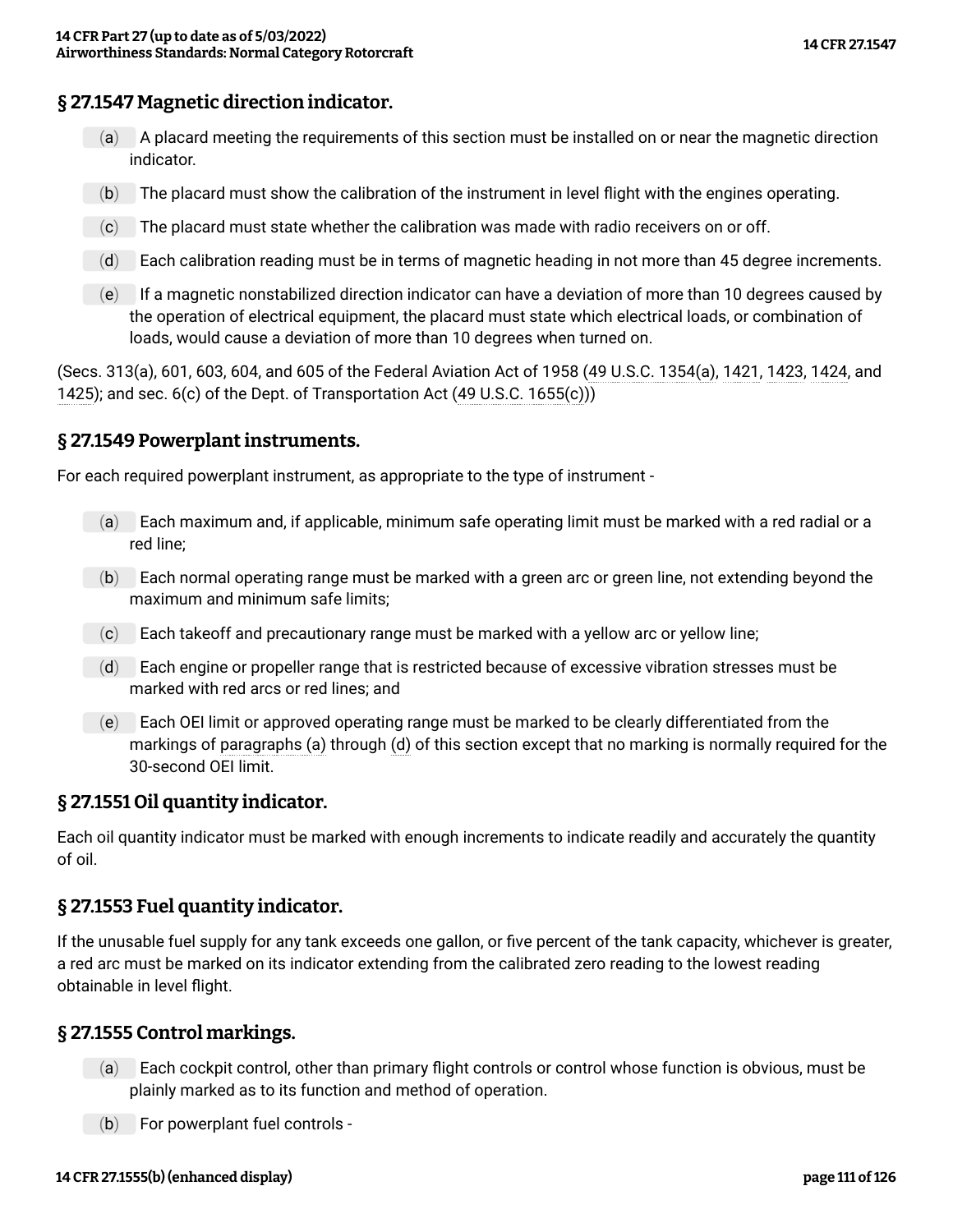- $(1)$  Each fuel tank selector control must be marked to indicate the position corresponding to each tank and to each existing cross feed position;
- $(2)$  If safe operation requires the use of any tanks in a specific sequence, that sequence must be marked on, or adjacent to, the selector for those tanks; and
- (3) Each valve control for any engine of a multiengine rotorcraft must be marked to indicate the position corresponding to each engine controlled.
- $(c)$  Usable fuel capacity must be marked as follows:
	- $(1)$  For fuel systems having no selector controls, the usable fuel capacity of the system must be indicated at the fuel quantity indicator.
	- (2) For fuel systems having selector controls, the usable fuel capacity available at each selector control position must be indicated near the selector control.
- (d) For accessory, auxiliary, and emergency controls
	- $(1)$  Each essential visual position indicator, such as those showing rotor pitch or landing gear position, must be marked so that each crewmember can determine at any time the position of the unit to which it relates; and
	- (2) Each emergency control must be red and must be marked as to method of operation.
- (e) For rotorcraft incorporating retractable landing gear, the maximum landing gear operating speed must be displayed in clear view of the pilot.

# **§ 27.1557 Miscellaneous markings and placards.**

- (a) *Baggage and cargo compartments, and ballast location.* Each baggage and cargo compartment, and each ballast location must have a placard stating any limitations on contents, including weight, that are necessary under the loading requirements.
- (b) *Seats.* If the maximum allowable weight to be carried in a seat is less than 170 pounds, a placard stating the lesser weight must be permanently attached to the seat structure.
- (c) *Fuel and oil filler openings.* The following apply:
	- (1) Fuel filler openings must be marked at or near the filler cover with
		- (i) The word "fuel";
		- (ii) For reciprocating engine powered rotorcraft, the minimum fuel grade;
		- (iii) For turbine engine powered rotorcraft, the permissible fuel designations; and
		- (iv) For pressure fueling systems, the maximum permissible fueling supply pressure and the maximum permissible defueling pressure.
	- (2) Oil filler openings must be marked at or near the filler cover with the word "oil".
- (d) *Emergency exit placards.* Each placard and operating control for each emergency exit must be red. A placard must be near each emergency exit control and must clearly indicate the location of that exit and its method of operation.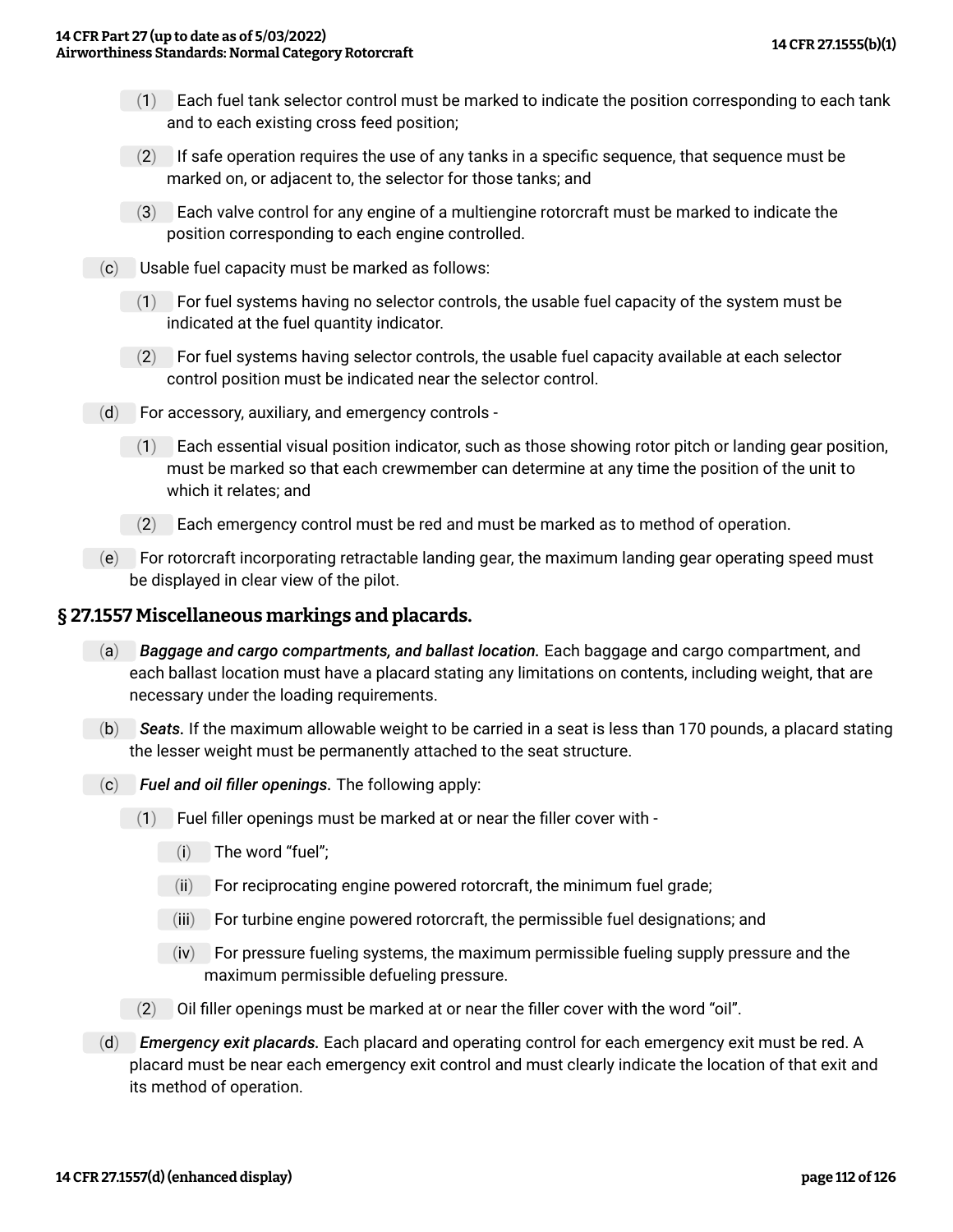# **§ 27.1559 Limitations placard.**

There must be a placard in clear view of the pilot that specifies the kinds of operations (such as VFR, IFR, day, night, or icing) for which the rotorcraft is approved.

### **§ 27.1561 Safety equipment.**

- (a) Each safety equipment control to be operated by the crew in emergency, such as controls for automatic liferaft releases, must be plainly marked as to its method of operation.
- (b) Each location, such as a locker or compartment, that carries any fire extinguishing, signaling, or other life saving equipment, must be so marked.

#### <span id="page-112-0"></span>**§ 27.1565 Tail rotor.**

Each tail rotor must be marked so that its disc is conspicuous under normal daylight ground conditions.

ROTORCRAFT FLIGHT MANUAL AND APPROVED MANUAL MATERIAL

### **§ 27.1581 General.**

- (a) *Furnishing information.* A Rotorcraft Flight Manual must be furnished with each rotorcraft, and it must contain the following:
	- $(1)$  Information required by  $\S$ § 27.1583 through [27.1589](#page-114-1).
	- $(2)$  Other information that is necessary for safe operation because of design, operating, or handling characteristics.
- (b) *Approved information.* Each part of the manual listed in [§§ 27.1583](#page-112-1) through [27.1589](#page-114-1), that is appropriate to the rotorcraft, must be furnished, verified, and approved, and must be segregated, identified, and clearly distinguished from each unapproved part of that manual.
- (c) [Reserved]
- (d) *Table of contents.* Each Rotorcraft Flight Manual must include a table of contents if the complexity of the manual indicates a need for it.

(Secs. 313(a), 601, 603, 604, and 605 of the Federal Aviation Act of 1958 [\(49 U.S.C. 1354\(a\),](https://www.govinfo.gov/link/uscode/49/1354) [1421](https://www.govinfo.gov/link/uscode/49/1421), [1423](https://www.govinfo.gov/link/uscode/49/1423), [1424,](https://www.govinfo.gov/link/uscode/49/1424) and [1425](https://www.govinfo.gov/link/uscode/49/1425)); and sec. 6(c) of the Dept. of Transportation Act [\(49 U.S.C. 1655\(c\)\)](https://www.govinfo.gov/link/uscode/49/1655))

#### <span id="page-112-1"></span>**§ 27.1583 Operating limitations.**

- (a) *Airspeed and rotor limitations.* Information necessary for the marking of airspeed and rotor limitations on, or near, their respective indicators must be furnished. The significance of each limitation and of the color coding must be explained.
- (b) *Powerplant limitations.* The following information must be furnished:
	- $(1)$  Limitations required by [§ 27.1521](#page-106-0).
	- $(2)$  Explanation of the limitations, when appropriate.
	- (3) Information necessary for marking the instruments required by [§§ 27.1549](#page-110-2) through [27.1553.](#page-110-3)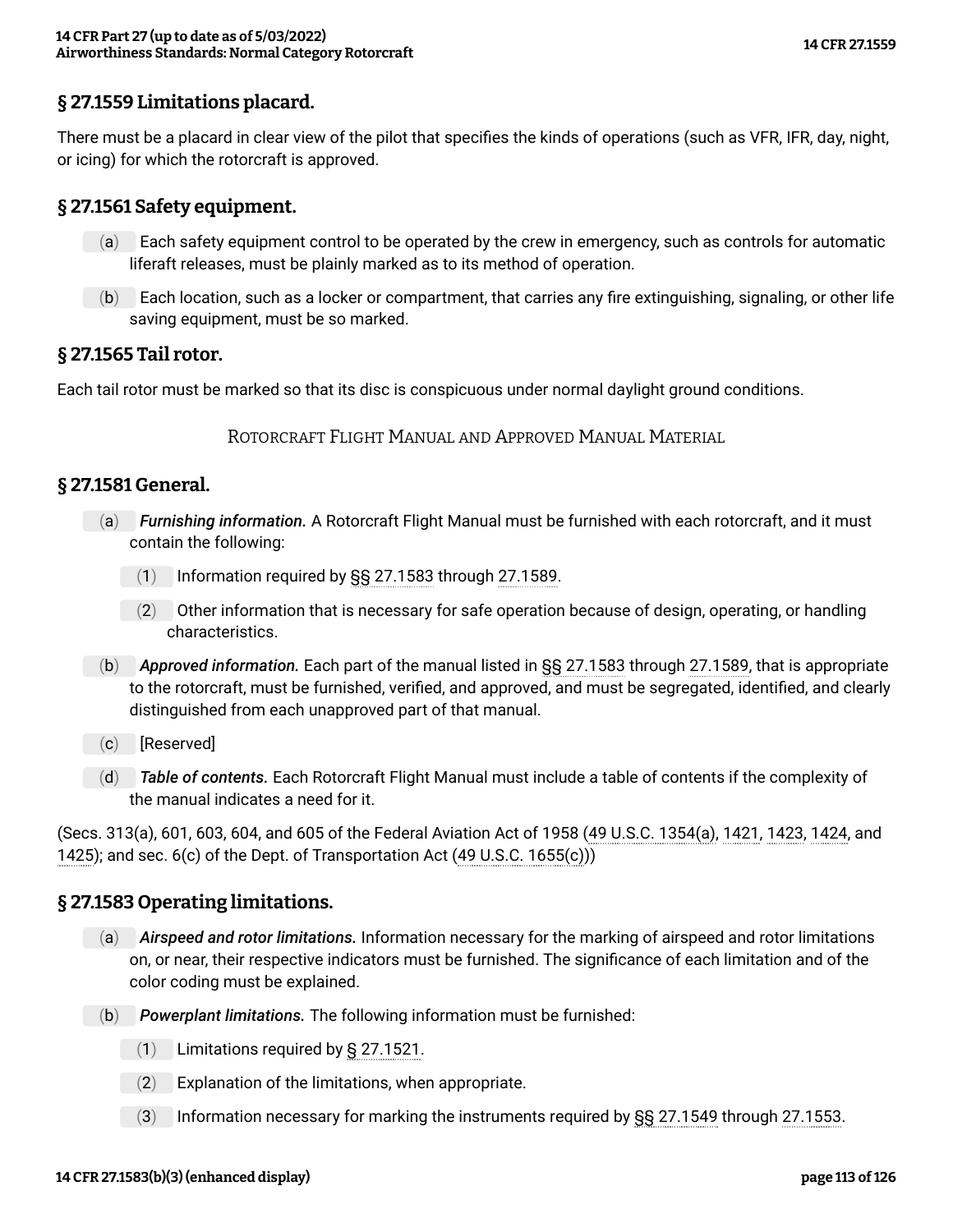- (c) *Weight and loading distribution.* The weight and center of gravity limits required by [§§ 27.25](#page-20-0) and [27.27,](#page-10-0) respectively, must be furnished. If the variety of possible loading conditions warrants, instructions must be included to allow ready observance of the limitations.
- (d) *Flight crew.* When a flight crew of more than one is required, the number and functions of the minimum flight crew determined under [§ 27.1523](#page-108-1) must be furnished.
- (e) *Kinds of operation.* Each kind of operation for which the rotorcraft and its equipment installations are approved must be listed.
- (f) [Reserved]
- (g) *Altitude.* The altitude established under § 27.1527 and an explanation of the limiting factors must be furnished.

(Secs. 313(a), 601, 603, 604, and 605 of the Federal Aviation Act of 1958 [\(49 U.S.C. 1354\(a\),](https://www.govinfo.gov/link/uscode/49/1354) [1421](https://www.govinfo.gov/link/uscode/49/1421), [1423](https://www.govinfo.gov/link/uscode/49/1423), [1424,](https://www.govinfo.gov/link/uscode/49/1424) and [1425](https://www.govinfo.gov/link/uscode/49/1425)); and sec. 6(c) of the Dept. of Transportation Act [\(49 U.S.C. 1655\(c\)\)](https://www.govinfo.gov/link/uscode/49/1655))

# **§ 27.1585 Operating procedures.**

- (a) Parts of the manual containing operating procedures must have information concerning any normal and emergency procedures and other information necessary for safe operation, including takeoff and landing procedures and associated airspeeds. The manual must contain any pertinent information including -
	- (1) The kind of takeoff surface used in the tests and each appropriate climbout speed; and
	- (2) The kind of landing surface used in the tests and appropriate approach and glide airspeeds.
- (b) For multiengine rotorcraft, information identifying each operating condition in which the fuel system independence prescribed in [§ 27.953](#page-69-0) is necessary for safety must be furnished, together with instructions for placing the fuel system in a configuration used to show compliance with that section.
- (c) For helicopters for which a  $V_{NE}$  (power-off) is established under [§ 27.1505\(c\),](#page-105-0) information must be furnished to explain the V<sub>NE</sub> (power-off) and the procedures for reducing airspeed to not more than the V*NE* (power-off) following failure of all engines.
- (d) For each rotorcraft showing compliance with [§ 27.1353 \(g\)\(2\)](#page-94-0) or [\(g\)\(3\)](#page-94-1), the operating procedures for disconnecting the battery from its charging source must be furnished.
- (e) If the unusable fuel supply in any tank exceeds five percent of the tank capacity, or one gallon, whichever is greater, information must be furnished which indicates that when the fuel quantity indicator reads "zero" in level flight, any fuel remaining in the fuel tank cannot be used safely in flight.
- (f) Information on the total quantity of usable fuel for each fuel tank must be furnished.
- $(g)$  The airspeeds and rotor speeds for minimum rate of descent and best glide angle as prescribed in [§](#page-14-0) [27.71](#page-14-0) must be provided.

(Secs. 313(a), 601, 603, 604, and 605 of the Federal Aviation Act of 1958 [\(49 U.S.C. 1354\(a\),](https://www.govinfo.gov/link/uscode/49/1354) [1421](https://www.govinfo.gov/link/uscode/49/1421), [1423](https://www.govinfo.gov/link/uscode/49/1423), [1424,](https://www.govinfo.gov/link/uscode/49/1424) and [1425](https://www.govinfo.gov/link/uscode/49/1425)); and sec. 6(c) of the Dept. of Transportation Act [\(49 U.S.C. 1655\(c\)\)](https://www.govinfo.gov/link/uscode/49/1655))

# **§ 27.1587 Performance information.**

(a) The Rotorcraft Flight Manual must contain the following information, determined in accordance with [§§](#page-28-0) [27.49](#page-28-0) through [27.87](#page-61-0) and [27.143\(c\)](#page-17-0) and [\(d\):](#page-17-1)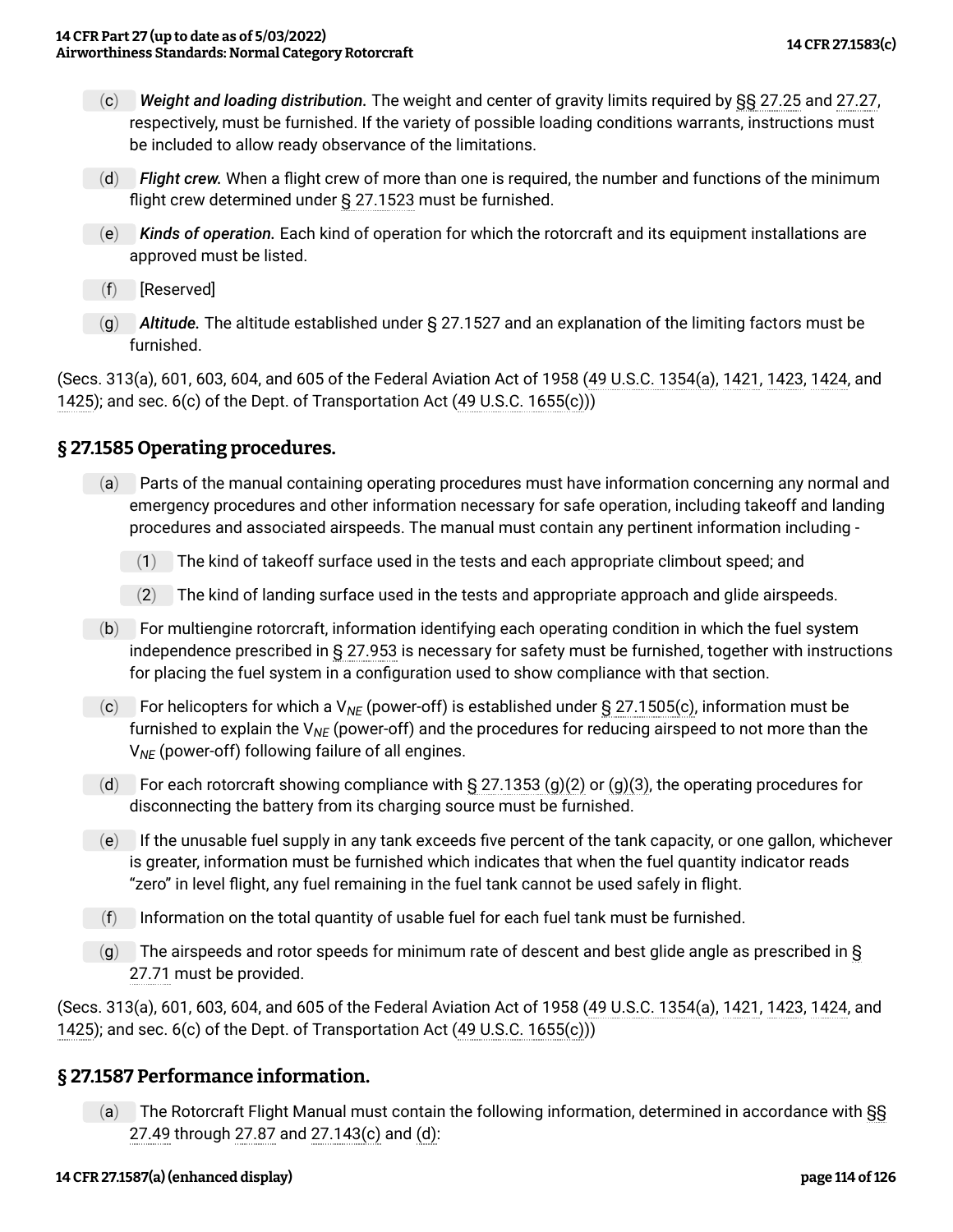- (1) Enough information to determine the limiting height-speed envelope.
- (2) Information relative to
	- (i) The steady rates of climb and descent, in-ground effect and out-of-ground effect hovering ceilings, together with the corresponding airspeeds and other pertinent information including the calculated effects of altitude and temperatures;
		- (ii) The maximum weight for each altitude and temperature condition at which the rotorcraft can safely hover in-ground effect and out-of-ground effect in winds of not less than 17 knots from all azimuths. These data must be clearly referenced to the appropriate hover charts. In addition, if there are other combinations of weight, altitude and temperature for which performance information is provided and at which the rotorcraft cannot land and take off safely with the maximum wind value, those portions of the operating envelope and the appropriate safe wind conditions must be stated in the Rotorcraft Flight Manual;
	- (iii) For reciprocating engine-powered rotorcraft, the maximum atmospheric temperature at which compliance with the cooling provisions of [§§ 27.1041](#page-77-0) through [27.1045](#page-78-0) is shown; and
	- (iv) Glide distance as a function of altitude when autorotating at the speeds and conditions for minimum rate of descent and best glide as determined in [§ 27.71.](#page-14-0)
- (b) The Rotorcraft Flight Manual must contain
	- $(1)$  In its performance information section any pertinent information concerning the takeoff weights and altitudes used in compliance with [§ 27.51;](#page-13-0) and
	- (2) The horizontal takeoff distance determined in accordance with  $\S 27.65(a)(2)(i)$ .

(Secs. 313(a), 601, 603, 604, and 605 of the Federal Aviation Act of 1958 [\(49 U.S.C. 1354\(a\),](https://www.govinfo.gov/link/uscode/49/1354) [1421](https://www.govinfo.gov/link/uscode/49/1421), [1423](https://www.govinfo.gov/link/uscode/49/1423), [1424,](https://www.govinfo.gov/link/uscode/49/1424) and [1425](https://www.govinfo.gov/link/uscode/49/1425)); and sec. 6(c) of the Dept. of Transportation Act [\(49 U.S.C. 1655\(c\)\)](https://www.govinfo.gov/link/uscode/49/1655))

## <span id="page-114-1"></span>**§ 27.1589 Loading information.**

There must be loading instructions for each possible loading condition between the maximum and minimum weights determined under [§ 27.25](#page-20-0) that can result in a center of gravity beyond any extreme prescribed in [§ 27.27,](#page-10-0) assuming any probable occupant weights.

# <span id="page-114-0"></span>**Appendix A to Part 27 - Instructions for Continued Airworthiness**

A27.1 *General.*

- (a) This appendix specifies requirements for the preparation of Instructions for Continued Airworthiness as required by [§ 27.1529.](#page-108-2)
- (b) The Instructions for Continued Airworthiness for each rotorcraft must include the Instructions for Continued Airworthiness for each engine and rotor (hereinafter designated 'products'), for each appliance required by this chapter, and any required information relating to the interface of those appliances and products with the rotorcraft. If Instructions for Continued Airworthiness are not supplied by the manufacturer of an appliance or product installed in the rotorcraft, the Instructions for Continued Airworthiness for the rotorcraft must include the information essential to the continued airworthiness of the rotorcraft.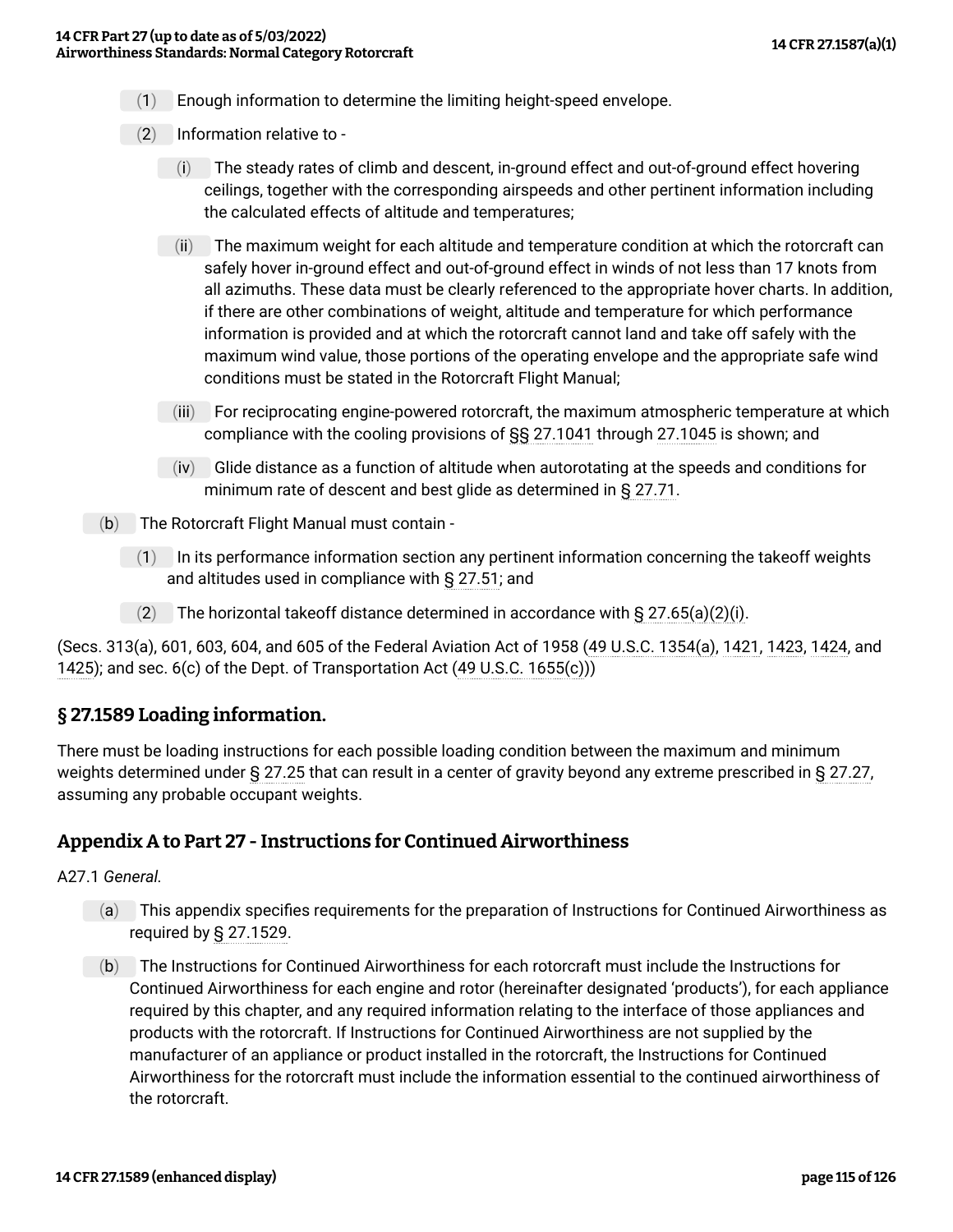(c) The applicant must submit to the FAA a program to show how changes to the Instructions for Continued Airworthiness made by the applicant or by the manufacturers of products and appliances installed in the rotorcraft will be distributed.

A27.2 *Format.*

- (a) The Instructions for Continued Airworthiness must be in the form of a manual or manuals as appropriate for the quantity of data to be provided.
- (b) The format of the manual or manuals must provide for a practical arrangement.

#### A27.3 *Content.*

The contents of the manual or manuals must be prepared in the English language. The Instructions for Continued Airworthiness must contain the following manuals or sections, as appropriate, and information:

- (a) *Rotorcraft maintenance manual or section.*
	- $(1)$  Introduction information that includes an explanation of the rotorcraft's features and data to the extent necessary for maintenance or preventive maintenance.
	- $\sim$  (2)  $\sim$  A description of the rotorcraft and its systems and installations including its engines, rotors, and appliances.
	- (3) Basic control and operation information describing how the rotorcraft components and systems are controlled and how they operate, including any special procedures and limitations that apply.
	- (4) Servicing information that covers details regarding servicing points, capacities of tanks, reservoirs, types of fluids to be used, pressures applicable to the various systems, location of access panels for inspection and servicing, locations of lubrication points, the lubricants to be used, equipment required for servicing, tow instructions and limitations, mooring, jacking, and leveling information.
	- (b) *Maintenance instructions.*
		- $(1)$  Scheduling information for each part of the rotorcraft and its engines, auxiliary power units, rotors, accessories, instruments and equipment that provides the recommended periods at which they should be cleaned, inspected, adjusted, tested, and lubricated, and the degree of inspection, the applicable wear tolerances, and work recommended at these periods. However, the applicant may refer to an accessory, instrument, or equipment manufacturer as the source of this information if the applicant shows the item has an exceptionally high degree of complexity requiring specialized maintenance techniques, test equipment, or expertise. The recommended overhaul periods and necessary cross references to the Airworthiness Limitations section of the manual must also be included. In addition, the applicant must include an inspection program that includes the frequency and extent of the inspections necessary to provide for the continued airworthiness of the rotorcraft.
		- (2) Troubleshooting information describing problem malfunctions, how to recognize those malfunctions, and the remedial action for those malfunctions.
		- (3) Information describing the order and method of removing and replacing products and parts with any necessary precautions to be taken.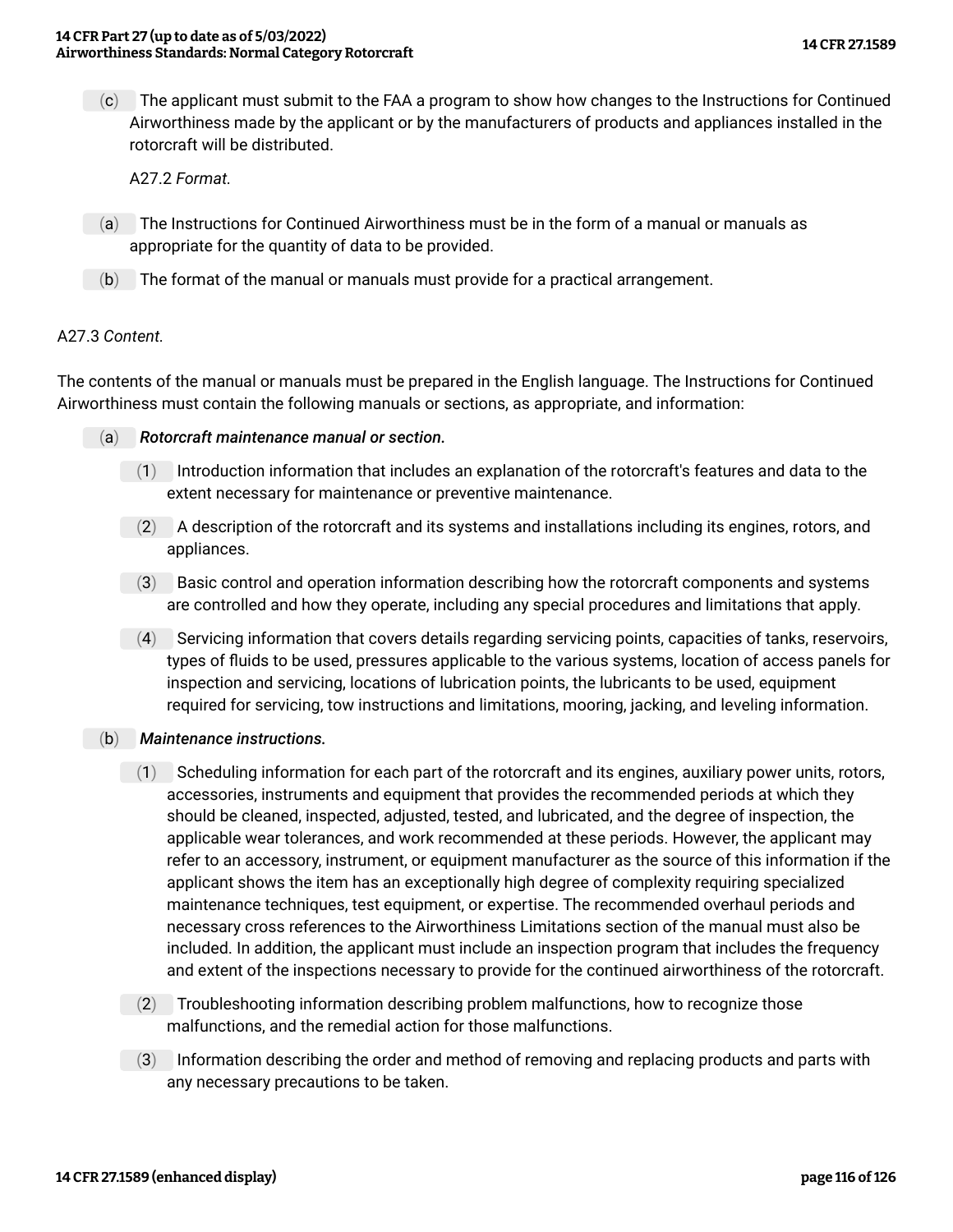- (4) Other general procedural instructions including procedures for system testing during ground running, symmetry checks, weighing and determining the center of gravity, lifting and shoring, and storage limitations.
- (c) Diagrams of structural access plates and information needed to gain access for inspections when access plates are not provided.
- (d) Details for the application of special inspection techniques including radiographic and ultrasonic testing where such processes are specified.
- (e) Information needed to apply protective treatments to the structure after inspection.
- (f) All data relative to structural fasteners such as identification, discarded recommendations, and torque values.
- $(q)$  A list of special tools needed.

## A27.4 *Airworthiness Limitations section.*

The Instructions for Continued Airworthiness must contain a section, titled Airworthiness Limitations that is segregated and clearly distinguishable from the rest of the document. This section must set forth each mandatory replacement time, structural inspection interval, and related structural inspection procedure required for type certification. If the Instructions for Continued Airworthiness consist of multiple documents, the section required by this paragraph must be included in the principal manual. This section must contain a legible statement in a prominent location that reads: "The Airworthiness Limitations section is FAA approved and specifies inspections and other maintenance required under §§ 43.16 and 91.403 of the Federal Aviation Regulations unless an alternative program has been FAA approved."

# **Appendix B to Part 27 - Airworthiness Criteria for Helicopter Instrument Flight**

- I. *General.* A normal category helicopter may not be type certificated for operation under the instrument flight rules (IFR) of this chapter unless it meets the design and installation requirements contained in this appendix.
- II. *Definitions.*
	- (a)  $V_{\gamma}$  means instrument climb speed, utilized instead of  $V_{\gamma}$  for compliance with the climb requirements for instrument flight.
	- $(b)$  V<sub>NEI</sub> means instrument flight never exceed speed, utilized instead of V<sub>NE</sub> for compliance with maximum limit speed requirements for instrument flight.
	- $(c)$  V<sub>MINI</sub> means instrument flight minimum speed, utilized in complying with minimum limit speed requirements for instrument flight.
- III. *Trim.* It must be possible to trim the cyclic, collective, and directional control forces to zero at all approved IFR airspeeds, power settings, and configurations appropriate to the type.
- IV. *Static longitudinal stability.*
	- (a) *General.* The helicopter must possess positive static longitudinal control force stability at critical combinations of weight and center of gravity at the conditions specified in paragraph IV (b) or (c) of this appendix, as appropriate. The stick force must vary with speed so that any substantial speed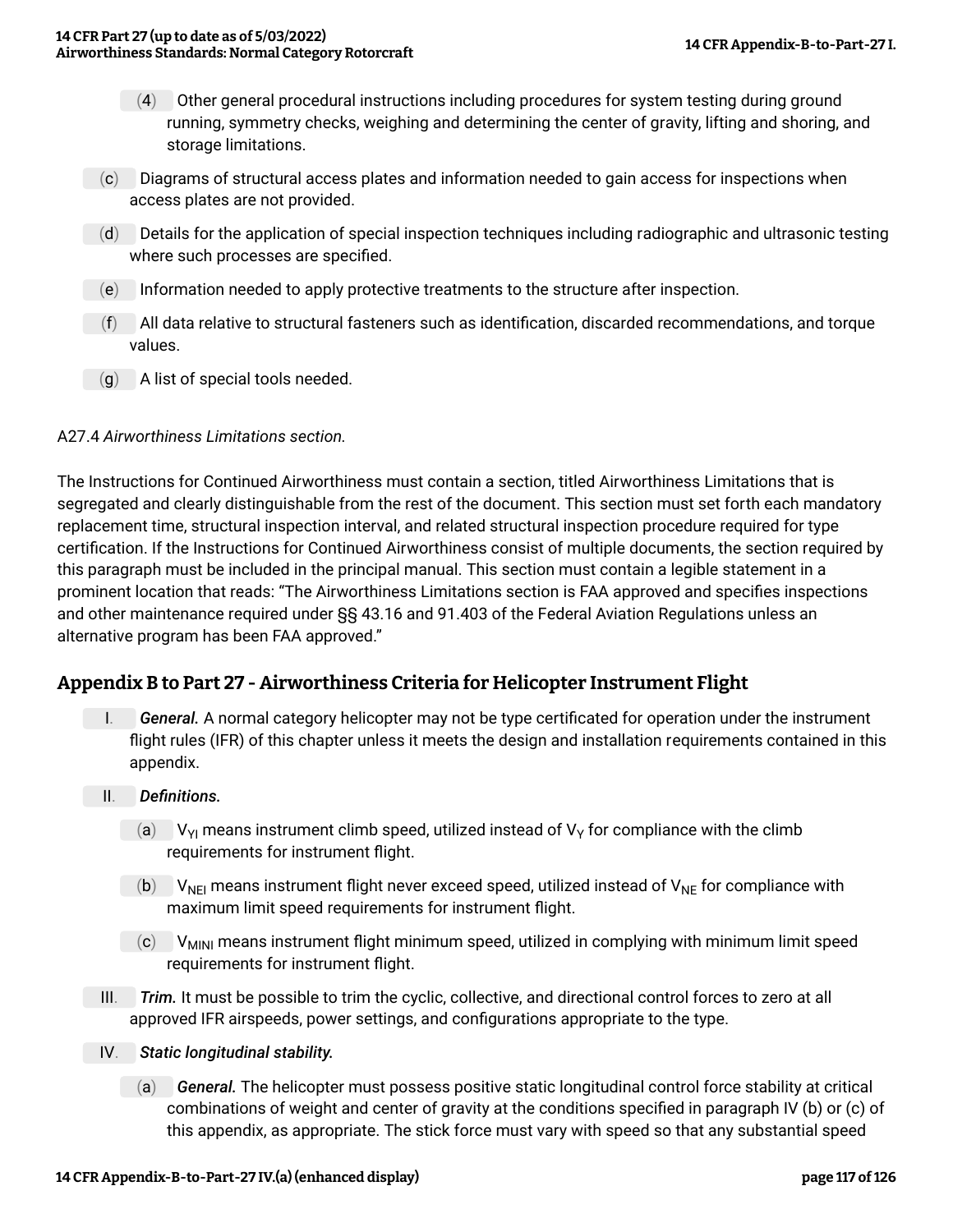change results in a stick force clearly perceptible to the pilot. For single-pilot approval, the airspeed must return to within 10 percent of the trim speed when the control force is slowly released for each trim condition specified in paragraph IV(b) of the this appendix.

- (b) *For single-pilot approval:*
	- (1) *Climb.* Stability must be shown in climb throughout the speed range 20 knots either side of trim with -
		- (i) The helicopter trimmed at  $V_{Y1}$ ;
		- (ii) Landing gear retracted (if retractable); and
		- (iii) Power required for limit climb rate (at least 1,000 fpm) at  $V_{\text{YI}}$  or maximum continuous power, whichever is less.
	- $\sim$  (2) *Cruise*. Stability must be shown throughout the speed range from 0.7 to 1.1 V<sub>H</sub> or V<sub>NEI</sub>, whichever is lower, not to exceed ±20 knots from trim with -
		- (i) The helicopter trimmed and power adjusted for level flight at 0.9  $V_H$  or 0.9  $V_{NFL}$ whichever is lower; and
		- (ii) Landing gear retracted (if retractable).
	- (3) *Slow cruise*. Stability must be shown throughout the speed range from 0.9 V<sub>MINI</sub> to 1.3 V<sub>MINI</sub> or 20 knots above trim speed, whichever is greater, with -
		- (i) the helicopter trimmed and power adjusted for level flight at 1.1  $V_{MINI}$ ; and
		- (ii) Landing gear retracted (if retractable).
	- (4) *Descent.* Stability must be shown throughout the speed range 20 knots either side of trim with
		- (i) The helicopter trimmed at 0.8  $V_H$  or 0.8  $V_{NEI}$  (or 0.8  $V_{LE}$  for the landing gear extended case), whichever is lower;
		- (ii) Power required for 1,000 fpm descent at trim speed; and
		- (iii) Landing gear extended and retracted, if applicable.
	- (5) *Approach.* Stability must be shown throughout the speed range from 0.7 times the minimum recommended approach speed to 20 knots above the maximum recommended approach speed with -
		- (i) The helicopter trimmed at the recommended approach speed or speeds;
		- (ii) Landing gear extended and retracted, if applicable; and
		- (iii) Power required to maintain a 3° glide path and power required to maintain the steepest approach gradient for which approval is requested.
- (c) Helicopters approved for a minimum crew of two pilots must comply with the provisions of paragraphs  $IV(b)(2)$  and  $IV(b)(5)$  of this appendix.
- V. *Static Lateral Directional Stability.*

-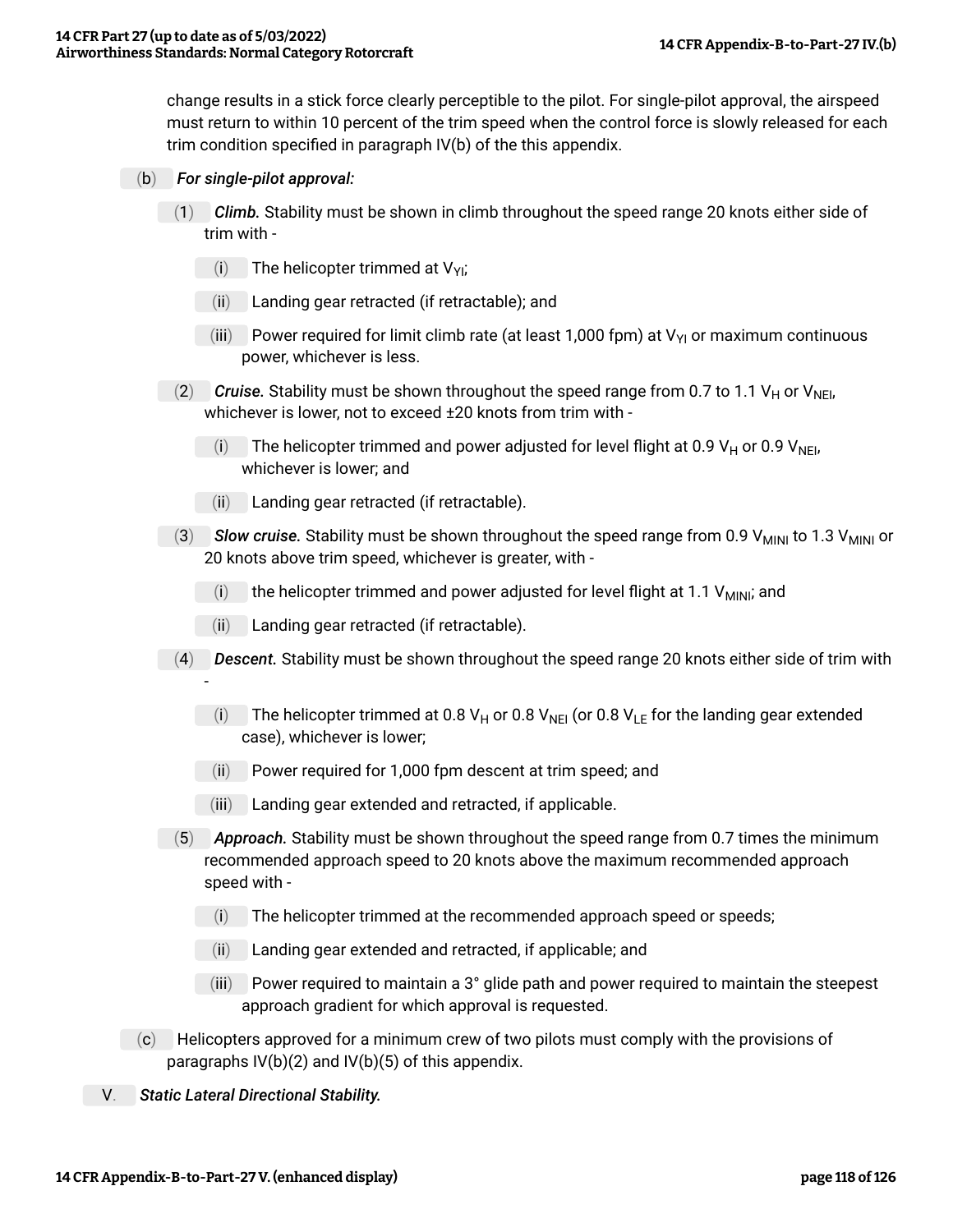- (a) Static directional stability must be positive throughout the approved ranges of airspeed, power, and vertical speed. In straight and steady sideslips up to ±10° from trim, directional control position must increase without discontinuity with the angle of sideslip, except for a small range of sideslip angles around trim. At greater angles up to the maximum sideslip angle appropriate to the type, increased directional control position must produce an increased angle of sideslip. It must be possible to maintain balanced flight without exceptional pilot skill or alertness.
- (b) During sideslips up to  $\pm 10^{\circ}$  from trim throughout the approved ranges of airspeed, power, and vertical speed, there must be no negative dihedral stability perceptible to the pilot through lateral control motion or force. Longitudinal cyclic movement with sideslip must not be excessive.

### VI. *Dynamic stability.*

- (a) For single-pilot approval
	- (1) Any oscillation having a period of less than 5 seconds must damp to  $1/2$  amplitude in not more than one cycle.
	- (2) Any oscillation having a period of 5 seconds or more but less than 10 seconds must damp to  $1/2$  amplitude in not more than two cycles.
	- (3) Any oscillation having a period of 10 seconds or more but less than 20 seconds must be damped.
	- (4) Any oscillation having a period of 20 seconds or more may not achieve double amplitude in less than 20 seconds.
	- (5) Any aperiodic response may not achieve double amplitude in less than 6 seconds.
- (b) For helicopters approved with a minimum crew of two pilots
	- (1) Any oscillation having a period of less than 5 seconds must damp to  $1/2$  amplitude in not more than two cycles.
	- (2) Any oscillation having a period of 5 seconds or more but less than 10 seconds must be damped.
	- (3) Any oscillation having a period of 10 seconds or more may not achieve double amplitude in less than 10 seconds.

#### VII. *Stability Augmentation System (SAS).*

- (a) If a SAS is used, the reliability of the SAS must be related to the effects of its failure. Any SAS failure condition that would prevent continued safe flight and landing must be extremely improbable. It must be shown that, for any failure condition of the SAS that is not shown to be extremely improbable -
	- $(1)$  The helicopter is safely controllable when the failure or malfunction occurs at any speed or altitude within the approved IFR operating limitations; and
	- (2) The overall flight characteristics of the helicopter allow for prolonged instrument flight without undue pilot effort. Additional unrelated probable failures affecting the control system must be considered. In addition -
		- (i) The controllability and maneuverability requirements in [Subpart B of this part](#page-9-0) must be met throughout a practical flight envelope;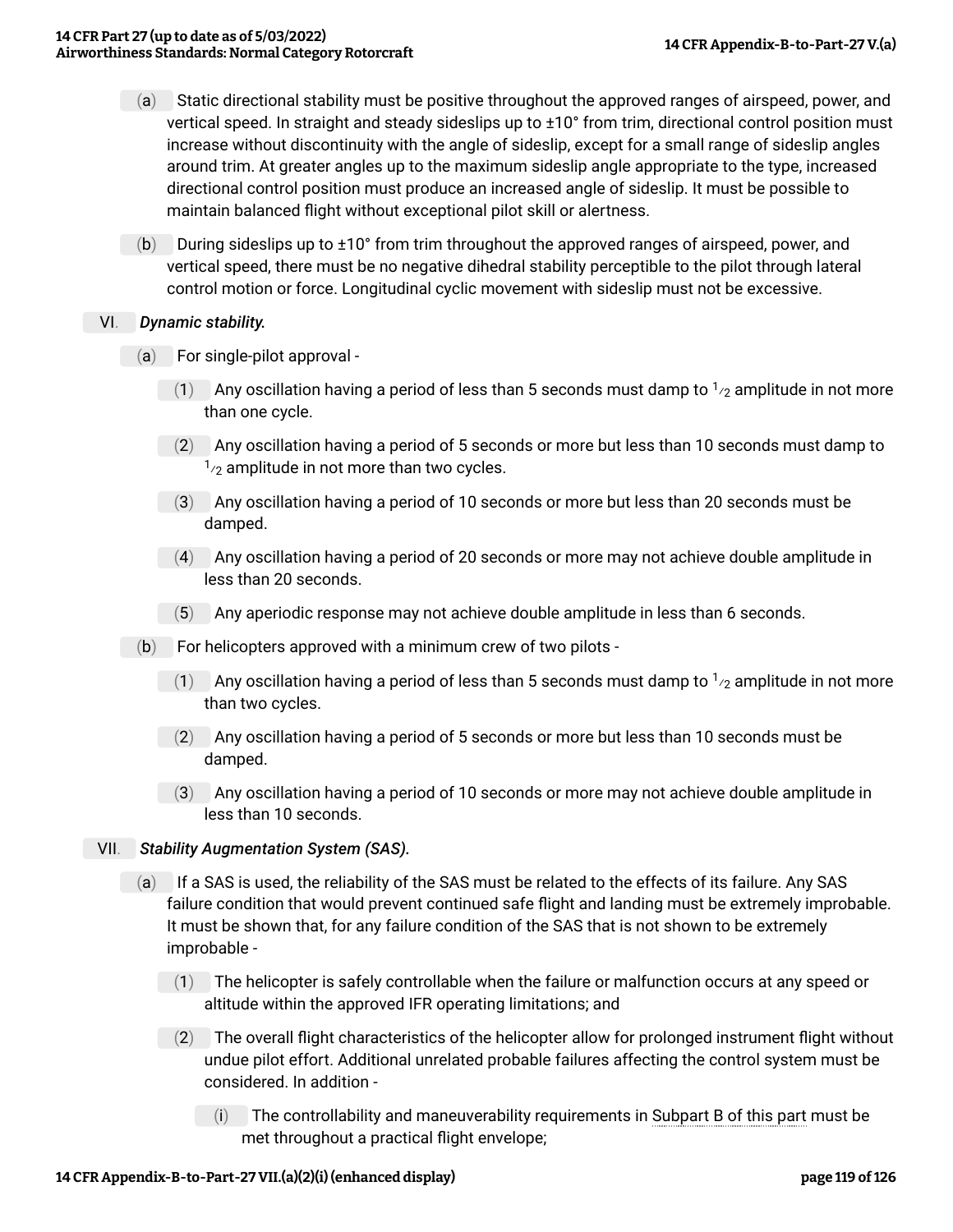- (ii) The flight control, trim, and dynamic stability characteristics must not be impaired below a level needed to allow continued safe flight and landing; and
- (iii) The static longitudinal and static directional stability requirements of Subpart B must be met throughout a practical flight envelope.
- (b) The SAS must be designed so that it cannot create a hazardous deviation in flight path or produce hazardous loads on the helicopter during normal operation or in the event of malfunction or failure, assuming corrective action begins within an appropriate period of time. Where multiple systems are installed, subsequent malfunction conditions must be considered in sequence unless their occurrence is shown to be improbable.
- VIII. *Equipment, systems, and installation.* The basic equipment and installation must comply with [§§](https://www.ecfr.gov/current/title-14/section-29.1303/) [29.1303](https://www.ecfr.gov/current/title-14/section-29.1303/), [29.1431](https://www.ecfr.gov/current/title-14/section-29.1431/), and [29.1433](https://www.ecfr.gov/current/title-14/section-29.1433/) through Amendment 29-14, with the following exceptions and additions:
	- (a) *Flight and Navigation Instruments.*
		- (1) A magnetic gyro-stablized direction indicator instead of a gyroscopic direction indicator required by [§ 29.1303\(h\);](https://www.ecfr.gov/current/title-14/section-29.1303/?#p-29.1303(h)) and
		- $(2)$  A standby attitude indicator which meets the requirements of [§§ 29.1303\(g\)\(1\)](https://www.ecfr.gov/current/title-14/section-29.1303/?#p-29.1303(g)(1)) through [\(7\)](https://www.ecfr.gov/current/title-14/section-29.1303/?#p-29.1303(g)(7)) instead of a rate-of-turn indicator required by [§ 29.1303\(g\)](https://www.ecfr.gov/current/title-14/section-29.1303/?#p-29.1303(g)). For two-pilot configurations, one pilot's primary indicator may be designated for this purpose. If standby batteries are provided, they may be charged from the aircraft electrical system if adequate isolation is incorporated.
	- (b) *Miscellaneous requirements.*
		- (1) Instrument systems and other systems essential for IFR flight that could be adversely affected by icing must be adequately protected when exposed to the continuous and intermittent maximum icing conditions defined in appendix C of [Part 29 of this chapter,](https://www.ecfr.gov/current/title-14/part-29/) whether or not the rotorcraft is certificated for operation in icing conditions.
		- $(2)$  There must be means in the generating system to automatically de-energize and disconnect from the main bus any power source developing hazardous overvoltage.
		- (3) Each required flight instrument using a power supply (electric, vacuum, etc.) must have a visual means integral with the instrument to indicate the adequacy of the power being supplied.
		- $(4)$  When multiple systems performing like functions are required, each system must be grouped, routed, and spaced so that physical separation between systems is provided to ensure that a single malfunction will not adversely affect more than one system.
		- $(5)$  For systems that operate the required flight instruments at each pilot's station -
			- (i) Only the required flight instruments for the first pilot may be connected to that operating system;
			- (ii) Additional instruments, systems, or equipment may not be connected to an operating system for a second pilot unless provisions are made to ensure the continued normal functioning of the required instruments in the event of any malfunction of the additional instruments, systems, or equipment which is not shown to be extremely improbable;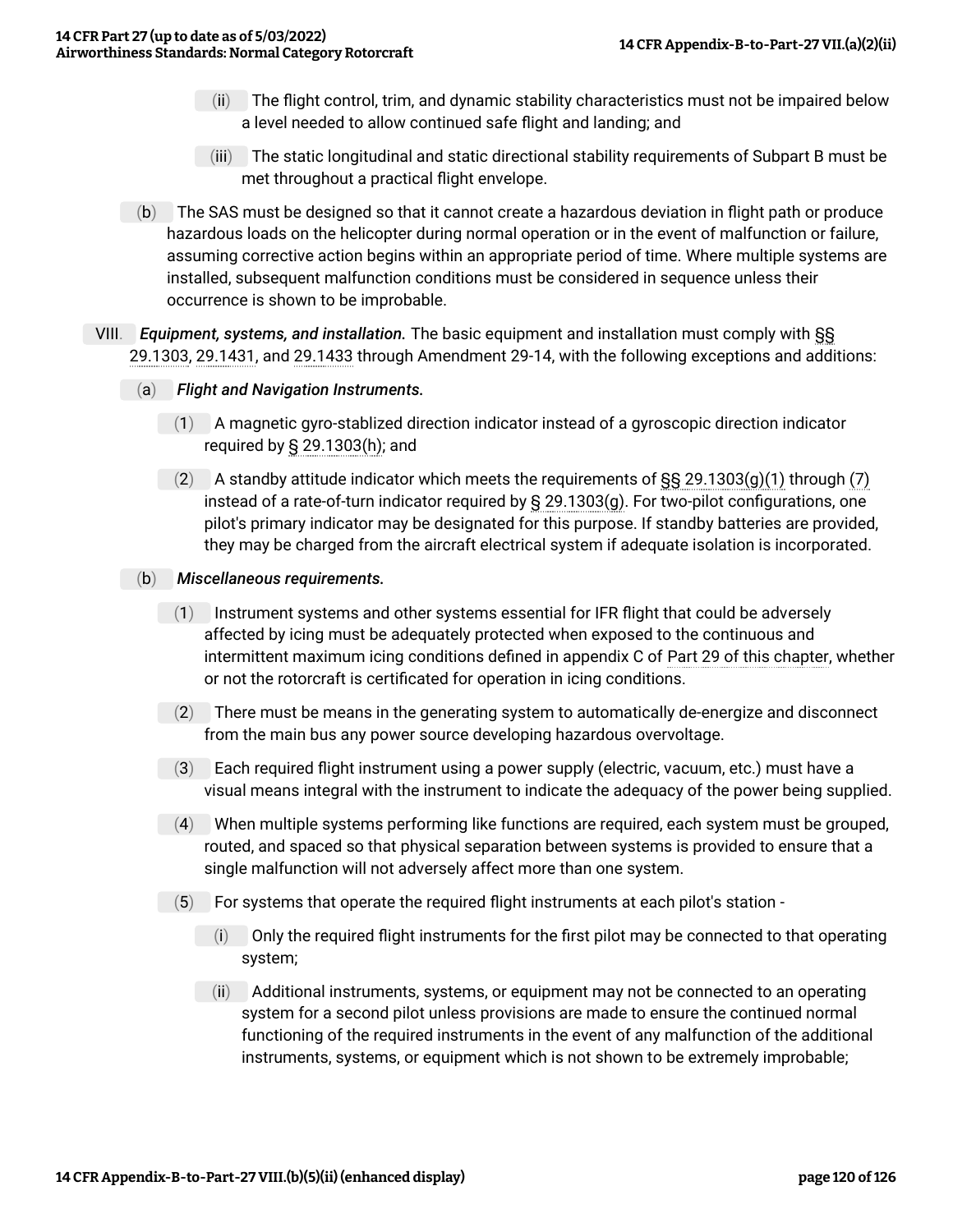- (iii) The equipment, systems, and installations must be designed so that one display of the information essential to the safety of flight which is provided by the instruments will remain available to a pilot, without additional crewmember action, after any single failure or combination of failures that is not shown to be extremely improbable; and
- (iv) For single-pilot configurations, instruments which require a static source must be provided with a means of selecting an alternate source and that source must be calibrated.
- IX. *Rotorcraft Flight Manual.* A Rotorcraft Flight Manual or Rotorcraft Flight Manual IFR Supplement must be provided and must contain -
	- (a) *Limitations.* The approved IFR flight envelope, the IFR flightcrew composition, the revised kinds of operation, and the steepest IFR precision approach gradient for which the helicopter is approved;
	- (b) *Procedures.* Required information for proper operation of IFR systems and the recommended procedures in the event of stability augmentation or electrical system failures; and
	- (c) *Performance.* If  $V_{\gamma}$  differs from  $V_{\gamma}$ , climb performance at  $V_{\gamma}$  and with maximum continuous power throughout the ranges of weight, altitude, and temperature for which approval is requested.
- X. Electrical and electronic system lightning protection. For regulations concerning lightning protection for electrical and electronic systems, see [§ 27.1316](#page-87-0).

# **Appendix C to Part 27 - Criteria for Category A**

C27.1 General.

A small multiengine rotorcraft may not be type certificated for Category A operation unless it meets the design installation and performance requirements contained in this appendix in addition to the requirements of this part.

C27.2 Applicable part 29 sections. The following sections of [part 29 of this chapter](https://www.ecfr.gov/current/title-14/part-29/) must be met in addition to the requirements of this part:

29.45(a) and (b)(2) - General.

29.49(a) - Performance at minimum operating speed.

- 29.51 Takeoff data: General.
- 29.53 Takeoff: Category A.
- 29.55 Takeoff decision point: Category A.
- 29.59 Takeoff Path: Category A.
- 29.60 Elevated heliport takeoff path: Category A.
- 29.61 Takeoff distance: Category A.
- 29.62 Rejected takeoff: Category A.

#### **14 CFR Appendix-B-to-Part-27 X. (enhanced display) page 121 of 126**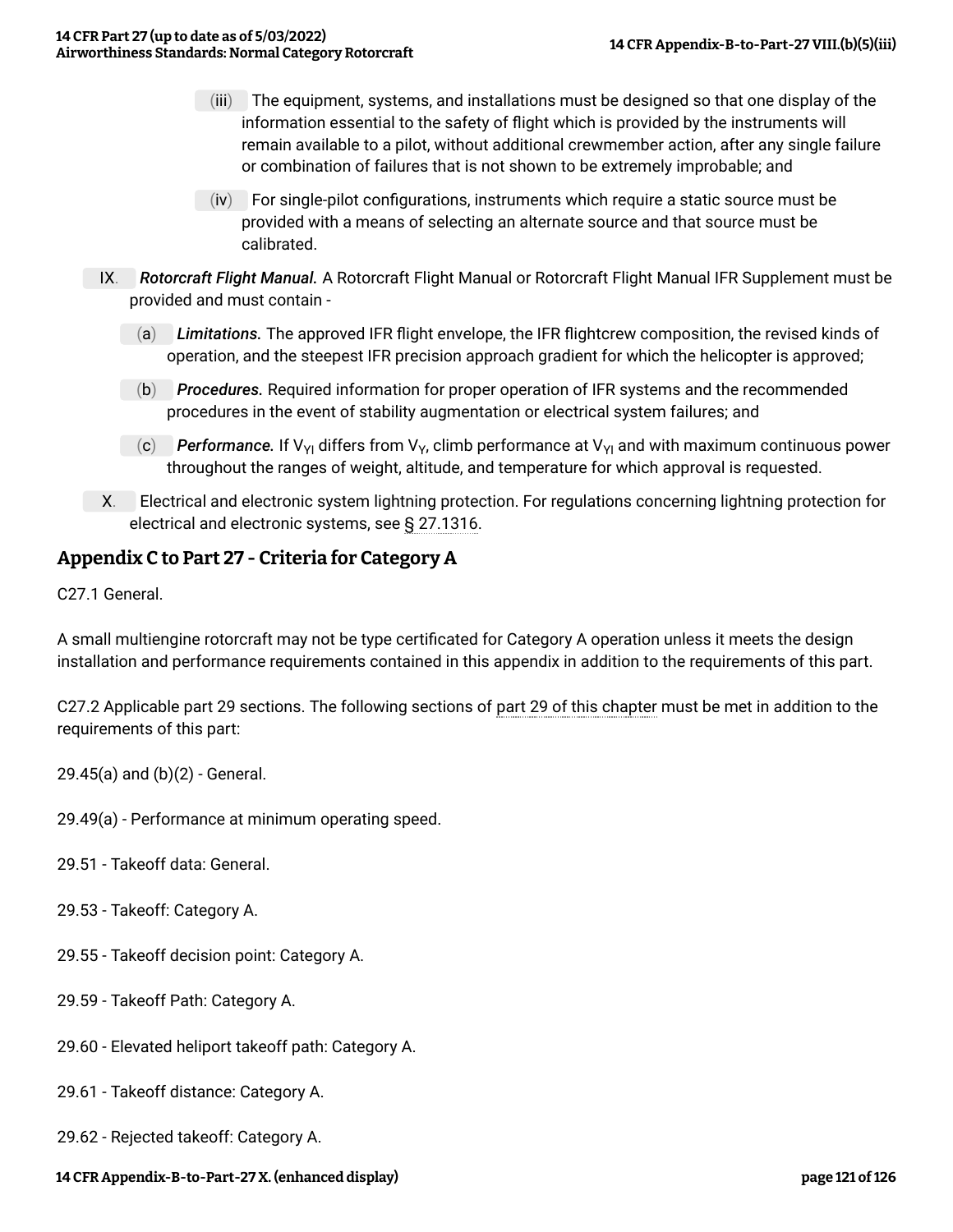- 29.64 Climb: General.
- 29.65(a) Climb: AEO.
- 29.67(a) Climb: OEI.
- 29.75 Landing: General.
- 29.77 Landing decision point: Category A.
- 29.79 Landing: Category A.
- 29.81 Landing distance (Ground level sites): Category A.
- 29.85 Balked landing: Category A.
- 29.87(a) Height-velocity envelope.
- 29.547(a) and (b) Main and tail rotor structure.
- 29.861(a) Fire protection of structure, controls, and other parts.
- 29.901(c) Powerplant: Installation.
- 29.903(b) (c) and (e) Engines.
- 29.908(a) Cooling fans.
- 29.917(b) and (c)(1) Rotor drive system: Design.
- 29.927(c)(1) Additional tests.
- 29.953(a) Fuel system independence.
- 29.1027(a) Transmission and gearboxes: General.
- $29.1045(a)(1)$ , (b), (c), (d), and (f) Climb cooling test procedures.
- 29.1047(a) Takeoff cooling test procedures.
- 29.1181(a) Designated fire zones: Regions included.
- 29.1187(e) Drainage and ventilation of fire zones.
- 29.1189(c) Shutoff means.
- 29.1191(a)(1) Firewalls.
- **14 CFR Appendix-B-to-Part-27 X. (enhanced display) page 122 of 126**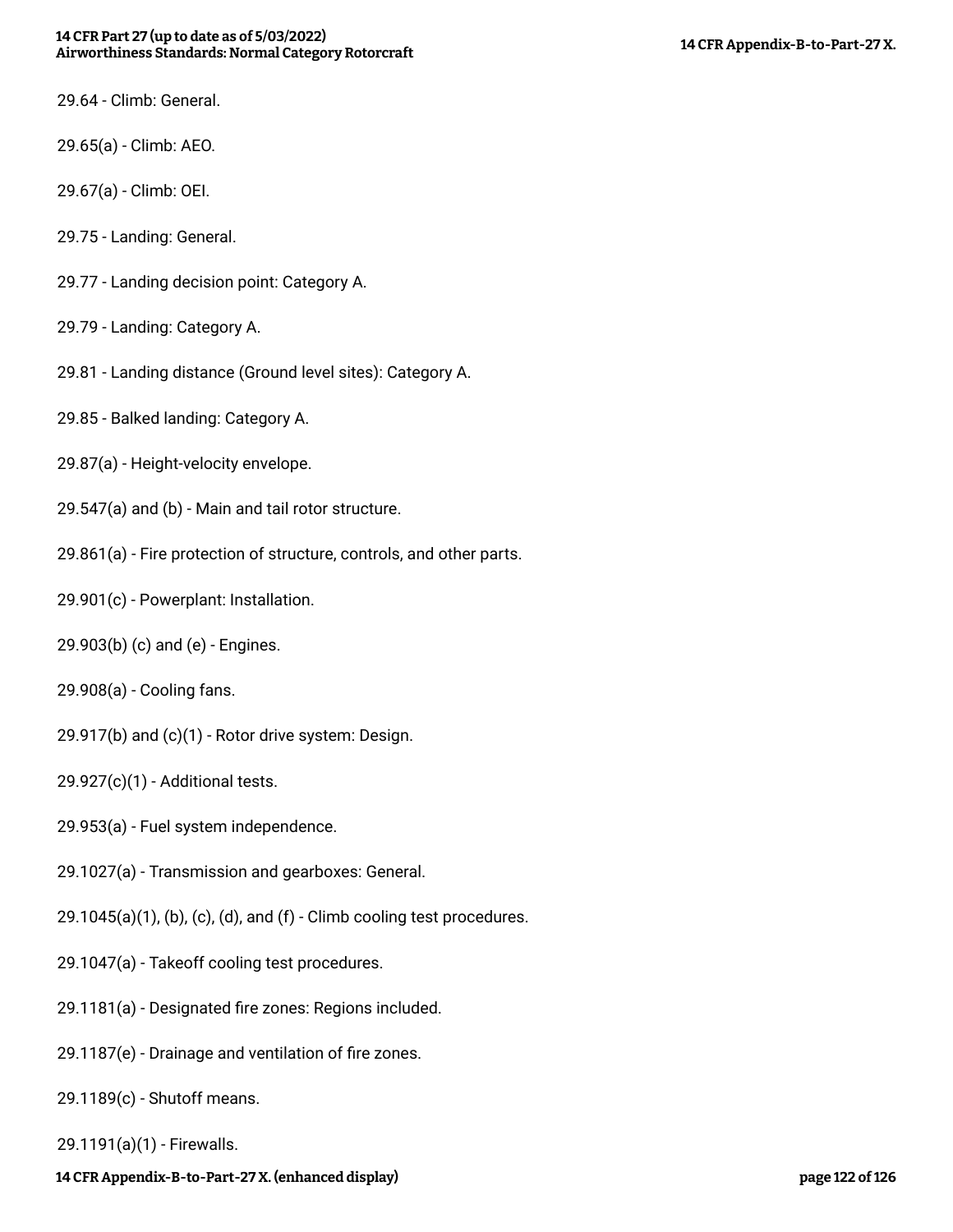29.1193(e) - Cowling and engine compartment covering.

- 29.1195(a) and (d) Fire extinguishing systems (one shot).
- 29.1197 Fire extinguishing agents.
- 29.1199 Extinguishing agent containers.
- 29.1201 Fire extinguishing system materials.
- 29.1305(a) (6) and (b) Powerplant instruments.
- 29.1309(b)(2) (i) and (d) Equipment, systems, and installations.
- 29.1323(c)(1) Airspeed indicating system.
- 29.1331(b) Instruments using a power supply.

29.1351(d)(2) - Electrical systems and equipment: General (operation without normal electrical power).

29.1587(a) - Performance information.

Note:

In complying with the paragraphs listed in paragraph C27.2 above, relevant material in the AC "Certification of Transport Category Rotorcraft" should be used.

## **Appendix D to Part 27 - HIRF Environments and Equipment HIRF Test Levels**

This appendix specifies the HIRF environments and equipment HIRF test levels for electrical and electronic systems under [§ 27.1317](#page-88-0). The field strength values for the HIRF environments and laboratory equipment HIRF test levels are expressed in root-mean-square units measured during the peak of the modulation cycle.

(a) HIRF environment I is specified in the following table:

| <b>Frequency</b> |      | <b>Field strength</b><br>(volts/meter) |  |
|------------------|------|----------------------------------------|--|
|                  | Peak | Average                                |  |
| 10 kHz-2 MHz     | 50   | 50                                     |  |
| 2 MHz-30 MHz     | 100  | 100                                    |  |
| 30 MHz-100 MHz   | 50   | 50                                     |  |
| 100 MHz-400 MHz  | 100  | 100                                    |  |
| 400 MHz-700 MHz  | 700  | 50                                     |  |

# Table I. - HIRF Environment I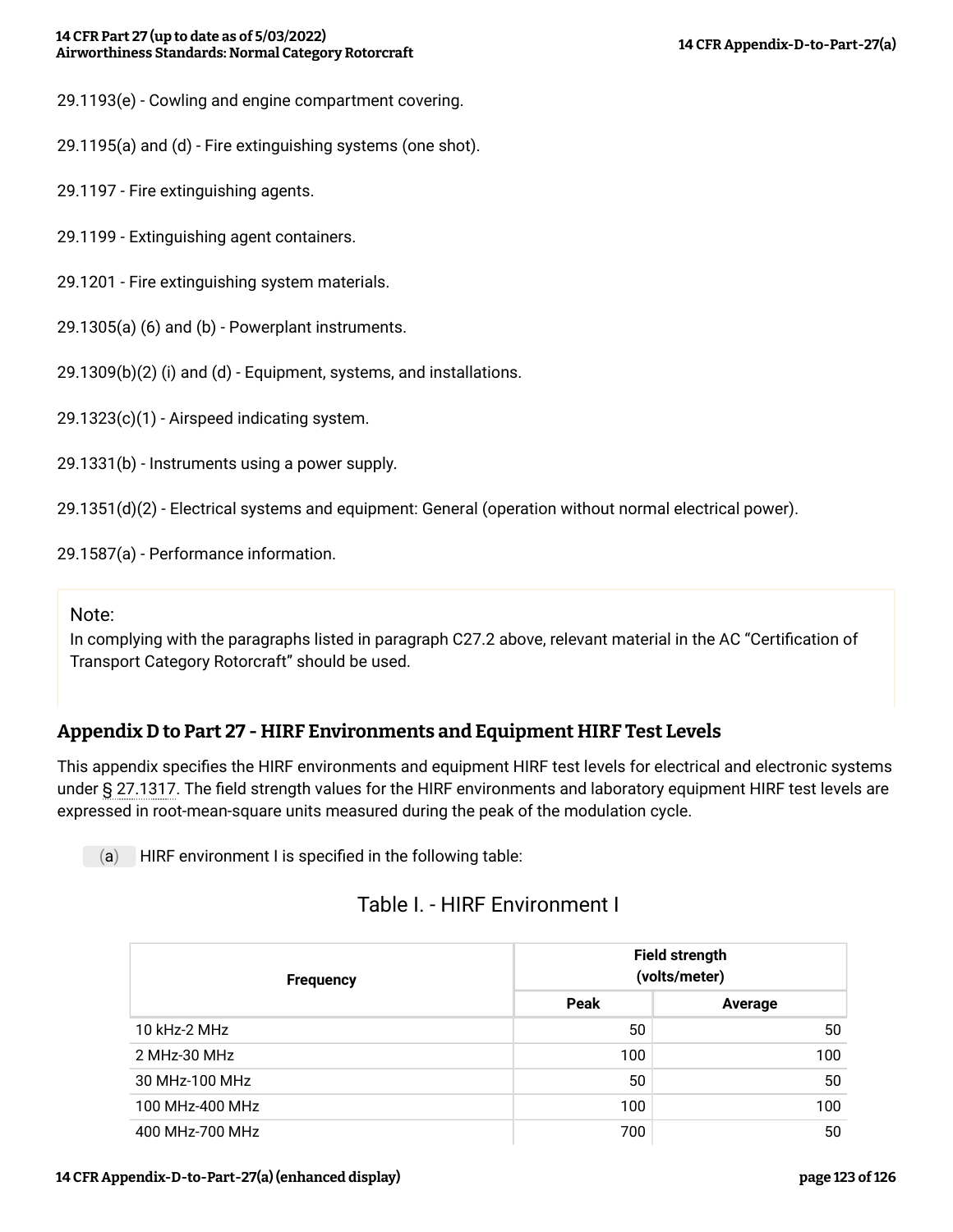| <b>Frequency</b> | <b>Field strength</b><br>(volts/meter) |         |
|------------------|----------------------------------------|---------|
|                  | Peak                                   | Average |
| 700 MHz-1 GHz    | 700                                    | 100     |
| 1 GHz-2 GHz      | 2,000                                  | 200     |
| 2 GHz-6 GHz      | 3,000                                  | 200     |
| 6 GHz-8 GHz      | 1,000                                  | 200     |
| 8 GHz-12 GHz     | 3,000                                  | 300     |
| 12 GHz-18 GHz    | 2,000                                  | 200     |
| 18 GHz-40 GHz    | 600                                    | 200     |

In this table, the higher field strength applies at the frequency band edges.

 $(b)$  HIRF environment II is specified in the following table:

| <b>Frequency</b> | <b>Field strength</b><br>(volts/meter) |         |
|------------------|----------------------------------------|---------|
|                  | Peak                                   | Average |
| 10 kHz-500 kHz   | 20                                     | 20      |
| 500 kHz-2 MHz    | 30                                     | 30      |
| 2 MHz-30 MHz     | 100                                    | 100     |
| 30 MHz-100 MHz   | 10                                     | 10      |
| 100 MHz-200 MHz  | 30                                     | 10      |
| 200 MHz-400 MHz  | 10                                     | 10      |
| 400 MHz-1 GHz    | 700                                    | 40      |
| 1 GHz-2 GHz      | 1,300                                  | 160     |
| 2 GHz-4 GHz      | 3,000                                  | 120     |
| 4 GHz-6 GHz      | 3,000                                  | 160     |
| 6 GHz-8 GHz      | 400                                    | 170     |
| 8 GHz-12 GHz     | 1,230                                  | 230     |
| 12 GHz-18 GHz    | 730                                    | 190     |
| 18 GHz-40 GHz    | 600                                    | 150     |

# Table II. - HIRF Environment II

In this table, the higher field strength applies at the frequency band edges.

 $(c)$  HIRF environment III is specified in the following table: